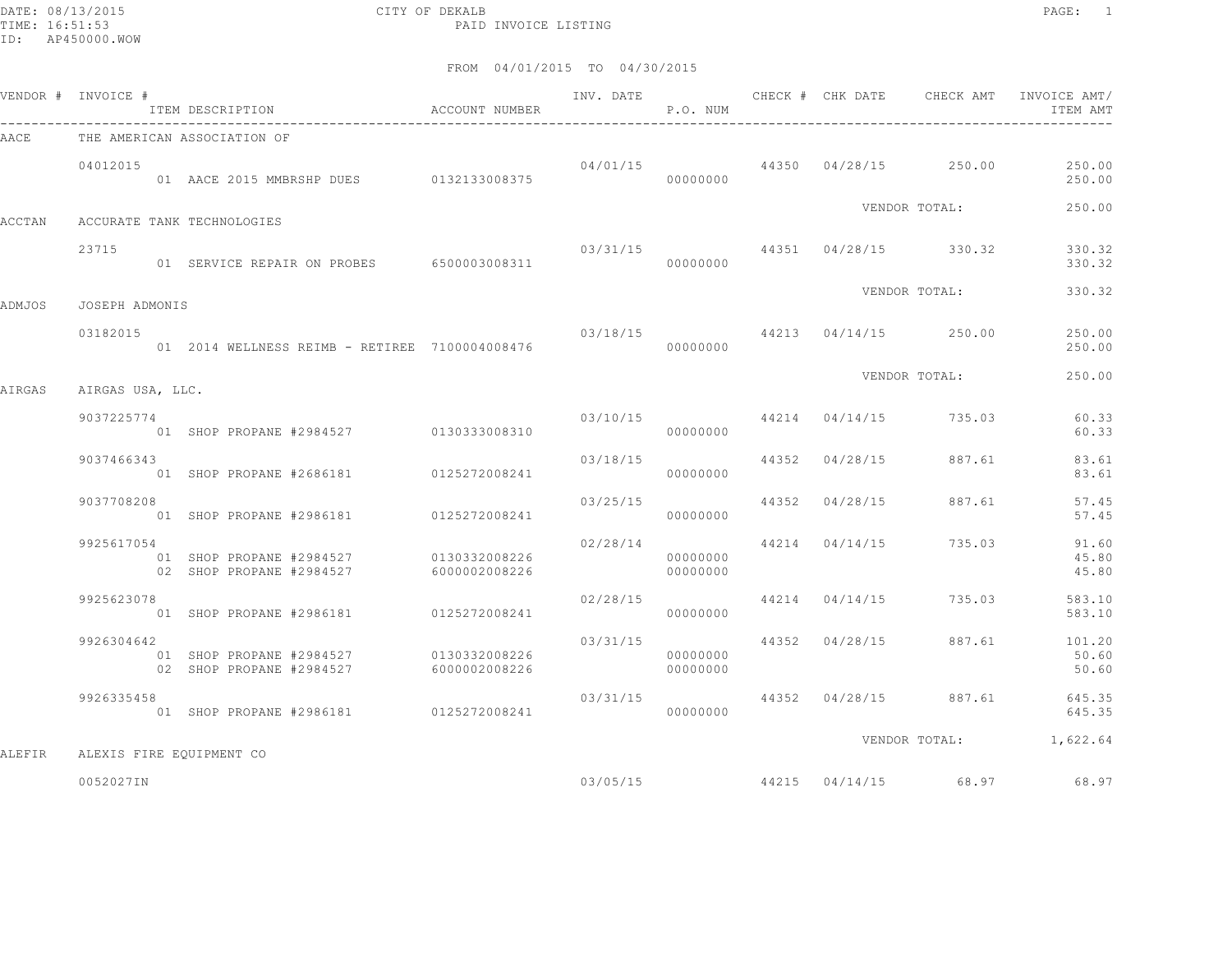DATE: 08/13/2015 CITY OF DEKALB PAGE: 2 PAID INVOICE LISTING

|        | VENDOR # INVOICE #      | ITEM DESCRIPTION<br>$\hfill$<br>ACCOUNT NUMBER                                                 |                                | INV. DATE | P.O. NUM                         |                | CHECK # CHK DATE CHECK AMT         | INVOICE AMT/<br>ITEM AMT                                                            |
|--------|-------------------------|------------------------------------------------------------------------------------------------|--------------------------------|-----------|----------------------------------|----------------|------------------------------------|-------------------------------------------------------------------------------------|
|        |                         |                                                                                                |                                |           |                                  |                |                                    |                                                                                     |
|        | 0052027IN               | 01 (2) WEATHERPROOF COVER 0125272008226                                                        |                                |           | 00000000                         |                | $03/05/15$ 44215 $04/14/15$ 68.97  | 68.97<br>68.97                                                                      |
|        | 0052285IN               | 01 NYLON BALL VALVE, RED LED 0125272008226                                                     |                                | 03/28/15  | 00000000                         | 44353 04/28/15 | 333.83                             | 222.37<br>222.37                                                                    |
|        | 0052326IN               | 01 GOLIGHT REMOTE CONTROL 0125272008226                                                        |                                | 03/31/15  | 00000000                         | 44353 04/28/15 | 333.83                             | 74.39<br>74.39                                                                      |
|        | 0052412IN               | 01 SCREEN STRAINER                                                                             | 0125272008226                  | 04/07/15  | 00000000                         |                | 44353 04/28/15 333.83              | 37.07<br>37.07                                                                      |
| AMALGA |                         | AMALGAMATED BANK-ACH & WIRE                                                                    |                                |           |                                  |                | VENDOR TOTAL:                      | 402.80                                                                              |
|        | 07012014B               | 01 2013A BOND PMT 7/1/14 0100000002235<br>02 2013A BOND PMT 7/1/14<br>03 2013A BOND PMT 7/1/14 | 0100000001063<br>0100000001050 | 07/01/14  | 00000000<br>00000000<br>00000000 |                |                                    | D000775 04/14/15 113,037.50 113,037.50<br>113,037.50<br>$-113,037.50$<br>113,037.50 |
| ANDMED |                         | ANDRES MEDICAL BILLING LTD                                                                     |                                |           |                                  |                |                                    | VENDOR TOTAL: 113,037.50                                                            |
|        | 134858                  | 01 FEB 2015 CHARGES                                                                            | 0100000002240                  |           | 00000000                         |                | $03/04/15$ 44216 04/14/15 3,211.60 | 3,211.60<br>3,211.60                                                                |
| APPIND | APPLIED INDUSTRIAL TECH |                                                                                                |                                |           |                                  |                | VENDOR TOTAL:                      | 3,211.60                                                                            |
|        | 7004132109              | 01 (288) AA BATTERIES 0125273008311                                                            |                                |           | 01/07/15<br>00000000             |                | 44217 04/14/15 274.78              | 105.68<br>105.68                                                                    |
|        | 7004143272              | 01 (72) EVEREADY C BATTERIES 0125273008311                                                     |                                | 01/08/15  | 00000000                         | 44217 04/14/15 | 274.78                             | 58.13<br>58.13                                                                      |
|        | 7004233113              |                                                                                                |                                | 01/07/15  | 00000000                         | 44217 04/14/15 | 274.78                             | 110.97<br>110.97                                                                    |
| ARAUNI | ARAMARK                 |                                                                                                |                                |           |                                  |                | VENDOR TOTAL:                      | 274.78                                                                              |
|        | 1500031900              | 01 FLOOR MAT CLEANING 0120223008315                                                            |                                | 01/09/15  | 00000000                         |                | 44218 04/14/15 1,218.92            | 128.24<br>128.24                                                                    |
|        | 1588822468              |                                                                                                |                                | 01/02/15  |                                  |                | 44218  04/14/15  1,218.92          | 128.24                                                                              |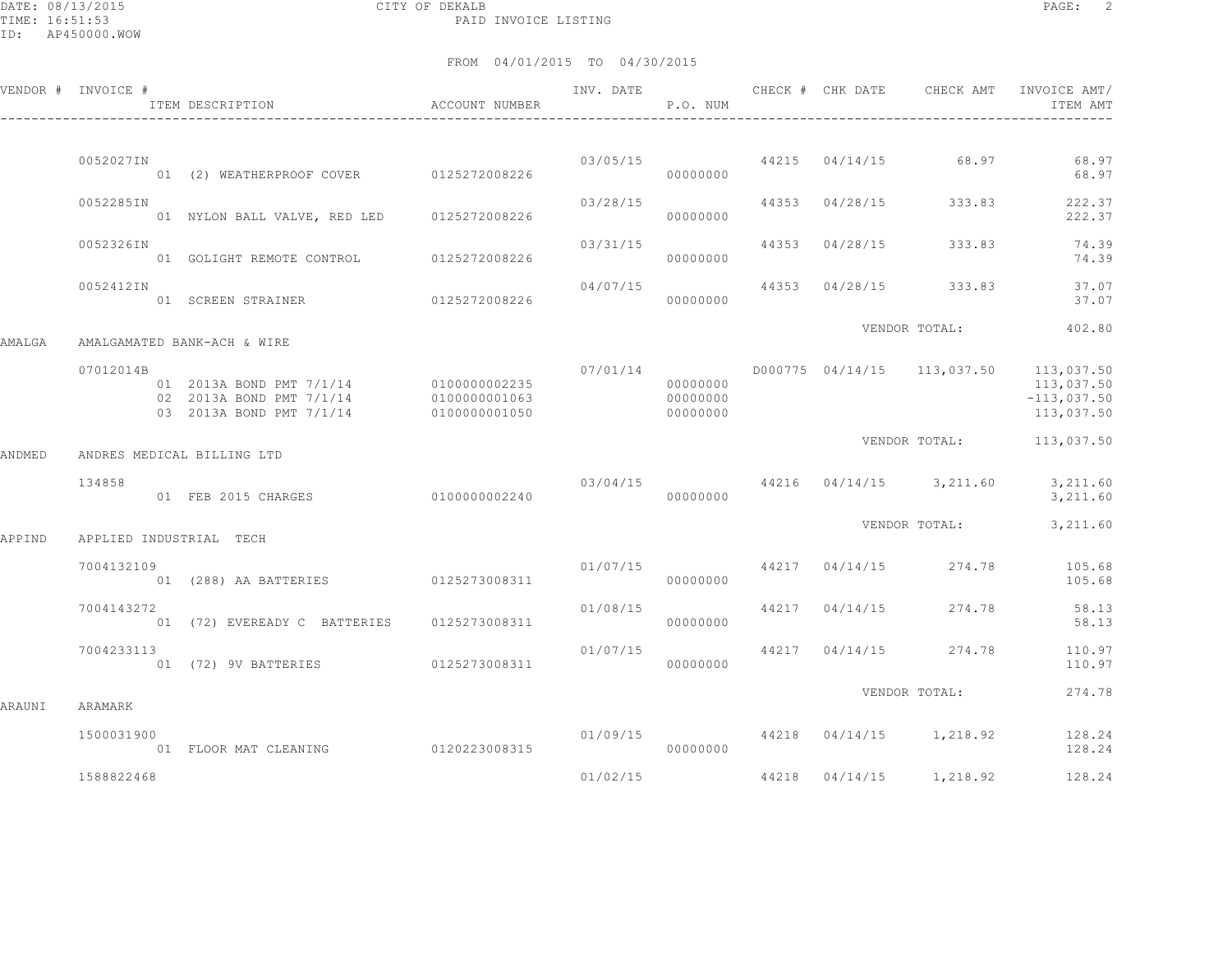DATE: 08/13/2015 CITY OF DEKALB PAGE: 3 PAID INVOICE LISTING

| VENDOR # INVOICE # | ITEM DESCRIPTION                    | ACCOUNT NUMBER | INV. DATE | P.O. NUM  |                | CHECK # CHK DATE CHECK AMT        | INVOICE AMT/<br>ITEM AMT |
|--------------------|-------------------------------------|----------------|-----------|-----------|----------------|-----------------------------------|--------------------------|
| 1588822468         | 01 FLOOR MAT CLEANING 0120223008315 |                | 01/02/15  | 00000000  |                | 44218  04/14/15  1,218.92  128.24 | 128.24                   |
| 1588831894         | 01 FLOOR MAT CLEANING               | 0130324008450  | 01/09/15  | 00000000  | 44218 04/14/15 | 1,218.92                          | 43.42<br>43.42           |
| 1588841267         | 01 FLOOR MAT CLEANING               | 0120223008315  | 01/16/15  | 00000000  |                | 44218  04/14/15  1,218.92  128.24 | 128.24                   |
| 1588850597         | 01 FLOOR MAT CLEANING               | 0130324008450  | 01/23/15  | 00000000  | 44218 04/14/15 | 1,218.92                          | 43.42<br>43.42           |
| 1588850603         | 01 FLOOR MAT CLEANING 0120223008315 |                | 01/23/15  | 00000000  | 44218 04/14/15 | 1,218.92 128.24                   | 128.24                   |
| 1588859956         | 01 FLOOR MAT CLEANING               | 0120223008315  | 01/30/15  | 00000000  | 44218 04/14/15 | 1,218.92                          | 128.24<br>128.24         |
| 1588869361         | 01 FLOOR MAT CLEANING               | 0130324008450  | 02/06/15  | 00000000  |                | 44218 04/14/15 1,218.92           | 43.42<br>43.42           |
| 1588869367         | 01 FLOOR MAT CLEANING               | 0120223008315  | 02/06/15  | 00000000  | 44218 04/14/15 | 1,218.92                          | 128.24<br>128.24         |
| 1588878661         | 01 FLOOR MAT CLEANING               | 0120223008315  | 02/13/15  | 00000000  | 44218 04/14/15 | 1,218.92                          | 128.24<br>128.24         |
| 1588891281         | 01 FLOOR MAT CLEANING               | 0130324008450  | 02/20/15  | 00000000  |                | 44218 04/14/15 1,218.92           | 49.94<br>49.94           |
| 1588891287         | 01 FLOOR MAT CLEANING               | 0120223008315  | 02/20/15  | 00000000  | 44218 04/14/15 | 1,218.92                          | 141.04<br>141.04         |
| 1588897606         | 01 FLOOR MAT CLEANING               | 0120223008315  | 02/27/15  | 00000000  | 44354 04/28/15 | 805.08                            | 141.04<br>141.04         |
| 1588907012         | 01 FLOOR MAT CLEANING               | 0130324008450  | 03/06/15  | 00000000  | 44354 04/28/15 | 805.08                            | 49.94<br>49.94           |
| 1588907018         | 01 FLOOR MAT CLEANING               | 0120223008315  | 03/06/15  | 000000000 | 44354 04/28/15 | 805.08                            | 141.04<br>141.04         |
| 1588916366         | 01 FLOOR MAT CLEANING               | 0120223008315  | 03/13/15  | 00000000  | 44354 04/28/15 | 805.08                            | 141.04<br>141.04         |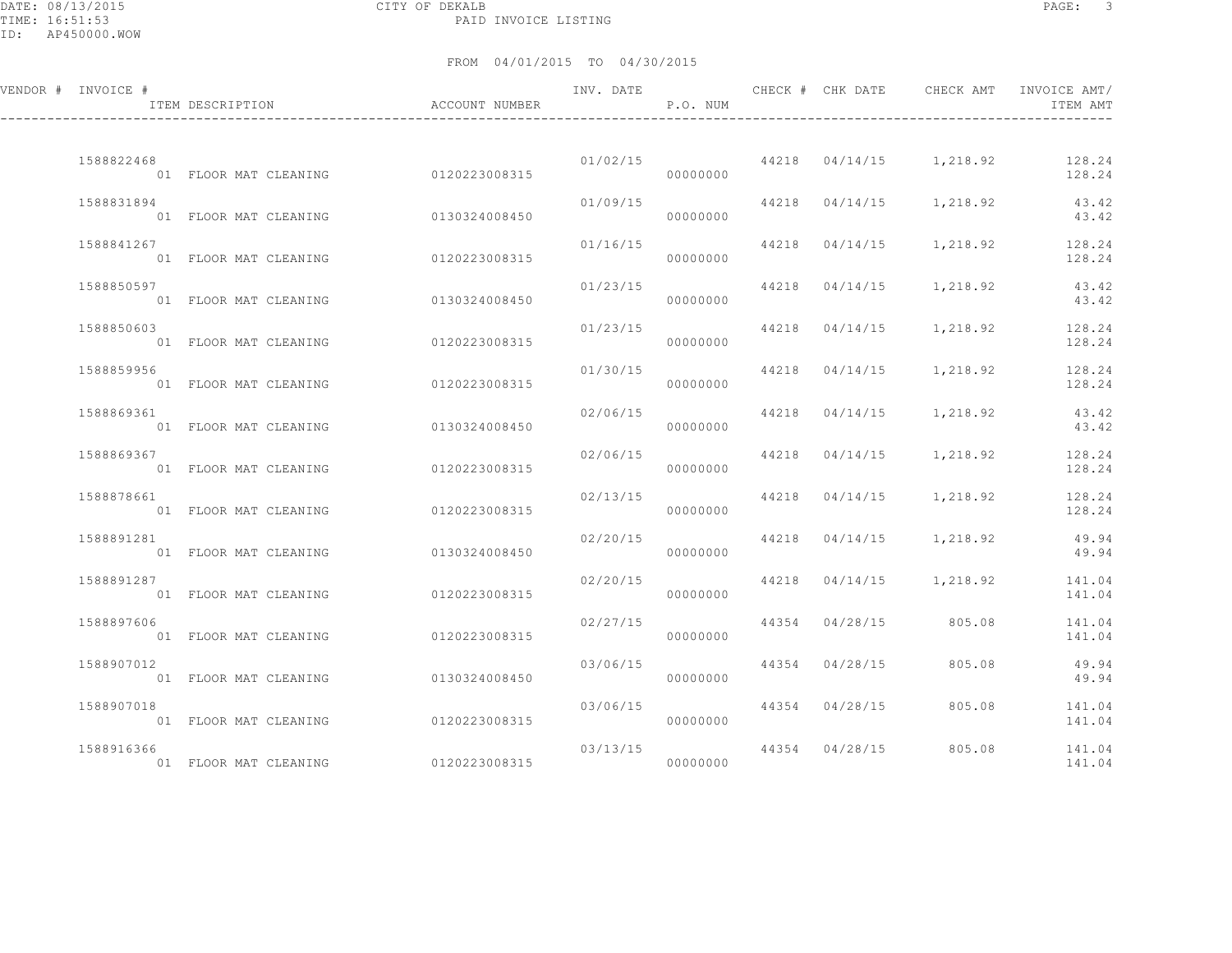|        | VENDOR # INVOICE #    | ACCOUNT NUMBER<br>ITEM DESCRIPTION              | INV. DATE | P.O. NUM |  | CHECK # CHK DATE CHECK AMT               | INVOICE AMT/<br>ITEM AMT                                           |
|--------|-----------------------|-------------------------------------------------|-----------|----------|--|------------------------------------------|--------------------------------------------------------------------|
|        | 1588925758            | 01 FLOOR MAT CLEANING 0130324008450             | 03/20/15  | 00000000 |  | 44354 04/28/15 805.08                    | 49.94<br>49.94                                                     |
|        | 1588925764            | 01 FLOOR MAT CLEANING 0120223008315             | 03/20/15  | 00000000 |  |                                          | 44354 04/28/15 805.08 141.04<br>141.04                             |
|        | 1588935054            |                                                 | 03/27/15  |          |  |                                          | 44354 04/28/15 805.08 141.04<br>141.04                             |
| ASCAVI |                       | ASCENT AVIATION GROUP INC.                      |           |          |  |                                          | VENDOR TOTAL: 2,024.00                                             |
|        | 292282                | 01 7571 GALLONS JET FUEL 6500002008234          |           | 00000000 |  |                                          | $03/26/15$ $44355$ $04/28/15$ $15,714.77$ $15,131.37$<br>15,131.37 |
|        | M143576               | 01 JET-A REFUELER 6500006008597                 |           | 00000000 |  |                                          | 04/01/15 44355 04/28/15 15,714.77 581.00<br>581.00                 |
|        | M144376               |                                                 |           |          |  |                                          | $04/08/15$ 44355 $04/28/15$ 15, 714.77 2.40<br>2.40                |
| ASSFOR | ILLINOIS STATE POLICE |                                                 |           |          |  |                                          | VENDOR TOTAL: 15,714.77                                            |
|        | 04062015              |                                                 |           |          |  | $04/06/15$ $44356$ $04/28/15$ $1,000.00$ | 1,000.00<br>1,000.00                                               |
| BACFRA | FRANK BACON           |                                                 |           |          |  |                                          | VENDOR TOTAL: 1,000.00                                             |
|        | 03252015              |                                                 |           |          |  | $03/25/15$ $44219$ $04/14/15$ $47.46$    | 47.46<br>47.46                                                     |
| BACONL | BACKGROUNDS ONLINE    |                                                 |           |          |  | VENDOR TOTAL:                            | 47.46                                                              |
|        | 447504                | 01 BACKGROUND CHECKS - MARCH 2015 0115173008333 |           | 00000000 |  | 03/31/15 44220 04/14/15 284.75           | 284.75<br>284.75                                                   |
|        | 447504A               | 01 PRE-EMPLOYMENT SEARCH 0115173008333          | 03/31/15  | 00000000 |  | 44357 04/28/15 79.95                     | 79.95<br>79.95                                                     |
| BADMET | BADGER METER, INC.    |                                                 |           |          |  | VENDOR TOTAL:                            | 364.70                                                             |
|        | 1030544               |                                                 |           |          |  |                                          | $01/28/15$ $44221$ $04/14/15$ $27,051.80$ $25,016.00$              |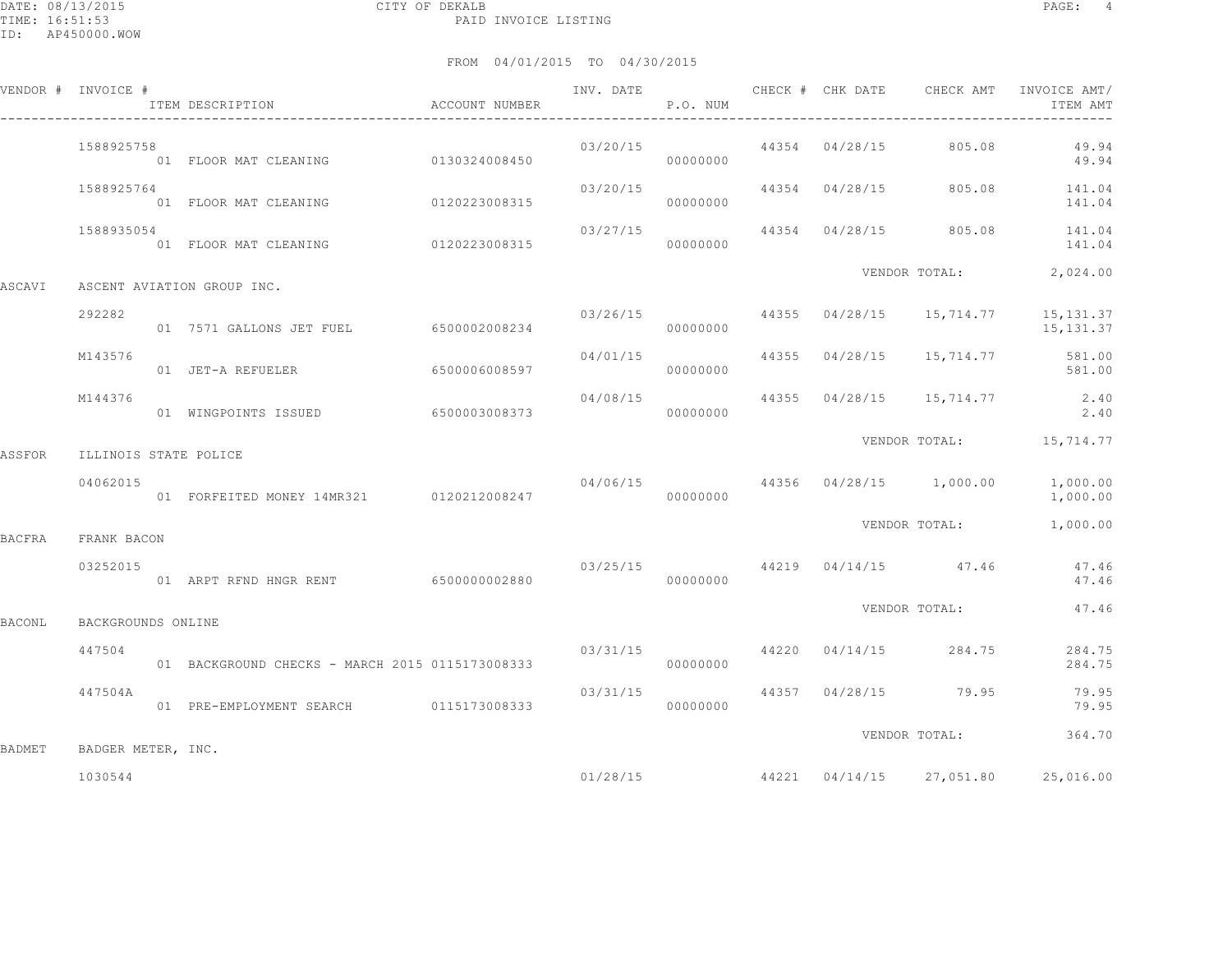DATE: 08/13/2015 CITY OF DEKALB PAGE: 5 PAID INVOICE LISTING

|          | VENDOR # INVOICE # | ACCOUNT NUMBER<br>ITEM DESCRIPTION                                      |               | INV. DATE | P.O. NUM             |       | CHECK # CHK DATE | CHECK AMT                             | INVOICE AMT/<br>ITEM AMT           |
|----------|--------------------|-------------------------------------------------------------------------|---------------|-----------|----------------------|-------|------------------|---------------------------------------|------------------------------------|
|          |                    |                                                                         |               |           |                      |       |                  |                                       |                                    |
|          | 1030544            | 01 METERS                                                               | 6000006008583 | 01/28/15  | 00000000             |       | 44221 04/14/15   | 27,051.80                             | 25,016.00<br>25,016.00             |
|          | 1034943            | 01 METERS                                                               | 6000006008583 | 03/09/15  | 00000000             |       | 44221 04/14/15   |                                       | 27,051.80 2,035.80<br>2,035.80     |
|          | 1036661            | 01 (5) METERS                                                           | 6000006008583 | 03/23/15  | 00000000             | 44358 |                  | $04/28/15$ 1,257.00                   | 774.24<br>774.24                   |
|          | 1037463            | 01 WATER METERS                                                         | 6000006008583 |           | 03/27/15<br>00000000 | 44358 |                  |                                       | 04/28/15 1,257.00 482.76<br>482.76 |
| BANUP    | BANNER UP SIGNS    |                                                                         |               |           |                      |       |                  |                                       | VENDOR TOTAL: 28,308.80            |
|          |                    |                                                                         |               |           |                      |       |                  |                                       |                                    |
|          | 59504              | 0130332008231<br>01 (500) DECALS                                        |               | 03/20/15  | 00000000             |       |                  | 44359 04/28/15 450.00                 | 450.00<br>450.00                   |
| BARNABY  | BARNABY            |                                                                         |               |           |                      |       |                  | VENDOR TOTAL:                         | 450.00                             |
|          | 4632               | 01 500 BUSINESS CARDS - MOTT 0120242008202                              |               |           | 00000000             |       |                  | $03/10/15$ $44222$ $04/14/15$ $54.00$ | 54.00<br>54.00                     |
|          | 4682               | 01 (250) BUSINESS CARDS - OLANIRA 0120222008202                         |               | 03/20/15  | 00000000             |       | 44360 04/28/15   | 182.00                                | 34.00<br>34.00                     |
|          | 4695               | 01 (250) BUS CARDS - CLARK 0120232008202<br>02 (250) BUS CARDS - REILLY | 0120222008202 | 03/31/15  | 00000000<br>00000000 |       |                  | 44360 04/28/15 182.00                 | 92.00<br>36.00<br>56.00            |
|          | 4727               | 01 (500) BUS CARD - PARKER                                              | 0117112008202 | 03/31/15  | 00000000             |       |                  | 44360 04/28/15 182.00                 | 56.00<br>56.00                     |
| BATTBULB | BATTERIES + BULBS  |                                                                         |               |           |                      |       |                  | VENDOR TOTAL:                         | 236.00                             |
|          |                    |                                                                         |               |           |                      |       |                  |                                       |                                    |
|          | 297101141          | 01 BATTERIES                                                            | 6000002008210 |           | 02/19/15<br>00000000 |       | 44361 04/28/15   | 298.04                                | 248.05<br>248.05                   |
|          | 29710114101        | 01 EXIT LIGHTS BULBS                                                    | 6000002008295 | 03/09/15  | 00000000             |       | 44223 04/14/15   | 260.37                                | 248.38<br>248.38                   |
|          | 297247902          |                                                                         |               | 03/12/15  |                      |       | 44223 04/14/15   | 260.37                                | 11.99                              |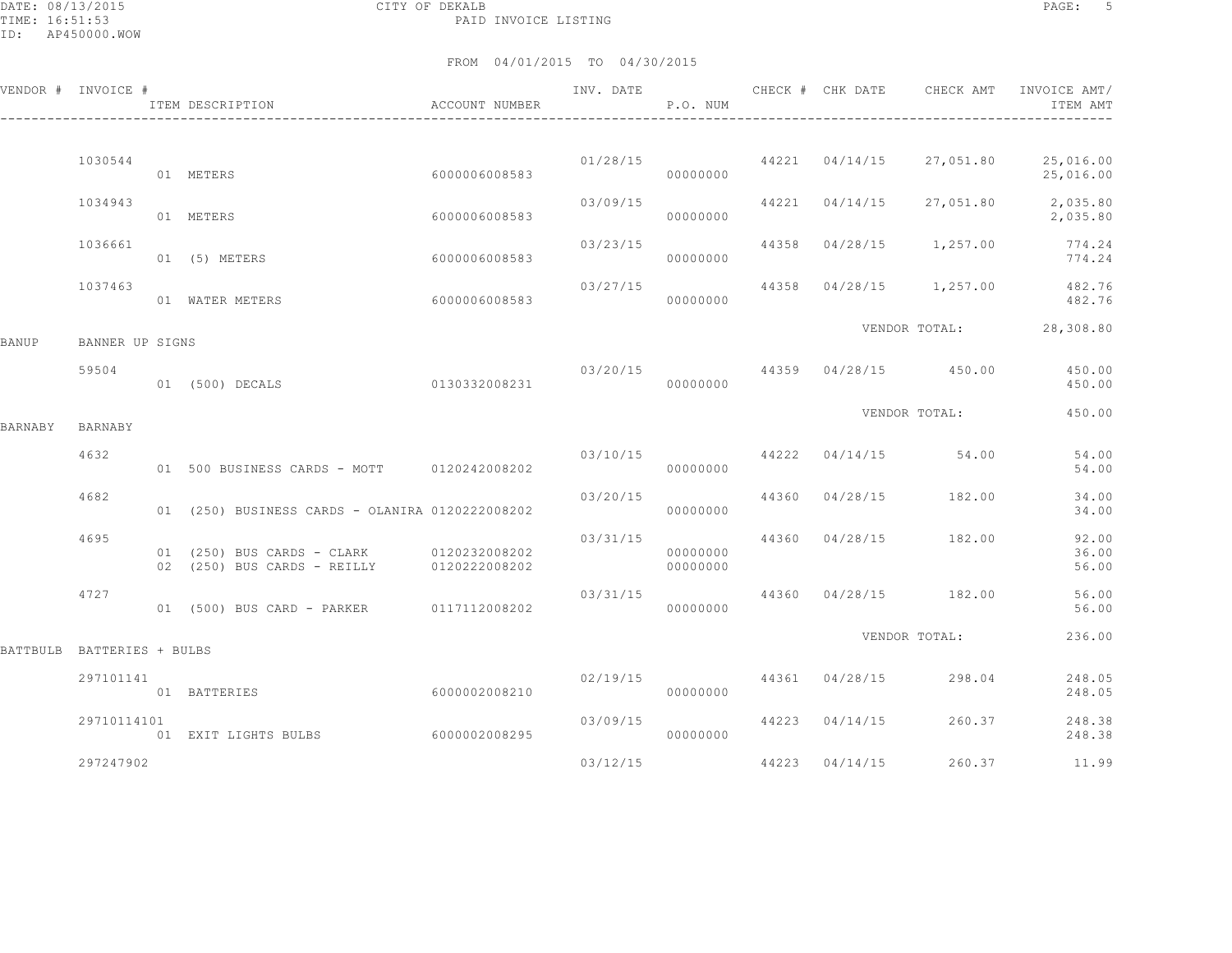DATE: 08/13/2015 CITY OF DEKALB PAGE: 6 PAID INVOICE LISTING

|        | VENDOR # INVOICE #   | ACCOUNT NUMBER<br>ITEM DESCRIPTION                                 |               |                                      | P.O. NUM             |                |                                        | INV. DATE 6 1999 CHECK # CHK DATE 6 CHECK AMT INVOICE AMT<br>ITEM AMT |
|--------|----------------------|--------------------------------------------------------------------|---------------|--------------------------------------|----------------------|----------------|----------------------------------------|-----------------------------------------------------------------------|
|        |                      |                                                                    |               |                                      |                      |                |                                        |                                                                       |
|        | 297247902            | 60000002008219<br>01 4042 LAMP                                     |               |                                      | 00000000             |                | 03/12/15 44223 04/14/15 260.37         | 11.99<br>11.99                                                        |
|        | 297248433            | 01 LED COMBO EXIT 6000002008210                                    |               | 03/30/15                             | 00000000             |                | 44361 04/28/15 298.04                  | 49.99<br>49.99                                                        |
| BAUBRI | BRIAN BAUERBACH      |                                                                    |               |                                      |                      |                | VENDOR TOTAL:                          | 558.41                                                                |
|        | 03232015             | 01 OVERPAYMENT OF RENT 6500000083970<br>02 SECURITY DEPOSIT REFUND | 6500000002880 |                                      | 00000000<br>00000000 |                | $03/23/15$ $44224$ $04/14/15$ $300.68$ | 300.68<br>60.68<br>240.00                                             |
| BCUPH  | BARB CITY UPHOLSTERY |                                                                    |               |                                      |                      |                | VENDOR TOTAL:                          | 300.68                                                                |
|        | 03252015             |                                                                    |               | 03/25/15 44362 04/28/15 420.50       | 00000000             |                |                                        | 420.50<br>420.50                                                      |
| BECEDW | EDWARD BECK          |                                                                    |               |                                      |                      |                | VENDOR TOTAL:                          | 420.50                                                                |
|        | 03242015             | 01 WATER REFUND #2502113960-00 6000000063444                       |               | $03/24/15$ $44225$ $04/14/15$ $3.70$ | 00000000             |                |                                        | 3.70<br>3.70                                                          |
| BENISW | BENISTAR / HARTFORD  |                                                                    |               |                                      |                      |                | VENDOR TOTAL:                          | 3.70                                                                  |
|        | 04012015             | 01 APR 15 RETIREE INSURANCE 7100004008478                          |               | 04/01/15                             | 00000000             |                |                                        | D000793 04/28/15 40,081.40 40,081.40<br>40,081.40                     |
| BLAOIL | BLAKE OIL COMPANY    |                                                                    |               |                                      |                      |                | VENDOR TOTAL:                          | 40,081.40                                                             |
|        | 367130               | 01 7502 GALLONS DIESEL 0100000001520                               |               |                                      | 00000000             |                |                                        | $03/09/15$ $44226$ $04/14/15$ $15,928.24$ $15,928.24$<br>15,928.24    |
| BOUTRE |                      | BOUND TREE MEDICAL, LLC.                                           |               |                                      |                      |                |                                        | VENDOR TOTAL: 15,928.24                                               |
|        | 81714881             | 01 HEAD IMMOBIL/BANDAGES 0125272008241                             |               |                                      | 00000000             |                |                                        | $03/02/15$ $44227$ $04/14/15$ $266.57$ $266.57$<br>266.57             |
|        | 81728883             |                                                                    |               | 03/16/15                             |                      | 44363 04/28/15 | 716.89                                 | 166.29                                                                |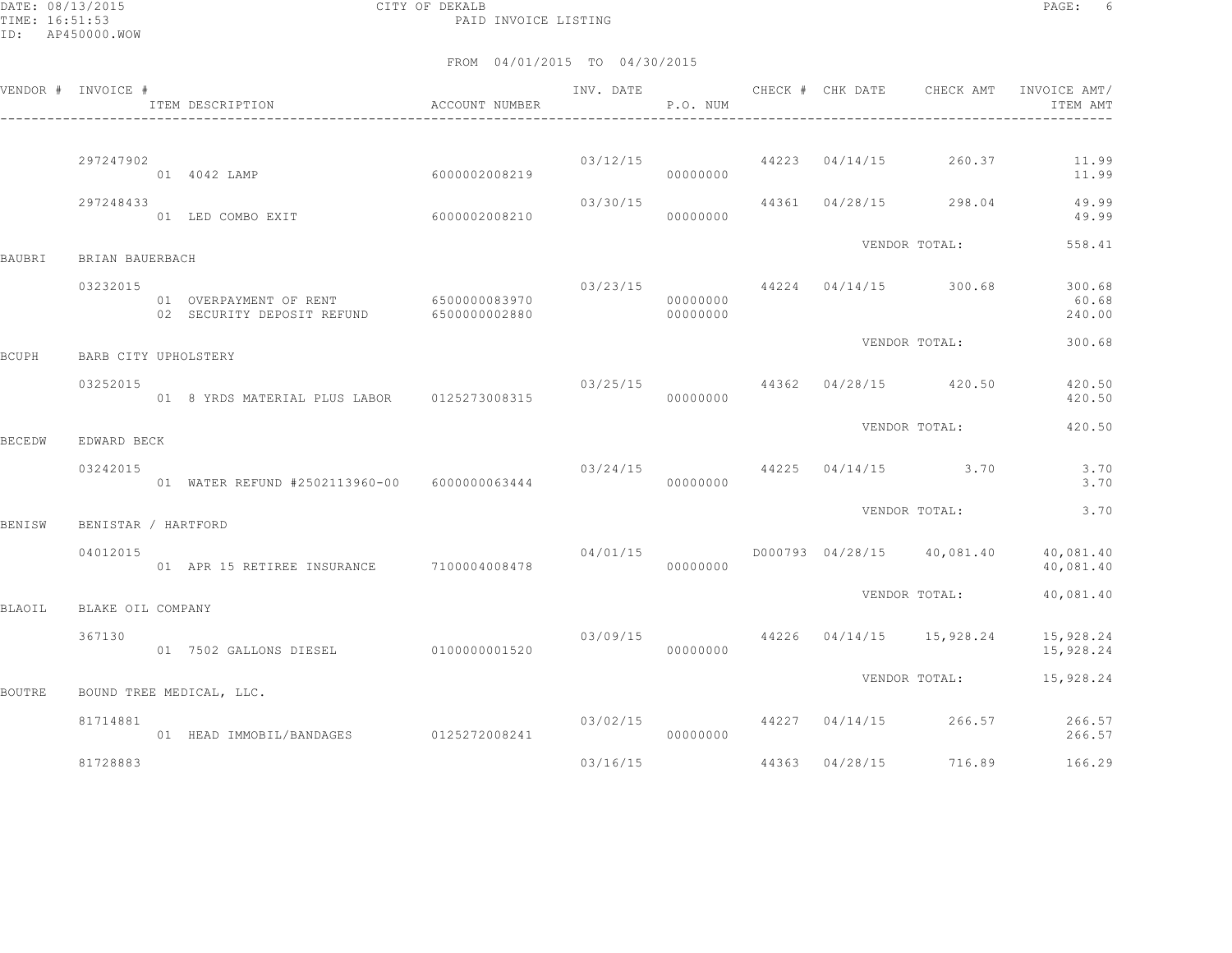DATE: 08/13/2015 CITY OF DEKALB PAGE: 7 PAID INVOICE LISTING

|        | VENDOR # INVOICE #   |                                                                                                  |                       | P.O. NUM             |  |                                        | INV. DATE 6 1992 CHECK # CHK DATE 6 CHECK AMT INVOICE AMT<br>ITEM AMT |
|--------|----------------------|--------------------------------------------------------------------------------------------------|-----------------------|----------------------|--|----------------------------------------|-----------------------------------------------------------------------|
|        | 81728883             |                                                                                                  |                       |                      |  |                                        | 03/16/15 44363 04/28/15 716.89 166.29                                 |
|        |                      | 01 GLOVES, INFANT CUFFS, BANDAGES 0125272008241                                                  |                       | 00000000             |  |                                        | 166.29                                                                |
|        | 81739987             | 01 MEDICAL SUPPLIES 0125272008241                                                                | 03/26/15              | 00000000             |  | 44363 04/28/15 716.89                  | 240.04<br>240.04                                                      |
|        | 81742329             | 01 MEDIC SUPPLIES 0125272008241                                                                  |                       | 00000000             |  | 03/30/15 44363 04/28/15 716.89         | 310.56<br>310.56                                                      |
| BRAMAN |                      | BRAD MANNING FORD, INC.                                                                          |                       |                      |  | VENDOR TOTAL:                          | 983.46                                                                |
|        | 102040               | 01 RENTAL FOR UNDERCOVER INVST 0120242008243                                                     |                       | 00000000             |  | 03/31/15 44364 04/28/15 6,265.36       | 30.00<br>30.00                                                        |
|        | 59369FOW             | 01 FRAME - PD312 SYS07 0120263008315                                                             | 03/10/15              |                      |  | 44228 04/14/15 816.67                  | 120.84<br>120.84                                                      |
|        | FOCS55591            | 01 WIRING REPAIR PD308 0120263008315                                                             |                       | 00000000             |  | $03/10/15$ $44228$ $04/14/15$ $816.67$ | 695.83<br>695.83                                                      |
|        | FOCS55710            | 01 FORD EXPLORER OIL CHANGE 0125273008315                                                        | 03/12/15              | 00000000             |  | 44364 04/28/15 6,265.36                | 51.11<br>51.11                                                        |
|        | FOCS56043            | 01 REPALCED COIL AND PLUGS - W2 6000002008226<br>02 REPALCED COIL AND PLUGS - W2 6000003008315   | 04/01/15<br>00000000  | 00000000             |  |                                        | 44364 04/28/15 6,265.36 2,767.92<br>1,182.22<br>1,585.70              |
|        | FOCS56075            | 01 REPLACED SENSOR/MANUAL LEVER  0130332008226<br>02 REPLACED SENSOR/MANUAL LEVER  0130333008315 | 04/04/15              | 00000000<br>00000000 |  |                                        | 44364 04/28/15 6,265.36 1,011.01<br>476.01<br>535.00                  |
|        | FOCS56130            | 01 SENSOR REPAIR - W2 6000002008226<br>02 SENSOR REPAIR - W2 6000003008315                       | 04/03/15              | 00000000<br>00000000 |  |                                        | 44364 04/28/15 6,265.36 445.07<br>265.07<br>180.00                    |
|        | FOCS56184            | 01 REPLACED SENSORS - M2 0125273008315                                                           | 04/09/15<br>000000000 |                      |  |                                        | 44364 04/28/15 6,265.36 1,960.25<br>1,960.25                          |
| BSG    | BASTON SERVICE GROUP |                                                                                                  |                       |                      |  |                                        | VENDOR TOTAL: 7,082.03                                                |
|        | 1929                 |                                                                                                  |                       |                      |  | $03/15/15$ $44229$ $04/14/15$ $400.00$ | 400.00<br>400.00                                                      |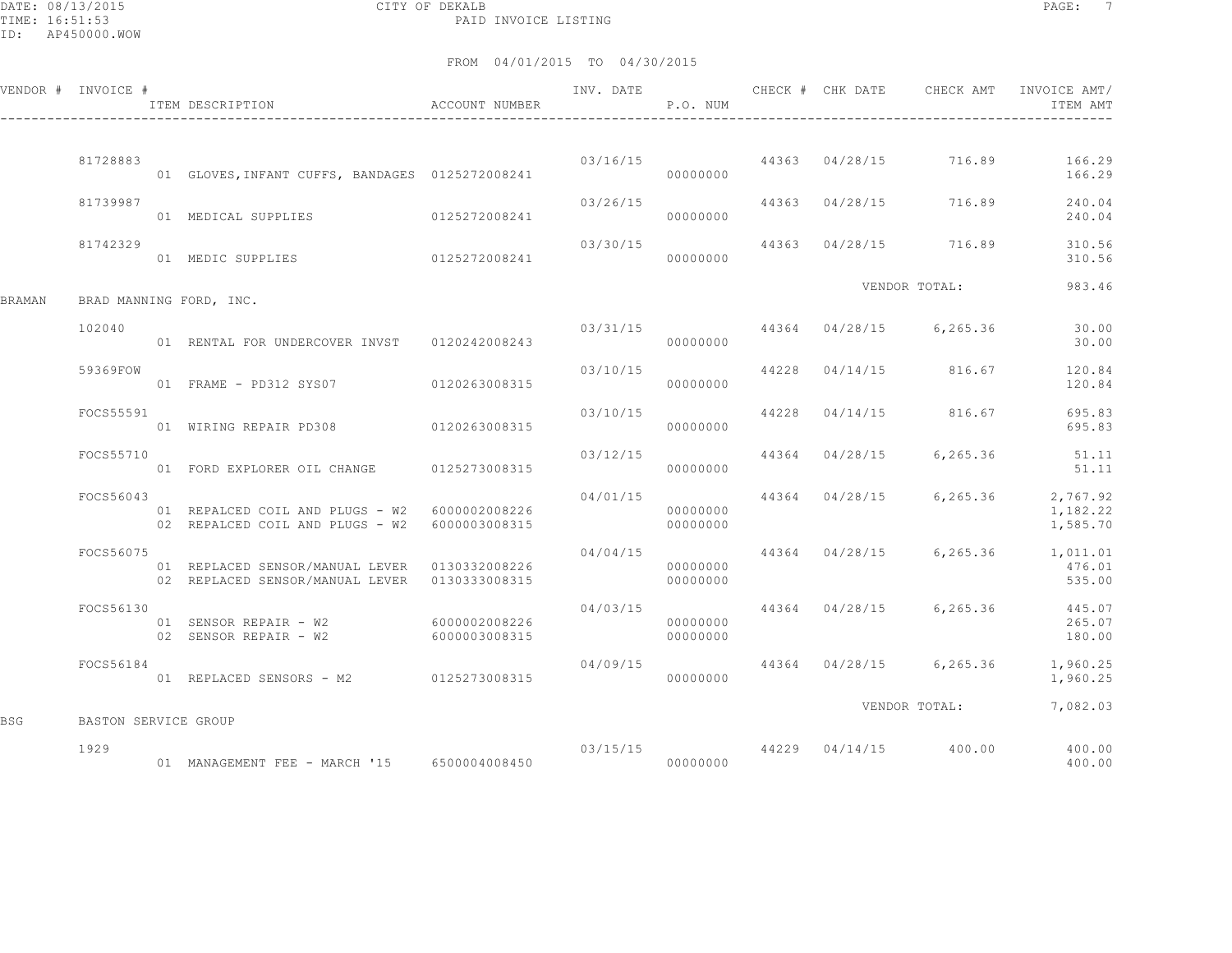DATE: 08/13/2015 CITY OF DEKALB PAGE: 8 PAID INVOICE LISTING

|        | VENDOR # INVOICE #           | ACCOUNT NUMBER<br>ITEM DESCRIPTION              | INV. DATE<br>P.O. NUM              |          |                | CHECK # CHK DATE CHECK AMT                | INVOICE AMT/<br>ITEM AMT               |
|--------|------------------------------|-------------------------------------------------|------------------------------------|----------|----------------|-------------------------------------------|----------------------------------------|
|        | 1930                         |                                                 |                                    | 04/07/15 |                |                                           | 44365 04/28/15 400.00 400.00<br>400.00 |
| BURMCD | BURNS & MCDONNELL            |                                                 |                                    |          |                | VENDOR TOTAL:                             | 800.00                                 |
|        | 802925                       | 01 ENG WTRPLN&RTESTDY 88.7%CMPLTD 6000003008331 | $03/11/15$ 44230 04/14/15 4,213.46 | 00000000 |                |                                           | 4,213.46<br>4,213.46                   |
|        | CARGILL CARGILL INCORPORATED |                                                 |                                    |          |                | VENDOR TOTAL:                             | 4,213.46                               |
|        | 2902163112                   | 01 DEICER SALT ICE CNTRL BLK DR 0130332008235   |                                    | 00000000 |                | $02/18/15$ $44231$ $04/14/15$ $37,195.52$ | 2,791.74<br>2,791.74                   |
|        | 2902165635                   | 01 DEICER SALT ICE CNTRL BLK DR 0130332008235   | 02/19/15                           | 00000000 | 44231 04/14/15 | 37,195.52                                 | 5,857.32<br>5,857.32                   |
|        | 2902177849                   | 01 DEICER SALT ICE CNTRL BLK DR 0130332008235   | 02/25/15                           | 00000000 | 44231 04/14/15 | 37,195.52                                 | 1,459.75<br>1,459.75                   |
|        | 2902180179                   | 01 DEICER SALT ICE CNTRL BLK DR 0130332008235   | 02/26/15                           | 00000000 | 44231 04/14/15 | 37,195.52                                 | 4,301.34<br>4,301.34                   |
|        | 2902182721                   | 01 DEICER SALT ICE CNTRL BLK DR 0130332008235   | 02/27/15                           | 00000000 | 44231 04/14/15 | 37,195.52                                 | 5,673.99<br>5,673.99                   |
|        | 2902186271                   | 01 DEICER SALT ICE CNTRL BLK DR 0130332008235   | 03/02/15                           | 00000000 | 44231 04/14/15 | 37,195.52                                 | 1,334.28<br>1,334.28                   |
|        | 2902188294                   | 01 DEICER SALT ICE CNTRL BLK DR 0130332008235   | 03/03/15                           | 00000000 | 44231 04/14/15 | 37,195.52                                 | 1,363.50<br>1,363.50                   |
|        | 2902196412                   | 01 DEICER SALT ICE CNTRL BLK DR 0130332008235   | 03/06/15                           | 00000000 | 44231 04/14/15 | 37,195.52                                 | 7,322.24<br>7,322.24                   |
|        | 2902198606                   | 01 DEICER SALT ICE CNTRL BLK DR 0130332008235   | 03/09/15 44231 04/14/15            | 00000000 |                | 37,195.52                                 | 4,244.62<br>4,244.62                   |
|        | 2902201522                   | 01 DEICER SALT ICE CNTRL BLK DR 0130332008235   | 03/10/15                           | 00000000 |                | 44231 04/14/15 37,195.52                  | 2,846.74<br>2,846.74                   |
| CARJAM | JAMES CARANI                 |                                                 |                                    |          |                |                                           | VENDOR TOTAL: 37,195.52                |
|        | 03162015                     |                                                 |                                    |          |                |                                           | 44.58                                  |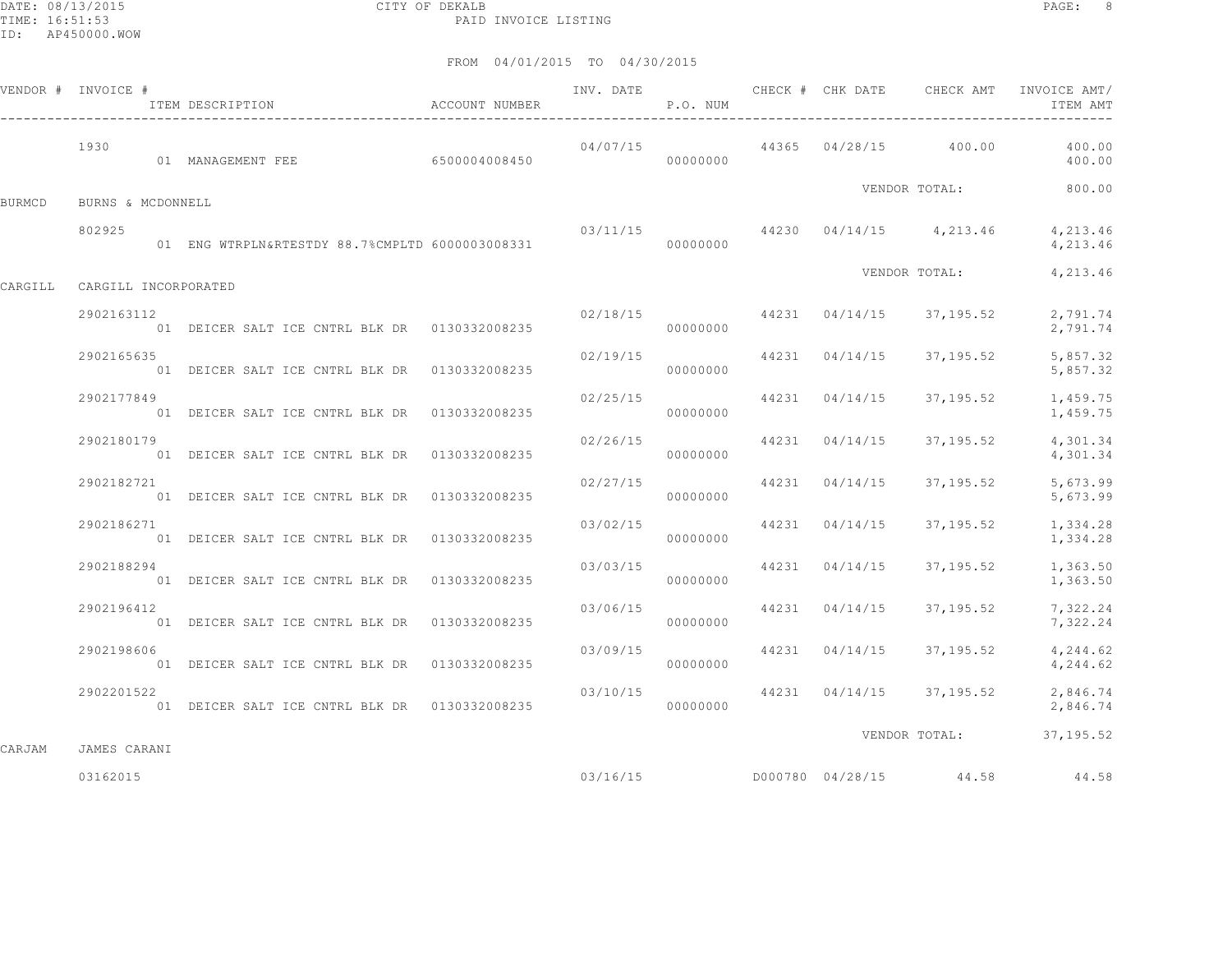DATE: 08/13/2015 CITY OF DEKALB PAGE: 9 PAID INVOICE LISTING

|        | VENDOR # INVOICE #   | ITEM DESCRIPTION ACCOUNT NUMBER                |                                |                         | P.O. NUM             |                | INV. DATE 6 CHECK # CHK DATE CHECK AMT      | INVOICE AMT/<br>ITEM AMT                             |
|--------|----------------------|------------------------------------------------|--------------------------------|-------------------------|----------------------|----------------|---------------------------------------------|------------------------------------------------------|
|        | 03162015             | 01 FIRE OFFCR PROGRAM 3/16-20/15 0125273008376 |                                |                         | 00000000             |                | $03/16/15$ D000780 04/28/15 44.58           | 44.58<br>44.58                                       |
|        |                      | CASBANLB CASTLE BANK-DIVISION OF 1ST           |                                |                         |                      |                | VENDOR TOTAL:                               | 44.58                                                |
|        | 03162015             | 01 LOCK BOX FEES FEB '15 6000000063444         |                                | 03/16/15                | 00000000             |                | D000778 04/14/15 667.57                     | 667.57<br>667.57                                     |
|        | 04152015             | 01 LOCK BOX FEES 6000000063444                 |                                | 04/15/15                | 00000000             |                | D000795 04/28/15 544.92                     | 544.92<br>544.92                                     |
| CCMSIW | CCMSI                |                                                |                                |                         |                      |                |                                             | VENDOR TOTAL: 1,212.49                               |
|        | 04062015             |                                                |                                |                         |                      |                | $04/06/15$ $0000792$ $04/28/15$ $18,856.11$ | 18,856.11<br>18,856.11                               |
| CDWGOV | CDW GOVERNMENT INC   |                                                |                                |                         |                      |                | VENDOR TOTAL:                               | 18,856.11                                            |
|        | SW42106              | 01 STARTECH USB ADAPTER 0117122008285          |                                | 03/03/15                | 00000000             |                | 44233 04/14/15 157.37                       | 73.65<br>73.65                                       |
|        | TB91399              | 01 SCULPT COMFORT MOUSE                        | 0117122008285                  | 03/11/15                | 00000000             |                | 44233 04/14/15 157.37                       | 83.72<br>83.72                                       |
|        | TN27179              | 01 AVL ACROBAT PRO<br>02 AVL ACROBAT PRO       | 0117122008285<br>0130352008285 | 04/01/15                | 00000000<br>00000000 |                |                                             | 44366 04/28/15 1,079.79 1,079.79<br>719.86<br>359.93 |
| CHAENE | CHAMPION ENERGY, LLC |                                                |                                |                         |                      |                |                                             | VENDOR TOTAL: 1,237.16                               |
|        | B1504010726          | 01 9140600287 MARCH 2015 6500003008352         |                                | 04/01/15 44212 04/09/15 | 00000000             |                |                                             | 2,859.95 92.56<br>92.56                              |
|        | B1504010727          | 01 9140600288 MARCH 2015 6500003008352         |                                | 04/01/15                | 00000000             |                | 44212 04/09/15 2,859.95                     | 132.20<br>132.20                                     |
|        | B1504010728          | 01 9140600289 MARCH 2015 6500003008352         |                                | 04/01/15                | 00000000             |                | 44212 04/09/15 2,859.95                     | 107.42<br>107.42                                     |
|        | B1504010729          |                                                |                                | 04/01/15                |                      | 44212 04/09/15 | 2,859.95                                    | 1,483.81                                             |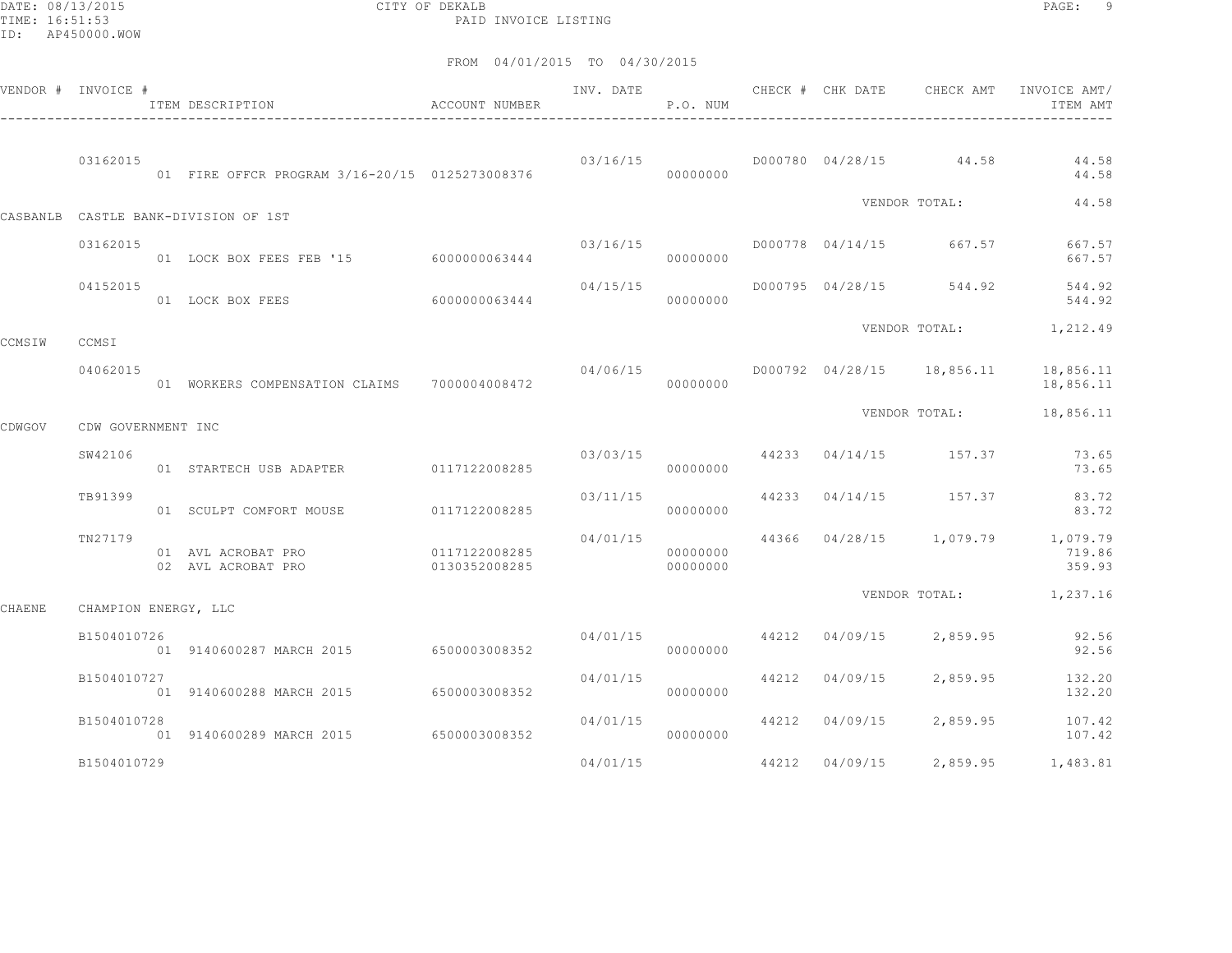DATE: 08/13/2015 CITY OF DEKALB PAGE: 10 PAID INVOICE LISTING

|        | VENDOR # INVOICE # | ITEM DESCRIPTION                               | ACCOUNT NUMBER | INV. DATE | P.O. NUM |       | CHECK # CHK DATE     | CHECK AMT                             | INVOICE AMT/<br>ITEM AMT                                           |
|--------|--------------------|------------------------------------------------|----------------|-----------|----------|-------|----------------------|---------------------------------------|--------------------------------------------------------------------|
|        |                    |                                                |                |           |          |       |                      |                                       |                                                                    |
|        | B1504010729        | 01 9140600292 MARCH 2015 6500003008352         |                |           | 00000000 |       |                      |                                       | $04/01/15$ 44212 04/09/15 2,859.95 1,483.81<br>1,483.81            |
|        | B1504010730        | 01 9140600293 MARCH 2015                       | 6500003008352  | 04/01/15  | 00000000 |       | 44212 04/09/15       | 2,859.95                              | 75.23<br>75.23                                                     |
|        | B1504010731        | 01 9140600294 MARCH 2015                       | 6500003008352  | 04/01/15  | 00000000 | 44212 | 04/09/15             | 2,859.95                              | 267.44<br>267.44                                                   |
|        | B1504010732        | 01 9140600297 MARCH 2015                       | 6500003008352  | 04/01/15  | 00000000 |       | 44212 04/09/15       | 2,859.95                              | 26.80<br>26.80                                                     |
|        | B1504010733        | 01 9140600298 MARCH 2015                       | 6500003008352  | 04/01/15  | 00000000 |       | 44212 04/09/15       | 2,859.95                              | 69.75<br>69.75                                                     |
|        | B1504030215        | 01 9140600290 MARCH 2015                       | 6500003008352  | 04/01/15  | 00000000 |       | 44212 04/09/15       |                                       | 2,859.95 146.24<br>146.24                                          |
|        | B1504030216        | 01 9140600295 MARCH 2015                       | 6500003008352  | 04/01/15  | 00000000 |       | 44212 04/09/15       | 2,859.95                              | 98.75<br>98.75                                                     |
|        | B1504030217        | 01 9140600296 MARCH 2015 6500003008352         |                | 04/01/15  | 00000000 |       | 44212 04/09/15       | 2,859.95                              | 359.75<br>359.75                                                   |
|        | B1504080202        | 01 9140600291 03/02-03/31/15 6500003008352     |                | 04/09/15  | 00000000 |       |                      |                                       | 44367 04/28/15 873.10 873.10<br>873.10                             |
|        |                    |                                                |                |           |          |       |                      | VENDOR TOTAL:                         | 3,733.05                                                           |
| CHITIT |                    | CHICAGO TITLE INSURANCE CO                     |                |           |          |       |                      |                                       |                                                                    |
|        | 04062015           | 01 TRACT & TITLE SEARCH - 208 TP 1900006508624 |                |           | 00000000 |       |                      | $04/06/15$ $44345$ $04/14/15$ $70.00$ | 70.00<br>70.00                                                     |
|        |                    | CHO1HEA CHOICE 1 HEALTH CARE SERVICES          |                |           |          |       |                      | VENDOR TOTAL:                         | 70.00                                                              |
|        | 3055               | 01 (4) MICRODOT XTRA STRIPS 0125272008241      |                | 03/20/15  | 00000000 |       | 44368 04/28/15 99.80 |                                       | 99.80<br>99.80                                                     |
| CITSYC | CITY OF SYCAMORE   |                                                |                |           |          |       |                      | VENDOR TOTAL:                         | 99.80                                                              |
|        | 03192015           |                                                |                |           |          |       |                      |                                       | $03/19/15$ $44234$ $04/14/15$ $33,526.18$ $33,526.18$<br>19,370.93 |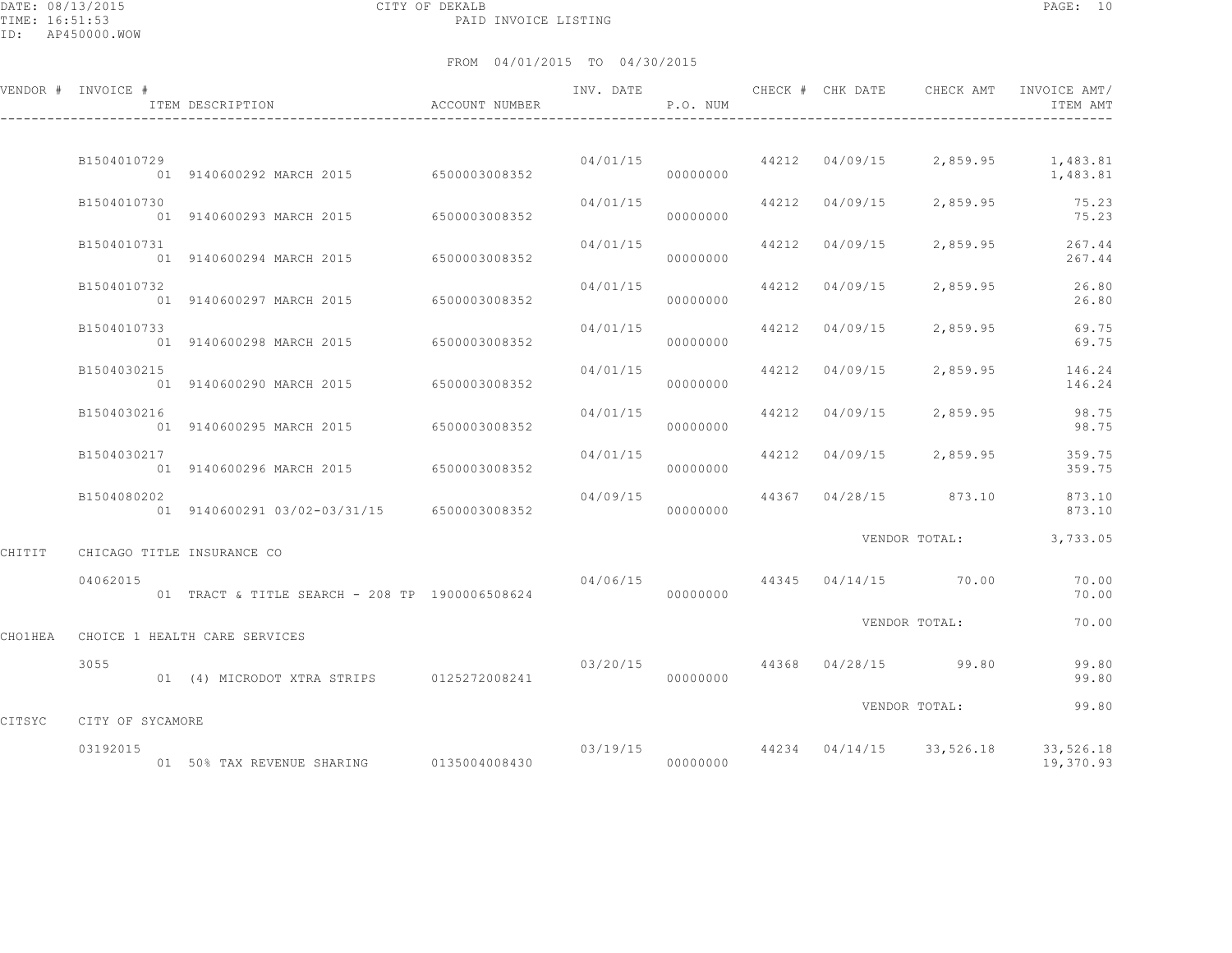|        | VENDOR # INVOICE # | ITEM DESCRIPTION                                                                               | ACCOUNT NUMBER | INV. DATE | P.O. NUM             |       |                | CHECK # CHK DATE CHECK AMT          | INVOICE AMT/<br>ITEM AMT |
|--------|--------------------|------------------------------------------------------------------------------------------------|----------------|-----------|----------------------|-------|----------------|-------------------------------------|--------------------------|
|        | 03192015           | 02 50% TAX REVENUE SHARING 0135004008430                                                       |                | 03/19/15  | 00000000             |       | 44234 04/14/15 | 33,526.18                           | 33,526.18<br>14, 155. 25 |
| CLABAI |                    | CLARK, BAIRD, SMITH LLP                                                                        |                |           |                      |       |                | VENDOR TOTAL:                       | 33,526.18                |
|        | 5736               | 01 LABOR GENERAL SRVCS #12772 0115154008450                                                    |                |           | 00000000             |       |                | $03/17/15$ 44235 04/14/15 10,340.94 | 10,340.94<br>10,340.94   |
| CLETHO | THOMAS CLEVELAND   |                                                                                                |                |           |                      |       |                | VENDOR TOTAL:                       | 10,340.94                |
|        | 03292015           | 01 MAPSI CONFERENCE 3/29-4/1/15 0130333008376<br>02 MAPSI CONFERENCE 3/29-4/1/15 6500003008376 |                | 03/29/15  | 00000000<br>00000000 |       |                | D000781 04/28/15 54.06              | 54.06<br>21.20<br>32.86  |
| CLEUSA | CLEAN USA          |                                                                                                |                |           |                      |       |                | VENDOR TOTAL:                       | 54.06                    |
|        | 50004              | 01 JNTRL SRVCS W/E 03/15/15 0130324008450                                                      |                |           | 03/16/15<br>00000000 |       |                | 44236 04/14/15 3,224.63             | 1,725.48<br>1,725.48     |
|        | 50007              | 01 JNTRL SRVCS W/E 3/22/15 0130324008450                                                       |                | 03/23/15  | 00000000             | 44236 | 04/14/15       | 3,224.63                            | 1,499.15<br>1,499.15     |
|        | 50011              | 01 JNTRL SRVCS W/E 032915                                                                      | 0130324008450  | 03/30/15  | 00000000             | 44369 | 04/28/15       | 5,003.37                            | 1,733.47<br>1,733.47     |
|        | 50033              | 01 JNTRL SRVCS W/E 04/05/15                                                                    | 0130324008450  | 04/06/15  | 00000000             | 44369 | 04/28/15       | 5,003.37                            | 1,349.66<br>1,349.66     |
|        | 50036              | 01 JNTRL SRVCS W/E 04/12/15 0130324008450                                                      |                | 04/13/15  | 00000000             |       |                | 44369 04/28/15 5,003.37             | 1,920.24<br>1,920.24     |
| COD    | CITY OF DEKALB     |                                                                                                |                |           |                      |       |                | VENDOR TOTAL:                       | 8,228.00                 |
|        | 03192015           | 01 CNTRL AREA TIF SALESTX SURPLS 1300006508639                                                 |                | 03/19/15  | 00000000             |       | 44370 04/28/15 | 365,063.09                          | 365,063.09<br>365,063.09 |
|        | 04012015A          | 01 2703125810-00 11/26/14-3/10/15 0125273008355                                                |                | 04/01/15  | 00000000             |       | 44371 04/28/15 | 787.08                              | 119.20<br>119.20         |
|        | 04012015B          | 01 3003141760-00 11/26/14-3/10/15 0130323008355                                                |                | 04/01/15  | 00000000             | 44371 | 04/28/15       | 787.08                              | 69.80<br>69.80           |
|        | 04012015C          |                                                                                                |                | 04/01/15  |                      | 44371 | 04/28/15       | 787.08                              | 264.88                   |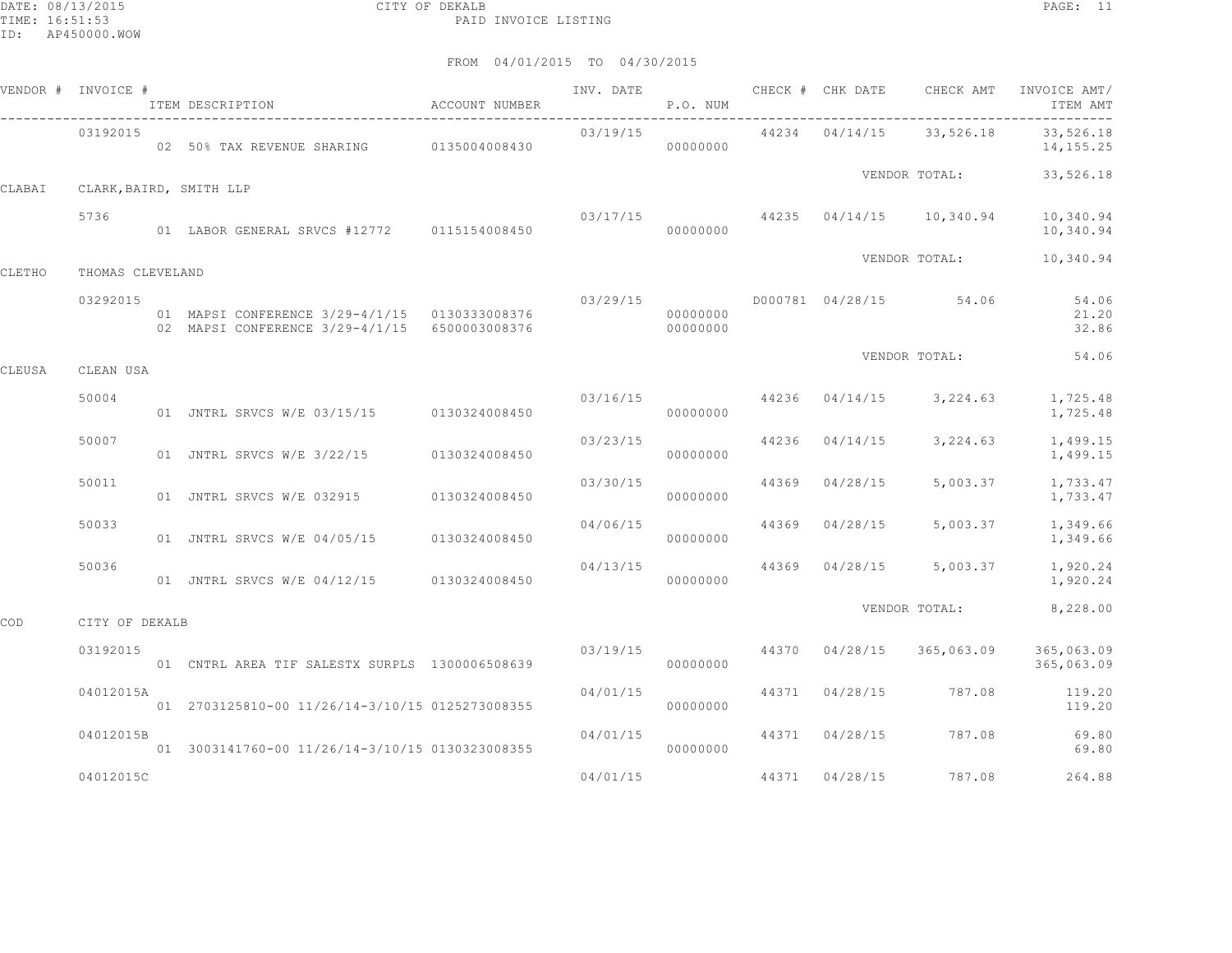DATE: 08/13/2015 CITY OF DEKALB PAGE: 12 PAID INVOICE LISTING

|         | VENDOR # INVOICE #  | ACCOUNT NUMBER<br>ITEM DESCRIPTION              |               | INV. DATE | P.O. NUM             |       | CHECK # CHK DATE CHECK AMT |                         | INVOICE AMT/<br>ITEM AMT |
|---------|---------------------|-------------------------------------------------|---------------|-----------|----------------------|-------|----------------------------|-------------------------|--------------------------|
|         |                     |                                                 |               |           |                      |       |                            |                         |                          |
|         | 04012015C           | 01 3003141810-00 11/26/14-3/10/15 0130323008355 |               |           | 04/01/15<br>00000000 |       |                            | 44371 04/28/15 787.08   | 264.88<br>264.88         |
|         | 04012015D           | 01 3003141800-00 12/04/14-3/10/14 6000003008355 |               | 04/01/15  | 00000000             |       | 44371 04/28/15             | 787.08                  | 291.80<br>291.80         |
|         | 04012015E           | 01 3003141790-00 11/26/14-3/10/15 0130323008355 |               | 04/01/15  | 00000000             |       |                            | 44371 04/28/15 787.08   | 41.40<br>41.40           |
|         | 04062015            | 01 PROJECT COST REIMB. 6000006508641            |               | 04/06/15  | 00000000             |       |                            | 44346 04/14/15 6,481.25 | 6,481.25<br>6,481.25     |
|         |                     |                                                 |               |           |                      |       |                            | VENDOR TOTAL:           | 372, 331.42              |
| COMCAST | COMCAST             |                                                 |               |           |                      |       |                            |                         |                          |
|         | 03032015            | 01 877110080733652 03/10-4/9/15 0120223008399   |               | 03/03/15  | 00000000             |       | 44237 04/14/15             | 214.37                  | 122.90<br>122.90         |
|         | 03042015            | 01 8771100880025257 MARCH 2015 0117122008285    |               | 03/04/15  | 00000000             |       | 44237 04/14/15             | 214.37                  | 85.81<br>85.81           |
|         | 03132015            | 01 #0022791 700 PINE 3/23-4/22                  | 2800003008375 | 03/13/15  | 00000000             | 44372 | 04/28/15                   | 153.93                  | 48.61<br>48.61           |
|         | 03142015            | 01 8771100880677701 03/21-04/20 0120223008399   |               | 03/14/15  | 00000000             |       | 44237 04/14/15             | 214.37                  | 5.66<br>5.66             |
|         | 03252015            | 01 #0000027 950 W DRSSR APR 2015 2800003008375  |               | 03/25/15  | 00000000             |       | 44372 04/28/15             | 153.93                  | 44.33<br>44.33           |
|         | 04032015            | 01 SRVCS 624 N 11TH 4/10-5/9/15 0120223008399   |               | 04/03/15  | 00000000             | 44372 |                            | 04/28/15 153.93         | 60.99<br>60.99           |
| COMED   | COMMONWEALTH EDISON |                                                 |               |           |                      |       |                            | VENDOR TOTAL:           | 368.30                   |
|         |                     |                                                 |               |           |                      |       |                            |                         |                          |
|         | 02272015            | 01 0203047054 01/28-02/26/15 0130333008352      |               | 02/27/15  | 00000000             |       |                            | 44239 04/14/15 3,109.57 | 14.18<br>14.18           |
|         | 03042015A           | 01 3909108035 02/03-03/04/15                    | 1000003008352 | 03/04/15  | 00000000             |       | 44239 04/14/15             | 3,109.57                | 13.15<br>13.15           |
|         | 03042015B           | 01 0965041007 02/04-03/03/15 0130333008352      |               | 03/04/15  | 00000000             |       |                            | 44239 04/14/15 3,109.57 | 83.93<br>83.93           |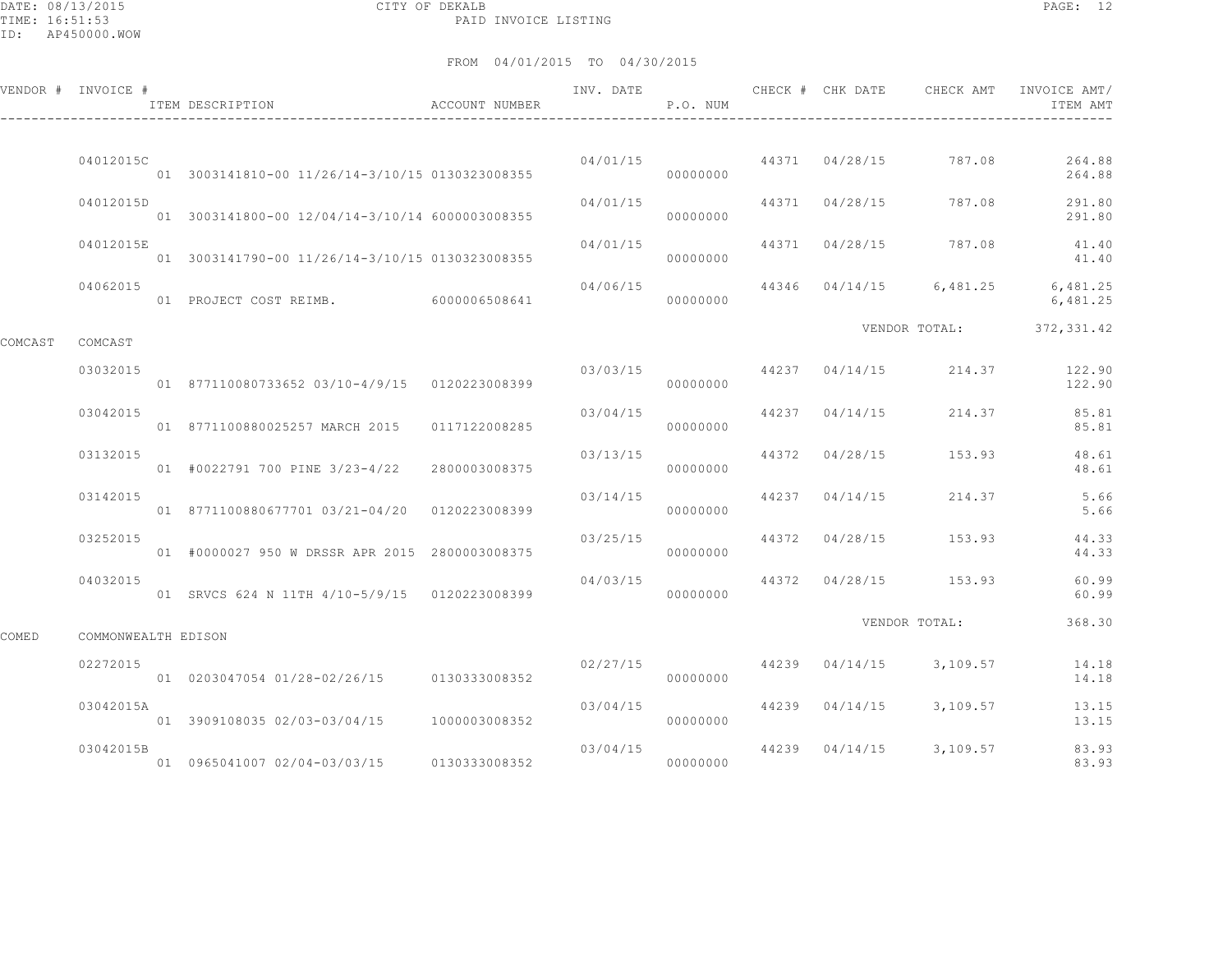| VENDOR # INVOICE # | ITEM DESCRIPTION                              | ACCOUNT NUMBER | INV. DATE | P.O. NUM |       | CHECK # CHK DATE | CHECK AMT | INVOICE AMT/<br>ITEM AMT |
|--------------------|-----------------------------------------------|----------------|-----------|----------|-------|------------------|-----------|--------------------------|
| 03042015C          | 01 2378089039 02/04-03/03/15 0130333008352    |                | 03/04/15  | 00000000 |       | 44239 04/14/15   | 3,109.57  | 191.01<br>191.01         |
| 03042015D          | 01 6609155004 02/05-03/04/15                  | 0130333008352  | 03/04/15  | 00000000 |       | 44239 04/14/15   | 3,109.57  | 1,460.39<br>1,460.39     |
| 03042015E          | 01 6247144034 02/03-03/04/15                  | 1000003008352  | 03/04/15  | 00000000 |       | 44239 04/14/15   | 3,109.57  | 13.15<br>13.15           |
| 03042015F          | 01 5617001014 02/03-03/04/15                  | 1000003008352  | 03/04/15  | 00000000 |       | 44239 04/14/15   | 3,109.57  | 13.15<br>13.15           |
| 03042015G          | 01 2201002013 02/03-03/04/15                  | 1000003008352  | 03/04/15  | 00000000 |       | 44239 04/14/15   | 3,109.57  | 13.15<br>13.15           |
| 03042015H          | 02 2691541038 02/04-03/03/15                  | 0130333008352  | 03/04/15  | 00000000 |       | 44239 04/14/15   | 3,109.57  | 5.30<br>5.30             |
| 03042015I          | 01 2948159011 02/03-03/03/15                  | 0130333008352  | 03/04/15  | 00000000 | 44239 | 04/14/15         | 3,109.57  | 32.30<br>32.30           |
| 03042015J          | 01 2845061003 02/03-03/04/15                  | 1000003008352  | 03/04/15  | 00000000 | 44239 | 04/14/15         | 3,109.57  | 13.15<br>13.15           |
| 03042015K          | 01 0099140182 02/03-03/04/15                  | 0130333008352  | 03/04/15  | 00000000 |       | 44239 04/14/15   | 3,109.57  | 46.26<br>46.26           |
| 03052015A          | 01 0063137075 02/03-03/04/15                  | 1000003008352  | 03/05/15  | 00000000 |       | 44239 04/14/15   | 3,109.57  | 46.49<br>46.49           |
| 03052015B          | 01 0338120095 02/03-03/04/15                  | 1000003008352  | 03/05/15  | 00000000 |       | 44239 04/14/15   | 3,109.57  | 80.23<br>80.23           |
| 03052015C          | 01 1053017076 02/03-03/04/15                  | 1000003008352  | 03/05/15  | 00000000 | 44239 | 04/14/15         | 3,109.57  | 100.56<br>100.56         |
| 03052015D          | 01 0786037018 02/04-03/04/15                  | 0130333008352  | 03/05/15  | 00000000 | 44239 | 04/14/15         | 3,109.57  | 483.21<br>483.21         |
| 03052015E          | 01 3203158108 02/04-03/04/15                  | 0130333008352  | 03/05/15  | 00000000 |       | 44239 04/14/15   | 3,109.57  | 32.08<br>32.08           |
| 03052015F          | 01  2698651000  02/05-03/04/15  0130333008352 |                | 03/05/15  | 00000000 | 44239 | 04/14/15         | 3,109.57  | 81.35<br>81.35           |
| 03052015G          |                                               |                | 03/05/15  |          | 44239 | 04/14/15         | 3,109.57  | 118.48                   |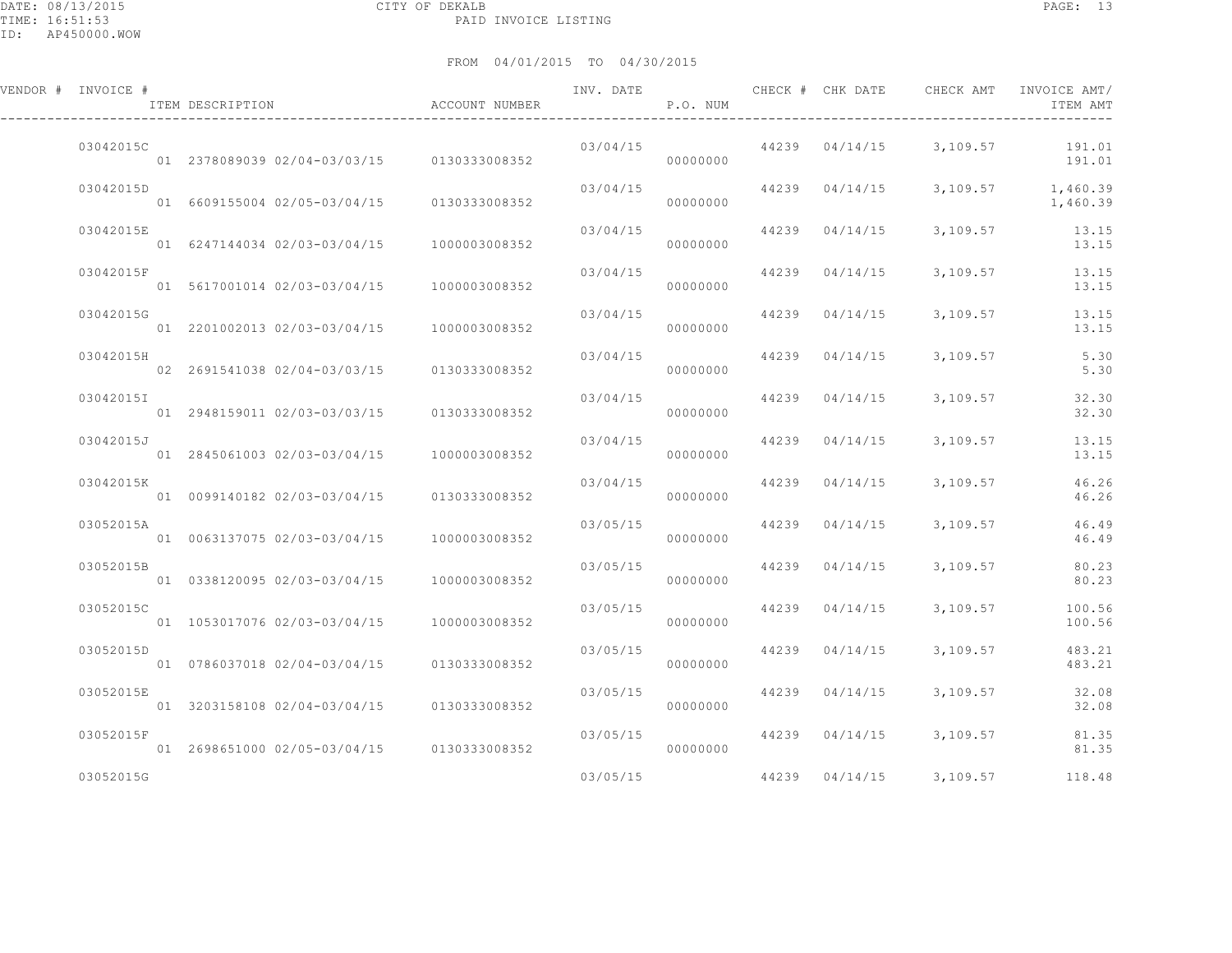DATE: 08/13/2015 CITY OF DEKALB PAGE: 14 PAID INVOICE LISTING

| VENDOR # INVOICE # | ITEM DESCRIPTION                                                   | ACCOUNT NUMBER | INV. DATE | P.O. NUM             |       | CHECK # CHK DATE | CHECK AMT                      | INVOICE AMT/<br>ITEM AMT |
|--------------------|--------------------------------------------------------------------|----------------|-----------|----------------------|-------|------------------|--------------------------------|--------------------------|
| 03052015G          | 01 2691445004 02/04-03/03/15 0130333008352                         |                | 03/05/15  | 00000000             |       |                  | 44239 04/14/15 3,109.57 118.48 | 118.48                   |
| 03052015H          | 01 3243134066 02/04-03/03/15                                       | 0130333008352  | 03/05/15  | 00000000             |       | 44239 04/14/15   | 3,109.57                       | 122.28<br>122.28         |
| 03052015I          | 01 1353027096 02/04-03/03/15                                       | 0130333008352  | 03/05/15  | 00000000             |       | 44239 04/14/15   | 3,109.57                       | 31.28<br>31.28           |
| 03052015J          | 01 1428051200 02/04-03/04/15                                       | 1000003008352  | 03/05/15  | 00000000             | 44239 | 04/14/15         | 3,109.57                       | 15.91<br>15.91           |
| 03062015           | 01 2698543003 02/05-03/06/15                                       | 0130333008352  | 03/06/15  | 00000000             |       | 44239 04/14/15   | 3,109.57                       | 15.60<br>15.60           |
| 03062015A          | 01 3034540007 02/05-03/06/15                                       | 0130333008352  | 03/06/15  | 00000000             |       | 44239 04/14/15   | 3,109.57                       | 21.28<br>21.28           |
| 03062015B          | 01 2439716008 02/04-03/05/15                                       | 6500003008352  | 03/06/15  | 00000000             |       | 44239 04/14/15   | 3,109.57                       | 30.14<br>30.14           |
| 03092015           | 01 5477111064 02/06-03/09/15                                       | 0130333008352  | 03/09/15  | 00000000             |       | 44239 04/14/15   | 3,109.57                       | 13.15<br>13.15           |
| 03102015           | 01 1253019001 02/09-03/10/15                                       | 0130333008352  | 03/10/15  | 00000000             | 44239 | 04/14/15         | 3,109.57                       | 18.41<br>18.41           |
| 03302015A          | 01 0103047054 2/26-3/27/15 0130333008352                           |                | 03/30/15  | 00000000             |       | 44374 04/28/15   | 2,526.24                       | 11.56<br>11.56           |
| 03312015A          |                                                                    | 0130333008352  | 03/31/15  | 00000000             |       | 44374 04/28/15   | 2,526.24                       | 43.97<br>43.97           |
| 04012015A          | 01 2378089039 3/3-4/1/15 0130333008352                             |                | 04/01/15  | 00000000             |       | 44374 04/28/15   | 2,526.24                       | 204.83<br>204.83         |
| 04012015B          | 01 2948159011 3/3-3/31/15                                          | 0130333008352  | 04/01/15  | 00000000             |       | 44374 04/28/15   | 2,526.24                       | 25.90<br>25.90           |
| 04022015A          |                                                                    |                | 04/02/15  |                      |       | 44374 04/28/15   | 2,526.24                       | 69.47                    |
| 04022015B          | 01 0965041007 3/3-4/1/15<br>01 1053017076 3/4-4/1/15 1000003008352 | 0130333008352  | 04/02/15  | 00000000<br>00000000 |       |                  | 44374 04/28/15 2,526.24        | 69.47<br>72.89<br>72.89  |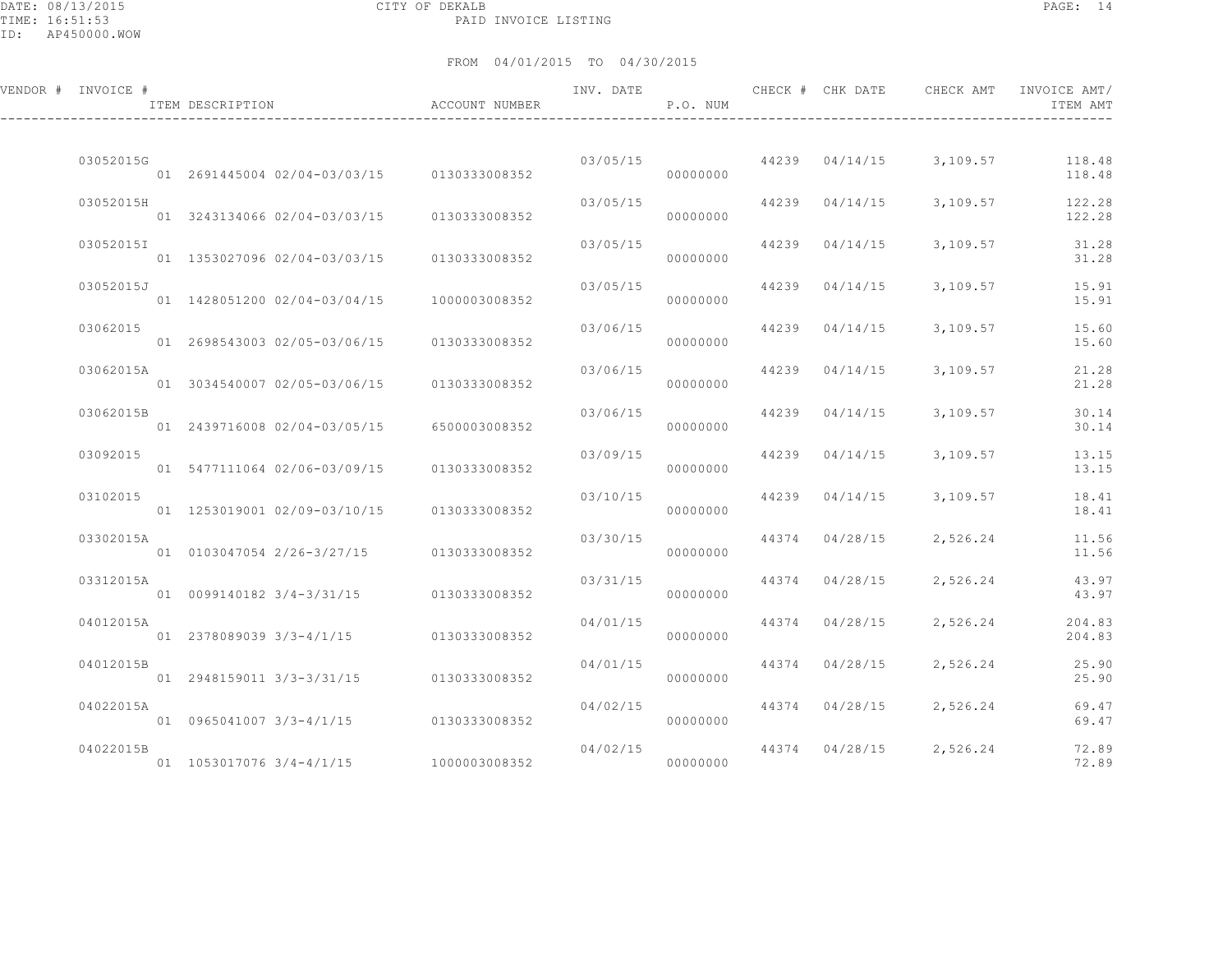DATE: 08/13/2015 CITY OF DEKALB PAGE: 15 PAID INVOICE LISTING

ID: AP450000.WOW

| VENDOR # INVOICE # | ITEM DESCRIPTION                          | ACCOUNT NUMBER | INV. DATE | P.O. NUM |                | CHECK # CHK DATE CHECK AMT | INVOICE AMT/<br>ITEM AMT      |
|--------------------|-------------------------------------------|----------------|-----------|----------|----------------|----------------------------|-------------------------------|
| 04022015C          | 01 6247144034 3/4-4/2/15 1000003008352    |                | 04/02/15  | 00000000 |                | 44374 04/28/15 2,526.24    | 13.15<br>13.15                |
| 04022015D          | 01 6609155004 3/4-4/2/15 0130333008352    |                | 04/02/15  | 00000000 | 44374 04/28/15 |                            | 2,526.24 1,037.25<br>1,037.25 |
| 04022015E          | 01 2691445004 3/3-4/1/15 0130333008352    |                | 04/02/15  | 00000000 | 44374 04/28/15 | 2,526.24                   | 114.51<br>114.51              |
| 04022015F          | 01 5617001014 3/4-4/2/15 1000003008352    |                | 04/02/15  | 00000000 | 44374 04/28/15 | 2,526.24                   | 13.15<br>13.15                |
| 04022015G          | 01 3243134066 3/3-4/1/15 0130333008352    |                | 04/02/15  | 00000000 | 44374 04/28/15 | 2,526.24                   | 120.16<br>120.16              |
| 04022015H          | 01 1353027096 3/3-4/1/15 0130333008352    |                | 04/02/15  | 00000000 | 44374 04/28/15 | 2,526.24                   | 31.28<br>31.28                |
| 04022015I          | 01 2201002013 3/4-4/2/15 1000003008352    |                | 04/02/15  | 00000000 | 44374 04/28/15 | 2,526.24                   | 13.15<br>13.15                |
| 04022015J          | 01  1428051200  3/4-4/1/15  1000003008352 |                | 04/02/15  | 00000000 | 44374 04/28/15 | 2,526.24                   | 12.64<br>12.64                |
| 04022015K          | 01 03381200095 3/4-4/1/15                 | 1000003008352  | 04/02/15  | 00000000 | 44374 04/28/15 | 2,526.24                   | 58.30<br>58.30                |
| 04022015L          | 01 3909108035 3/4-4/2/15 1000003008352    |                | 04/02/15  | 00000000 | 44374 04/28/15 | 2,526.24                   | 13.15<br>13.15                |
| 04022015M          | 01 2845061003 3/4-4/2/15                  | 1000003008352  | 04/02/15  | 00000000 | 44374 04/28/15 | 2,526.24                   | 13.15<br>13.15                |
| 04022015N          | 01 2691541038 3/3-4/1/15                  | 0130333008352  | 04/02/15  | 00000000 | 44374 04/28/15 | 2,526.24                   | 10.76<br>10.76                |
| 04032015A          | 01 0786037018 3/4-4/2/15 0130333008352    |                | 04/03/15  | 00000000 | 44374 04/28/15 | 2,526.24                   | 478.91<br>478.91              |
| 04032015B          | 01 0063137075 3/4-4/2/15 1000003008352    |                | 04/03/15  | 00000000 | 44374 04/28/15 | 2,526.24                   | 32.75<br>32.75                |
| 04032015C          | 01 2698651000 3/4-4/2/15 0130333008352    |                | 04/03/15  | 00000000 | 44374 04/28/15 | 2,526.24                   | 21.15<br>21.15                |
| 04032015D          |                                           |                | 04/03/15  |          | 44374 04/28/15 | 2,526.24                   | 32.08                         |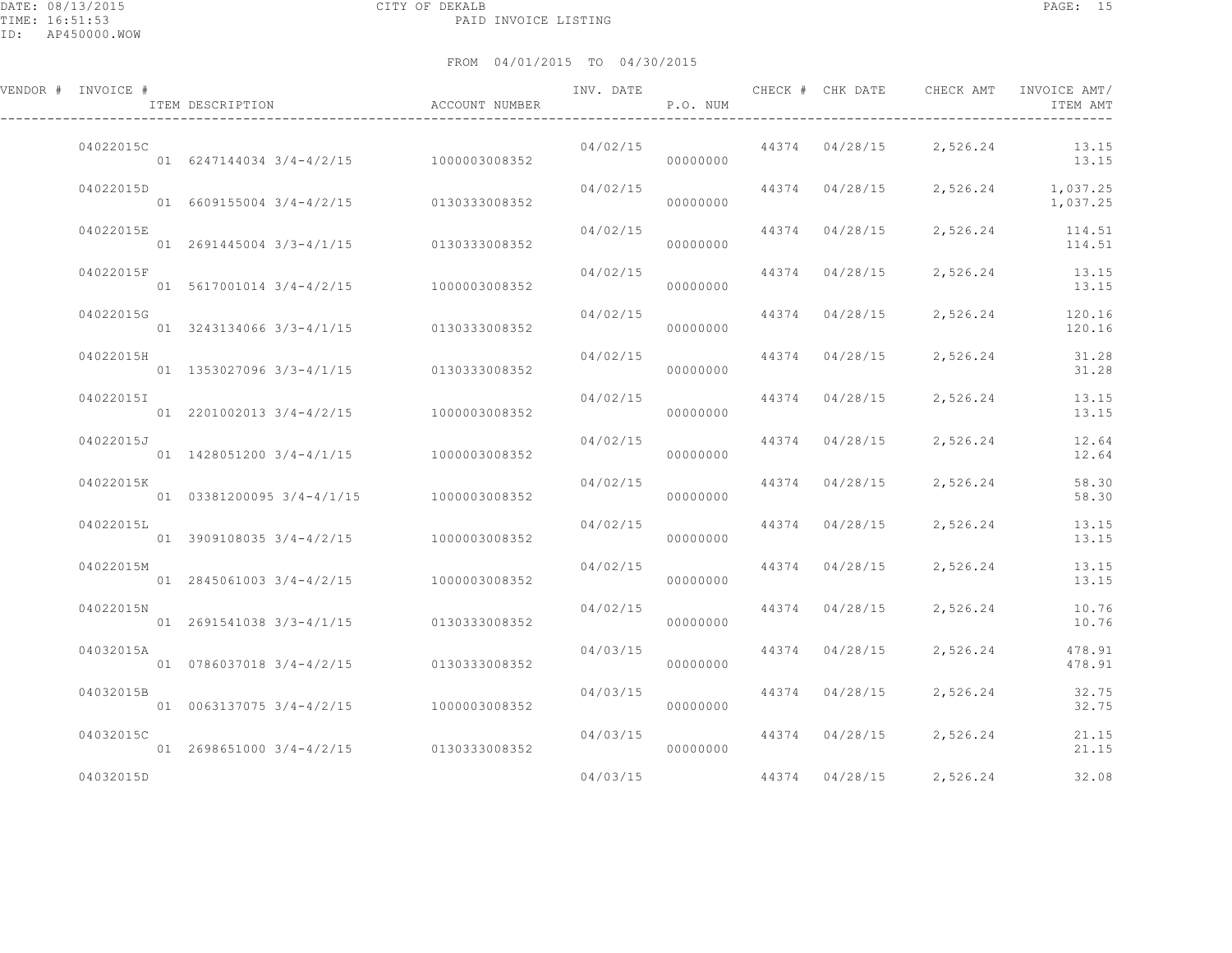DATE: 08/13/2015 CITY OF DEKALB PAGE: 16 PAID INVOICE LISTING

|        | VENDOR # INVOICE # | ITEM DESCRIPTION                          | ACCOUNT NUMBER | INV. DATE | P.O. NUM |                | CHECK # CHK DATE CHECK AMT               | INVOICE AMT/<br>ITEM AMT                 |
|--------|--------------------|-------------------------------------------|----------------|-----------|----------|----------------|------------------------------------------|------------------------------------------|
|        | 04032015D          | 01 3203158108 3/4-4/2/15 0130333008352    |                |           | 00000000 |                | $04/03/15$ $44374$ $04/28/15$ $2,526.24$ | 32.08<br>32.08                           |
|        | 04062015A          | 01 2439716008 3/5-4/3/15 6500003008352    |                | 04/06/15  | 00000000 |                | 44374 04/28/15 2,526.24                  | 30.07<br>30.07                           |
|        | 04062015B          | 01 3034540007 3/6-4/6/15 0130333008352    |                | 04/06/15  | 00000000 | 44374 04/28/15 | 2,526.24                                 | 22.43<br>22.43                           |
|        | 04062015C          | 01  2698543003  3/6-4/6/15  0130333008352 |                | 04/06/15  | 00000000 | 44374 04/28/15 | 2,526.24                                 | 16.17<br>16.17                           |
|        | 04072015A          | 01 5477111064 3/9-4/7/15 1000003008352    |                | 04/07/15  | 00000000 |                | 44374 04/28/15 2,526.24                  | 13.41<br>13.41                           |
| COMEDG | COMPETITIVE EDGE   |                                           |                |           |          |                | VENDOR TOTAL:                            | 5,635.81                                 |
|        | 43553              | 01 SAFETY CLOTHING                        | 0130332008270  |           | 00000000 |                | $03/26/15$ $44375$ $04/28/15$ $1,425.96$ | 773.58<br>773.58                         |
|        | 43554              | 01 SAFETY CLOTHING                        | 0130332008270  | 03/26/15  | 00000000 |                | 44375 04/28/15 1,425.96                  | 490.34<br>490.34                         |
|        | 43555              | 01 SAFETY CLOTHING                        | 0130332008270  | 03/26/15  | 00000000 |                |                                          | 44375 04/28/15 1,425.96 162.04<br>162.04 |
| COMREV |                    | COMMUNICATION REVOLVING FUND              |                |           |          |                |                                          | VENDOR TOTAL: 1,425.96                   |
|        | T1528026           | 01 PD LEADS                               | 0120233008320  |           | 00000000 |                | $03/16/15$ $44240$ $04/14/15$ $500.40$   | 500.40<br>500.40                         |
| CONFS  | CONSERV FS         |                                           |                |           |          |                | VENDOR TOTAL:                            | 500.40                                   |
|        | 2034440IN          | 01 UREA BULK                              | 6500002008235  | 03/16/15  | 00000000 |                | 44241 04/14/15 1,449.00                  | 1,449.00<br>1,449.00                     |
|        | 2036025IN          | 01 UREA BULK                              | 6500002008235  | 03/23/15  | 00000000 |                |                                          | 44376 04/28/15 1,104.52 676.20<br>676.20 |
|        | 2038557IN          | 01 SUNNY/DELUX MIX                        | 60000002008228 | 03/31/15  | 00000000 |                | 44376 04/28/15 1,104.52                  | 428.32<br>428.32                         |
|        |                    |                                           |                |           |          |                | VENDOR TOTAL:                            | 2,553.52                                 |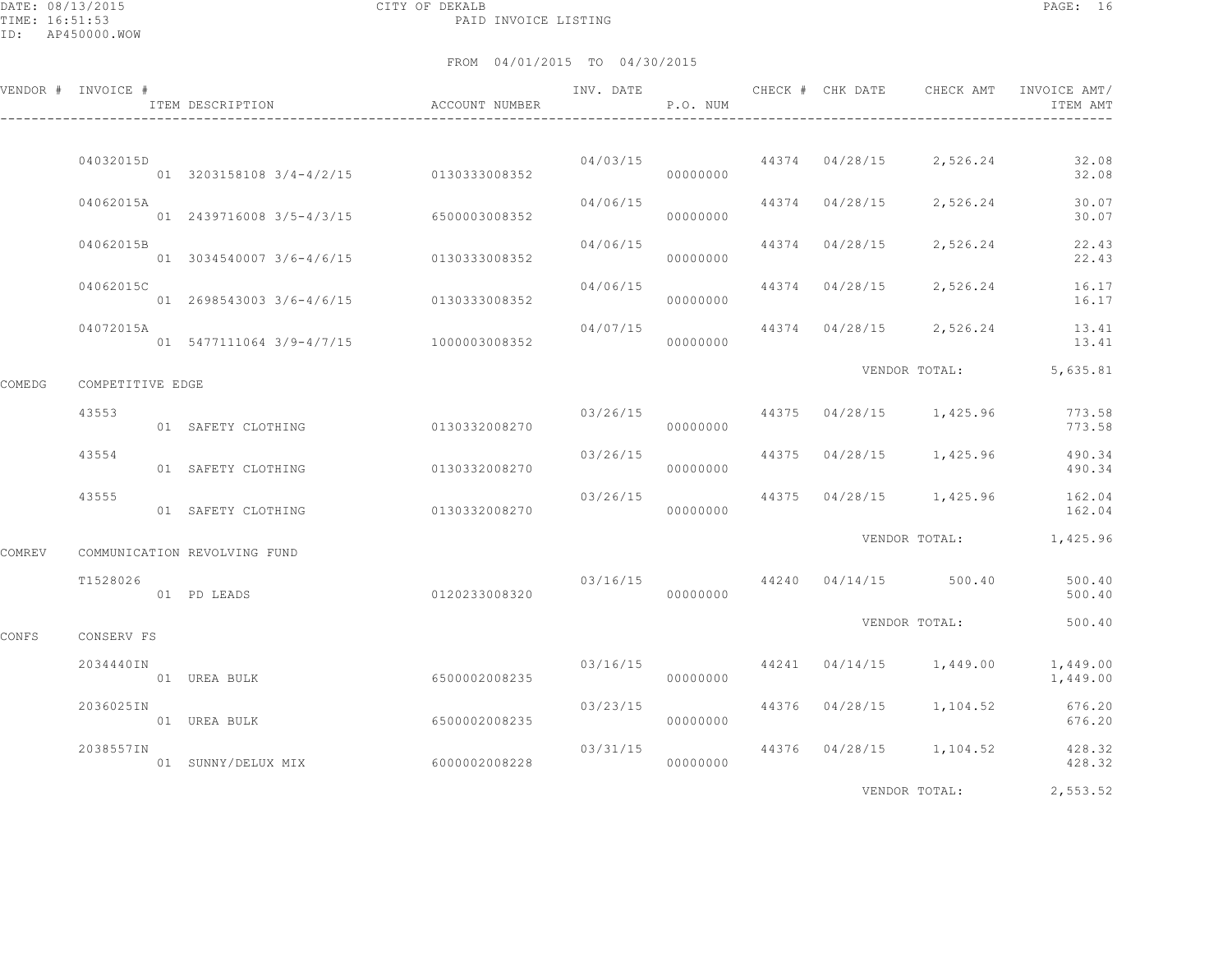DATE: 08/13/2015 CITY OF DEKALB PAGE: 17 PAID INVOICE LISTING

ID: AP450000.WOW

|         | VENDOR # INVOICE # | ITEM DESCRIPTION                               | ACCOUNT NUMBER | INV. DATE | P.O. NUM |       | CHECK # CHK DATE | CHECK AMT               | INVOICE AMT/<br>ITEM AMT |
|---------|--------------------|------------------------------------------------|----------------|-----------|----------|-------|------------------|-------------------------|--------------------------|
| CONSTEL | CONSTELLATION      |                                                |                |           |          |       |                  |                         |                          |
|         | 0011478207         | 01  1459118061  01/30-03/01/15  1000003008352  |                | 03/05/15  | 00000000 |       | 44242 04/14/15   | 7,472.12                | 226.96<br>226.96         |
|         | 0021151357         | 01 0077031004 01/20-02/17/15                   | 6000003008352  | 02/20/15  | 00000000 |       |                  | 44242 04/14/15 7,472.12 | 1,062.16<br>1,062.16     |
|         | 0022447171         | 01 0959694001 02/04-03/04/15                   | 6000003008352  | 03/07/15  | 00000000 | 44377 | 04/28/15         | 41,598.88               | 1,323.32<br>1,323.32     |
|         | 0022447366         | 01 0959702008 02/05-03/04/15                   | 6000003008352  | 03/07/15  | 00000000 | 44377 | 04/28/15         | 41,598.88               | 2,132.88<br>2,132.88     |
|         | 0022557187         | 01 0959701001 02/05-03/04/15                   | 6000003008352  | 03/07/15  | 00000000 | 44377 | 04/28/15         | 41,598.88               | 2,926.11<br>2,926.11     |
|         | 0022557316         | 01 2523289001 02/04-03/04/15                   | 6000003008352  | 03/07/15  | 00000000 | 44377 | 04/28/15         | 41,598.88               | 53.55<br>53.55           |
|         | 0022557383         | 01 2950231000 02/05-03/04/15                   | 6000003008352  | 03/07/15  | 00000000 | 44377 | 04/28/15         | 41,598.88               | 780.36<br>780.36         |
|         | 0022561354         | 01 0959699006 02/04-03/04/15                   | 6000003008352  | 03/07/15  | 00000000 | 44377 | 04/28/15         | 41,598.88               | 2,223.80<br>2,223.80     |
|         | 0022561365         | 01 0959698009 02/04-03/04/15                   | 0130333008352  | 03/07/15  | 00000000 | 44242 |                  | $04/14/15$ 7,472.12     | 2,654.94<br>2,654.94     |
|         | 0022568374         | 01 0959693004 02/05-03/04/15                   | 6000003008352  | 03/07/15  | 00000000 | 44377 | 04/28/15         | 41,598.88               | 710.19<br>710.19         |
|         | 0022617208         | 01 0959700004 02/04-03/04/15                   | 6000003008352  | 03/09/15  | 00000000 | 44377 | 04/28/15         | 41,598.88               | 1,824.56<br>1,824.56     |
|         | 0022678556         | 01 0739012054 02/09-03/09/15                   | 2600006508352  | 03/12/15  | 00000000 | 44242 | 04/14/15         | 7,472.12                | 1,787.83<br>1,787.83     |
|         | 0022681767         | 01 179072020 02/09-03/09/15                    | 1000003008352  | 03/12/15  | 00000000 | 44242 | 04/14/15         | 7,472.12                | 1,740.23<br>1,740.23     |
|         | 0022811696         | 01 0551052012 02/09-03/09/15 MFT 1000003008352 |                | 03/18/15  | 00000000 | 44377 | 04/28/15         | 41,598.88               | 28, 371.65<br>28, 371.65 |
|         | 0022886672         | 01 0077031004 02/18-03/17/15                   | 6000003008352  | 03/20/15  | 00000000 | 44377 | 04/28/15         | 41,598.88               | 1,066.11<br>1,066.11     |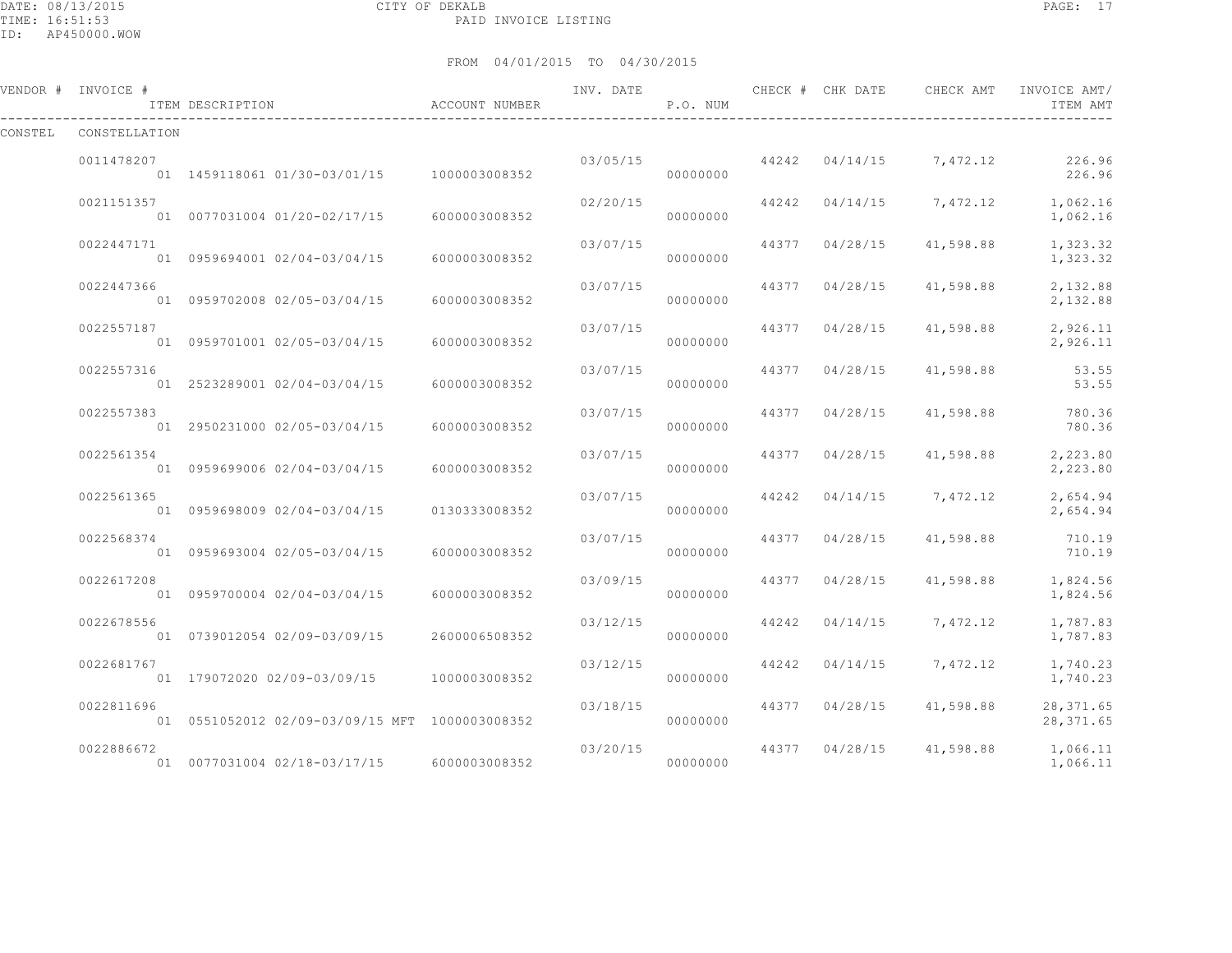DATE: 08/13/2015 CITY OF DEKALB PAGE: 18 PAID INVOICE LISTING

|         | VENDOR # INVOICE # | ACCOUNT NUMBER<br>ITEM DESCRIPTION                                                                                                                                                                                                                                                                                                                                                                                                                                                      |                                                                                                                                                                                                          |          | P.O. NUM                                                                                                                                                             |                |                                       | INV. DATE 6 CHECK # CHK DATE CHECK AMT INVOICE AMT/<br>ITEM AMT                                                                                                                                    |
|---------|--------------------|-----------------------------------------------------------------------------------------------------------------------------------------------------------------------------------------------------------------------------------------------------------------------------------------------------------------------------------------------------------------------------------------------------------------------------------------------------------------------------------------|----------------------------------------------------------------------------------------------------------------------------------------------------------------------------------------------------------|----------|----------------------------------------------------------------------------------------------------------------------------------------------------------------------|----------------|---------------------------------------|----------------------------------------------------------------------------------------------------------------------------------------------------------------------------------------------------|
|         | 0023321031         |                                                                                                                                                                                                                                                                                                                                                                                                                                                                                         |                                                                                                                                                                                                          |          |                                                                                                                                                                      |                |                                       | $04/04/15$ $44377$ $04/28/15$ $41,598.88$ $186.35$<br>186.35                                                                                                                                       |
| CONWEA  |                    | CONTINENTAL WEATHER SERVICE                                                                                                                                                                                                                                                                                                                                                                                                                                                             |                                                                                                                                                                                                          |          |                                                                                                                                                                      |                |                                       | VENDOR TOTAL: 49,071.00                                                                                                                                                                            |
|         |                    |                                                                                                                                                                                                                                                                                                                                                                                                                                                                                         |                                                                                                                                                                                                          |          |                                                                                                                                                                      |                |                                       |                                                                                                                                                                                                    |
|         | 14427              |                                                                                                                                                                                                                                                                                                                                                                                                                                                                                         |                                                                                                                                                                                                          |          |                                                                                                                                                                      |                |                                       | 04/01/15 44378 04/28/15 150.00 150.00<br>150.00                                                                                                                                                    |
| COPYALL |                    | COPY ALL SERVICE/ IMPACT                                                                                                                                                                                                                                                                                                                                                                                                                                                                |                                                                                                                                                                                                          |          |                                                                                                                                                                      |                |                                       | VENDOR TOTAL: 150.00                                                                                                                                                                               |
|         | 141713<br>482462   | 01 MINOLTA C552 COPY COSTS 0135002008202<br>02 MINOLTA C654 COPY COSTS 0135002008202<br>03 SHARP MXC311 COPIER COSTS<br>04 SHARP MXC311 COPIER COSTS<br>05 SHARP MXC311 COPIER COSTS<br>06 SHARP MXC312 COPIER COSTS<br>07 SHARP MX2615N COPIER COSTS<br>08 SHARP MX2615N COPIER COSTS<br>09 SHARP MXC312 COPIER COSTS<br>10 SHARP MXC312 COPIER COSTS<br>11 SHARP MXC312 COPIER COSTS<br>12 SHARP MXC312 COPIER COSTS<br>13 MINOLTA C284E COPIER COSTS<br>14 SHARP MXC312 COPIER COSTS | 0135002008202<br>0135002008202<br>0135002008202<br>0135002008202<br>0135002008202<br>6500006008597<br>0120222008242<br>0120222008242<br>0125263008330<br>0125263008330<br>0120222008242<br>0125263008330 | 03/31/15 | 00000000<br>00000000<br>00000000<br>00000000<br>00000000<br>00000000<br>00000000<br>00000000<br>00000000<br>00000000<br>00000000<br>00000000<br>00000000<br>00000000 |                | 44379  04/28/15  2,103.00             | 03/11/15 44243 04/14/15 7,254.51 7,254.51<br>1,431.76<br>1,614.64<br>407.44<br>224.60<br>126.86<br>401.14<br>893.84<br>54.17<br>171.59<br>735.97<br>152.21<br>158.79<br>603.37<br>278.13<br>556.33 |
|         |                    | 01 BASE RATE 2/4-3/3/15 0135002008202<br>02 BASE RATE 2/4-3/3/15 0135003008310                                                                                                                                                                                                                                                                                                                                                                                                          |                                                                                                                                                                                                          |          | 00000000<br>00000000                                                                                                                                                 |                |                                       | 168.33<br>388.00                                                                                                                                                                                   |
|         | 482463             | 01 BASE RATE 03/04-04/03/15 0135003008310                                                                                                                                                                                                                                                                                                                                                                                                                                               |                                                                                                                                                                                                          | 03/31/15 | 00000000                                                                                                                                                             | 44379 04/28/15 | 2,103.00                              | 388.00<br>388.00                                                                                                                                                                                   |
|         | 485200             | 01 BASE RATE $4/4 - 5/3/15$ 0135003008310<br>02 BASE RATE $4/4-5/3/15$                                                                                                                                                                                                                                                                                                                                                                                                                  | 0135002008202                                                                                                                                                                                            | 04/07/15 | 00000000<br>00000000                                                                                                                                                 |                | 44379 04/28/15 2,103.00               | 572.13<br>388.00<br>184.13                                                                                                                                                                         |
|         | 485201             | 01 CONTRACT OVRG CHRGS 0135002008202                                                                                                                                                                                                                                                                                                                                                                                                                                                    |                                                                                                                                                                                                          | 04/07/15 | 00000000                                                                                                                                                             |                |                                       | 44379 04/28/15 2,103.00 586.54<br>586.54                                                                                                                                                           |
| COXNIN  | NINA COX           |                                                                                                                                                                                                                                                                                                                                                                                                                                                                                         |                                                                                                                                                                                                          |          |                                                                                                                                                                      |                |                                       | VENDOR TOTAL: 9,357.51                                                                                                                                                                             |
|         | 03132015           |                                                                                                                                                                                                                                                                                                                                                                                                                                                                                         |                                                                                                                                                                                                          |          |                                                                                                                                                                      |                | $03/13/15$ $44244$ $04/14/15$ $13.28$ | 13.28                                                                                                                                                                                              |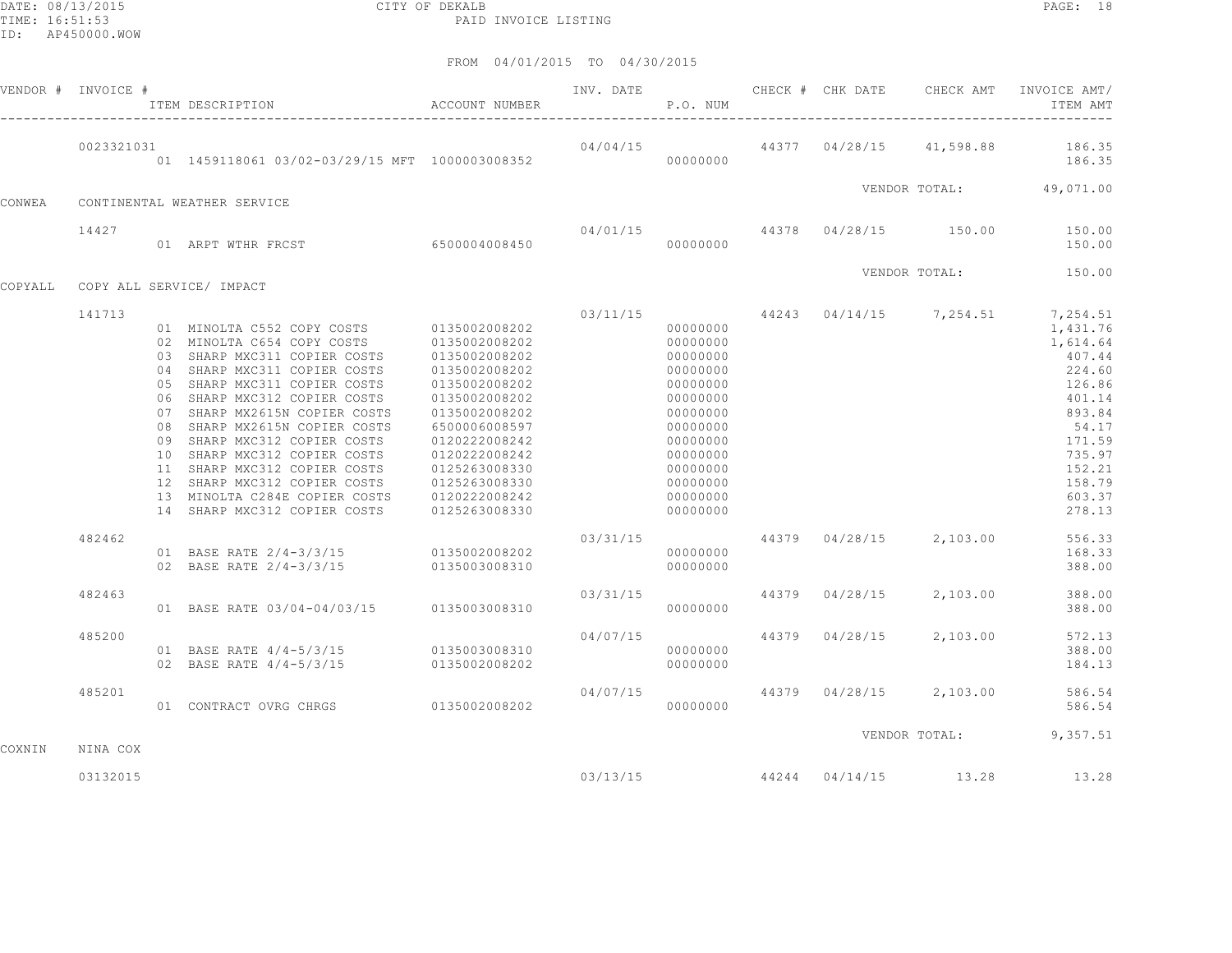DATE: 08/13/2015 CITY OF DEKALB PAGE: 19 PAID INVOICE LISTING

| VENDOR # INVOICE # |                   | ITEM DESCRIPTION<br>$\hfill$<br>ACCOUNT NUMBER  |               | INV. DATE      | P.O. NUM |       |                | CHECK # CHK DATE CHECK AMT | INVOICE AMT/<br>ITEM AMT                                        |
|--------------------|-------------------|-------------------------------------------------|---------------|----------------|----------|-------|----------------|----------------------------|-----------------------------------------------------------------|
|                    | 03132015          | 01 WATER REFUND #1702073410-01    6000000063444 |               |                | 00000000 |       |                |                            | $03/13/15$ $44244$ $04/14/15$ $13.28$ $13.28$<br>13.28          |
| CREELE             | CRESCENT ELECTRIC |                                                 |               |                |          |       |                |                            | VENDOR TOTAL: 13.28                                             |
|                    | S5000330990001    | 01 (2) GE ELECTR BLST 0130332008229             |               |                | 00000000 |       |                |                            | $03/10/15$ $44245$ $04/14/15$ $26.41$ $26.41$<br>26.41          |
|                    | \$500240827001    | 01 AME POLE                                     | 7200004008472 |                | 00000000 |       |                |                            | $03/23/15$ 44380 $04/28/15$ 3,625.01 3,005.19<br>3,005.19       |
|                    | \$500314537001    | 01 RETURNED WOUND TMR 0125272008210             |               | 03/03/15       | 00000000 |       |                | 44245 04/14/15 26.41       | $-29.77$<br>$-29.77$                                            |
|                    | \$500348238001    | 01 (3) EXT STL 21C 6000002008210                |               | 03/17/15       | 00000000 |       | 44380 04/28/15 |                            | 3,625.01 3.48<br>3.48                                           |
|                    | S500354253001     | 01 WALLPACK/RIG PULL                            | 0125272008210 | 03/19/15       | 00000000 | 44380 | 04/28/15       |                            | 3,625.01 240.18<br>240.18                                       |
|                    | \$500356369001    | 01 WALLPACK                                     | 1300003008348 | 03/24/15       | 00000000 | 44380 | 04/28/15       | 3,625.01                   | 235.35<br>235.35                                                |
|                    | \$500364869001    | 01 (2) 4FT FLRFX                                | 0130322008210 | 03/24/15       | 00000000 |       | 44380 04/28/15 | 3,625.01                   | 119.22<br>119.22                                                |
|                    | S500368471001     | 01 SUPPLIES                                     | 0130322008210 | 03/25/15       | 00000000 |       |                |                            | 44380 04/28/15 3,625.01 21.59<br>21.59                          |
|                    | s500314537002     | 01 WOUND TMR                                    | 0125272008210 | 03/06/15 44245 | 00000000 |       |                |                            | 04/14/15 26.41 29.77<br>29.77                                   |
| CSRBOB             |                   | C.S.R. BOBCAT, INCORPORATED                     |               |                |          |       |                |                            | VENDOR TOTAL: 3,651.42                                          |
|                    | 119154            | 01 POCKET THREAD, TEETH, BOLT 0130332008226     |               | 04/03/15       | 00000000 |       |                |                            | 44381 04/28/15 138.31 138.31<br>138.31                          |
| CURCON             |                   | CURRAN CONTRACTING COMPANY                      |               |                |          |       |                |                            | VENDOR TOTAL: 138.31                                            |
|                    | 9381              |                                                 |               |                |          |       |                |                            | $03/05/15$ $44246$ $04/14/15$ $3,387.90$ $1,037.76$<br>1,037.76 |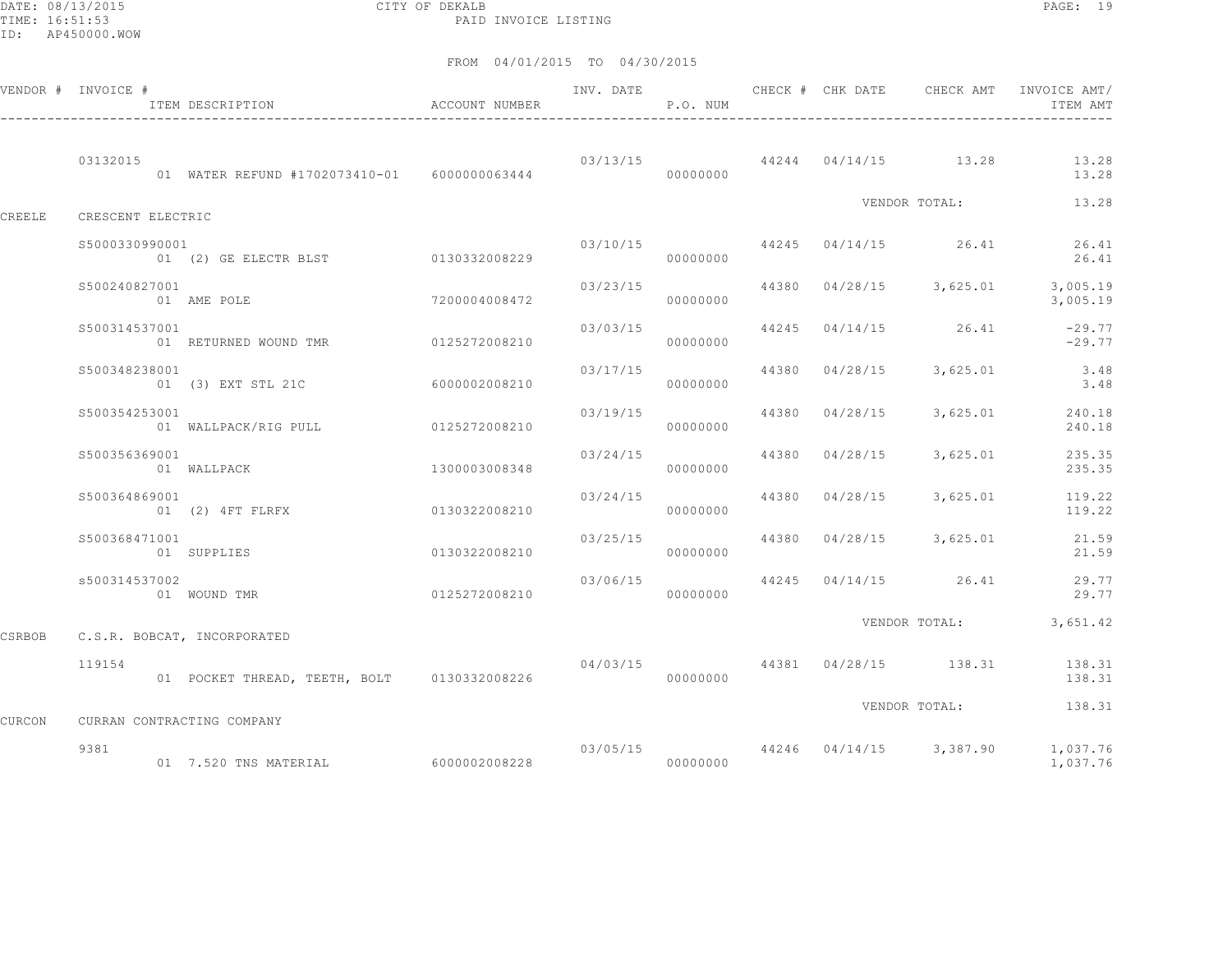|        | VENDOR # INVOICE # | ITEM DESCRIPTION                               | ACCOUNT NUMBER                 | INV. DATE | P.O. NUM             |       |                | CHECK # CHK DATE CHECK AMT | INVOICE AMT/<br>ITEM AMT                                 |
|--------|--------------------|------------------------------------------------|--------------------------------|-----------|----------------------|-------|----------------|----------------------------|----------------------------------------------------------|
|        | 9389               | 01 7.850 TNS MATERIAL<br>02 7.850 TNS MATERIAL | 0130332008228<br>6000002008228 | 03/10/15  | 00000000<br>00000000 |       |                |                            | $44246$ $04/14/15$ 3,387.90 1,083.30<br>541.65<br>541.65 |
|        | 9401               | 01 9.18 TNS MATERIAL<br>02 9.18 TNS MATERIAL   | 6000002008228<br>0130332008228 | 03/15/15  | 00000000<br>00000000 |       |                |                            | 44246 04/14/15 3,387.90 1,266.84<br>633.42<br>633.42     |
|        | 9428               | 01 MATERIAL<br>02 MATERIAL                     | 0130332008228<br>6000002008228 | 03/31/15  | 00000000<br>00000000 | 44382 |                | 04/28/15 819.72            | 819.72<br>409.86<br>409.86                               |
| DAICHR | DAILY CHRONICLE    |                                                |                                |           |                      |       |                |                            | VENDOR TOTAL: 4,207.62                                   |
|        | 395020             | 01 2015 SUBSCRIPTION RENEWAL 0115153008375     |                                | 04/02/15  | 00000000             |       |                | 44383 04/28/15 78.00       | 78.00<br>78.00                                           |
| DCAUTO |                    | DEKALB COUNTY AUTO PARTS INC                   |                                |           |                      |       |                | VENDOR TOTAL:              | 78.00                                                    |
|        | 488800             | 01 (12) CAPSULE                                | 0130332008226                  |           | 02/02/15<br>00000000 |       |                | 44247 04/14/15 1,309.32    | 67.08<br>67.08                                           |
|        | 488852             | 01 SNOW BRUSH                                  | 0130332008295                  |           | 02/02/15<br>00000000 | 44247 | 04/14/15       | 1,309.32                   | 22.99<br>22.99                                           |
|        | 489029             | 01 (2) SWIVELS                                 | 0130332008235                  | 02/03/15  | 00000000             |       | 44247 04/14/15 | 1,309.32                   | 158.14<br>158.14                                         |
|        | 489067             | 01 (2) FUEL SPOUT NOZZLE ASSY 0130332008245    |                                | 02/04/15  | 00000000             |       | 44247 04/14/15 | 1,309.32                   | 75.45<br>75.45                                           |
|        | 489078             | $01$ $(2)$ NOZZLE                              | 0130332008245                  | 02/04/15  | 00000000             |       | 44247 04/14/15 | 1,309.32                   | 301.86<br>301.86                                         |
|        | 489099             | 01 (4) SOCKETS                                 | 0130332008226                  | 02/04/15  | 00000000             | 44247 | 04/14/15       | 1,309.32                   | 12.40<br>12.40                                           |
|        | 489148             | 01 RETURNED SWIVEL                             | 0130332008245                  | 02/04/15  | 00000000             | 44247 | 04/14/15       | 1,309.32                   | $-158.14$<br>$-158.14$                                   |
|        | 489333             | 01 TOOL REPAIR ESTIMATE                        | 0130332008295                  | 02/06/15  | 00000000             |       | 44247 04/14/15 | 1,309.32                   | 15.00<br>15.00                                           |
|        | 490038             |                                                |                                | 02/11/15  |                      |       |                | 44247 04/14/15 1,309.32    | 79.97                                                    |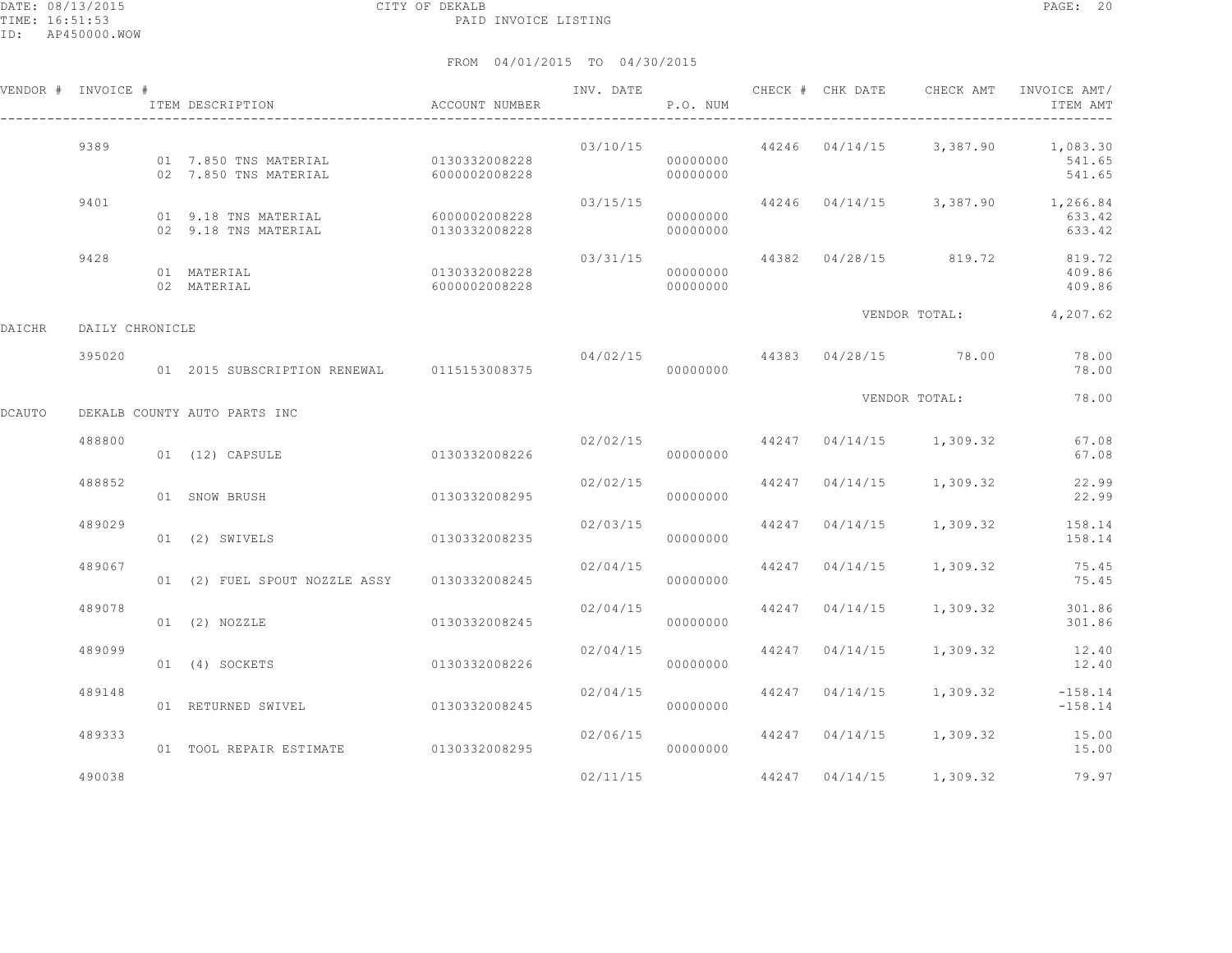DATE: 08/13/2015 CITY OF DEKALB PAGE: 21 PAID INVOICE LISTING

| VENDOR # INVOICE # | ITEM DESCRIPTION                                | ACCOUNT NUMBER | INV. DATE | P.O. NUM | CHECK # CHK DATE | CHECK AMT                                | INVOICE AMT/<br>ITEM AMT |
|--------------------|-------------------------------------------------|----------------|-----------|----------|------------------|------------------------------------------|--------------------------|
| 490038             | 01 (12) CRIMSON 2 GRS CARTR 6000002008219       |                |           | 00000000 |                  | $02/11/15$ 44247 04/14/15 1,309.32       | 79.97<br>79.97           |
| 491174             | 01 (18) FUEL LINE HOSES 0130332008226           |                | 02/20/15  | 00000000 |                  | 44247 04/14/15 1,309.32                  | 92.82<br>92.82           |
| 491492             | 01 DISC PADS                                    | 0120222008226  | 02/24/15  | 00000000 |                  | 44247 04/14/15 1,309.32                  | 75.57<br>75.57           |
| 491636             | 01 INTAKE MANIFOLD                              | 0120263008315  |           | 00000000 |                  | $02/25/15$ $44247$ $04/14/15$ $1,309.32$ | 243.78<br>243.78         |
| 491684             | 01 WINTER DEFENSE 6130332008226                 |                | 02/25/15  | 00000000 |                  | 44247 04/14/15 1,309.32                  | 17.42<br>17.42           |
| 491856             | 01 THROTTLE BODY UNIT 0120263008315             |                | 02/26/15  | 00000000 |                  | 44247 04/14/15 1,309.32                  | 304.98<br>304.98         |
| 492229             | 01 V-BELT                                       | 6500003008310  | 03/02/15  | 00000000 |                  | 44386 04/28/15 4,172.69                  | 8.15<br>8.15             |
| 492260             | 01 TIE ROD ENDS/PINION 0120263008315            |                | 03/02/15  | 00000000 | 44386 04/28/15   | 4,172.69                                 | 401.72<br>401.72         |
| 492269             | 01 GASKET SET                                   | 0120263008315  | 03/02/15  | 00000000 |                  | 44386 04/28/15 4,172.69                  | 32.45<br>32.45           |
| 492429             | 01 LOWER BALL JOINTS/SWAY BAR LIN 0120263008315 |                | 03/03/15  | 00000000 |                  | 44386 04/28/15 4,172.69                  | 215.88<br>215.88         |
| 492498             | 01 ROS CORE SLD1                                | 0125272008226  | 03/03/15  | 00000000 |                  | 44386 04/28/15 4,172.69                  | 9.50<br>9.50             |
| 492499             | 01 HEAT SHRINKING TUBE                          | 0125272008226  | 03/03/15  | 00000000 |                  | 44386 04/28/15 4,172.69                  | 2.45<br>2.45             |
| 492571             | 01 ROTELLA 15W40                                | 0125272008226  | 03/04/15  | 00000000 |                  | 44386 04/28/15 4,172.69                  | 83.94<br>83.94           |
| 492608             |                                                 |                | 03/04/15  |          |                  | 44386 04/28/15 4,172.69                  | 137.70                   |
| 492654             | 01 WATER PUMP/THERMOSTAT 6000002008226          |                |           | 00000000 |                  | $03/04/15$ 44386 $04/28/15$ 4,172.69     | 137.70<br>36.95<br>36.95 |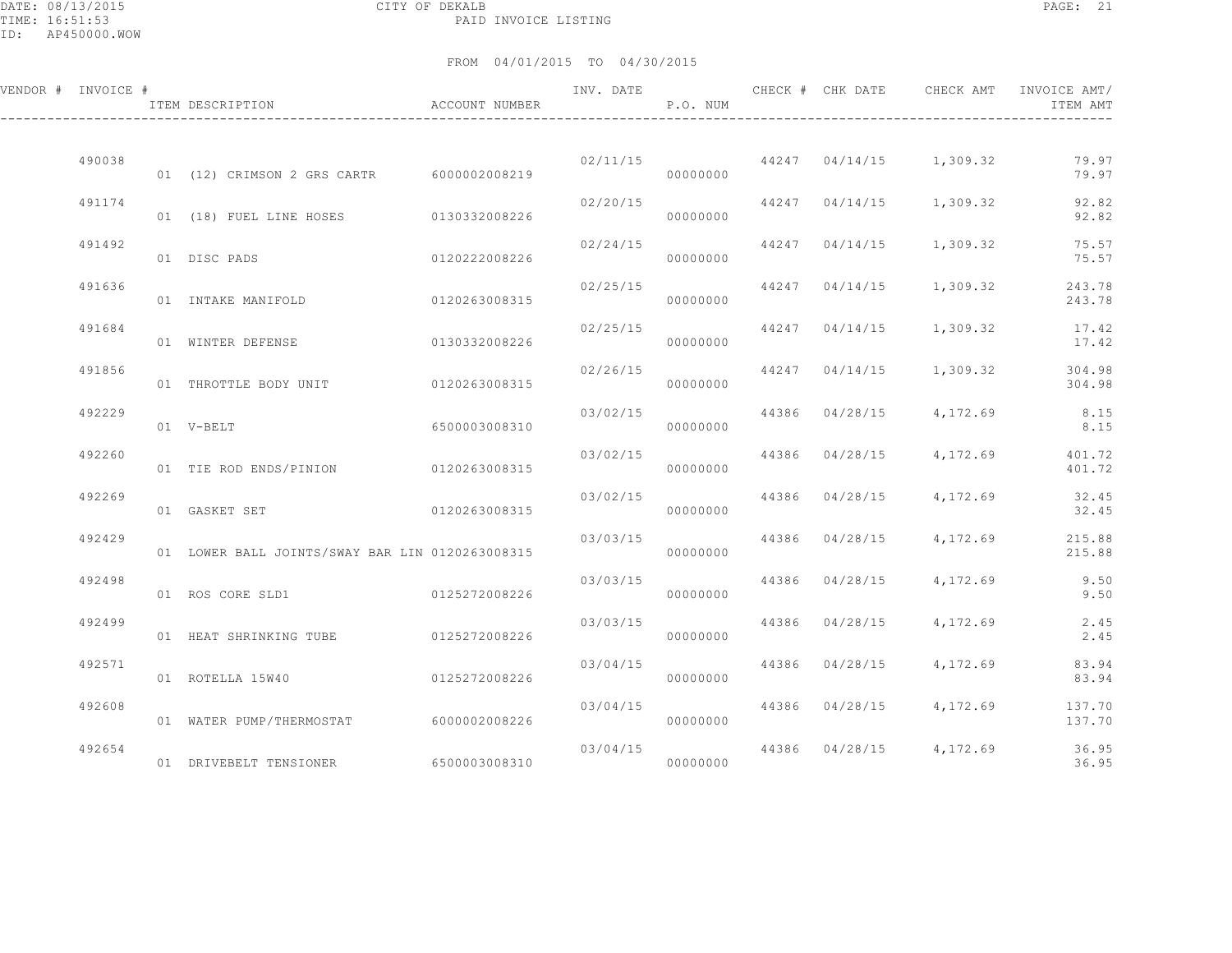| VENDOR # INVOICE # | ITEM DESCRIPTION                          | <b>ACCOUNT NUMBER</b> | INV. DATE | P.O. NUM | CHECK # CHK DATE | CHECK AMT                      | INVOICE AMT/<br>ITEM AMT                |
|--------------------|-------------------------------------------|-----------------------|-----------|----------|------------------|--------------------------------|-----------------------------------------|
| 492669             | 01 TOOLS                                  | 0130332008295         | 03/04/15  | 00000000 |                  | 44386 04/28/15 4,172.69 100.24 | 100.24                                  |
| 492712             | 01 SNAP TERMINALS                         | 0125272008226         | 03/04/15  | 00000000 | 44386 04/28/15   |                                | 4, 172, 69 6, 44<br>6.44                |
| 492713             | 01 SNAP TERMINAL                          | 0125272008226         | 03/04/15  | 00000000 | 44386 04/28/15   | 4,172.69                       | 6.44<br>6.44                            |
| 492719             | 01 WATER PUMP                             | 0130332008226         | 03/05/15  | 00000000 | 44386 04/28/15   | 4,172.69                       | 47.66<br>47.66                          |
| 492736             | 01 AIR HOSE/COUPLER/ADAPTER 0130332008295 |                       | 03/05/15  | 00000000 | 44386 04/28/15   | 4,172.69                       | 39.49<br>39.49                          |
| 492757             | 01 SERPENTINE BELT 6500003008310          |                       | 03/05/15  | 00000000 | 44386 04/28/15   | 4, 172.69                      | 31.65<br>31.65                          |
| 492759             | 01 BELT/PULLEY/CONNECTORS 0130332008226   |                       | 03/05/15  | 00000000 | 44386 04/28/15   | 4,172.69                       | 83.57<br>83.57                          |
| 492774             | 01 ALTERNATOR                             | 0130332008226         | 03/05/15  | 00000000 | 44386 04/28/15   | 4,172.69                       | 173.32<br>173.32                        |
| 492783             | 01 BRAKE ROTOR/PADS 0120263008315         |                       | 03/05/15  | 00000000 | 44386 04/28/15   |                                | 4, 172, 69 144, 70<br>144.70            |
| 492870             | 01 SNAP TERMINAL CREDIT 0125272008226     |                       | 03/05/15  | 00000000 | 44386 04/28/15   | 4,172.69                       | $-6.44$<br>$-6.44$                      |
| 492938             | 01 WINDSHIELD WASH                        | 0120222008242         | 03/06/15  | 00000000 | 44386 04/28/15   | 4, 172.69                      | 14.64<br>14.64                          |
| 493234             | 01 CORE DEPOSIT                           | 0130332008226         | 03/09/15  | 00000000 | 44386 04/28/15   | 4,172.69                       | $-59.50$<br>$-59.50$                    |
| 493318             | 01 FILTERS                                | 0130332008226         | 03/10/15  | 00000000 | 44386 04/28/15   | 4,172.69                       | 51.20<br>51.20                          |
| 493327             | 01 FILTERS                                | 0130332008226         | 03/10/15  | 00000000 | 44386 04/28/15   | 4,172.69                       | 100.18<br>100.18                        |
| 493328             | 01 AIR FILTER                             | 0130332008226         | 03/10/15  | 00000000 |                  | 44386 04/28/15 4,172.69        | 44.79<br>44.79                          |
| 493333             |                                           |                       | 03/10/15  |          |                  |                                | $44386$ $04/28/15$ $4,172.69$ $-388.28$ |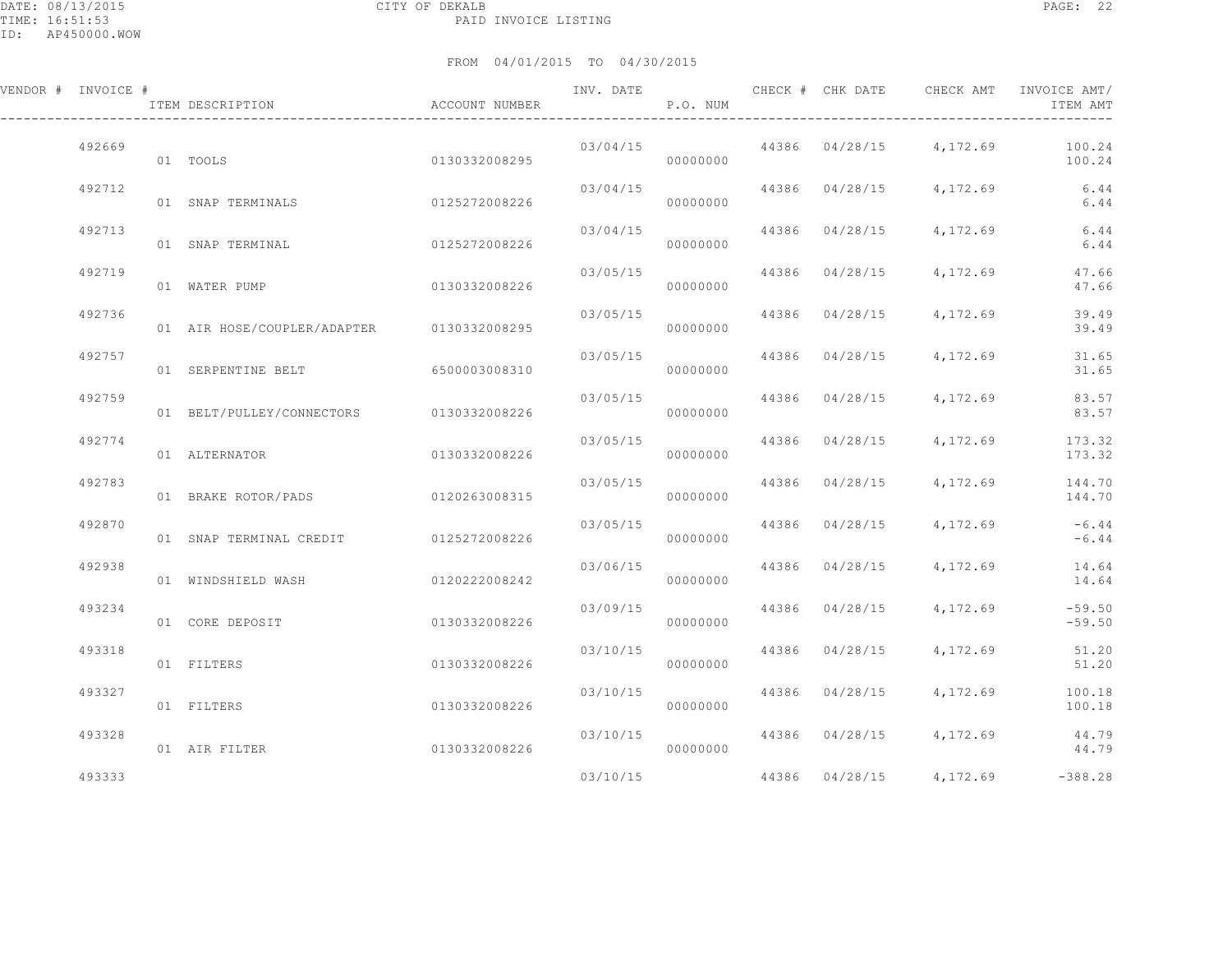DATE: 08/13/2015 CITY OF DEKALB PAGE: 23 PAID INVOICE LISTING

| VENDOR # INVOICE # | ACCOUNT NUMBER<br>ITEM DESCRIPTION          |               | INV. DATE            | P.O. NUM             |                                  | CHECK # CHK DATE CHECK AMT                   | INVOICE AMT/<br>ITEM AMT   |
|--------------------|---------------------------------------------|---------------|----------------------|----------------------|----------------------------------|----------------------------------------------|----------------------------|
| 493333             | 01 THROTTLE BODY/CORE DEPOSIT 0120263008315 |               |                      | 00000000             |                                  | $03/10/15$ 44386 $04/28/15$ 4,172.69 -388.28 | $-388.28$                  |
| 493349             | 01 FILTERS                                  | 0130332008226 | 03/10/15             | 00000000             | 44386 04/28/15                   | 4,172.69                                     | 334.24<br>334.24           |
| 493415             | 01 AIR HAMMER/TOOL LUBE 0130332008295       |               | 03/10/15             | 00000000             | 44386 04/28/15                   | 4,172.69                                     | 86.36<br>86.36             |
| 493486             | 01 DEFECTIVE TOOL CREDIT 0130332008295      |               | 03/11/15             | 00000000             | 44386 04/28/15                   | 4,172.69                                     | $-79.99$<br>$-79.99$       |
| 493498             | 01 MOTOR TUNE-UP/BATTERY 0130332008226      |               | 03/11/15             | 00000000             | 44386 04/28/15                   | 4,172.69                                     | 113.64<br>113.64           |
| 493573             | 01 ACCUFIT CONVENTIONAL 0130332008226       |               | 03/11/15             | 00000000             | 44386 04/28/15                   | 4,172.69                                     | 17.42<br>17.42             |
| 493630             | 01 ROTOR KIT                                | 0120222008226 | 03/12/15             | 00000000             | 44386 04/28/15                   | 4,172.69                                     | 266.87<br>266.87           |
| 493658             | 01 FILTERS                                  | 0130332008226 | 03/12/15             | 00000000             | 44386 04/28/15                   | 4,172.69                                     | 165.46<br>165.46           |
| 493825             | 01 FLUID DOT 3                              | 0130332008226 | 03/13/15             | 00000000             | 44386 04/28/15                   | 4,172.69                                     | 14.88<br>14.88             |
| 493973             | 01 TAILGATE SUPPORT                         | 0125272008226 | 03/13/15             | 00000000             | 44386 04/28/15                   | 4,172.69                                     | 16.49<br>16.49             |
| 494053<br>494063   | 01 BATTERY                                  | 0125272008226 | 03/14/15             | 00000000             | 44386 04/28/15<br>44386 04/28/15 | 4,172.69<br>4,172.69                         | 252.26<br>252.26<br>126.13 |
| 494173             | 01 BATTERY                                  | 0125272008226 | 03/14/15<br>03/16/15 | 00000000             | 44386 04/28/15                   | 4,172.69                                     | 126.13<br>6.60             |
| 494313             | 01 MIMI BULBS                               | 0130332008226 | 03/16/15             | 00000000             |                                  | 44386 04/28/15 4,172.69                      | 6.60<br>$-67.50$           |
| 494333             | 01 CORE DEPOSIT CREDIT                      | 0125272008226 |                      | 00000000<br>03/17/15 |                                  | 44386 04/28/15 4,172.69                      | $-67.50$<br>333.74         |
|                    | 01 FILTER/PLUG/BOOT/MANIFOLD 0120222008226  |               |                      | 00000000             |                                  |                                              | 333.74                     |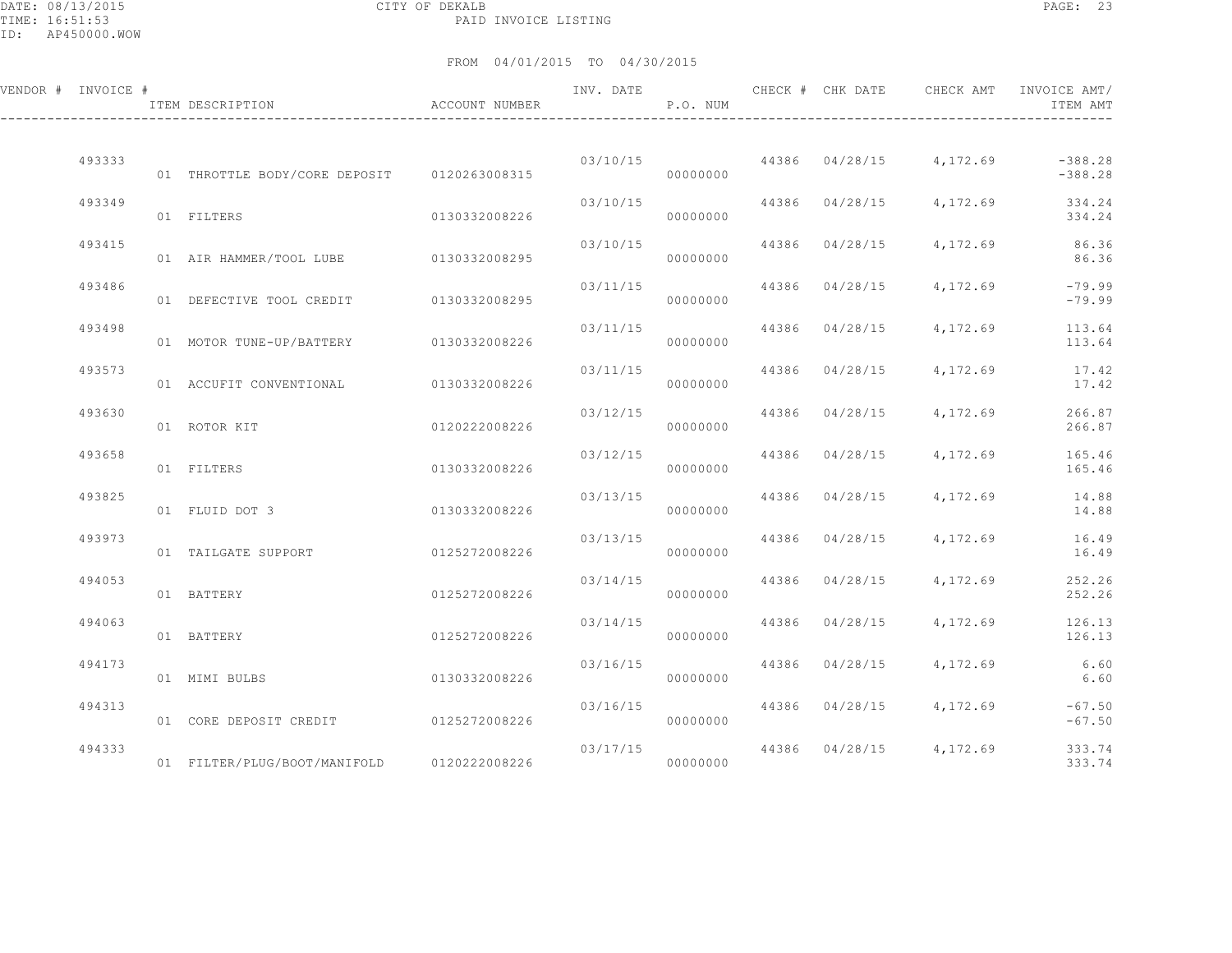| VENDOR # INVOICE # |        | ITEM DESCRIPTION                                                             | ACCOUNT NUMBER                                                   | INV. DATE | P.O. NUM                                     |       | CHECK # CHK DATE | CHECK AMT               | INVOICE AMT/<br>ITEM AMT                   |
|--------------------|--------|------------------------------------------------------------------------------|------------------------------------------------------------------|-----------|----------------------------------------------|-------|------------------|-------------------------|--------------------------------------------|
|                    | 494379 | 01 RAVEN NITRILE GLOVES 0130332008226<br>02 PULLEY/BELT/TENSIONER            | 0120222008226                                                    | 03/17/15  | 00000000<br>00000000                         |       |                  | 44386 04/28/15 4,172.69 | 116.73<br>25.98<br>90.75                   |
|                    | 494443 | 01 WATER OUTLET                                                              | 0120222008226                                                    | 03/17/15  | 00000000                                     |       |                  | 44386 04/28/15 4,172.69 | 14.78<br>14.78                             |
|                    | 494489 | 01 CARB-CHOKE CLEANER 0130332008226                                          |                                                                  | 03/18/15  | 00000000                                     |       | 44386 04/28/15   | 4,172.69                | 28.08<br>28.08                             |
|                    | 494499 | 01 IDLER PULLEY                                                              | 0120222008226                                                    | 03/18/15  | 00000000                                     | 44386 | 04/28/15         | 4,172.69                | 16.15<br>16.15                             |
|                    | 494743 | 01 IDLER PULLEY RETURN                                                       | 0120222008226                                                    | 03/19/15  | 00000000                                     | 44386 | 04/28/15         | 4,172.69                | $-20.15$<br>$-20.15$                       |
|                    | 494877 | 01 FILTERS                                                                   | 0120222008226                                                    | 03/20/15  | 00000000                                     | 44386 | 04/28/15         | 4,172.69                | 32.25<br>32.25                             |
|                    | 494898 | 01 OIL FILTER                                                                | 0130332008226                                                    | 03/20/15  | 00000000                                     | 44386 | 04/28/15         | 4,172.69                | 5.86<br>5.86                               |
|                    | 494902 | 01 FILTERS, OIL TREATMENT 0120222008226                                      |                                                                  | 03/20/15  | 00000000                                     | 44386 | 04/28/15         | 4,172.69                | 92.52<br>92.52                             |
|                    | 494905 | 01 FILTERS                                                                   | 0120222008226                                                    | 03/20/15  | 00000000                                     | 44386 | 04/28/15         | 4,172.69                | 26.18<br>26.18                             |
|                    | 494906 | 01 BRAKE CLEANER<br>02 BRAKE CLEANER<br>03 BRAKE CLEANER<br>04 BRAKE CLEANER | 0130332008226<br>0120222008226<br>6000002008226<br>0130352008226 | 03/20/15  | 00000000<br>00000000<br>00000000<br>00000000 |       |                  | 44386 04/28/15 4,172.69 | 278.40<br>69.60<br>69.60<br>69.60<br>69.60 |
|                    | 495438 | 01 OXYGEN SENSOR                                                             | 0120222008226                                                    | 03/25/15  | 00000000                                     | 44386 | 04/28/15         | 4,172.69                | 89.74<br>89.74                             |
|                    | 495439 | 01 AIR FILTER                                                                | 0130332008226                                                    | 03/25/15  | 00000000                                     | 44386 | 04/28/15         | 4,172.69                | 50.09<br>50.09                             |
|                    | 495622 | 01 ROTORS/PADS                                                               | 0120222008226                                                    | 03/26/15  | 00000000                                     |       | 44386 04/28/15   | 4,172.69                | 240.80<br>240.80                           |
|                    | 495623 | 01 BRAKE ROTORS/PADS                                                         | 0120222008226                                                    |           | 03/26/15<br>00000000                         |       |                  | 44386 04/28/15 4,172.69 | 240.80<br>240.80                           |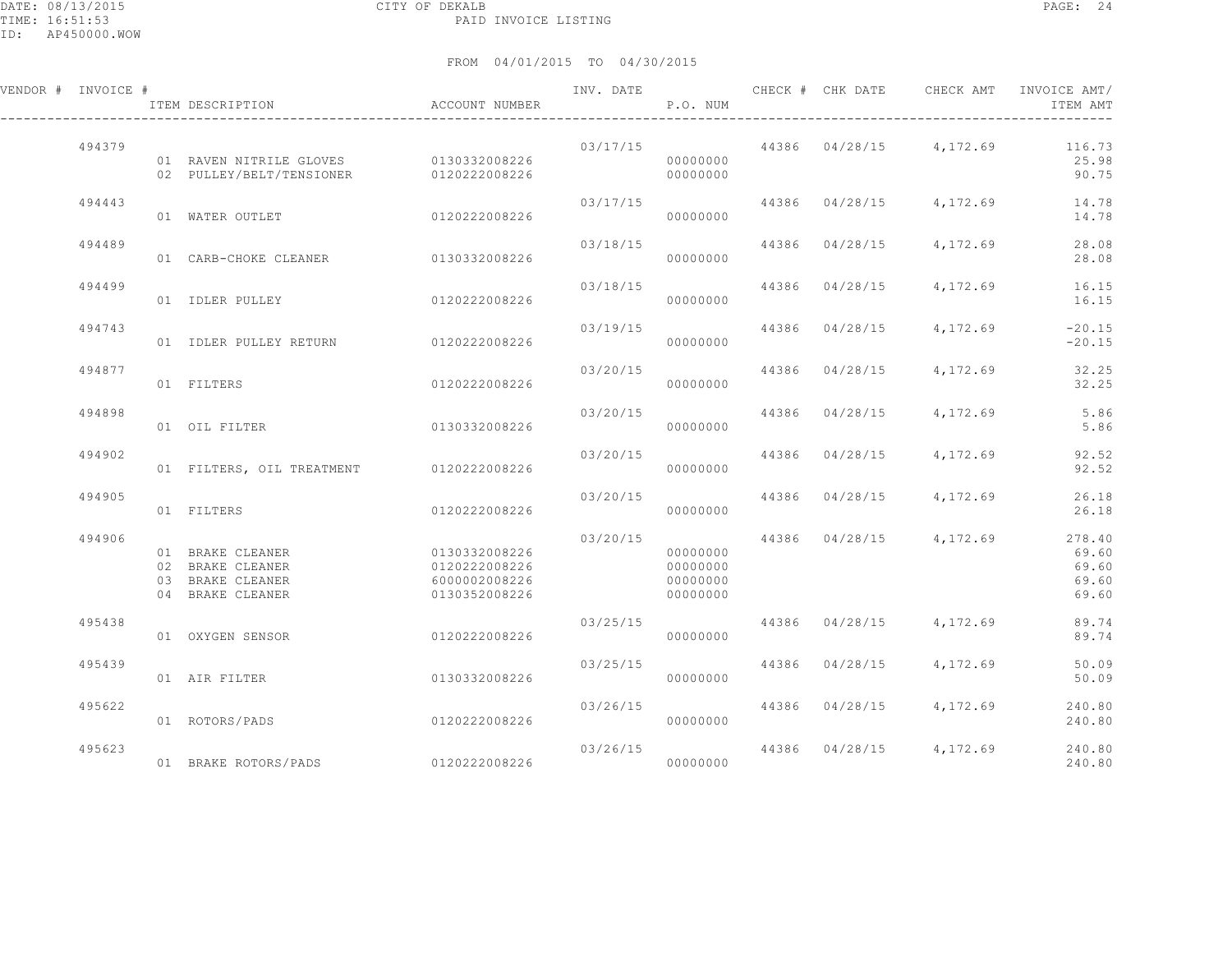DATE: 08/13/2015 CITY OF DEKALB PAGE: 25 PAID INVOICE LISTING

|              | VENDOR # INVOICE #    | ACCOUNT NUMBER<br>ITEM DESCRIPTION                                                                                                                                                                     |                                |          | P.O. NUM                                                 |  | INV. DATE 6 CHECK # CHK DATE CHECK AMT INVOICE AMT/   | ITEM AMT                                    |
|--------------|-----------------------|--------------------------------------------------------------------------------------------------------------------------------------------------------------------------------------------------------|--------------------------------|----------|----------------------------------------------------------|--|-------------------------------------------------------|---------------------------------------------|
|              | 495840                | 01 OIL DRY 0125272008226                                                                                                                                                                               |                                |          | 00000000                                                 |  | $03/27/15$ $44386$ $04/28/15$ $4,172.69$ 55.02        | 55.02                                       |
| <b>DCCVB</b> |                       | DEKALB COUNTY CONVENTION &                                                                                                                                                                             |                                |          |                                                          |  | VENDOR TOTAL: 5,482.01                                |                                             |
|              | 04012015              | 01 4TH QTR TOURISM GRANT PMT 0500003008343                                                                                                                                                             |                                |          | 00000000                                                 |  | $04/01/15$ $44387$ $04/28/15$ $12,500.00$ $12,500.00$ | 12,500.00                                   |
| <b>DCEDC</b> | DEKALB COUNTY EDC     |                                                                                                                                                                                                        |                                |          |                                                          |  | VENDOR TOTAL: 12,500.00                               |                                             |
|              | 1585                  | 01 ECON OUTLOOK 2015 RESERV. 0110103008376<br>02 ECON OUTLOOK 2015 RESERV.<br>03 ECON OUTLOOK 2015 RESERV. 0132103008376<br>04 ECON OUTLOOK 2015 RESERV.<br>05 ECON OUTLOOK 2015 RESERV. 0130313008376 | 0115153008376<br>0132113008376 |          | 00000000<br>00000000<br>00000000<br>00000000<br>00000000 |  | $01/15/15$ 44388 $04/28/15$ 435.00 435.00             | 190.00<br>100.00<br>45.00<br>45.00<br>55.00 |
| <b>DCGOV</b> |                       | DEKALB COUNTY GOVERNMENT                                                                                                                                                                               |                                |          |                                                          |  | VENDOR TOTAL:                                         | 435.00                                      |
|              | 03172015              | 01 COUNTY FARM MISC ADJUSTMENT 0135004008430                                                                                                                                                           |                                |          | 00000000                                                 |  | $03/17/15$ $44344$ $04/14/15$ $14.59$ $14.59$         | 14.59                                       |
| <b>DCREC</b> | DEKALB COUNTY CLERK & |                                                                                                                                                                                                        |                                |          |                                                          |  | VENDOR TOTAL:                                         | 14.59                                       |
|              | 03192015              | 01 CNTRL AREA TIF SALESTX SURPLS 1300006508639                                                                                                                                                         |                                |          | 00000000                                                 |  | 03/19/15 44389 04/28/15 2,437,630.37 2,437,630.37     | 2,437,630.37                                |
|              | 03312015              | 01 RECORDING FEE 318 MAPLEWOOD AV 1400006508624                                                                                                                                                        |                                | 03/31/15 | 00000000                                                 |  | 44390 04/28/15 40.00                                  | 40.00<br>40.00                              |
|              | 04062015              | 01 CDBG - REHAB 806 GLIDDEN 1900006508624<br>02 CDBG - REHAB 208 TILTON PARK 1900006508624                                                                                                             |                                | 04/06/15 | 00000000<br>00000000                                     |  | 44347 04/14/15 120.00 120.00                          | 40.00<br>80.00                              |
|              | 04092015              | 01 RECORDING FEE FOR 122 N 11TH 1300006508624                                                                                                                                                          |                                |          | 00000000                                                 |  | $04/09/15$ $44391$ $04/28/15$ $40.00$ $40.00$         | 40.00                                       |
| DEKCHA       |                       | DEKALB CHAMBER OF COMMERCE                                                                                                                                                                             |                                |          |                                                          |  | VENDOR TOTAL: 2,437,830.37                            |                                             |
|              | 71                    |                                                                                                                                                                                                        |                                |          |                                                          |  | $03/06/15$ 44248 04/14/15 3,750.00 3,750.00           |                                             |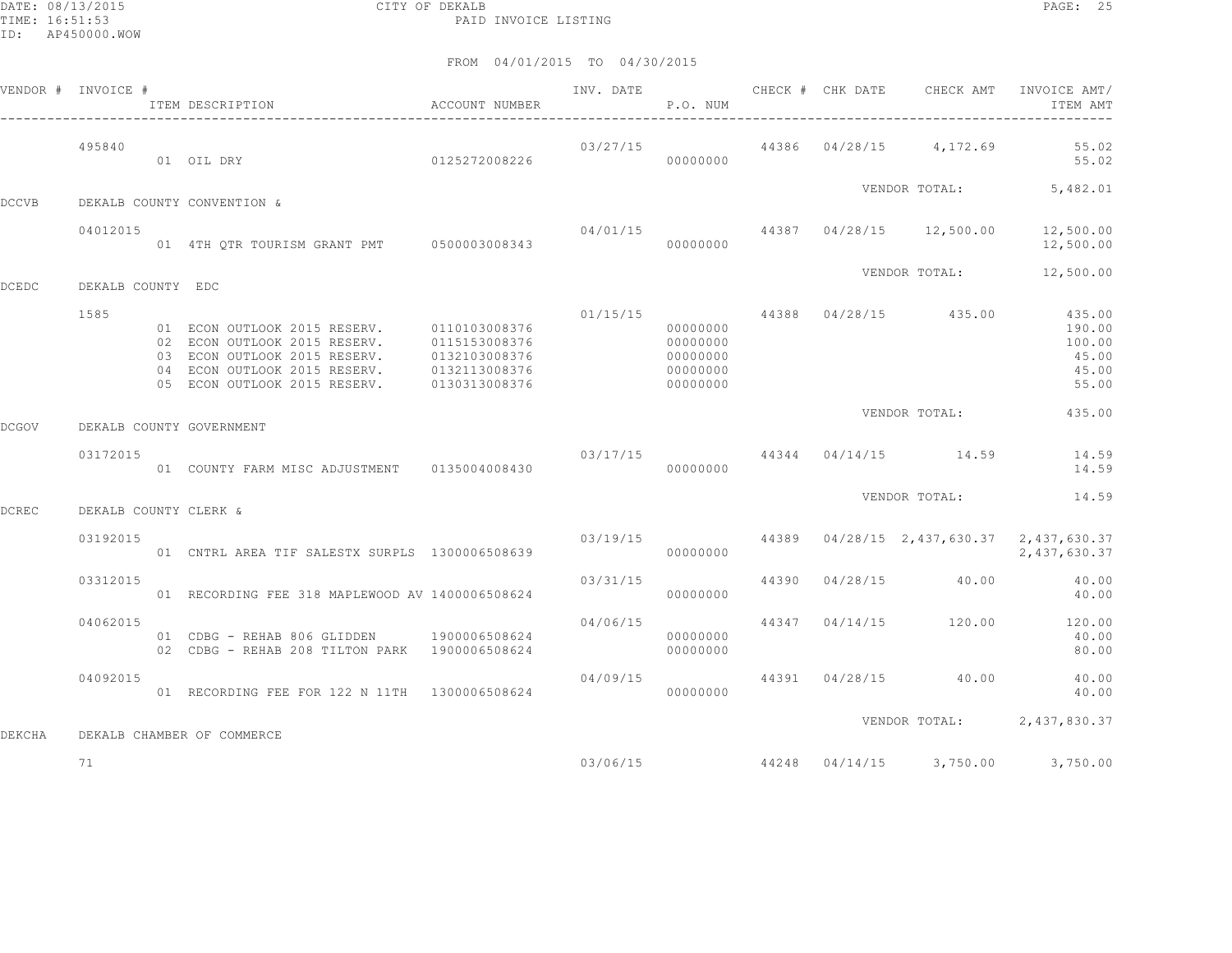DATE: 08/13/2015 CITY OF DEKALB PAGE: 26 PAID INVOICE LISTING

|               | VENDOR # INVOICE #    | ITEM DESCRIPTION                                                                                 | ACCOUNT NUMBER | INV. DATE | P.O. NUM                   |       | CHECK # CHK DATE | CHECK AMT                                | INVOICE AMT/<br>ITEM AMT |
|---------------|-----------------------|--------------------------------------------------------------------------------------------------|----------------|-----------|----------------------------|-------|------------------|------------------------------------------|--------------------------|
|               |                       |                                                                                                  |                |           |                            |       |                  |                                          |                          |
|               | 71                    | 01 SPECIAL EVENTS - MARCH 2015                                                                   | 0500003008343  |           | 00000000                   |       |                  | $03/06/15$ $44248$ $04/14/15$ $3,750.00$ | 3,750.00<br>3,750.00     |
|               | 88                    | 01 SPECIAL EVENTS - APRIL 2015 0500003008343                                                     |                | 04/03/15  | 00000000                   |       |                  | 44392 04/28/15 3,750.00                  | 3,750.00<br>3,750.00     |
| <b>DEKFLO</b> |                       | DEKALB FLORIST & GREENHOUSE                                                                      |                |           |                            |       |                  | VENDOR TOTAL:                            | 7,500.00                 |
|               | 722771                | 01 GARY WISDOM WINFIELD, IL 0130332008204                                                        |                |           | 03/17/15 44393<br>00000000 |       | 04/28/15         | 93.90                                    | 55.95<br>55.95           |
|               | 723681                | 01 ROBERT JORGENSEN - SYCAMORE                                                                   | 0120212008299  | 03/27/15  | 00000000                   |       | 44393 04/28/15   | 93.90                                    | 37.95<br>37.95           |
| DEKLAWN       |                       | DEKALB LAWN & EQUIPMENT CO INC                                                                   |                |           |                            |       |                  | VENDOR TOTAL:                            | 93.90                    |
|               | 28809                 | 01 6 PK STIHL MIX                                                                                | 0125272008226  | 03/06/15  | 00000000                   |       |                  | 44249 04/14/15 15.50                     | 15.50<br>15.50           |
|               | 29178                 | 01 FILTER/MOTOMIX/THROTTLE CABLE 0130332008226<br>02 FILTER/MOTOMIX/THROTTLE CABLE 0130323008310 |                | 03/24/15  | 00000000<br>00000000       |       | 44394 04/28/15   | 84.60                                    | 68.79<br>30.79<br>38.00  |
|               | 29598                 | 01 INDICATOR LIGHT                                                                               | 0125272008226  | 04/09/15  | 00000000                   |       | 44394 04/28/15   | 84.60                                    | 15.81<br>15.81           |
| <b>DEKMEC</b> | DEKALB MECHANICAL     |                                                                                                  |                |           |                            |       |                  | VENDOR TOTAL:                            | 100.10                   |
|               | 16369                 | 01 DAEWOO FORK TRK - FEB 2015 6500006008597                                                      |                | 02/26/15  | 00000000                   | 44250 |                  | $04/14/15$ 200.00                        | 200.00<br>200.00         |
|               | 16423                 | 01 DAEWOO FORK TRUCK MARCH 2015 6500006008597                                                    |                | 03/31/15  | 00000000                   | 44395 | 04/28/15         | 2,950.00                                 | 200.00<br>200.00         |
|               | 64315                 | 01 SPRING MAINTENANCE                                                                            | 0130324008450  | 03/19/15  | 00000000                   |       |                  | 44395 04/28/15 2,950.00                  | 2,750.00<br>2,750.00     |
| <b>DEKPUB</b> | DEKALB PUBLIC LIBRARY |                                                                                                  |                |           |                            |       |                  | VENDOR TOTAL:                            | 3,150.00                 |
|               | 04092015              |                                                                                                  |                | 04/09/15  |                            |       |                  | 44396 04/28/15 9,460.54                  | 9,460.54                 |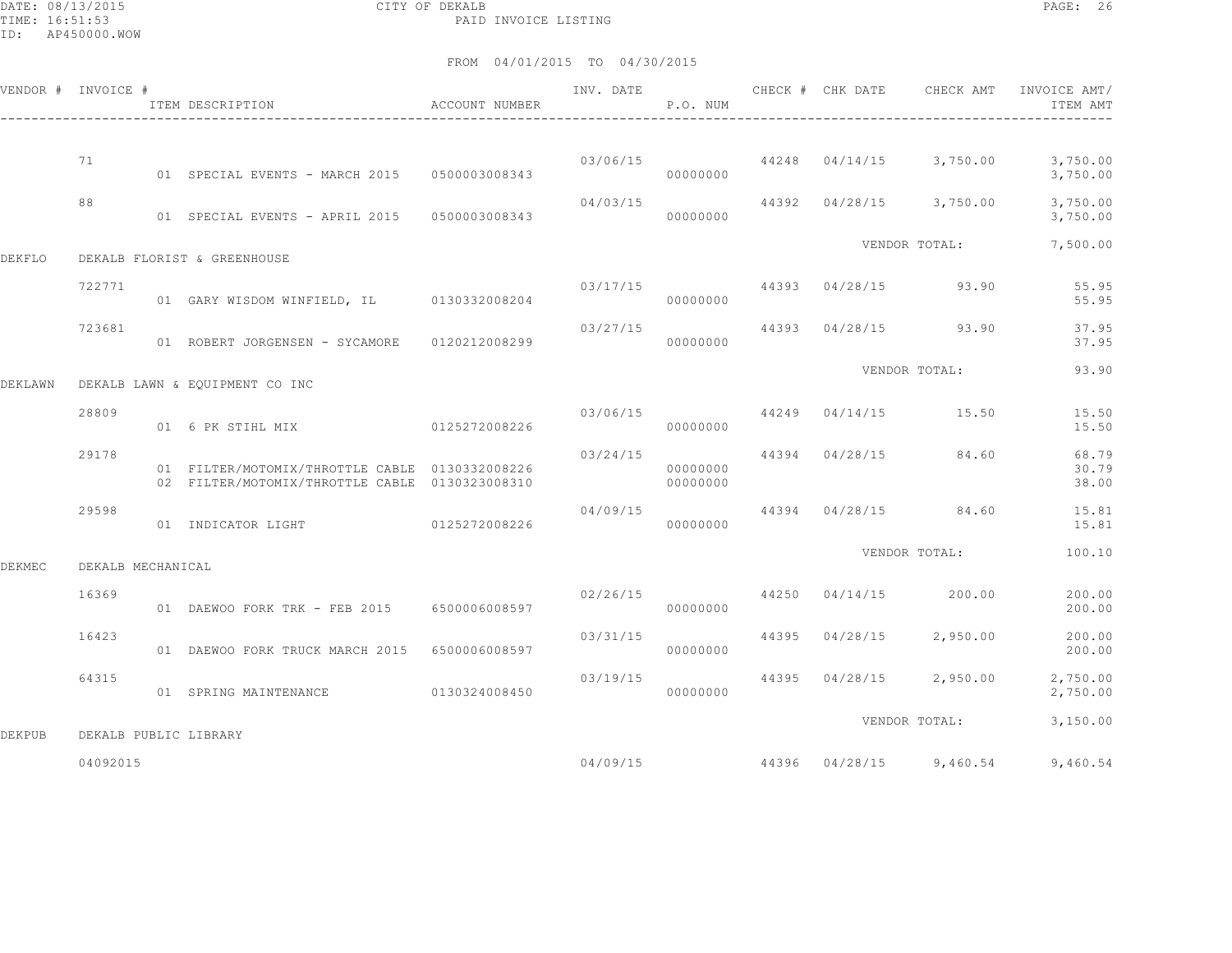DATE: 08/13/2015 CITY OF DEKALB PAGE: 27 PAID INVOICE LISTING

|               | VENDOR # INVOICE #  | ITEM DESCRIPTION                                                                                                         | ACCOUNT NUMBER |          | P.O. NUM                         |  | INV. DATE 6 CHECK # CHK DATE CHECK AMT | INVOICE AMT/<br>ITEM AMT                                                                      |
|---------------|---------------------|--------------------------------------------------------------------------------------------------------------------------|----------------|----------|----------------------------------|--|----------------------------------------|-----------------------------------------------------------------------------------------------|
|               | 04092015            | 01 APR '15 REPLACEMENT TAX 0100000002930                                                                                 |                |          | 00000000                         |  |                                        | $04/09/15$ 44396 $04/28/15$ 9,460.54 9,460.54<br>9,460.54                                     |
| <b>DEKSAN</b> |                     | DEKALB SANITARY DISTRICT                                                                                                 |                |          |                                  |  | VENDOR TOTAL:                          | 9,460.54                                                                                      |
|               | 04062015            | 01 MARCH 2015 SERVICE & ADJS 6000000002220<br>02 MARCH 2015 SERVICE & ADJS 6000000001350<br>03 MARCH 2015 SERVICE & ADJS | 6000000002220  |          | 00000000<br>00000000<br>00000000 |  |                                        | $04/06/15$ $44210$ $04/09/15$ $244,042.55$ $244,042.55$<br>237,588.89<br>3,926.87<br>2,526.79 |
| DEKSYC        | DEKALB SYCAMORE     |                                                                                                                          |                |          |                                  |  |                                        | VENDOR TOTAL: 244,042.55                                                                      |
|               | 3384                | 01 RADIO - P37 SYSTEM 50 0130332008226                                                                                   |                |          | 00000000                         |  |                                        | $04/03/15$ $44397$ $04/28/15$ $125.00$ $125.00$<br>125.00                                     |
| DELHOM        |                     | DELANO'S HOME DECORATING                                                                                                 |                |          |                                  |  | VENDOR TOTAL:                          | 125.00                                                                                        |
|               | D7908               | 01 STAIR TREADS                                                                                                          | 0130322008219  |          | 00000000                         |  | $02/09/15$ 44251 04/14/15 385.70       | 385.70<br>385.70                                                                              |
| DELL          | DELL MARKETING L.P. |                                                                                                                          |                |          |                                  |  | VENDOR TOTAL:                          | 385.70                                                                                        |
|               | XJN8PPDF3           | 01 TRAVEL MOUSE KIT 0117122008285                                                                                        |                |          | 03/13/15<br>00000000             |  | 44252 04/14/15 92.37                   | 92.37<br>92.37                                                                                |
|               | XJND8M556           | 01 COMPUTER SYSTEM                                                                                                       | 0117126008515  | 03/23/15 | 00000000                         |  |                                        | 44398  04/28/15  1,859.41  1,054.82<br>1,054.82                                               |
|               | XJNJN27M5           | 01 COMPUTER SYSTEM                                                                                                       | 0117126008515  | 03/30/15 | 00000000                         |  | 44398 04/28/15 1,859.41                | 804.59<br>804.59                                                                              |
| DENANT        | ANTHONY DENSBERGER  |                                                                                                                          |                |          |                                  |  |                                        | VENDOR TOTAL: 1,951.78                                                                        |
|               | 04072015            | 01 TRAINING REIMB.                                                                                                       | 0120223008376  | 04/07/15 | 00000000                         |  | D000782 04/28/15 62.49                 | 62.49<br>62.49                                                                                |
| DIEJEN        | JENNIFER DIEDRICH   |                                                                                                                          |                |          |                                  |  | VENDOR TOTAL:                          | 62.49                                                                                         |
|               | 03172015            |                                                                                                                          |                |          |                                  |  | $03/17/15$ D000767 04/14/15 93.05      | 93.05                                                                                         |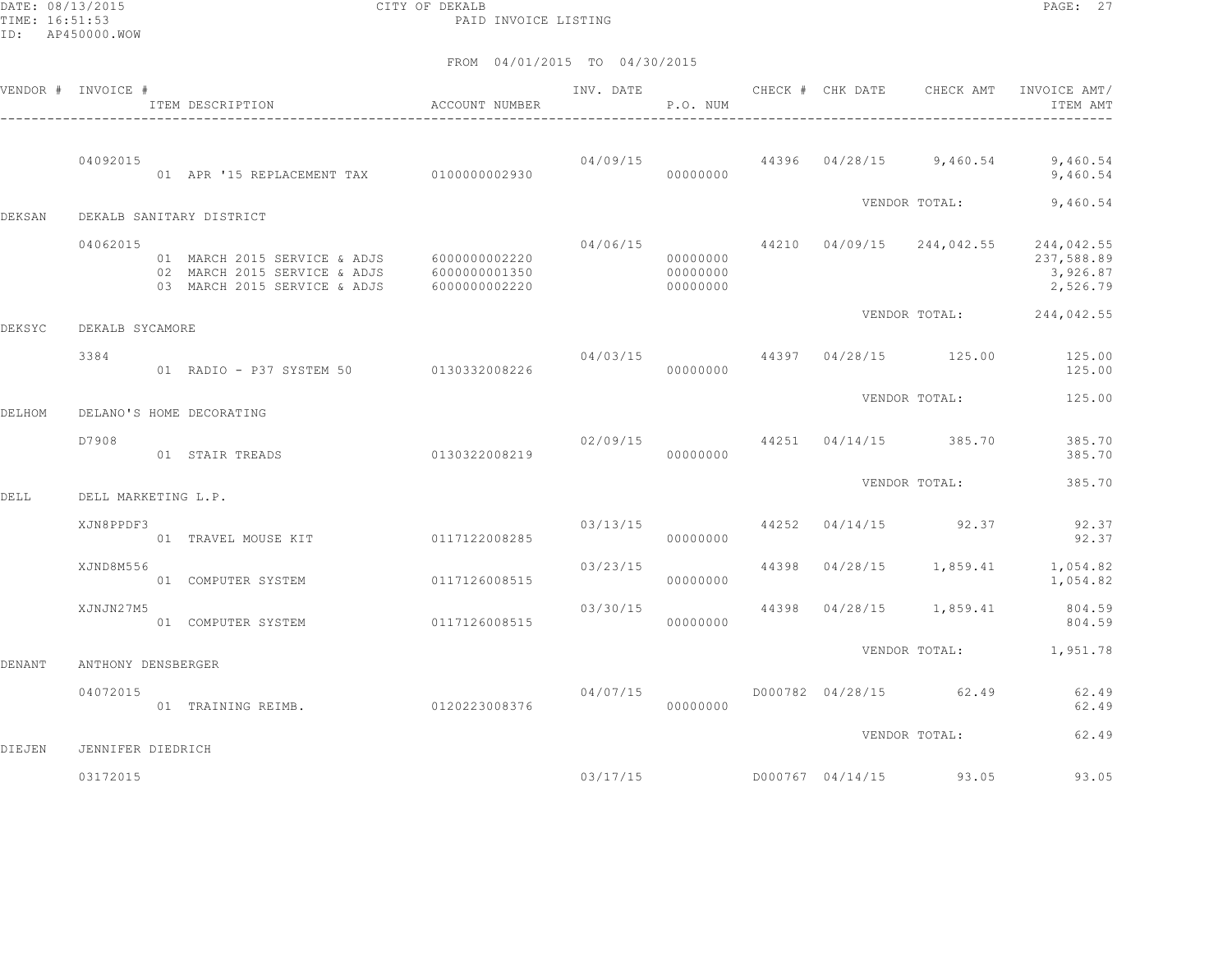DATE: 08/13/2015 CITY OF DEKALB PAGE: 28 PAID INVOICE LISTING

|                | VENDOR # INVOICE # | ITEM DESCRIPTION                                | ACCOUNT NUMBER | INV. DATE | P.O. NUM | CHECK # CHK DATE | CHECK AMT                        | INVOICE AMT/<br>ITEM AMT |
|----------------|--------------------|-------------------------------------------------|----------------|-----------|----------|------------------|----------------------------------|--------------------------|
|                | 03172015           | 01 SHPPNG CTRS IDEA EXCHNGE REIMB 0132113008373 |                | 03/17/15  | 00000000 |                  | D000767 04/14/15 93.05           | 93.05<br>93.05           |
| <b>DISBENW</b> | DISCOVERY BENEFITS |                                                 |                |           |          |                  | VENDOR TOTAL:                    | 93.05                    |
|                | 04082015           | 01 FSA FEE MAR 15 INV PD APR 15 7100003008394   |                | 04/08/15  | 00000000 | D000791 04/28/15 | 524.00                           | 524.00<br>524.00         |
|                | 07102014           | 01 FSA FEE JUNE INV PAID JULY '14 7100003008394 |                | 07/10/14  | 00000000 |                  | D000776 04/14/15 464.00          | 464.00<br>464.00         |
|                | 08072014           | 01 FSA FEE JUL 2014 INV PD AUG 14 7100003008394 |                | 08/07/14  | 00000000 |                  | D000777 04/14/15 464.00          | 464.00<br>464.00         |
| DIXOTT         |                    | BARBECK COMMUNICATIONS INC                      |                |           |          |                  | VENDOR TOTAL:                    | 1,452.00                 |
|                | 441450             | 01 MAINTENENCE FEE - MAY 2015 0125276008580     |                |           | 00000000 |                  | $04/01/15$ 44399 04/28/15 220.14 | 220.14<br>220.14         |
| <b>ECOWAT</b>  | ECOWATER SYSTEMS   |                                                 |                |           |          |                  | VENDOR TOTAL:                    | 220.14                   |
|                | 02282015           | 01 DI TANKS                                     | 6000003008301  | 02/28/15  | 00000000 |                  | 44253 04/14/15 132.50            | 132.50<br>132.50         |
|                | 03282015           | 01 DI RENTAL/UV SYSTM 03/29-05/23 6000003008301 |                | 03/28/15  | 00000000 |                  | 44400 04/28/15 56.90             | 56.90<br>56.90           |
| <b>EMEMED</b>  | EMERGENCY MEDICAL  |                                                 |                |           |          |                  | VENDOR TOTAL:                    | 189.40                   |
|                | 1722469            | 01 ASEPTIC CAVICIDE CLEANER 0125272008241       |                | 03/11/15  | 00000000 |                  | 44254 04/14/15 232.30            | 232.30<br>232.30         |
| ESRI           |                    | ENVIRONMENTAL SYSTEMS RESEARCH                  |                |           |          |                  | VENDOR TOTAL:                    | 232.30                   |
|                | 92951766           | 01 ANNUAL MAINTENENCE FEES 0910002008285        |                | 03/12/15  | 00000000 |                  | 44401 04/28/15 9,552.60          | 8,542.60<br>8,542.60     |
|                | 92962572           | 01 ARCGIS: ONLINE CLASS - EATON 0117123008376   |                | 04/08/15  | 00000000 |                  | 44401 04/28/15 9,552.60          | 1,010.00<br>1,010.00     |
|                |                    |                                                 |                |           |          |                  | VENDOR TOTAL:                    | 9,552.60                 |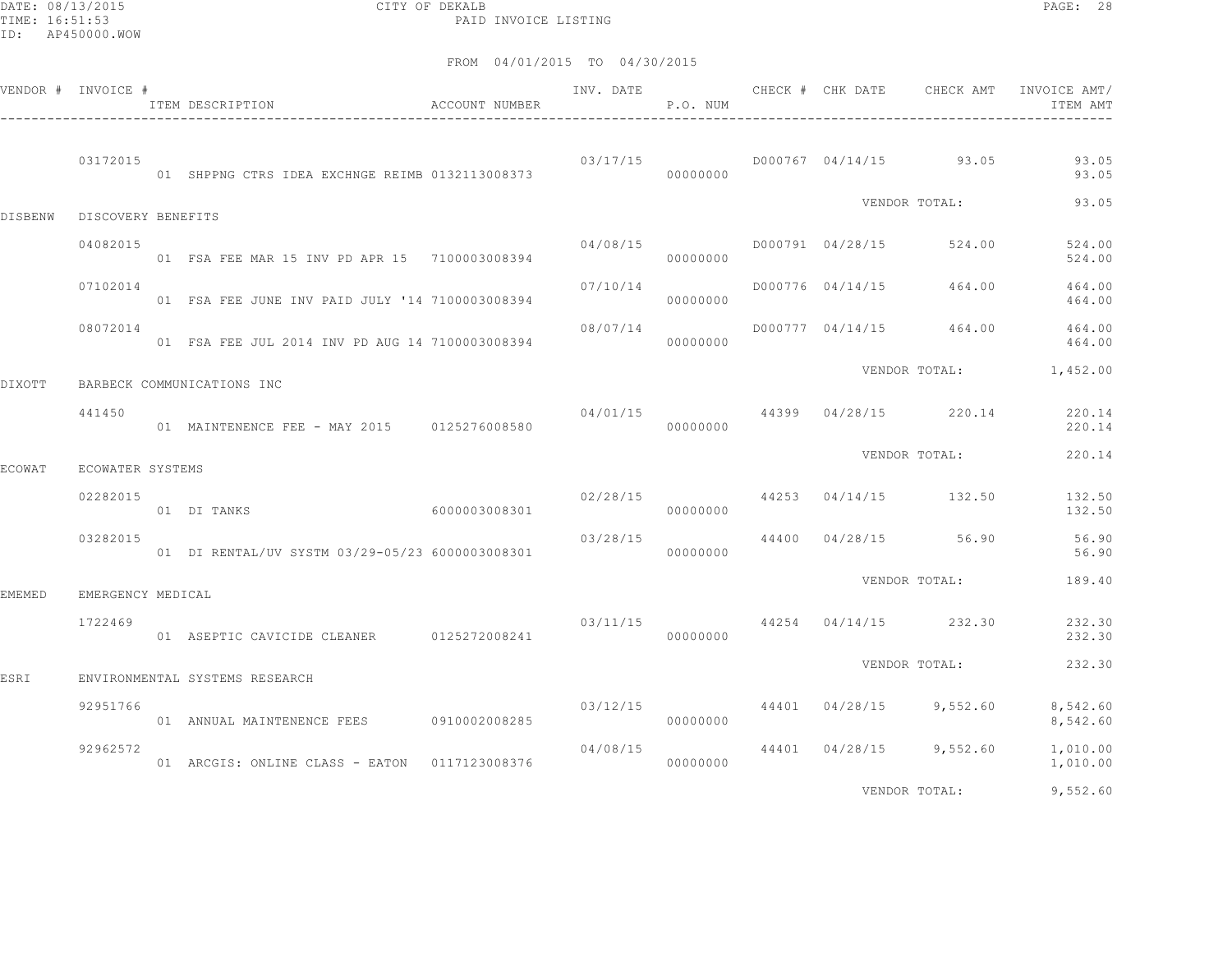| VENDOR # | INVOICE #          | ITEM DESCRIPTION                                                                                                                                                                                                     | ACCOUNT NUMBER                                                                                                                                                                          | INV. DATE                 | P.O. NUM                                                                                                                         |       | CHECK # CHK DATE | CHECK AMT                        | INVOICE AMT/<br>ITEM AMT                                                                                   |
|----------|--------------------|----------------------------------------------------------------------------------------------------------------------------------------------------------------------------------------------------------------------|-----------------------------------------------------------------------------------------------------------------------------------------------------------------------------------------|---------------------------|----------------------------------------------------------------------------------------------------------------------------------|-------|------------------|----------------------------------|------------------------------------------------------------------------------------------------------------|
| FARFLE   | SYNCHRONY BANK     |                                                                                                                                                                                                                      |                                                                                                                                                                                         |                           |                                                                                                                                  |       |                  |                                  |                                                                                                            |
|          | 03112015           | 01 CUTTING TIP<br>02 HITCH BALL<br>03 CUTTING TIP<br>04 HITCH/BALL MOUNT<br>05 CUTTING HEAD<br>06 CREDIT CHROME HITCH BALL<br>07 CHROME HITCH BALL<br>08 CUTTING TIP<br>09 CUTTING TIP<br>10 LATE FEE<br>11 INTEREST | 6500002008295<br>6500003008310<br>6500002008295<br>6500002008295<br>6500003008310<br>6500003008310<br>6500003008310<br>6500002008295<br>6500002008295<br>6500002008295<br>6500002008295 | 03/11/15                  | 00000000<br>00000000<br>00000000<br>00000000<br>00000000<br>00000000<br>00000000<br>00000000<br>00000000<br>00000000<br>00000000 |       |                  | 44255 04/14/15 173.68            | 173.68<br>11.24<br>6.29<br>1.39<br>62.99<br>50.55<br>$-6.29$<br>6.29<br>$-12.63$<br>11.69<br>35.00<br>7.16 |
| FBILEE   | FBI-LEEDA          |                                                                                                                                                                                                                      |                                                                                                                                                                                         |                           |                                                                                                                                  |       |                  | VENDOR TOTAL:                    | 173.68                                                                                                     |
|          | 653FC62E           | 01 EXEC TRAINING CONF - LOWERY (2) 0120213008376                                                                                                                                                                     |                                                                                                                                                                                         | $03/24/15$ 44256 04/14/15 | 00000000                                                                                                                         |       |                  | 575.00                           | 575.00<br>575.00                                                                                           |
| FEDEX    | FEDEX              |                                                                                                                                                                                                                      |                                                                                                                                                                                         |                           |                                                                                                                                  |       |                  | VENDOR TOTAL:                    | 575.00                                                                                                     |
|          | 297217740          | 01 TOX FREIGHT CHARGES                                                                                                                                                                                               | 0120253008305                                                                                                                                                                           | 03/18/15                  | 00000000                                                                                                                         | 44257 | 04/14/15         | 68.61                            | 68.61<br>68.61                                                                                             |
|          | 297975372          | 01 FREIGHT TOX SCREENS                                                                                                                                                                                               | 0120253008305                                                                                                                                                                           | 03/25/15                  | 00000000                                                                                                                         |       | 44402 04/28/15   | 22.63                            | 22.63<br>22.63                                                                                             |
| FIRSAF   |                    | FIREWATCH SAFETY SERVICES, INC                                                                                                                                                                                       |                                                                                                                                                                                         |                           |                                                                                                                                  |       |                  | VENDOR TOTAL:                    | 91.24                                                                                                      |
|          | 1206               | 01 20# ABC REFILL                                                                                                                                                                                                    | 0125273008311                                                                                                                                                                           |                           | 00000000                                                                                                                         |       |                  | $03/04/15$ 44403 04/28/15 249.00 | 249.00<br>249.00                                                                                           |
| FIRSOF   | FIREHOUSE SOFTWARE |                                                                                                                                                                                                                      |                                                                                                                                                                                         |                           |                                                                                                                                  |       |                  | VENDOR TOTAL:                    | 249.00                                                                                                     |
|          | 1137476            | 01 FH INSPECTOR LICENSE 0117122008285                                                                                                                                                                                |                                                                                                                                                                                         | 03/16/15                  | 00000000                                                                                                                         |       | 44404 04/28/15   | 5,470.00                         | 1,500.00<br>1,500.00                                                                                       |
|          | 1137479            | 01 FH LICENSES AND SUPPORT                                                                                                                                                                                           | 0117122008285                                                                                                                                                                           | 03/16/15                  | 00000000                                                                                                                         |       | 44404 04/28/15   | 5,470.00                         | 3,970.00<br>3,970.00                                                                                       |
|          |                    |                                                                                                                                                                                                                      |                                                                                                                                                                                         |                           |                                                                                                                                  |       |                  | VENDOR TOTAL:                    | 5,470.00                                                                                                   |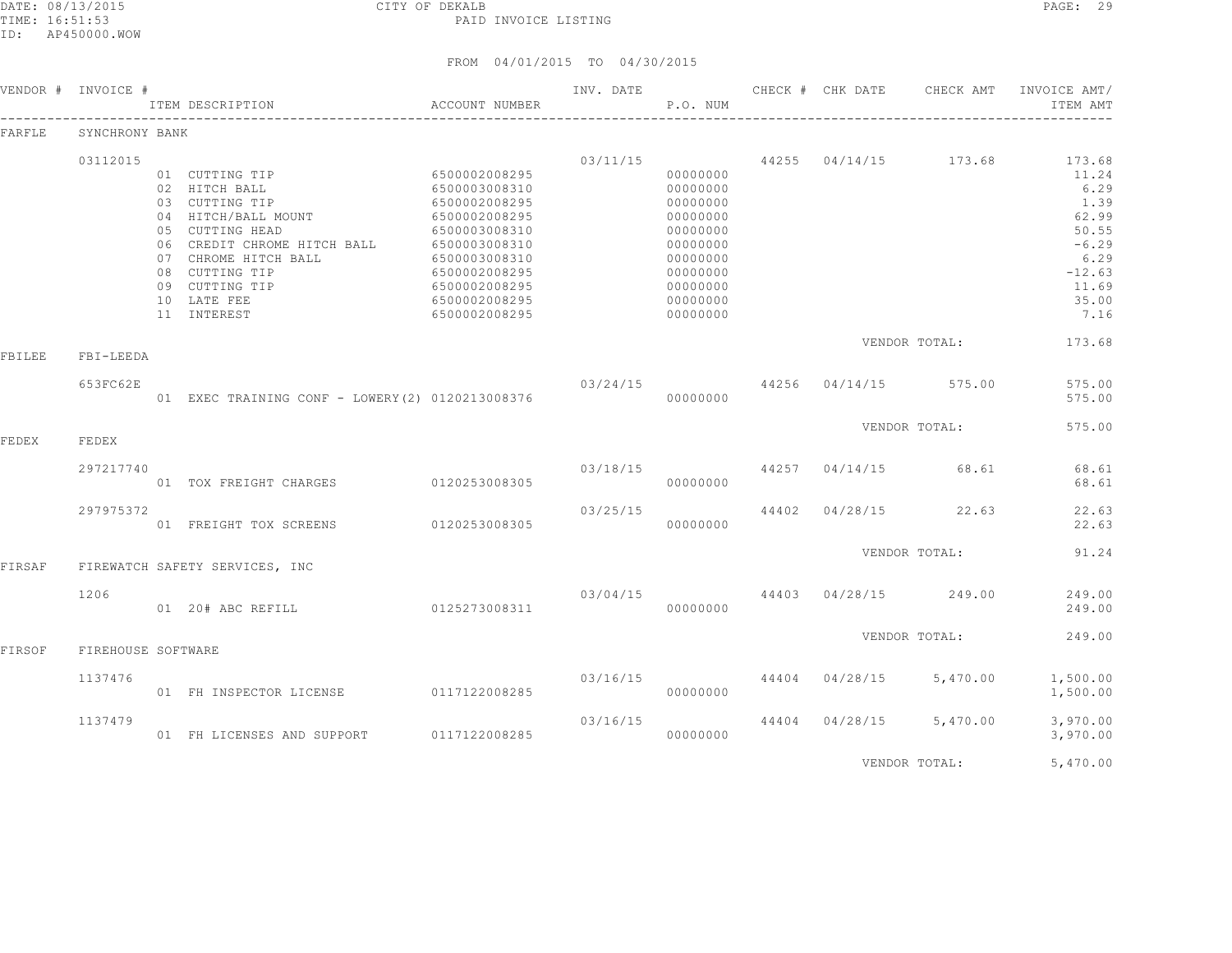|        | VENDOR # INVOICE # |    |                                                                                                                                                                                                                                                                                                 | ACCOUNT NUMBER                                                                                                                                        | INV. DATE | P.O. NUM                                                                                                             |  |                               | CHECK # CHK DATE CHECK AMT INVOICE AMT/<br>ITEM AMT                                                                                               |
|--------|--------------------|----|-------------------------------------------------------------------------------------------------------------------------------------------------------------------------------------------------------------------------------------------------------------------------------------------------|-------------------------------------------------------------------------------------------------------------------------------------------------------|-----------|----------------------------------------------------------------------------------------------------------------------|--|-------------------------------|---------------------------------------------------------------------------------------------------------------------------------------------------|
| FLESAF |                    |    | THE TERRAMAR GROUP, INC.                                                                                                                                                                                                                                                                        |                                                                                                                                                       |           |                                                                                                                      |  |                               |                                                                                                                                                   |
|        | 62382              |    | 01 (4) RED LINZ6 LED 0125272008226                                                                                                                                                                                                                                                              |                                                                                                                                                       |           | 00000000                                                                                                             |  |                               | $03/10/15$ $44258$ $04/14/15$ $485.05$ $485.05$<br>485.05                                                                                         |
|        | 62468              |    | 01 OPTIC LENS 0125272008226                                                                                                                                                                                                                                                                     |                                                                                                                                                       | 03/20/15  | 00000000                                                                                                             |  |                               | 44405 04/28/15 345.21 89.61<br>89.61                                                                                                              |
|        | 62556              |    | 01 DRIVER 100 WATT 0125272008226 000000000                                                                                                                                                                                                                                                      |                                                                                                                                                       | 04/06/15  |                                                                                                                      |  | 44405 04/28/15 345.21         | 255.60<br>255.60                                                                                                                                  |
| FOSCOA |                    |    | FOSTER COACH SALES, INC.                                                                                                                                                                                                                                                                        |                                                                                                                                                       |           |                                                                                                                      |  | VENDOR TOTAL:                 | 830.26                                                                                                                                            |
|        | 6103               |    | 01 (2) RT/LT ROTARY LATCHES 0125272008226                                                                                                                                                                                                                                                       |                                                                                                                                                       | 03/05/15  | 00000000                                                                                                             |  |                               | 44259 04/14/15 102.02 102.02<br>102.02                                                                                                            |
|        | 6184               |    | 01 AIR HORN SOLENOID, PIGTAIL 0125272008226                                                                                                                                                                                                                                                     |                                                                                                                                                       | 03/17/15  | 00000000                                                                                                             |  |                               | 44406 04/28/15 92.04 63.07<br>63.07                                                                                                               |
|        | 6251               |    | 01 EXHAUST BLOWER MOTOR 0125272008226                                                                                                                                                                                                                                                           |                                                                                                                                                       |           | 00000000                                                                                                             |  | 03/24/15 44406 04/28/15 92.04 | 28.97<br>28.97                                                                                                                                    |
| FRILAW | FRIEDERS LAW, LLC. |    |                                                                                                                                                                                                                                                                                                 |                                                                                                                                                       |           |                                                                                                                      |  |                               | VENDOR TOTAL: 194.06                                                                                                                              |
|        | 20154              |    | 01 GENERAL CORPORATE 0115154008450<br>02 WORKERS' COMPENSATION 7000003008349<br>03 LIABILITY/DEFENSE                                                                                                                                                                                            | 7200003008349                                                                                                                                         |           | 00000000<br>00000000<br>00000000                                                                                     |  |                               | $04/01/15$ $44407$ $04/28/15$ $17,340.00$ $17,340.00$<br>11,791.66<br>3,467.51<br>2,080.83                                                        |
| FROCOM |                    |    | FRONTIER COMMUNICATIONS                                                                                                                                                                                                                                                                         |                                                                                                                                                       |           |                                                                                                                      |  |                               | VENDOR TOTAL: 17,340.00                                                                                                                           |
|        | 03012015           | 09 | 01 MARCH 2015 PHONE BILL 0120213008337<br>02 MARCH 2015 PHONE BILL<br>03 MARCH 2015 PHONE BILL<br>04 MARCH 2015 PHONE BILL<br>05 MARCH 2015 PHONE BILL<br>06 MARCH 2015 PHONE BILL<br>07 MARCH 2015 PHONE BILL<br>08 MARCH 2015 PHONE BILL<br>MARCH 2015 PHONE BILL<br>10 MARCH 2015 PHONE BILL | 6500003008337<br>0120213008337<br>0135003008337<br>6000003008337<br>0135003008337<br>6500003008337<br>0135003008337<br>6000003008337<br>0120213008337 |           | 00000000<br>00000000<br>00000000<br>00000000<br>00000000<br>00000000<br>00000000<br>00000000<br>00000000<br>00000000 |  |                               | $03/01/15$ $44260$ $04/14/15$ $5,002.33$ $5,002.33$<br>61.33<br>122.66<br>81.39<br>61.33<br>41.78<br>521.05<br>609.43<br>89.01<br>271.81<br>42.66 |
|        |                    |    | 11 MARCH 2015 PHONE BILL                                                                                                                                                                                                                                                                        | 0135003008337                                                                                                                                         |           | 00000000                                                                                                             |  |                               | 42.66                                                                                                                                             |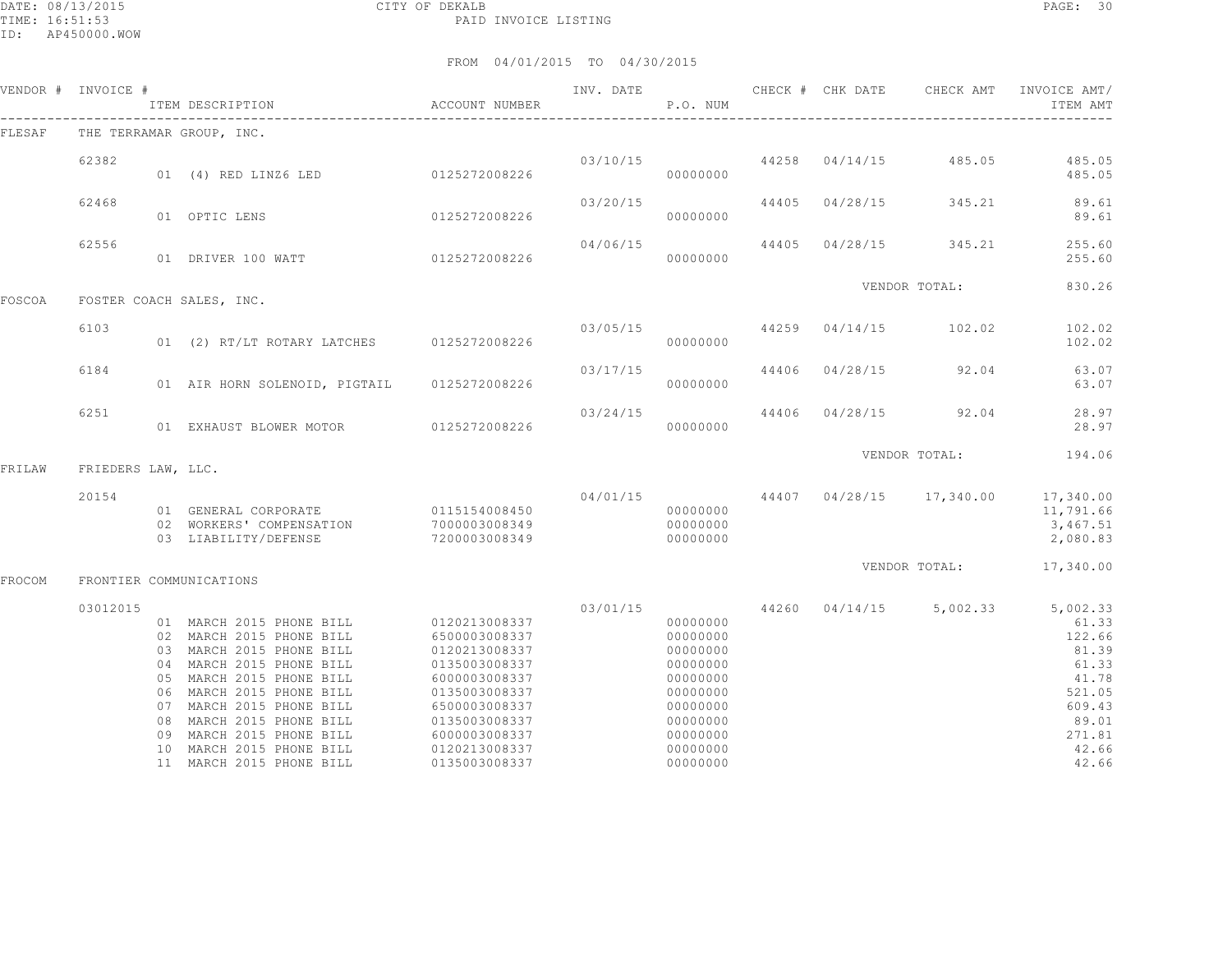|               | VENDOR # INVOICE #                           | ITEM DESCRIPTION                                                                                                                                                                                                                                                                                                                                                                                   | ACCOUNT NUMBER                                                                                                                                                                                                                                                                                | INV. DATE 6 CHECK # CHK DATE 6 CHECK AMT<br>P.O. NUM |                                                                                                                                                                                                          |                |                                      | INVOICE AMT/<br>ITEM AMT                                                                                                                                                                               |
|---------------|----------------------------------------------|----------------------------------------------------------------------------------------------------------------------------------------------------------------------------------------------------------------------------------------------------------------------------------------------------------------------------------------------------------------------------------------------------|-----------------------------------------------------------------------------------------------------------------------------------------------------------------------------------------------------------------------------------------------------------------------------------------------|------------------------------------------------------|----------------------------------------------------------------------------------------------------------------------------------------------------------------------------------------------------------|----------------|--------------------------------------|--------------------------------------------------------------------------------------------------------------------------------------------------------------------------------------------------------|
|               | 03012015                                     | 12 MARCH 2015 PHONE BILL 0130313008337<br>13 MARCH 2015 PHONE BILL<br>14 MARCH 2015 PHONE BILL<br>15 MARCH 2015 PHONE BILL<br>16 MARCH 2015 PHONE BILL<br>17 MARCH 2015 PHONE BILL                                                                                                                                                                                                                 | 0120213008337<br>0125263008337<br>0135003008337<br>6500003008337<br>6000003008337                                                                                                                                                                                                             | 03/01/15                                             | 00000000<br>00000000<br>00000000<br>00000000<br>00000000<br>00000000                                                                                                                                     |                | 44260 04/14/15 5,002.33              | 5,002.33<br>187.14<br>1,027.36<br>540.47<br>1,151.05<br>109.42<br>41.78                                                                                                                                |
|               | 04012015<br>02<br>03<br>04<br>08<br>09<br>11 | 01 LOCAL PHONE SRVCS<br>LOCAL PHONE SRVCS<br>LOCAL PHONE SRVCS<br>LOCAL PHONE SRVCS<br>05 LOCAL PHONE SRVCS<br>06 LOCAL PHONE SRVCS<br>07 LOCAL PHONE SRVCS<br>LOCAL PHONE SRVCS<br>LOCAL PHONE SRVCS<br>10 LOCAL PHONE SRVCS<br>LOCAL PHONE SRVCS<br>12 LOCAL PHONE SRVCS<br>13 LOCAL PHONE SRVCS<br>14 LOCAL PHONE SRVCS<br>15 LOCAL PHONE SRVCS<br>16 LOCAL PHONE SRVCS<br>17 LOCAL PHONE SRVCS | 0120213008337<br>6500003008337<br>0120213008337<br>0135003008337<br>6000003008337<br>0135003008337<br>6500003008337<br>0135003008337<br>6000003008337<br>0120213008337<br>0135003008337<br>0130313008337<br>0120213008337<br>0125263008337<br>0135003008337<br>6500003008337<br>6000003008337 | 04/01/15                                             | 00000000<br>00000000<br>00000000<br>00000000<br>00000000<br>00000000<br>00000000<br>00000000<br>00000000<br>00000000<br>00000000<br>00000000<br>00000000<br>00000000<br>00000000<br>00000000<br>00000000 |                |                                      | 44408 04/28/15 7,653.21 5,152.46<br>61.33<br>122.66<br>81.39<br>61.33<br>50.61<br>532.64<br>619.61<br>97.80<br>286.91<br>50.61<br>50.61<br>196.29<br>1,036.55<br>547.73<br>1,193.33<br>112.45<br>50.61 |
|               | PSALI                                        | 01 PSALI SETUP FEE 815-748-8880 0117122008285                                                                                                                                                                                                                                                                                                                                                      |                                                                                                                                                                                                                                                                                               | 04/14/15                                             | 00000000                                                                                                                                                                                                 |                |                                      | 44408 04/28/15 7,653.21 2,500.75<br>2,500.75                                                                                                                                                           |
| FUCTRA        |                                              | FUCHS TRAFFIC TECHNOLOGY, LC.                                                                                                                                                                                                                                                                                                                                                                      |                                                                                                                                                                                                                                                                                               |                                                      |                                                                                                                                                                                                          |                |                                      | VENDOR TOTAL: 12,655.54                                                                                                                                                                                |
|               | 1458140068                                   | 01 STR SGNL TRNG                                                                                                                                                                                                                                                                                                                                                                                   | 0130333008376                                                                                                                                                                                                                                                                                 |                                                      | 00000000                                                                                                                                                                                                 |                | 12/05/14 44261 04/14/15 300.00       | 300.00<br>300.00                                                                                                                                                                                       |
| FULLCOM       | FULL COMPASS SYSTEMS LTD                     |                                                                                                                                                                                                                                                                                                                                                                                                    |                                                                                                                                                                                                                                                                                               |                                                      |                                                                                                                                                                                                          |                | VENDOR TOTAL:                        | 300.00                                                                                                                                                                                                 |
|               | 5506485                                      | 0120226008580<br>01 HEADMIC                                                                                                                                                                                                                                                                                                                                                                        |                                                                                                                                                                                                                                                                                               |                                                      | 00000000                                                                                                                                                                                                 |                | $04/02/15$ $44409$ $04/28/15$ 350.80 | 350.80<br>350.80                                                                                                                                                                                       |
| <b>FURSER</b> |                                              | FURST SERVICES COMPANY INC.                                                                                                                                                                                                                                                                                                                                                                        |                                                                                                                                                                                                                                                                                               |                                                      |                                                                                                                                                                                                          |                | VENDOR TOTAL:                        | 350.80                                                                                                                                                                                                 |
|               | 2000022183                                   |                                                                                                                                                                                                                                                                                                                                                                                                    |                                                                                                                                                                                                                                                                                               | 03/19/15                                             |                                                                                                                                                                                                          | 44262 04/14/15 | 279.00                               | 279.00                                                                                                                                                                                                 |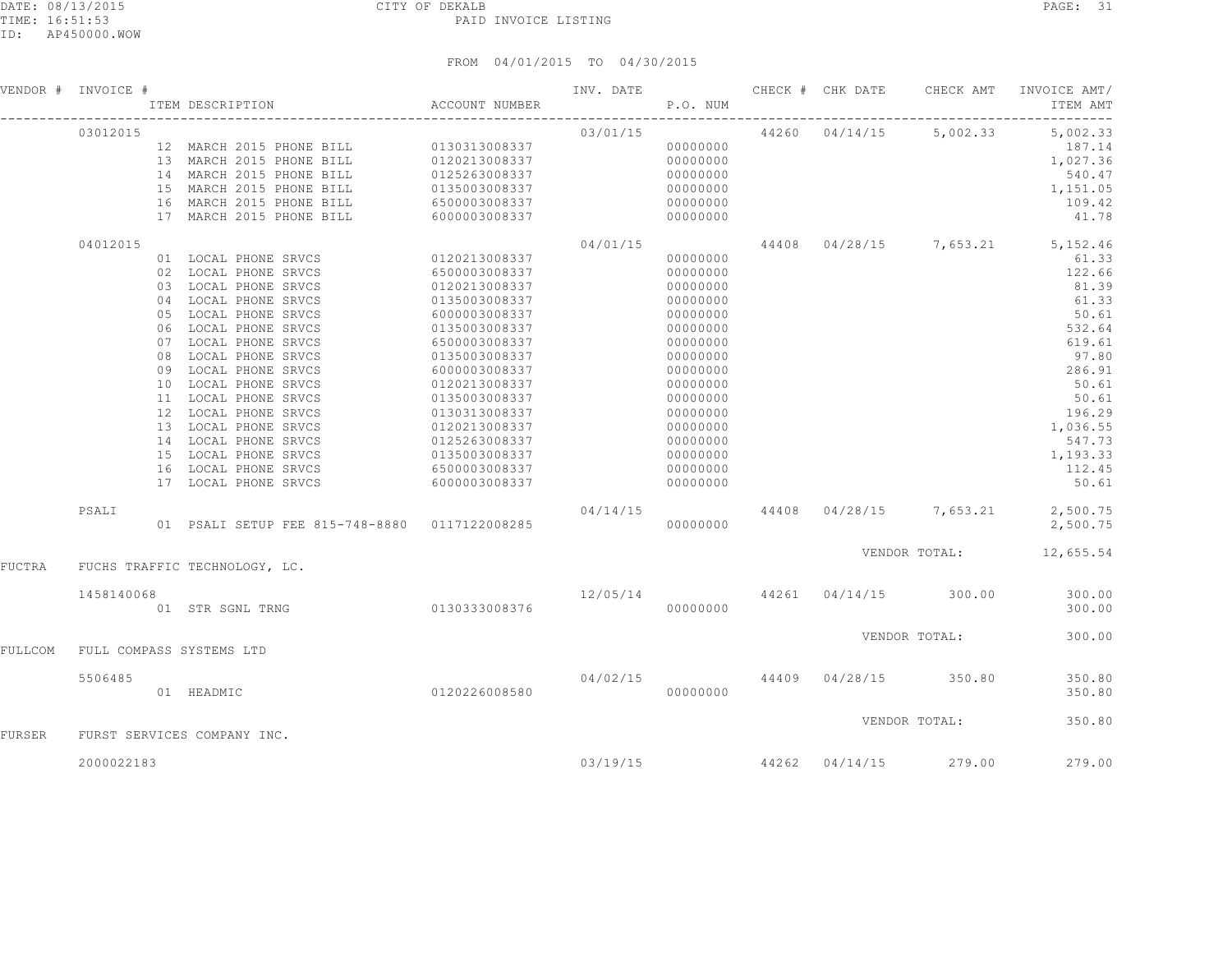DATE: 08/13/2015 CITY OF DEKALB PAGE: 32 PAID INVOICE LISTING

|        | VENDOR # INVOICE #     | ACCOUNT NUMBER<br>ITEM DESCRIPTION             |                                |                       | P.O. NUM             |                | INV. DATE 6 1999 CHECK # CHK DATE 6 CHECK AMT | INVOICE AMT/<br>ITEM AMT |
|--------|------------------------|------------------------------------------------|--------------------------------|-----------------------|----------------------|----------------|-----------------------------------------------|--------------------------|
|        |                        |                                                |                                |                       |                      |                |                                               |                          |
|        | 2000022183             | 01 TEMP SRVCS WK ENDING 03/15/15 0115151008103 |                                | 03/19/15              | 00000000             |                | 44262 04/14/15 279.00                         | 279.00<br>279.00         |
|        | 2000022310             | 01 TEMP SRVCS WK ENDING 03/22/15 0115151008103 |                                | 03/26/15              | 00000000             |                | 44410 04/28/15 1,054.00                       | 232.50<br>232.50         |
|        | 2000022436             | 01 TEMP SRVCS WK ENDING 03/29/15 0115151008103 |                                | 04/02/15              | 00000000             |                | 44410 04/28/15 1,054.00                       | 286.75<br>286.75         |
|        | 2000022565             | 01 TEMP SRVCS WK ENDING 4/5/15 0115151008103   |                                | 04/09/15              | 00000000             |                | 44410 04/28/15 1,054.00                       | 302.25<br>302.25         |
|        | 200022705              | 01 TEMP SRVCS WK ENDING 4/12/15 0115151008103  |                                | 04/16/15              | 00000000             |                | 44410 04/28/15 1,054.00                       | 232.50<br>232.50         |
| GALCOL | THE GALLERY COLLECTION |                                                |                                |                       |                      |                | VENDOR TOTAL: 1,333.00                        |                          |
|        | 15EA4742               | 01 ASSORTED BOXES (2) 0115152008204            |                                |                       | 00000000             |                | $02/11/15$ 44411 $04/28/15$ 131.52 131.52     | 131.52                   |
| GENTRU |                        | GENERAL TRUCK PARTS & EOUIP                    |                                |                       |                      |                | VENDOR TOTAL:                                 | 131.52                   |
|        | 02451818               | 01 MUNCIE PUMP                                 | 0130332008226                  | 03/13/15              | 00000000             |                | 44263 04/14/15 315.34                         | 315.34<br>315.34         |
| GLOEOU |                        | GLOBAL EQUIPMENT COMPANY                       |                                |                       |                      |                | VENDOR TOTAL:                                 | 315.34                   |
|        | 107857959              | 01 (7) STEEL RECYCLING BINS 0700003008354      |                                |                       | 00000000             |                | $03/18/15$ $44412$ $04/28/15$ $2,613.02$      | 2,613.02<br>2,613.02     |
| GORHAR | GORDON'S HARDWARE LLC. |                                                |                                |                       |                      |                | VENDOR TOTAL:                                 | 2,613.02                 |
|        | 817751                 | 01 CHOPSAW BLADES<br>02 SCREWS/FASTENERS       | 6500002008295<br>6500002008226 | 02/16/15              | 00000000<br>00000000 |                | 44266 04/14/15 889.11                         | 27.76<br>19.08<br>8.68   |
|        | 817792                 | 01 CREDIT FOR CHOPSAW BLADES 6500002008295     |                                | 02/17/15<br>000000000 |                      |                | 44266 04/14/15 889.11                         | $-2.10$<br>$-2.10$       |
|        | 817813                 |                                                |                                | 02/17/15              |                      | 44266 04/14/15 | 889.11                                        | 15.96                    |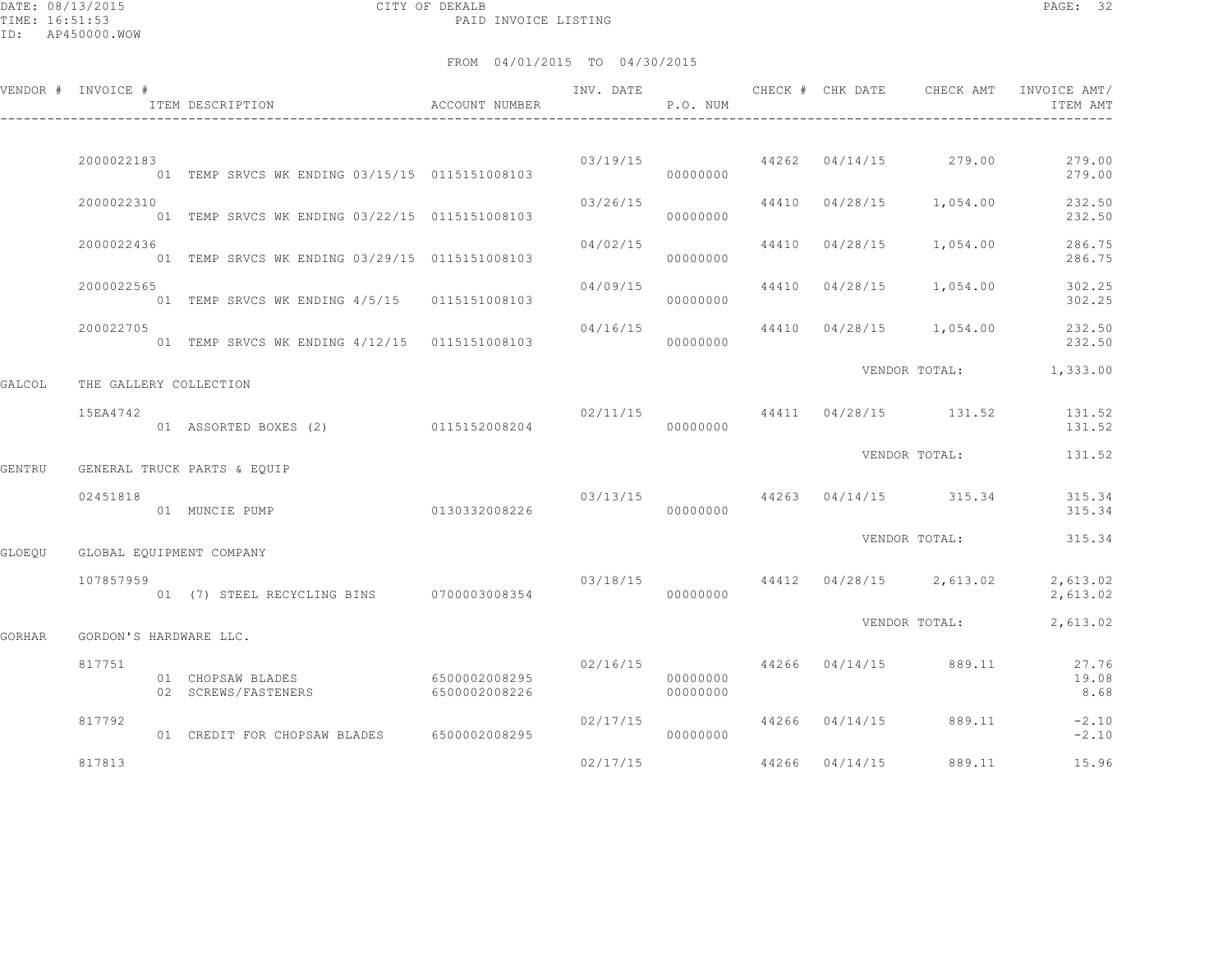DATE: 08/13/2015 CITY OF DEKALB PAGE: 33 PAID INVOICE LISTING

| VENDOR # INVOICE # | ITEM DESCRIPTION <a>&gt; </a> <a> </a> ACCOUNT NUMBER |               | INV. DATE                           | P.O. NUM |                  |                                | ITEM AMT       |
|--------------------|-------------------------------------------------------|---------------|-------------------------------------|----------|------------------|--------------------------------|----------------|
| 817813             | 01 BUCKET/PAINT                                       | 6000002008219 |                                     | 00000000 |                  | 02/17/15 44266 04/14/15 889.11 | 15.96<br>15.96 |
| 817860             |                                                       |               | 02/18/15                            | 00000000 | 44266 04/14/15   | 889.11                         | 1.98<br>1.98   |
| 817934             | 01 CAULK                                              | 0130332008219 | 02/20/15                            | 00000000 | 44266 04/14/15   | 889.11                         | 2.49<br>2.49   |
| 817942             | 01 ROLLER COVER                                       | 0130332008219 | 02/20/15                            | 00000000 | 44266 04/14/15   | 889.11                         | 8.97<br>8.97   |
| 817944             | 01 FLAT CEILING PAINT 0130332008219                   |               | 02/20/15                            | 00000000 | 44266 04/14/15   | 889.11                         | 23.49<br>23.49 |
| 817948             | 01 PIPE INSULATION                                    | 0130332008226 | 02/20/15                            | 00000000 | 44266 04/14/15   | 889.11                         | 5.37<br>5.37   |
| 817954             | 01 HINGE DOOR STOP                                    | 0130332008219 | 02/20/15                            | 00000000 | $44266$ 04/14/15 | 889.11                         | 6.98<br>6.98   |
| 817969             | 0120223008315<br>01 BLANK KEY                         |               | 02/20/15                            | 00000000 | 44266 04/14/15   | 889.11                         | 2.22<br>2.22   |
| 817972             | 01 GALV SPRAYER/REBUILD KIT 6500003008310             |               | 02/20/15                            | 00000000 | 44266 04/14/15   | 889.11                         | 62.49<br>62.49 |
| 818035             | 01 HAMMER                                             | 6000002008295 | 02/23/15                            | 00000000 | 44266 04/14/15   | 889.11                         | 17.99<br>17.99 |
| 818057             | 01 HAMMER                                             | 6000002008295 | 02/24/15                            | 00000000 | 44266 04/14/15   | 889.11                         | 27.27<br>27.27 |
| 818075             | 01 MASKING TAPE, FLAT PAINT 0130332008219             |               | 02/24/15                            | 00000000 | 44266 04/14/15   | 889.11                         | 27.47<br>27.47 |
| 818092             | 01 FLAT CEILING PAINT 0130332008219                   |               | 02/24/15                            | 00000000 | 44266 04/14/15   | 889.11                         | 23.49<br>23.49 |
| 818137             | 01 TAPE/BRUSH                                         | 0130332008219 | 02/25/15                            | 00000000 | 44266 04/14/15   | 889.11                         | 54.74<br>54.74 |
| 818171             | 01 ANCHOR SHACKLE                                     | 0130332008226 | 02/26/15 44266 04/14/15<br>00000000 |          |                  | 889.11                         | 5.99<br>5.99   |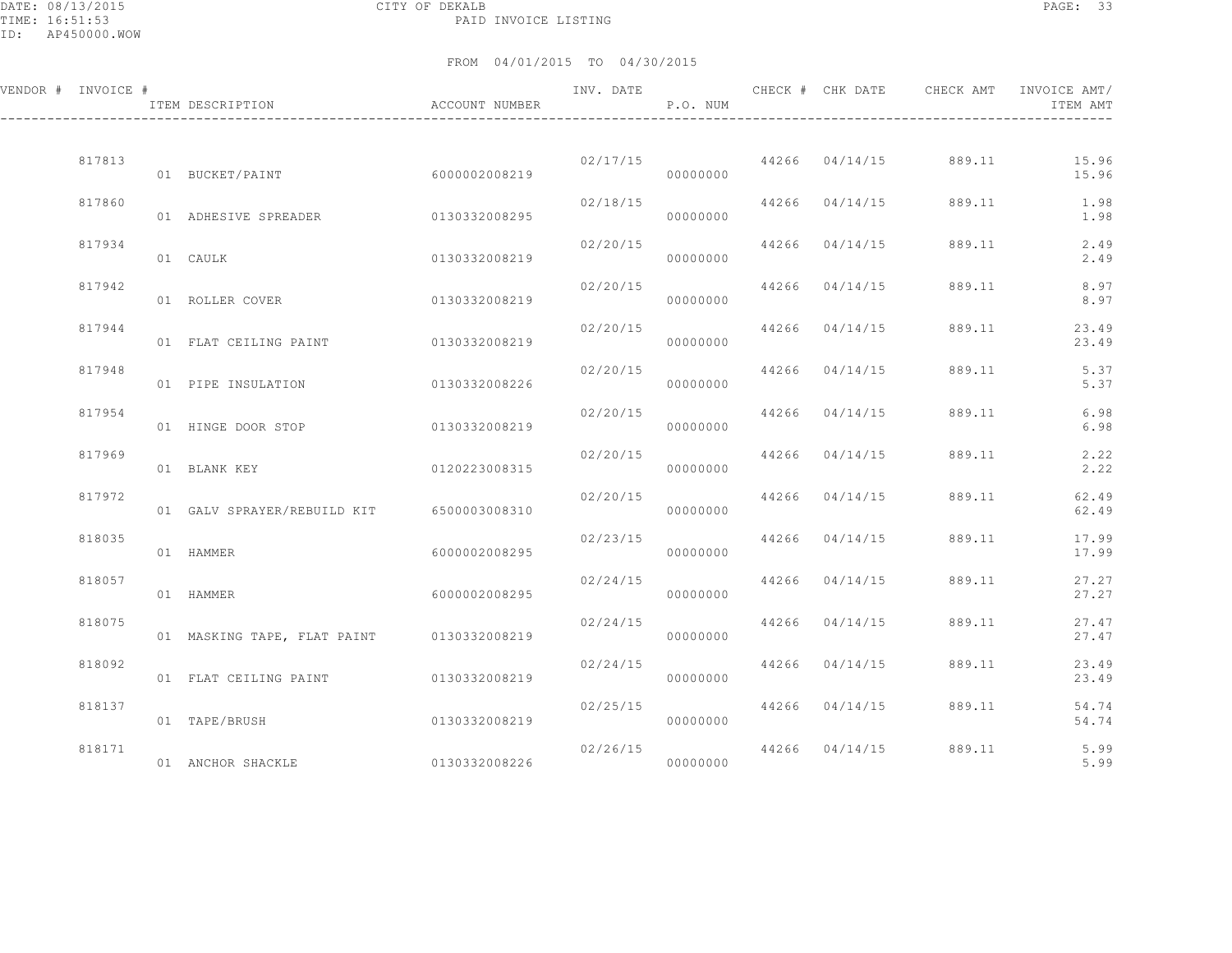| VENDOR # INVOICE # | ITEM DESCRIPTION                         | ACCOUNT NUMBER |                           | P.O. NUM             |                | INV. DATE 6 1997 CHECK # CHK DATE 6 CHECK AMT INVOICE AMT | ITEM AMT            |
|--------------------|------------------------------------------|----------------|---------------------------|----------------------|----------------|-----------------------------------------------------------|---------------------|
| 818231             | 01 BRUSH, 2 GAL PAINT 0130332008219      |                |                           | 00000000             |                | $02/27/15$ 44266 04/14/15 889.11                          | 55.87<br>55.87      |
| 818239             | 01 GREAT STUFF                           | 0125272008226  | $02/27/15$ 44266 04/14/15 | 00000000             |                | 889.11                                                    | 11.58<br>11.58      |
| 818291             | 01 WALL MOUNT, TEFLON TAPE 0125272008210 |                | 02/28/15                  | 00000000             | 44266 04/14/15 | 889.11                                                    | 53.88<br>53.88      |
| 818320             | 01 PAINT SUPPLIES                        | 0130332008219  | 03/02/15                  | 00000000             | 44266 04/14/15 | 889.11                                                    | 119.46<br>119.46    |
| 818346             | 01 PINE SOL, GAL BUCKET 6000002008291    |                | 03/02/15                  | 00000000             | 44266 04/14/15 | 889.11                                                    | 39.03<br>39.03      |
| 818392             | 01 GORILLA TAPE                          | 0130332008291  | $03/03/15$ 44266 04/14/15 | 00000000             |                |                                                           | 889.11 9.98<br>9.98 |
| 818409             | 01 GREASE GUN                            | 0130326008540  | 03/03/15                  | 00000000             | 44266 04/14/15 | 889.11                                                    | 16.49<br>16.49      |
| 818458             | 01 PINE SOL                              | 6000002008291  | 03/04/15                  | 00000000             | 44266 04/14/15 | 889.11                                                    | 14.37<br>14.37      |
| 818460             | 01 SCREWS, MISC FASTENERS 6000002008226  |                | 03/04/15                  | 00000000             | 44266 04/14/15 | 889.11                                                    | 5.16<br>5.16        |
| 818483             | 01 ULTRA WHITE GALLON 0130332008219      |                | 03/05/15                  | 00000000             | 44266 04/14/15 | 889.11                                                    | 65.98<br>65.98      |
| 818515             | 01 CAULK, STRIPS 0130332008219           |                | 03/05/15                  | 00000000             | 44266 04/14/15 | 889.11                                                    | 11.08<br>11.08      |
| 818547             | 01 FANTASTIK LEMON                       | 0130322008291  | 03/06/15                  | 00000000             | 44266 04/14/15 | 889.11                                                    | 4.29<br>4.29        |
| 818569             | 01 SCRAPER BLADE                         | 0130332008219  | 03/06/15                  | 00000000             | 44266 04/14/15 | 889.11                                                    | 12.99<br>12.99      |
| 818674             | 01 HALO 500W                             | 0130332008295  |                           | 03/10/15<br>00000000 | 44266 04/14/15 | 889.11                                                    | 9.58<br>9.58        |
| 818696             | 01 FLASHLIGHT                            | 60000002008295 | 03/10/15                  |                      | 44266 04/14/15 | 889.11                                                    | 33.99<br>33.99      |
| 818697             |                                          |                | 03/10/15                  |                      | 44266 04/14/15 | 889.11                                                    | 4.14                |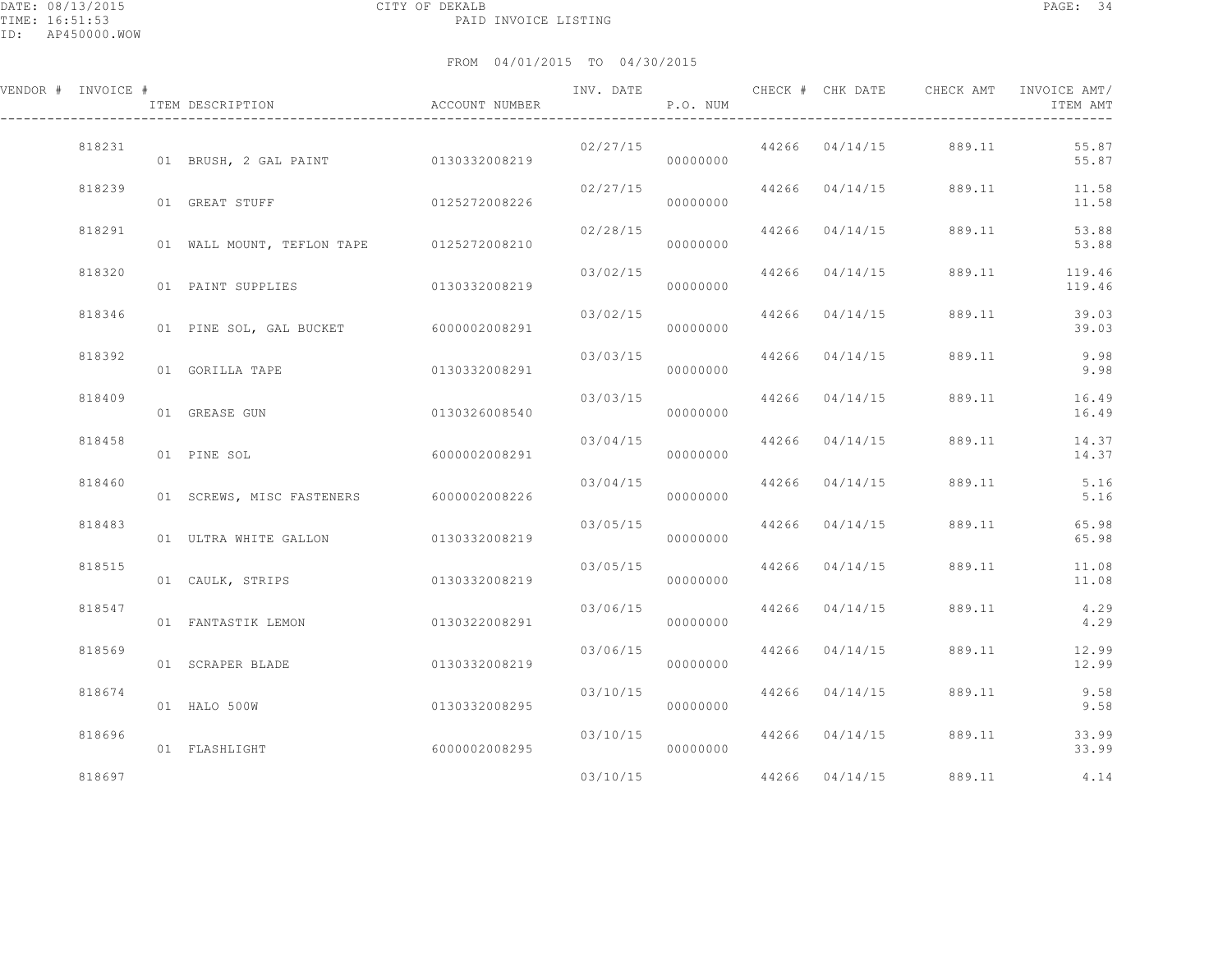DATE: 08/13/2015 CITY OF DEKALB PAGE: 35 PAID INVOICE LISTING

|        | VENDOR # INVOICE #  | ACCOUNT NUMBER<br>ITEM DESCRIPTION             |                        |          | P.O. NUM             |                | INV. DATE 6 CHECK # CHK DATE CHECK AMT | INVOICE AMT/<br>ITEM AMT |
|--------|---------------------|------------------------------------------------|------------------------|----------|----------------------|----------------|----------------------------------------|--------------------------|
|        |                     |                                                |                        |          |                      |                |                                        |                          |
|        | 818697              | 01 SCREWS FASTENERS 6500003008310              |                        |          | 03/10/15<br>00000000 | 44266 04/14/15 |                                        | 889.11 4.14<br>4.14      |
|        | 818756              | 01 SCREWS, HEX KEY                             | 0130332008295          | 03/12/15 | 00000000             | 44266 04/14/15 | 889.11                                 | 5.74<br>5.74             |
|        | 818790              | 01 GOO GONE, FRICTION TAPE 0125272008226       |                        | 03/12/15 | 00000000             | 44266 04/14/15 | 889.11                                 | 10.08<br>10.08           |
|        | 818806              | 01 STEEL CABLE, ROPE CLIP 6500003008310        |                        | 03/12/15 | 00000000             | 44266 04/14/15 | 889.11                                 | 6.57<br>6.57             |
|        | 818814              | 01 BATHROOM CLEANER 0130322008291              |                        | 03/13/15 | 00000000             | 44266 04/14/15 | 889.11                                 | 13.38<br>13.38           |
|        | 818820              | 01 TAPE, BRUSH, HANDLE                         | 0130332008295          | 03/13/15 | 00000000             | 44266 04/14/15 | 889.11                                 | 19.52<br>19.52           |
|        | 818844              | 01 COVER UNIT                                  | 0130322008210          | 03/13/15 | 00000000             | 44266 04/14/15 | 889.11                                 | 12.99<br>12.99           |
|        | 818848              | 01 BRASS ELBOW                                 | 6000002008232          | 03/13/15 | 00000000             | 44266 04/14/15 | 889.11                                 | 7.18<br>7.18             |
|        | 818850              | 01 FITTINGS, SCREWS/FASTENERS 0125272008210    |                        | 03/13/15 | 00000000             | 44266 04/14/15 | 889.11                                 | 5.45<br>5.45             |
|        | 818851              | 01 BRUSHES                                     | 0130332008295          | 03/13/15 | 00000000             |                | 44266 04/14/15 889.11                  | 20.61<br>20.61           |
|        | 818852              | 01 ROPE THIMBLE, CLIPS, FERRULES 6500003008310 |                        | 03/13/15 | 00000000             | 44266 04/14/15 | 889.11                                 | 7.16<br>7.16             |
|        |                     |                                                |                        |          |                      |                | VENDOR TOTAL:                          | 889.11                   |
| GRAINC | GRAINGER, INC.      |                                                |                        |          |                      |                |                                        |                          |
|        | 9699000270          | 01 BELT BARRIER                                | 0130322008219          |          | 00000000             |                | 03/24/15 44413 04/28/15 135.90         | 135.90<br>135.90         |
| GRECLE | GREENACRE CLEANERS/ |                                                |                        |          |                      |                | VENDOR TOTAL:                          | 135.90                   |
|        | 340158              | 01 DRYCLEANING                                 | 0125272008240 00000000 |          |                      |                | $03/05/15$ $44414$ $04/28/15$ $35.20$  | 8.40<br>8.40             |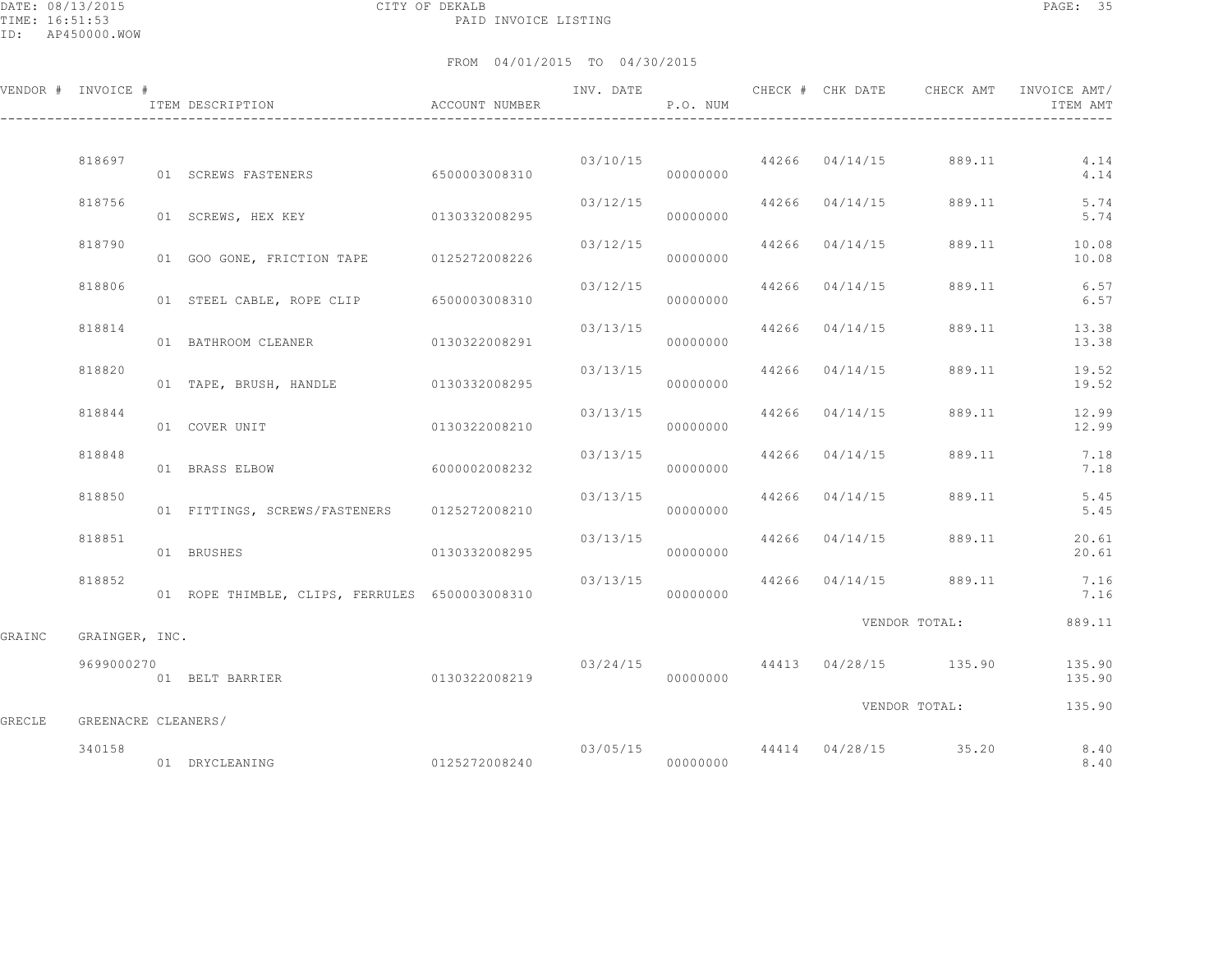|        | VENDOR # INVOICE # | ITEM DESCRIPTION                                                                         | ACCOUNT NUMBER | INV. DATE | P.O. NUM | CHECK # CHK DATE | CHECK AMT                              | INVOICE AMT/<br>ITEM AMT                                  |
|--------|--------------------|------------------------------------------------------------------------------------------|----------------|-----------|----------|------------------|----------------------------------------|-----------------------------------------------------------|
|        | 340919             | 01 DRYCLEANING                                                                           | 0125272008240  | 03/11/15  | 00000000 |                  | 44414 04/28/15 35.20                   | 5.05<br>5.05                                              |
|        | 340952             | 01 DRYCLEANING                                                                           | 0125272008240  | 03/11/15  | 00000000 | 44414 04/28/15   | 35.20                                  | 8.40<br>8.40                                              |
|        | 343858             | 01 DRYCLEANING                                                                           | 0125272008240  | 03/31/15  | 00000000 | 44414 04/28/15   | 35.20                                  | 8.35<br>8.35                                              |
|        | 343867             | 01 DRYCLEANING                                                                           | 0125272008240  | 03/31/15  | 00000000 |                  | 44414 04/28/15 35.20                   | 5.00<br>5.00                                              |
| GROJOH |                    | LAW OFFICES OF JOHN GROTTO                                                               |                |           |          |                  | VENDOR TOTAL:                          | 35.20                                                     |
|        | 03112015           | 01 PRO LGL SRVCS AH FEB 2015 0115154008450                                               |                |           | 00000000 |                  | $03/11/15$ $44267$ $04/14/15$ $375.00$ | 375.00<br>375.00                                          |
|        | 04012015           | 01 PRO LGL SRVCS AH MARCH 2015 0115154008450                                             |                | 04/01/15  | 00000000 |                  | 44415 04/28/15 375.00                  | 375.00<br>375.00                                          |
| GSRPLU |                    | G'S R PLUMBING & HEATING, INC.                                                           |                |           |          |                  | VENDOR TOTAL:                          | 750.00                                                    |
|        | 118234             | 01 JETTER/SMALL SEWER MACHINE 0130333008311                                              |                |           | 00000000 |                  | $03/27/15$ 44416 04/28/15 1,320.00     | 1,320.00<br>1,320.00                                      |
|        | 23040              | 01 PLUMB SRVCS - BEARING KIT 0130323008311<br>02 PLUMB SRVCS - BEARING KIT 0130322008210 |                | 00000000  | 00000000 |                  | $03/11/15$ 44268 04/14/15 1,207.00     | 1,207.00<br>480.00<br>727.00                              |
| GUESER | GUEST SERVICES     |                                                                                          |                |           |          |                  |                                        | VENDOR TOTAL: 2,527.00                                    |
|        | 04022015           | 01 MEAL TICKET EXEC FR OFF - GILM 0125273008376                                          |                |           | 00000000 |                  |                                        | $04/02/15$ $44211$ $04/09/15$ $300.48$ $300.48$<br>300.48 |
| HAMLEN |                    | HAMPTON, LENZINI & RENWICK INC                                                           |                |           |          |                  | VENDOR TOTAL:                          | 300.48                                                    |
|        | 000020150307       | 01  13-00182-00-BT MFT  1000003008331                                                    |                | 04/07/15  | 00000000 |                  | 44417 04/28/15 5,600.00                | 4,000.00<br>4,000.00                                      |
|        | 000020150337       | 01  13-00182-00-BT MFT  1000003008331                                                    |                | 04/08/15  | 00000000 |                  | 44417 04/28/15 5,600.00                | 1,600.00<br>1,600.00                                      |
|        |                    |                                                                                          |                |           |          |                  | VENDOR TOTAL:                          | 5,600.00                                                  |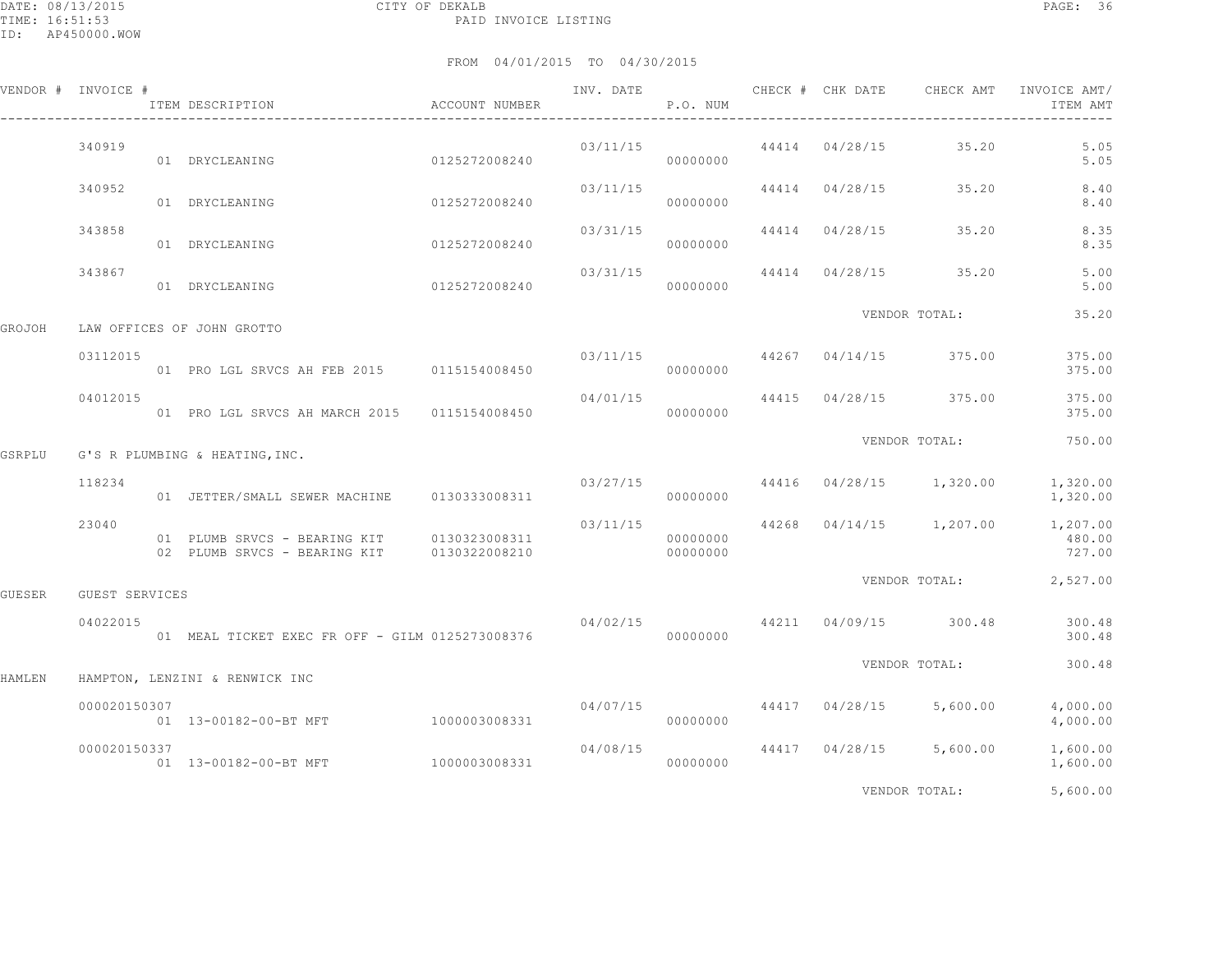DATE: 08/13/2015 CITY OF DEKALB PAGE: 37 PAID INVOICE LISTING

|        | VENDOR # INVOICE #    | ITEM DESCRIPTION                          | ACCOUNT NUMBER |          | P.O. NUM |                |                                        | INVOICE AMT/<br>ITEM AMT |
|--------|-----------------------|-------------------------------------------|----------------|----------|----------|----------------|----------------------------------------|--------------------------|
| HAMMAR | HAMILTON MARINE       | -------------------------------------     |                |          |          |                |                                        |                          |
|        | 503867                | 01 SEARCHLIGHT REMOTE 0125272008226       |                |          | 00000000 |                | $03/23/15$ 44418 $04/28/15$ 35.88      | 35.88<br>35.88           |
| HARRIS |                       | HARRIS COMPUTER SYSTEMS                   |                |          |          |                | VENDOR TOTAL:                          | 35.88                    |
|        | XT00004899            | 01 FEB 2015 ICONNECT FEES 6000003008330   |                |          | 00000000 |                | $02/27/15$ 44269 04/14/15 606.52       | 606.52<br>606.52         |
|        | XT00004926            | 01 ICONNECT MARCH 2015 6000003008330      |                | 03/31/15 | 00000000 |                | 44419 04/28/15 559.25                  | 559.25<br>559.25         |
| HASAIR |                       | HASTINGS AIR-ENERGY CONTROL,              |                |          |          |                |                                        | VENDOR TOTAL: 1,165.77   |
|        | I55934                | 01 MFD VALVE ASSEMBLY 0125273008348       |                |          | 00000000 |                | $03/31/15$ $44420$ $04/28/15$ $858.95$ | 530.95<br>530.95         |
|        | I55943                | 01 UNCOUPLING VALVE                       | 0125272008240  | 03/31/15 | 00000000 |                | 44420 04/28/15 858.95                  | 328.00<br>328.00         |
| HDSUP  |                       | HD SUPPLY WATERWORKS, LTD.                |                |          |          |                | VENDOR TOTAL:                          | 858.95                   |
|        | D488903               | 01 (50) FIBRE WASHER                      | 60000002008232 | 02/20/15 | 00000000 | 44421 04/28/15 | 960.49                                 | 67.00<br>67.00           |
|        | D565275               | 01 (5) CLAMPS                             | 6000002008232  | 02/20/15 | 00000000 | 44421 04/28/15 | 960.49                                 | 355.90<br>355.90         |
|        | D689399               | 01 OFFICE SUPPLIES                        | 6000002008232  |          | 00000000 |                | $03/25/15$ $44421$ $04/28/15$ 960.49   | 537.59<br>537.59         |
| HEAALL |                       | HEALTH ALLIANCE MEDICAL PLANS             |                |          |          |                | VENDOR TOTAL:                          | 960.49                   |
|        | 03112015C             | 01 AMBULANCE REIMB #14-3099 0100000063423 |                |          | 00000000 |                | $03/11/15$ $44270$ $04/14/15$ $128.50$ | 128.50<br>128.50         |
| HEACOM | HEALTH COMMUNICATIONS |                                           |                |          |          |                | VENDOR TOTAL:                          | 128.50                   |
|        | 580595                |                                           |                |          |          |                | 03/18/15 44422 04/28/15 499.00         | 499.00<br>499.00         |
|        |                       |                                           |                |          |          |                | VENDOR TOTAL:                          | 499.00                   |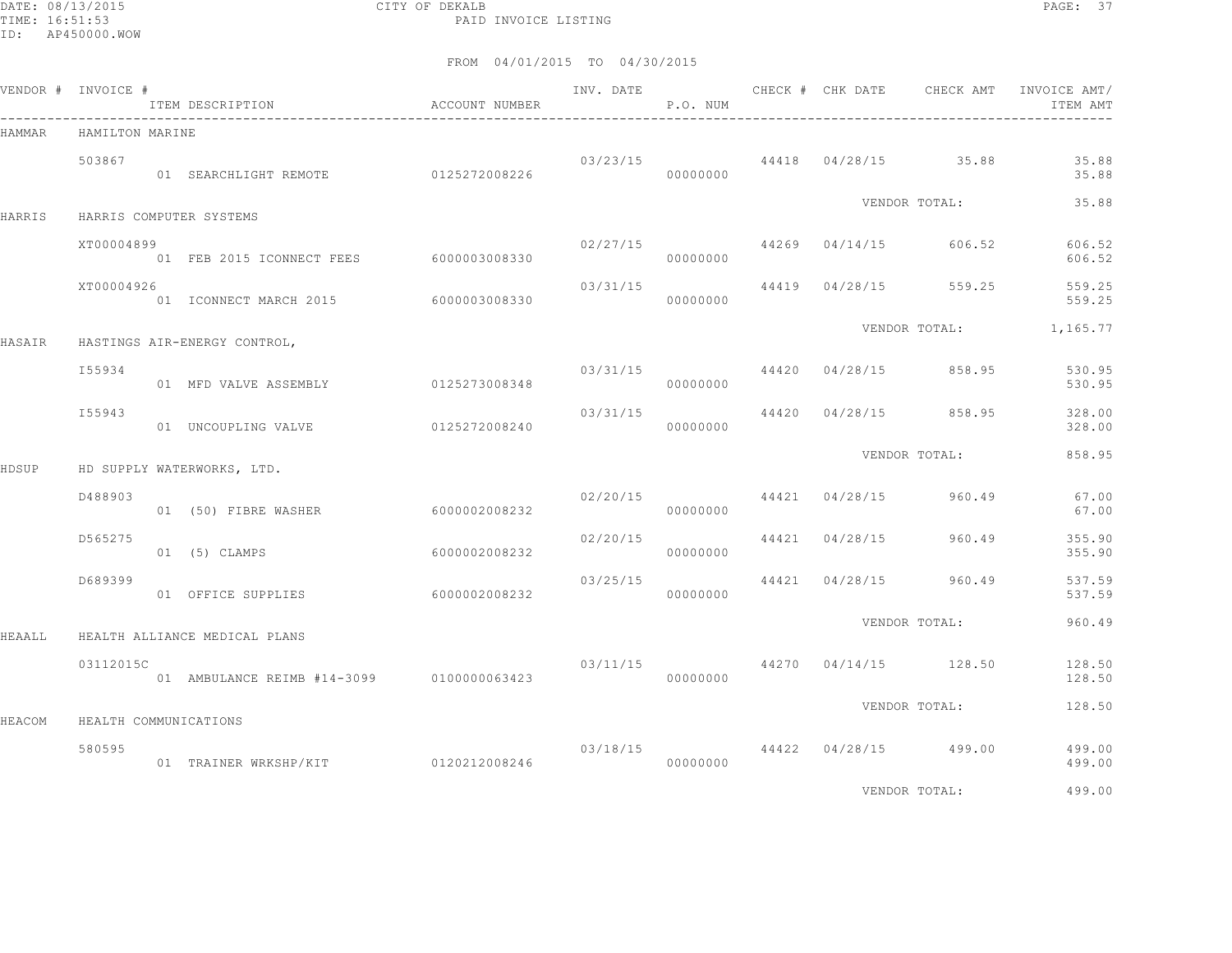DATE: 08/13/2015 CITY OF DEKALB PAGE: 38 PAID INVOICE LISTING

|               | VENDOR # INVOICE #                | ITEM DESCRIPTION                                | ACCOUNT NUMBER | INV. DATE | P.O. NUM |  | CHECK # CHK DATE CHECK AMT             | INVOICE AMT/<br>ITEM AMT |
|---------------|-----------------------------------|-------------------------------------------------|----------------|-----------|----------|--|----------------------------------------|--------------------------|
| HEAFAM        |                                   | HEALTHCARE & FAMILY SERVICES                    |                |           |          |  |                                        |                          |
|               | 4343D387                          | 01 INCD#14-4297 10/17/2014 0100000063423        |                | 12/09/14  | 00000000 |  | 44423 04/28/15 189.65                  | 189.65<br>189.65         |
| <b>HILDER</b> | DEREK HILAND                      |                                                 |                |           |          |  | VENDOR TOTAL:                          | 189.65                   |
|               | 03122015                          | 01 TRAINING SEMINAR/LUNCH REIMB  0132113008376  |                | 03/12/15  | 00000000 |  | D000768 04/14/15 85.73                 | 85.73<br>85.73           |
| HORDIST       |                                   | HORIZON DISTRIBUTORS, INC.                      |                |           |          |  | VENDOR TOTAL:                          | 85.73                    |
|               | S3224186001                       | 01 SHAMPOO/DISPENSER 0125272008291              |                |           | 00000000 |  | $03/11/15$ 44271 04/14/15 124.80       | 124.80<br>124.80         |
| HOSESE        | ESELASE HOSI                      |                                                 |                |           |          |  | VENDOR TOTAL:                          | 124.80                   |
|               | 03112015                          | 01 REFUND ADMIN TOW #15-AH-008 0100000073521    |                |           | 00000000 |  | $03/11/15$ $44272$ $04/14/15$ $250.00$ | 250.00<br>250.00         |
| HOYGRE        | GREG HOYLE                        |                                                 |                |           |          |  | VENDOR TOTAL:                          | 250.00                   |
|               | 03052015                          | 01 FIRE/RSON SEMINAR LUNCH REIMB 0125263008376  |                | 03/05/15  | 00000000 |  | D000769 04/14/15 29.56                 | 29.56<br>29.56           |
| <b>IACE</b>   |                                   | ILLINOIS ASSOCIATION OF CODE                    |                |           |          |  | VENDOR TOTAL:                          | 29.56                    |
|               | 04012015                          | 01  2015 MEMBERSHIP IACE   0120263008375        |                |           | 00000000 |  | $04/01/15$ $44425$ $04/28/15$ $25.00$  | 25.00<br>25.00           |
| IAMMA         |                                   | ILLINOIS ASSOCIATION MUNICIPAL                  |                |           |          |  | VENDOR TOTAL:                          | 25.00                    |
|               | 04202015                          | 01 MNGMNT RLTNS BRKFST - HOPPENST 0115153008376 |                | 04/17/15  | 00000000 |  | 44348 04/20/15 10.00                   | 10.00<br>10.00           |
|               |                                   |                                                 |                |           |          |  | VENDOR TOTAL:                          | 10.00                    |
| IFSAP         | ILLINOIS FIRE SERVICE<br>04012015 |                                                 |                |           |          |  | $04/01/15$ $44426$ $04/28/15$ 55.00    | 55.00                    |
|               |                                   | 01 MEMBERSHIP RENEWAL - LEMAY 0125263008375     |                |           | 00000000 |  |                                        | 55.00                    |
|               |                                   |                                                 |                |           |          |  | VENDOR TOTAL:                          | 55.00                    |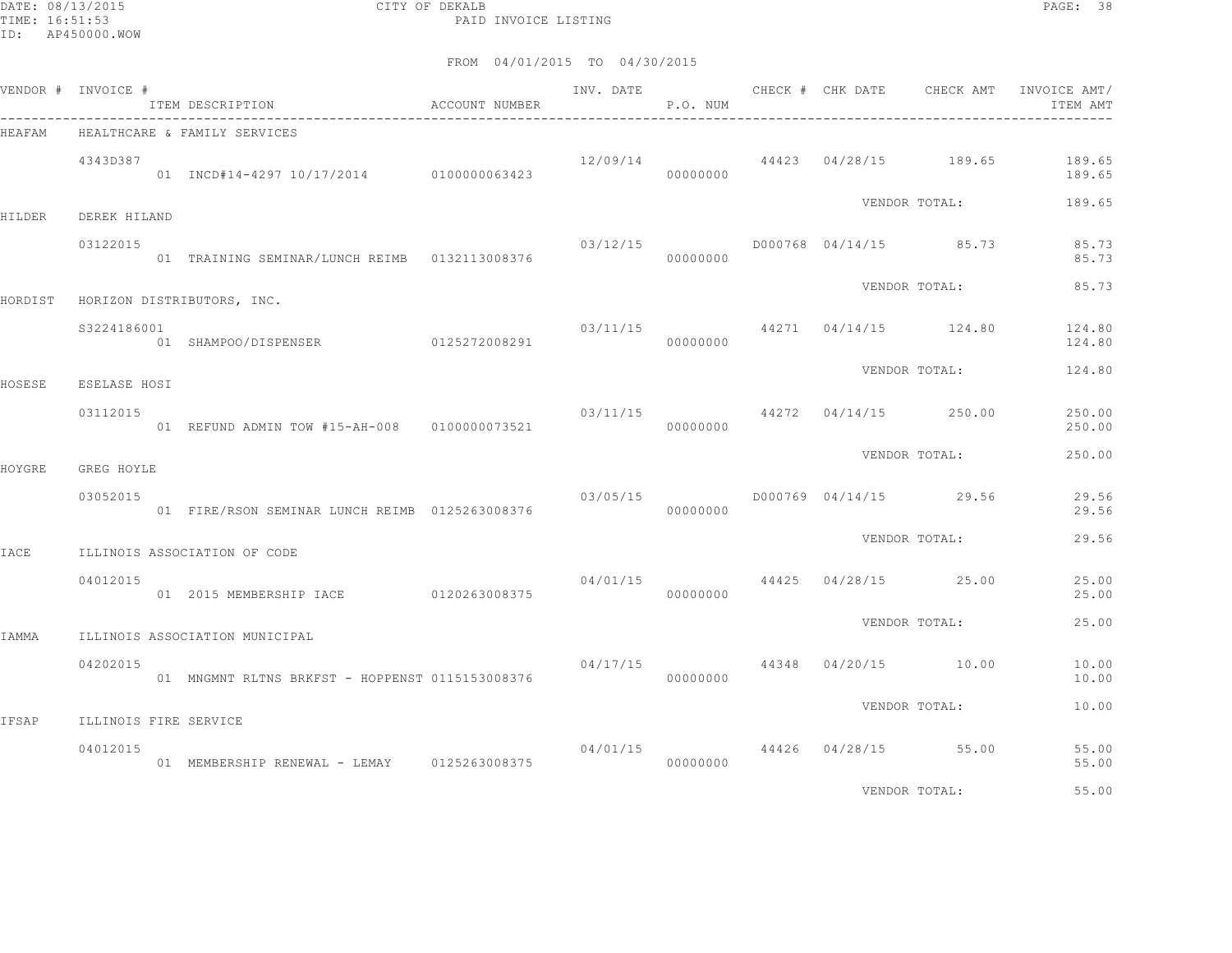DATE: 08/13/2015 CITY OF DEKALB PAGE: 39 PAID INVOICE LISTING

|        | VENDOR # INVOICE #             | ITEM DESCRIPTION                                  | ACCOUNT NUMBER          |                                     | P.O. NUM |  | INV. DATE 6 CHECK # CHK DATE CHECK AMT | INVOICE AMT/<br>ITEM AMT                                      |
|--------|--------------------------------|---------------------------------------------------|-------------------------|-------------------------------------|----------|--|----------------------------------------|---------------------------------------------------------------|
|        |                                | ILLDEPRE ILLINOIS DEPARTMENT OF REVENUE           |                         |                                     |          |  |                                        |                                                               |
|        | 03202015                       | 01 CNTRL AREA TIF SALESTX SURPLUS 1300006508639   |                         |                                     | 00000000 |  |                                        | $03/20/15$ 44427 04/28/15 417,135.54 417,135.54<br>417,135.54 |
|        | ILLFIRST ILLINOIS FIRE STORE   |                                                   |                         |                                     |          |  |                                        | VENDOR TOTAL: 417, 135.54                                     |
|        | 33540                          | 01 (2) BULLARD BATTERY 0125272008270              |                         |                                     | 00000000 |  | $02/12/15$ 44428 04/28/15 271.87       | 271.87<br>271.87                                              |
|        |                                | ILLMUNLE ILLINOIS MUNICIPAL LEAGUE                |                         |                                     |          |  | VENDOR TOTAL:                          | 271.87                                                        |
|        | 04092015                       | 01  2015 DEADLY FORCE SEMINAR   0120213008376     |                         |                                     | 00000000 |  | $04/09/15$ $44429$ $04/28/15$ $315.00$ | 315.00<br>315.00                                              |
| ILLREV |                                | ILLINOIS DEPARTMENT OF REVENUE                    |                         |                                     |          |  | VENDOR TOTAL:                          | 315.00                                                        |
|        | 03232015                       | 01  4020-3581 DTMA FEB  2015  ST-1  6500000063437 |                         | 03/23/15                            | 00000000 |  | D000779 04/14/15 1,107.00              | 1,107.00<br>1,107.00                                          |
|        | ILLSTATE ILLINOIS STATE POLICE |                                                   |                         |                                     |          |  | VENDOR TOTAL:                          | 1,107.00                                                      |
|        | 02012015                       | 01 PD APPLCNTS FEE 0120212008243                  |                         | 02/01/15                            | 00000000 |  |                                        | 44430 04/28/15 874.00 874.00<br>874.00                        |
| ILLTIR |                                | ILLINI TIRE OF DEKALB, INC                        |                         |                                     |          |  | VENDOR TOTAL:                          | 874.00                                                        |
|        | 171599                         | 01 WHEEL ALIGNMENT PD312 0120263008315            |                         | $03/10/15$ $44273$ $04/14/15$ 79.95 | 00000000 |  |                                        | 79.95<br>79.95                                                |
| IMRFW  |                                | ILLINOIS MUNICIPAL RETIREMENT                     |                         |                                     |          |  | VENDOR TOTAL:                          | 79.95                                                         |
|        | 04142015                       | 01 ACCELERATED PMT J BURKE                        | 0135001008173           | 04/14/15                            | 00000000 |  | D000794 04/28/15 5,725.37              | 5,725.37<br>5,725.37                                          |
| INLPOW | INLAND POWER GROUP             |                                                   |                         |                                     |          |  | VENDOR TOTAL:                          | 5,725.37                                                      |
|        | 713173000                      | 01 TRANSYND 55 GAL                                | 0130332008245 000000000 |                                     |          |  | $03/19/15$ 44274 04/14/15 1,690.00     | 1,690.00<br>1,690.00                                          |
|        |                                |                                                   |                         |                                     |          |  | VENDOR TOTAL:                          | 1,690.00                                                      |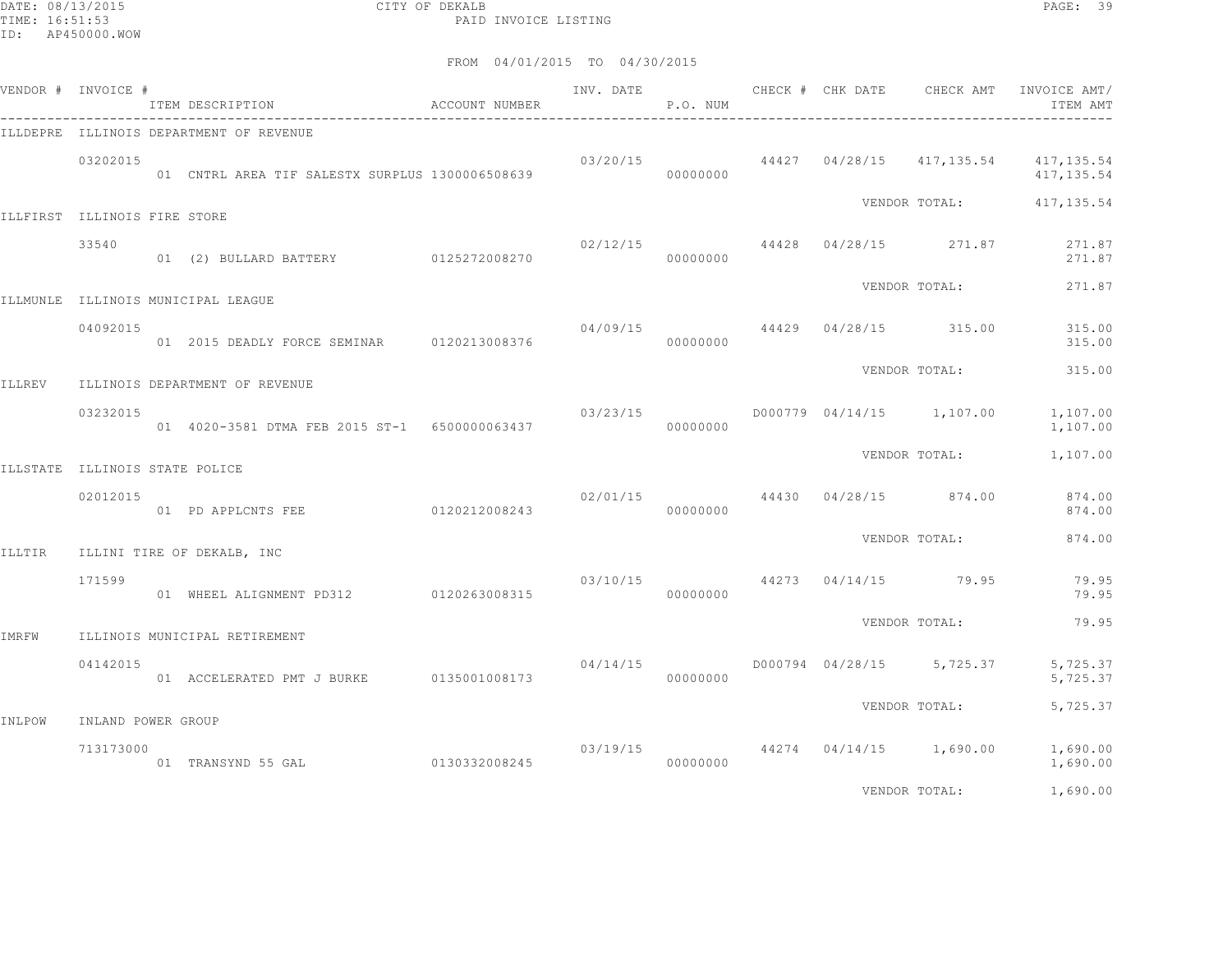|               | VENDOR # INVOICE #  | ITEM DESCRIPTION                                                                                                     | ACCOUNT NUMBER                                                                                     | INV. DATE | CHECK # CHK DATE<br>P.O. NUM                                         |       |          | CHECK AMT                        | INVOICE AMT/<br>ITEM AMT                                          |
|---------------|---------------------|----------------------------------------------------------------------------------------------------------------------|----------------------------------------------------------------------------------------------------|-----------|----------------------------------------------------------------------|-------|----------|----------------------------------|-------------------------------------------------------------------|
| IPBC          |                     | INTERGOVERNMENTAL PERSONNEL                                                                                          |                                                                                                    |           |                                                                      |       |          |                                  |                                                                   |
|               | 04012015            | 01 APR 2015 IPBC<br>02 APR 2015 IPBC                                                                                 | 7100004008475<br>7100004008477                                                                     | 04/01/15  | 00000000<br>00000000                                                 |       |          | 954 04/28/15 399,557.05          | 399,557.05<br>1,111.53<br>299,402.41                              |
|               |                     | 03 APR 2015 IPBC<br>04 APR 2015 IPBC<br>05 APR 2015 IPBC<br>06 APR 2015 IPBC<br>07 APR 2015 IPBC<br>08 APR 2015 IPBC | 7100004008478<br>7100004008479<br>7100004008480<br>7100004008485<br>7100004008486<br>7100004008487 |           | 00000000<br>00000000<br>00000000<br>00000000<br>00000000<br>00000000 |       |          |                                  | 67,988.01<br>15,500.76<br>5,324.74<br>15.96<br>9,578.01<br>635.63 |
| IPSI          |                     | APWA - ILLINOIS PUBLIC SERVICE                                                                                       |                                                                                                    |           |                                                                      |       |          |                                  | VENDOR TOTAL: 399,557.05                                          |
|               | 04012015            | 01 BASIC TRNG 10/4-9/15 - RAIH 0130333008376                                                                         |                                                                                                    | 04/01/15  | 00000000                                                             |       |          | 44431 04/28/15 695.00            | 695.00<br>695.00                                                  |
| JACLIN        | LINDA JACOBSON      |                                                                                                                      |                                                                                                    |           |                                                                      |       |          | VENDOR TOTAL:                    | 695.00                                                            |
|               | 03302015            | 01 MILEAGE - JAN-MAR 2015 0130313008376                                                                              |                                                                                                    | 03/30/15  | 00000000                                                             |       |          | D000783 04/28/15 46.43           | 46.43<br>46.43                                                    |
| <b>JGUNI</b>  | J.G. UNIFORMS, INC. |                                                                                                                      |                                                                                                    |           |                                                                      |       |          | VENDOR TOTAL:                    | 46.43                                                             |
|               | 36328               | 01 ARMORED VEST - REILLY 0120222008270                                                                               |                                                                                                    |           | 00000000                                                             |       |          | $03/09/15$ 44275 04/14/15 776.63 | 776.63<br>776.63                                                  |
| <b>JUSSAF</b> | JUST SAFETY LTD     |                                                                                                                      |                                                                                                    |           |                                                                      |       |          | VENDOR TOTAL:                    | 776.63                                                            |
|               | 23919               | 01 FIRST AID SUPPLIES                                                                                                | 0120222008242                                                                                      | 04/07/15  | 00000000                                                             |       |          | 44432 04/28/15 144.55            | 53.90<br>53.90                                                    |
|               | 23920               | 01 FIRST AID SUPPLIES                                                                                                | 0130332008219                                                                                      | 04/07/15  | 00000000                                                             | 44432 | 04/28/15 | 144.55                           | 33.60<br>33.60                                                    |
|               | 23921               | 01 FIRECT AID SUPPLIES                                                                                               | 60000002008219                                                                                     | 04/07/15  | 00000000                                                             |       |          | 44432 04/28/15 144.55            | 57.05<br>57.05                                                    |
| <b>KATFIE</b> | KATHLEEN FIELD ORR  |                                                                                                                      |                                                                                                    |           |                                                                      |       |          | VENDOR TOTAL:                    | 144.55                                                            |
|               | 14628               |                                                                                                                      |                                                                                                    | 04/06/15  |                                                                      | 44433 | 04/28/15 | 110.00                           | 110.00                                                            |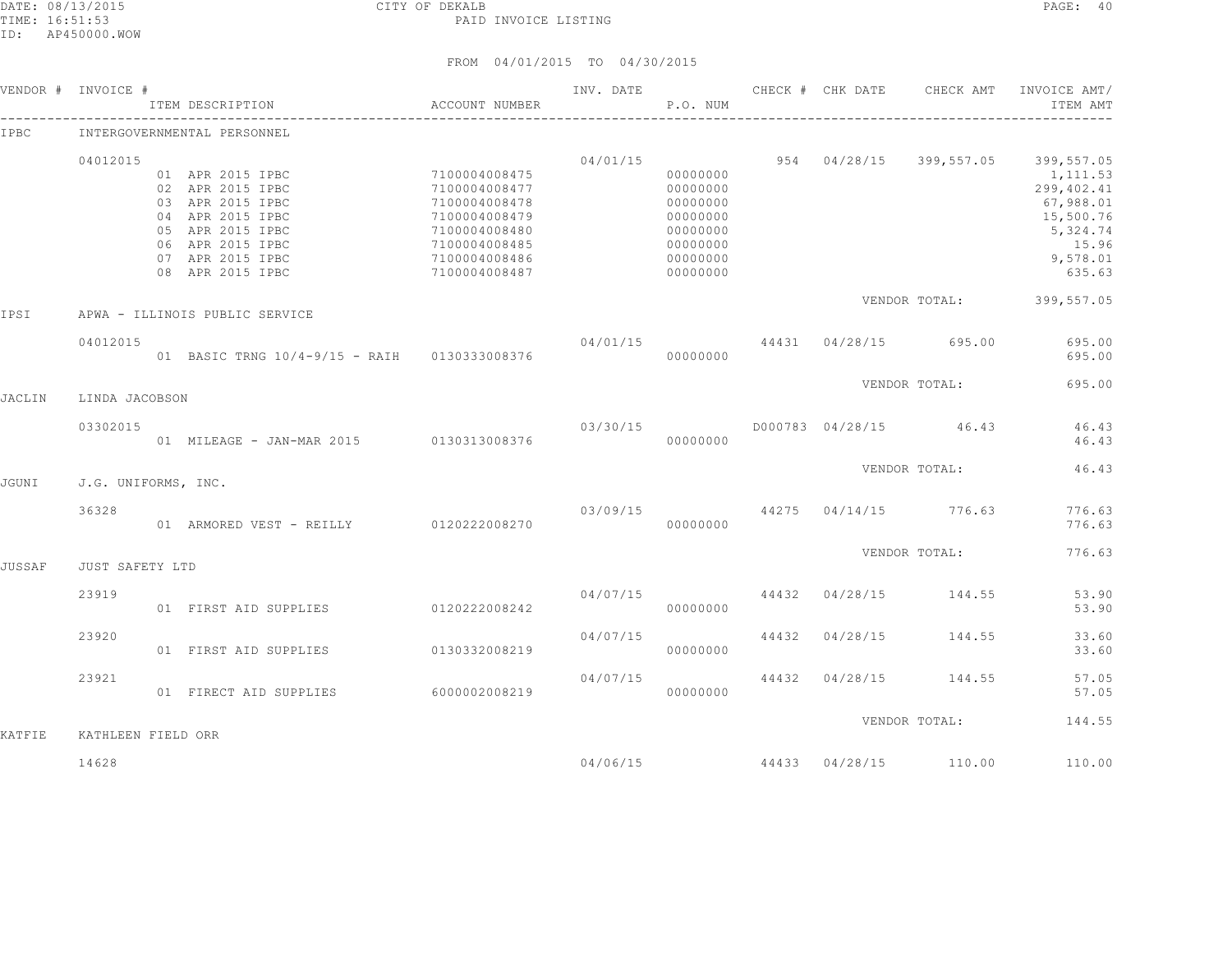DATE: 08/13/2015 CITY OF DEKALB PAGE: 41 PAID INVOICE LISTING

|        | VENDOR # INVOICE # | ITEM DESCRIPTION                                                   | ACCOUNT NUMBER | INV. DATE                         | P.O. NUM             |                | CHECK # CHK DATE CHECK AMT               | INVOICE AMT/<br>ITEM AMT                                          |
|--------|--------------------|--------------------------------------------------------------------|----------------|-----------------------------------|----------------------|----------------|------------------------------------------|-------------------------------------------------------------------|
|        | 14628              | 01 PRO SRVCS 3/10 & 3/16 1300003008366<br>02 PRO SRVCS 3/10 & 3/16 | 1400003008366  |                                   | 00000000<br>00000000 |                |                                          | $04/06/15$ $44433$ $04/28/15$ $110.00$ $110.00$<br>55.00<br>55.00 |
| KISCOM |                    | KISHWAUKEE COMMUNITY HOSPITAL                                      |                |                                   |                      |                | VENDOR TOTAL:                            | 110.00                                                            |
|        | 03062015           | 01 TUITION - 2/19/15 PALS 0125273008376                            |                | $03/06/15$ 44276 $04/14/15$ 20.00 | 00000000             |                |                                          | 20.00<br>20.00                                                    |
| KISCOR |                    | KISHWAUKEE CORPORATE HEALTH                                        |                |                                   |                      |                | VENDOR TOTAL:                            | 20.00                                                             |
|        | 03062015           | 01 NEW HIRE SCREENING 0125273008345                                |                |                                   | 00000000             |                | $03/05/15$ 44277 04/14/15 261.00         | 261.00<br>261.00                                                  |
| KISKIW |                    | KISHWAUKEE KIWANIS CLUB                                            |                |                                   |                      |                | VENDOR TOTAL:                            | 261.00                                                            |
|        | 03142015           | 01 2015 ANNUAL DUES                                                | 0115153008375  |                                   | 00000000             |                | $03/14/15$ $44278$ $04/14/15$ $308.34$   | 308.34<br>308.34                                                  |
| KRECIN | CINDY KREUTZIGER   |                                                                    |                |                                   |                      |                | VENDOR TOTAL:                            | 308.34                                                            |
|        | 04102015           | 01 REIMB TRAINING MILEAGE - RKFRD 0117113008376                    |                |                                   | 00000000             |                | $04/10/15$ $0000784$ $04/28/15$ $41.52$  | 41.52<br>41.52                                                    |
| KUHPLU | KUHN PLUMBING      |                                                                    |                |                                   |                      |                | VENDOR TOTAL:                            | 41.52                                                             |
|        | 175                | 01 REPAIR SEWER MAIN - 824 S 2ND 0130333008327                     |                |                                   | 00000000             |                | $04/08/15$ $44434$ $04/28/15$ $1,137.50$ | 1,137.50<br>1,137.50                                              |
| LAKINT |                    | LAKESIDE INTERNATIONAL TRUCKS                                      |                |                                   |                      |                | VENDOR TOTAL:                            | 1,137.50                                                          |
|        | 7056586P           | 01 HORN ASSEMBLY                                                   | 0130332008226  | 03/11/15                          | 00000000             |                | 44279 04/14/15 1,776.25                  | 84.74<br>84.74                                                    |
|        | 7056586PX1         | 01 HORN ASSEMBLY                                                   | 0130332008226  | 03/12/15                          | 00000000             |                | 44279 04/14/15 1,776.25                  | 84.74<br>84.74                                                    |
|        | 7056932P           |                                                                    |                | 03/17/15                          |                      | 44279 04/14/15 | 1,776.25                                 | 164.88                                                            |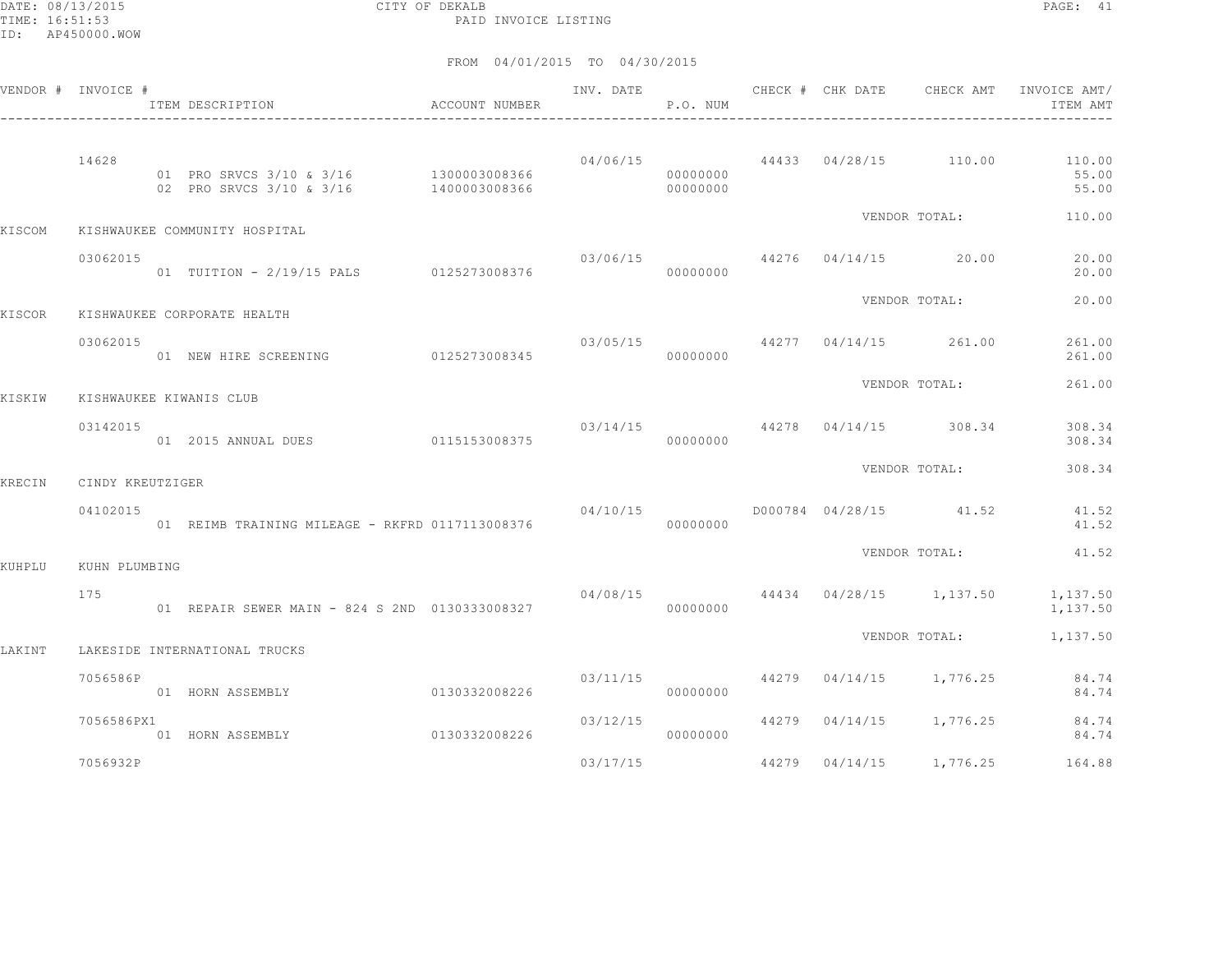DATE: 08/13/2015 CITY OF DEKALB PAGE: 42 PAID INVOICE LISTING

FROM 04/01/2015 TO 04/30/2015

|         | VENDOR # INVOICE #           | ACCOUNT NUMBER<br>ITEM DESCRIPTION                                                                       |                                                 |          | P.O. NUM                                     |  |                         | ITEM AMT                                                                                      |
|---------|------------------------------|----------------------------------------------------------------------------------------------------------|-------------------------------------------------|----------|----------------------------------------------|--|-------------------------|-----------------------------------------------------------------------------------------------|
|         |                              |                                                                                                          |                                                 |          |                                              |  |                         |                                                                                               |
|         | 7056932P                     | 01 (12) FILTER 0130332008226                                                                             |                                                 | 03/17/15 | 00000000                                     |  |                         | 44279  04/14/15  1,776.25  164.88<br>164.88                                                   |
|         | 7057322P                     | 0130332008226<br>01 MOTOR ASSEMBLY                                                                       |                                                 | 03/26/15 | 00000000                                     |  | 44435 04/28/15 1,866.40 | 104.62<br>104.62                                                                              |
|         | 7080018                      | 01 DIAGNOS/REPAIR OVERLAY WIREP25 0130332008226                                                          |                                                 | 02/26/15 | 00000000                                     |  |                         | 44279 04/14/15 1,776.25 1,046.10<br>1,046.10                                                  |
|         | 7080138                      | 01 ELECTRICAL PROBLEM RPRS - P29 0130332008226<br>02 ELECTRICAL PROBLEM RPRS - P29 0130333008315         |                                                 | 03/10/15 | 00000000<br>00000000                         |  | 44279 04/14/15 1,776.25 | 395.79<br>112.65<br>283.14                                                                    |
|         | 7080217                      | 01 P36 REPAIRS<br>02 P36 REPAIRS                                                                         | 0130332008226<br>0130333008315                  |          | 00000000<br>00000000                         |  |                         | 03/31/15 44435 04/28/15 1,866.40 1,761.78<br>672.78<br>1,089.00                               |
| LASJOH  | JOHN LASKOWSKI               |                                                                                                          |                                                 |          |                                              |  |                         | VENDOR TOTAL: 3,642.65                                                                        |
|         | 04092015                     | 01 REIMB FOR MEALS 6130353008376                                                                         |                                                 | 04/09/15 | 00000000                                     |  | D000785 04/28/15 59.65  | 59.65<br>59.65                                                                                |
|         |                              |                                                                                                          |                                                 |          |                                              |  | VENDOR TOTAL:           | 59.65                                                                                         |
| LAWENFO | 921516                       | LAW ENFORCEMENT TRAINING, LLC<br>02 COURTSMART PROGRAM<br>03 COURTSMART PROGRAM<br>04 COURTSMART PROGRAM | 0120243008376<br>0120253008376<br>0120223008376 |          | 00000000<br>00000000<br>00000000<br>00000000 |  |                         | $03/18/15$ $44280$ $04/14/15$ $3,200.00$ $3,200.00$<br>200.00<br>500.00<br>100.00<br>2,400.00 |
| LDRCLE  |                              | LDR CLEANING & RESTORATION                                                                               |                                                 |          |                                              |  |                         | VENDOR TOTAL: 3,200.00                                                                        |
|         | SI10221                      | 01 FINAL INV TEMP RPRS 0132133008399                                                                     |                                                 |          | 00000000                                     |  |                         | $03/30/15$ 44436 $04/28/15$ 434.12 434.12<br>434.12                                           |
| LEKSTY  |                              |                                                                                                          |                                                 |          |                                              |  | VENDOR TOTAL:           | 434.12                                                                                        |
|         | STYLIANOS LEKKAS<br>03242015 | 01  2014  WELLNESS REIMB  7100004008476                                                                  |                                                 | 03/24/15 | 00000000                                     |  | D000770 04/14/15 144.38 | 144.38<br>144.38                                                                              |
|         |                              |                                                                                                          |                                                 |          |                                              |  | <i>ITRITOR MORT</i>     | 11120                                                                                         |

VENDOR TOTAL: 144.38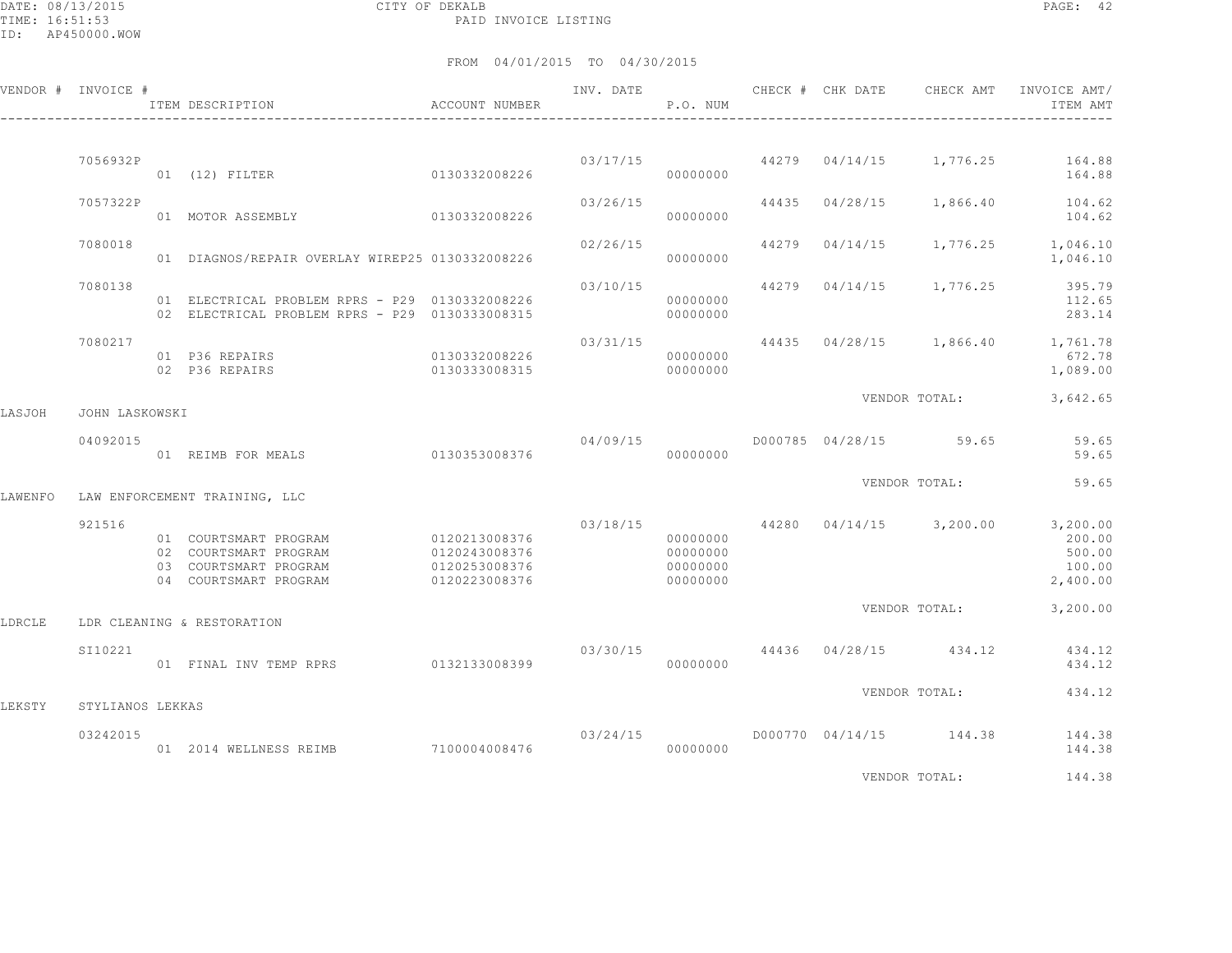|        | VENDOR # INVOICE # | ITEM DESCRIPTION                            | ACCOUNT NUMBER | INV. DATE | P.O. NUM             |       | CHECK # CHK DATE | CHECK AMT                                | INVOICE AMT/<br>ITEM AMT |
|--------|--------------------|---------------------------------------------|----------------|-----------|----------------------|-------|------------------|------------------------------------------|--------------------------|
| LOVDIS |                    | LOVELL'S DISCOUNT TIRE, INC.                |                |           |                      |       |                  |                                          |                          |
|        | 39849              | 01 (4) TIRES                                | 0120222008226  | 02/06/15  | 00000000             |       |                  | $44281$ 04/14/15 611.40                  | 611.40<br>611.40         |
|        | 40316              | 01 (1) TIRE PATCH - P28 0130333008315       |                |           | 03/24/15<br>00000000 |       |                  | 44437 04/28/15 1,304.74                  | 75.00<br>75.00           |
|        | 40317              | 01 (1) TIRE PATCH - P42 0130333008315       |                | 03/24/15  | 00000000             |       | 44437 04/28/15   | 1,304.74                                 | 50.00<br>50.00           |
|        | 40357              | 01 (2) TIRES - P4                           | 0130332008226  |           | 03/27/15<br>00000000 |       | 44437 04/28/15   | 1,304.74                                 | 181.08<br>181.08         |
|        | 40410              | 01 CARLISLE TRAC CHIEF I3 0130332008226     |                | 04/02/15  | 00000000             |       | 44437 04/28/15   | 1,304.74                                 | 627.16<br>627.16         |
|        | 40428              | 01 EXHAUST LABOR - PD03 SYS43 0120243008315 |                | 04/03/15  | 00000000             |       | 44437 04/28/15   |                                          | 1,304.74 74.00<br>74.00  |
|        | 40468              | 01 (1) TIRE - W2 SYSTEM 17                  | 6000003008315  | 04/07/15  | 00000000             |       |                  | 44437 04/28/15 1,304.74                  | 218.50<br>218.50         |
|        | 40481              | 01 (1) TIRE - P17 SYSTEM 17 0130333008315   |                | 04/08/15  | 00000000             |       | 44437 04/28/15   | 1,304.74                                 | 79.00<br>79.00           |
| LOVRIT |                    | LOVETT'S RITE-WAY REBUILDERS,               |                |           |                      |       |                  |                                          | VENDOR TOTAL: 1,916.14   |
|        | 59134              | 01 PD TOW #15-00914                         | 0120223008384  |           | 02/08/15<br>00000000 |       |                  | 44282 04/14/15 470.00                    | 150.00<br>150.00         |
|        | 61301              | 01 PD TOW                                   | 0120223008384  |           | 02/17/15<br>00000000 | 44282 |                  | 04/14/15 470.00                          | 170.00<br>170.00         |
|        | 61304              | 01 PD TOW #15-01146                         | 0120223008384  | 02/18/15  | 00000000             |       |                  | 44282 04/14/15 470.00                    | 150.00<br>150.00         |
| LOWHOM |                    | LOWE'S HOME CENTER, INC.                    |                |           |                      |       |                  | VENDOR TOTAL:                            | 470.00                   |
|        | 05304              | 01 TRAINING SUPPLIES                        | 0125273008376  |           | 00000000             |       |                  | $03/18/15$ $44438$ $04/28/15$ $1,341.43$ | 42.95<br>42.95           |
|        | 05893              | 01 FINE FISSURES                            | 0125272008210  | 03/02/15  | 00000000             |       |                  | 44438 04/28/15 1,341.43                  | 37.70<br>37.70           |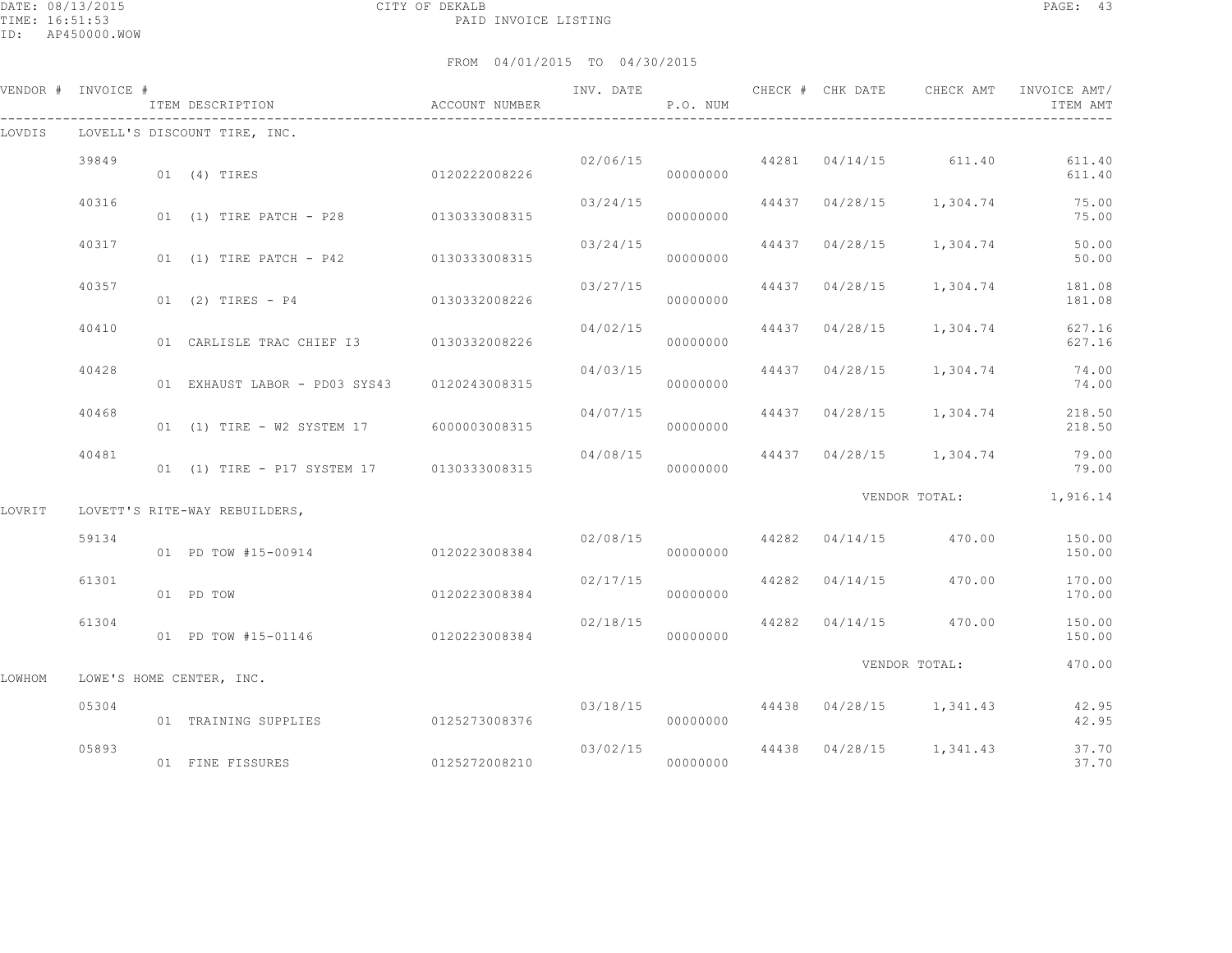| VENDOR # INVOICE # | ITEM DESCRIPTION                   | ACCOUNT NUMBER |                       | P.O. NUM |                | INV. DATE 6 1999 CHECK # CHK DATE 6 CHECK AMT INVOICE AMT | ITEM AMT         |
|--------------------|------------------------------------|----------------|-----------------------|----------|----------------|-----------------------------------------------------------|------------------|
| 05986              | 01 DOWEL ROD                       | 0130332008219  |                       | 00000000 |                | $03/06/15$ 44438 $04/28/15$ 1,341.43                      | 7.10<br>7.10     |
| 06973              | 01 HANGER LIGHTS                   | 6500002008218  | 03/09/15              | 00000000 |                | 44438 04/28/15 1,341.43                                   | 33.96<br>33.96   |
| 13538              | 01 PISTOL NOZZLE                   | 0125272008226  | 02/26/15              | 00000000 |                | 44438 04/28/15 1,341.43                                   | 18.96<br>18.96   |
| 41782              | 01 BLIND                           | 0125272008210  | 03/03/15              | 00000000 | 44438 04/28/15 | 1,341.43                                                  | 4.72<br>4.72     |
| 42135              | 01 BUILDING TOOLS                  | 0125272008210  | 03/08/15              | 00000000 |                | 44438 04/28/15 1,341.43                                   | 115.77<br>115.77 |
| 53037              | 01 AUTOLOCK, STUDS                 | 0130332008295  | 03/09/15              | 00000000 |                | 44438 04/28/15 1,341.43                                   | 35.12<br>35.12   |
| 53070              | 01 SUPPLIES                        | 0130332008231  | 03/19/15              | 00000000 | 44438 04/28/15 | 1,341.43                                                  | 19.59<br>19.59   |
| 53206              | 01 BUILDING SUPPLIES 0125272008226 |                | 03/10/15              | 00000000 |                | 44438 04/28/15 1,341.43                                   | 133.87<br>133.87 |
| 53304              | 01 CEILING TILES                   | 6500003008348  | 03/11/15              | 00000000 |                | 44438 04/28/15 1,341.43                                   | 75.94<br>75.94   |
| 53306              | 01 BUILDING SUPPLIES               | 6000002008232  | 02/26/15              | 00000000 |                | 44438 04/28/15 1,341.43                                   | 29.37<br>29.37   |
| 53407              | 01 MINI NEEDLE NOSE                | 0130332008295  | 03/12/15              | 00000000 |                | 44438 04/28/15 1,341.43                                   | 7.58<br>7.58     |
| 53492              | 01 FLORESCENT LIGHTS               | 0125272008226  | 03/13/15              | 00000000 |                | 44438 04/28/15 1,341.43                                   | 11.07<br>11.07   |
| 53813A             | 02 GONG BRUSH                      | 0125272008226  | 03/16/15              | 00000000 |                | 44438 04/28/15 1,341.43                                   | 39.78<br>39.78   |
| 53873              | 01 BUILDING SUPPLIES               | 0130332008219  | 03/06/15              | 00000000 |                | 44438 04/28/15 1,341.43                                   | 16.95<br>16.95   |
| 80357              | 01 SMOKE ALARMS                    | 0125273008373  | 02/24/15<br>000000000 |          |                | 44438 04/28/15 1,341.43                                   | 711.00<br>711.00 |
|                    |                                    |                |                       |          |                |                                                           |                  |

VENDOR TOTAL: 1,341.43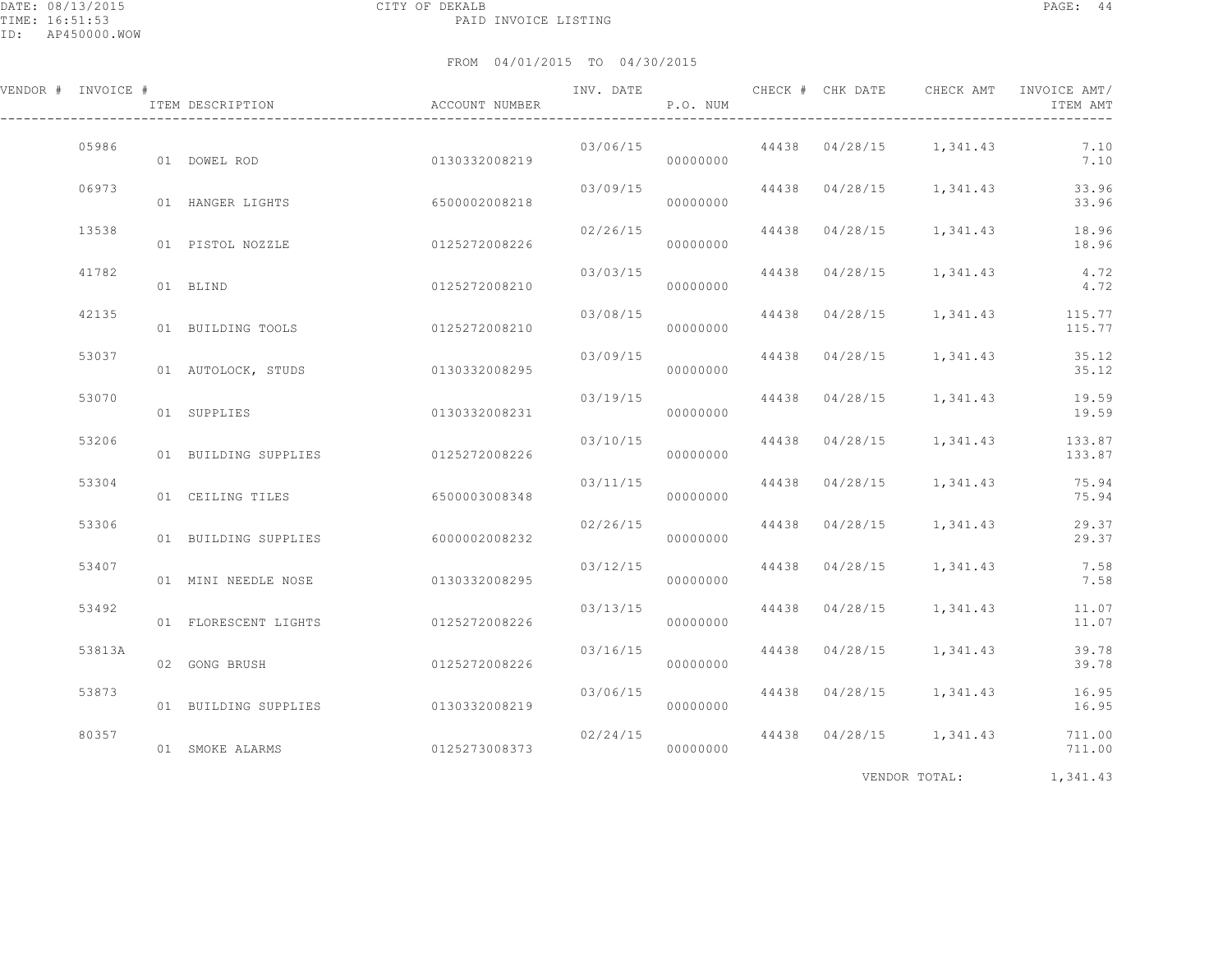DATE: 08/13/2015 CITY OF DEKALB PAGE: 45 PAID INVOICE LISTING

|         | VENDOR # INVOICE #           |                                                                                            |               |          | P.O. NUM             |  |                                          | ITEM AMT                                                           |
|---------|------------------------------|--------------------------------------------------------------------------------------------|---------------|----------|----------------------|--|------------------------------------------|--------------------------------------------------------------------|
| LUNKIR  | KIRT T. LUNDBECK             |                                                                                            |               |          |                      |  |                                          |                                                                    |
|         | 03232015                     | 01 MUNI BND DRCTR 0110113008399                                                            |               |          | 00000000             |  | $03/23/15$ 44283 04/14/15 250.00         | 250.00<br>250.00                                                   |
| MACINC  | MACKLIN INCOPORATED          |                                                                                            |               |          |                      |  | VENDOR TOTAL:                            | 250.00                                                             |
|         | 36398                        | 01 MATERIAL 3/10-3/13 6000002008228                                                        |               | 00000000 |                      |  | $03/15/15$ $44439$ $04/28/15$ $1,974.68$ | 1,974.68<br>1,974.68                                               |
| MAILFIN | MAILROOM FINANCE INC.        |                                                                                            |               |          |                      |  |                                          | VENDOR TOTAL: 1,974.68                                             |
|         | N5260946                     | 01 POSTAGE MACHINE RENTAL FEE 0120222008242<br>02 POSTAGE MACHINE RENTAL FEE 0135003008305 |               |          | 00000000<br>00000000 |  | $04/04/15$ $44440$ $04/28/15$ $759.12$   | 759.12<br>379.56<br>379.56                                         |
|         |                              |                                                                                            |               |          |                      |  | VENDOR TOTAL:                            | 759.12                                                             |
| MARCOM  | MARTIN & COMPANY<br>03162015 | 01 MFT 12-00181-00-WR 1000006508633                                                        |               |          | 00000000             |  |                                          | $03/16/15$ $44284$ $04/14/15$ $32,199.48$ $32,199.48$<br>32,199.48 |
| MARINC  | M.A.R.S. INCORPORATED        |                                                                                            |               |          |                      |  | VENDOR TOTAL:                            | 32,199.48                                                          |
|         | 555689                       | 01 REBUILT PART                                                                            | 6500003008310 |          | 00000000             |  |                                          | $03/05/15$ $44285$ $04/14/15$ $121.00$ $121.00$<br>121.00          |
| MARLAT  | LATOYA MARZ                  |                                                                                            |               |          |                      |  | VENDOR TOTAL:                            | 121.00                                                             |
|         | 03102015                     | 01 SUGA CONFERENCE REIMB 0120233008376 0000000000                                          |               |          |                      |  |                                          | 180.94<br>180.94                                                   |
| MCDCOR  |                              | MCDONALD'S RESTAURANT OF                                                                   |               |          |                      |  | VENDOR TOTAL:                            | 180.94                                                             |
|         | 02022015                     | 01 PD PRISONER MEALS #15-771 0120222008299                                                 |               |          | 00000000             |  | $02/02/15$ $44286$ $04/14/15$ $8.12$     | 3.51<br>3.51                                                       |
|         | 02082015                     | 01 PD PRISONER MEALS #15-910 0120222008299                                                 |               | 02/08/15 | 00000000             |  | 44286 04/14/15 8.12                      | 4.61<br>4.61                                                       |
|         |                              |                                                                                            |               |          |                      |  | VENDOR TOTAL:                            | 8.12                                                               |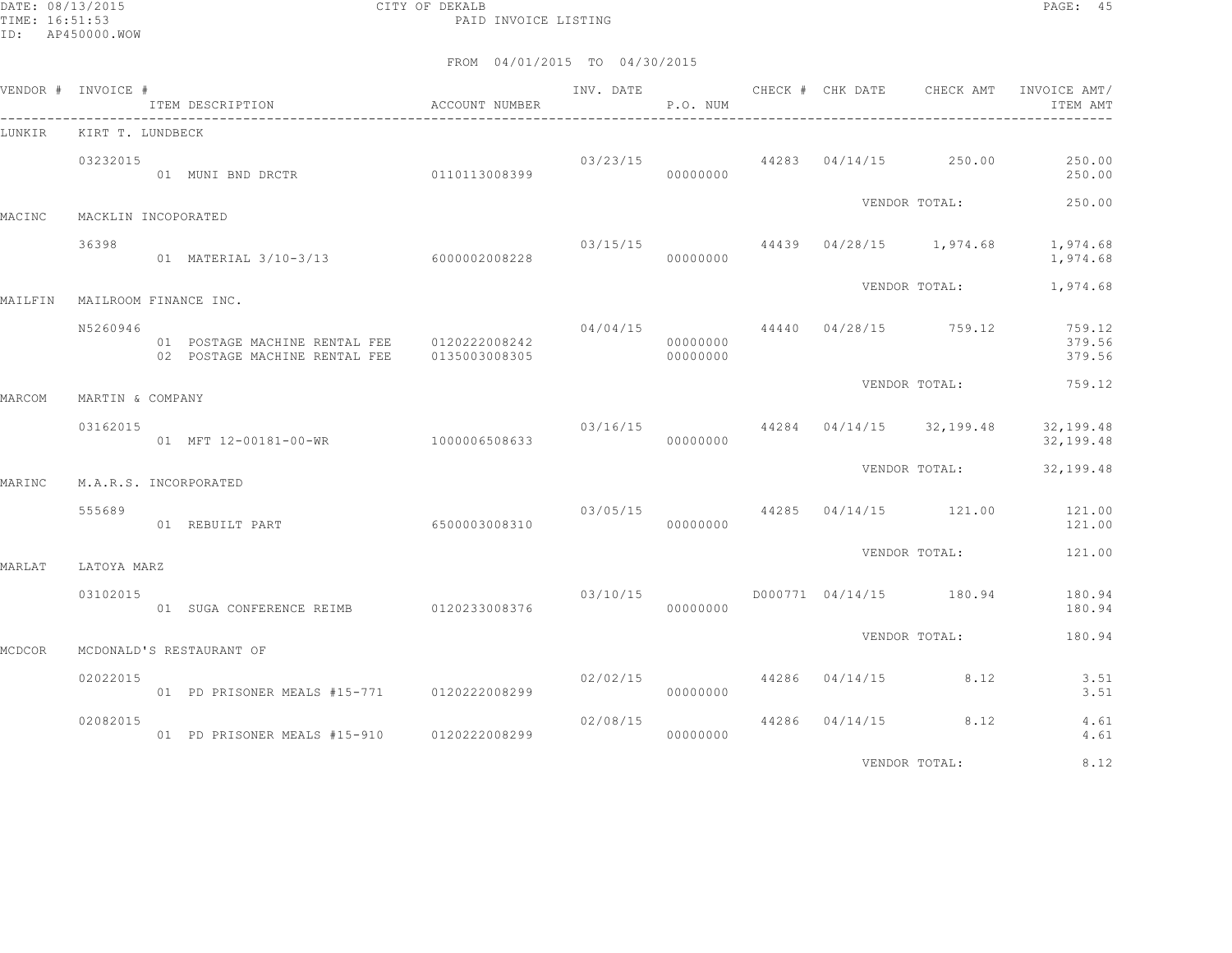DATE: 08/13/2015 CITY OF DEKALB PAGE: 46 PAID INVOICE LISTING

|        | VENDOR # INVOICE #    | ITEM DESCRIPTION                                  | ACCOUNT NUMBER |          | P.O. NUM |                |                                           | INV. DATE 6 CHECK # CHK DATE CHECK AMT INVOICE AMT/<br>ITEM AMT |
|--------|-----------------------|---------------------------------------------------|----------------|----------|----------|----------------|-------------------------------------------|-----------------------------------------------------------------|
| MCNCHA | CHAD MCNETT           |                                                   |                |          |          |                |                                           |                                                                 |
|        | 03262015              | 01 CAR SEAT RECERT REIMB 0120223008376            |                |          | 00000000 |                | $03/26/15$ $D000772$ $04/14/15$ $100.00$  | 100.00<br>100.00                                                |
| MELLOC | MELIN'S LOCK & KEY    |                                                   |                |          |          |                | VENDOR TOTAL:                             | 100.00                                                          |
|        | 16463                 | 01 KEYS                                           | 0130322008219  |          | 00000000 |                | $10/08/14$ $44441$ $04/28/15$ $114.89$    | 4.62<br>4.62                                                    |
|        | 16811                 | 01 KEYS                                           | 0120222008242  | 01/23/15 | 00000000 |                | 44441 04/28/15 114.89                     | 98.71<br>98.71                                                  |
|        | 16988                 | 01 KEYS FOR FILE CABINET - FIN 0130322008219      |                | 03/18/15 | 00000000 | 44287 04/14/15 | 131.41                                    | 16.52<br>16.52                                                  |
|        | 17061                 | 01 KEYS                                           | 0130332008219  | 04/09/15 | 00000000 | 44441 04/28/15 | 114.89                                    | 7.40<br>7.40                                                    |
|        | 17067                 | 01 KEYS                                           | 0130332008219  | 04/10/15 | 00000000 |                | 44441 04/28/15 114.89                     | 4.16<br>4.16                                                    |
|        | 6300                  | 01 REPLACED KNOBSET 6500003008348                 |                | 03/14/15 | 00000000 |                |                                           | 44287 04/14/15 131.41 114.89<br>114.89                          |
| MESIM  |                       | M.E. SIMPSON CO., INC.                            |                |          |          |                | VENDOR TOTAL:                             | 246.30                                                          |
|        | 26778                 | 01 LEAK DETECTION SURVEY 6000003008328            |                |          | 00000000 |                | $03/24/15$ $44442$ $04/28/15$ $16,745.00$ | 9,724.00<br>9,724.00                                            |
|        | 26805                 | 01 LEAK DETECTION SURVEY 6000003008328            |                |          | 00000000 |                | $03/27/15$ $44442$ $04/28/15$ $16,745.00$ | 7,021.00<br>7,021.00                                            |
| METWES | METRO WEST COUNCIL OF |                                                   |                |          |          |                | VENDOR TOTAL:                             | 16,745.00                                                       |
|        | 2027                  | 01  2/26/15  BOARD MTG - HOPPENSTAD 0115153008376 |                | 03/02/15 | 00000000 |                | 44288 04/14/15 80.00                      | 30.00<br>30.00                                                  |
|        | 2045                  | 01  2/24/15 LEG MTG - GUARA/HOPPEN 0115153008376  |                | 03/03/15 | 00000000 |                | 44288 04/14/15 80.00                      | 50.00<br>50.00                                                  |
| MIDCIT | MID CITY              |                                                   |                |          |          |                | VENDOR TOTAL:                             | 80.00                                                           |
|        | 2721150               |                                                   |                | 03/02/15 |          |                | 44289 04/14/15 92.59                      | 48.65                                                           |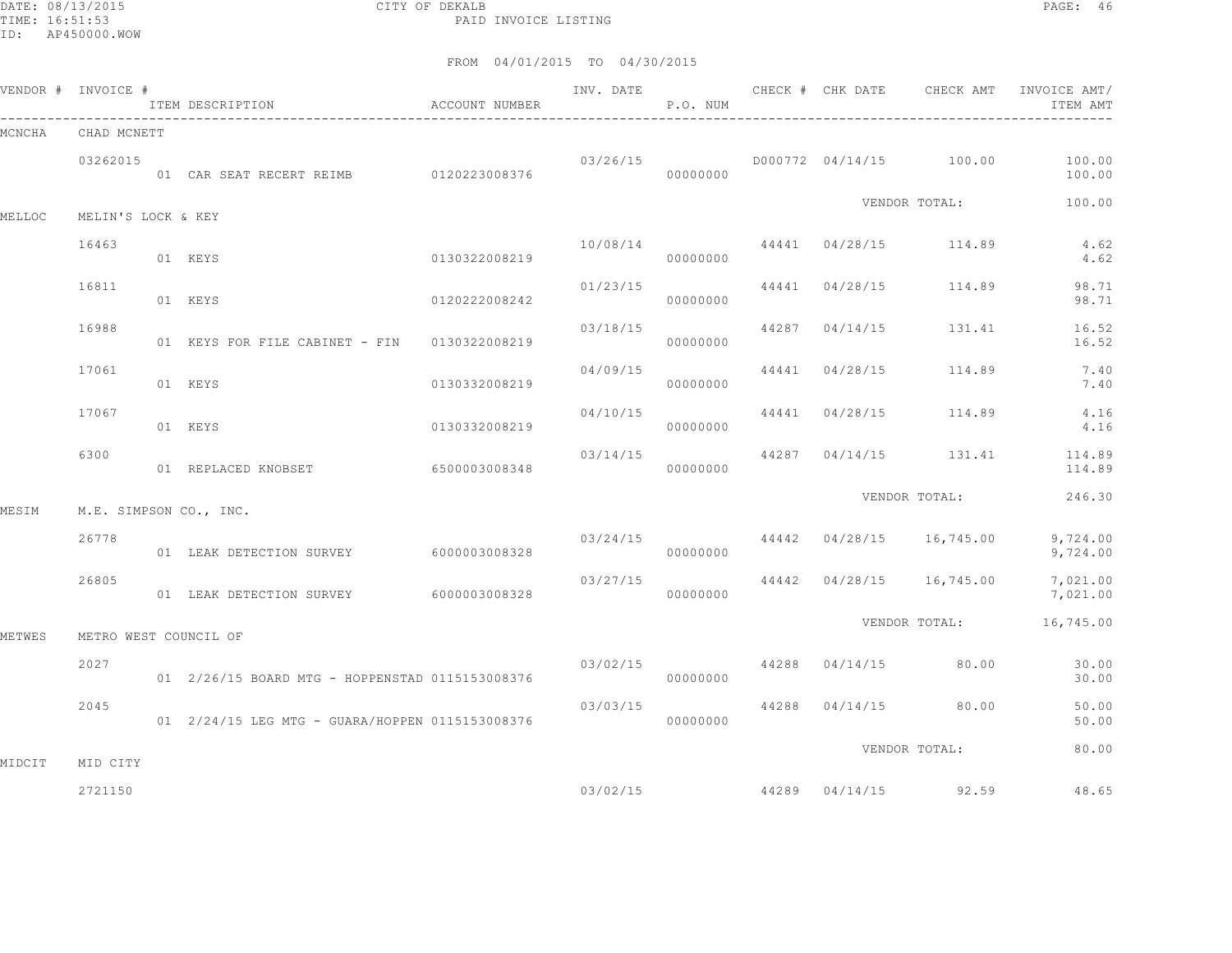DATE: 08/13/2015 CITY OF DEKALB PAGE: 47 PAID INVOICE LISTING

|        | VENDOR # INVOICE # | ACCOUNT NUMBER<br>ITEM DESCRIPTION                          |                                                 |          | P.O. NUM                         |                |                                   | INVOICE AMT/<br>ITEM AMT                 |
|--------|--------------------|-------------------------------------------------------------|-------------------------------------------------|----------|----------------------------------|----------------|-----------------------------------|------------------------------------------|
|        |                    |                                                             |                                                 |          |                                  |                |                                   |                                          |
|        | 2721150            | 01 INDEX LABELS - BUDGET BINDERS 0117112008204              |                                                 |          | 00000000                         |                | $03/02/15$ 44289 $04/14/15$ 92.59 | 48.65<br>48.65                           |
|        | 2734760            | 01 LABELS                                                   | 0117112008204                                   | 03/12/15 | 00000000                         |                | 44289 04/14/15 92.59              | 13.99<br>13.99                           |
|        | 2743480            | 01 PAPER (GOLDENROD) 0117112008204                          |                                                 | 03/20/15 | 00000000                         |                | 44289 04/14/15 92.59              | 29.95<br>29.95                           |
|        | 2751350            | 01 (15) 20# COPY PAPER 0120223008399                        |                                                 | 03/27/15 | 00000000                         |                | 44443 04/28/15 1,106.35           | 419.85<br>419.85                         |
|        | 2751360            | 01 (14) 20# WHITE COPY PAPER 0117112008204                  |                                                 | 03/27/15 | 00000000                         | 44443 04/28/15 | 1,106.35                          | 391.86<br>391.86                         |
|        | 2751370            | 01 (2) 20# COPIER PAPER 6500002008204                       |                                                 | 03/27/15 | 00000000                         |                | 44443 04/28/15 1,106.35           | 55.98<br>55.98                           |
|        | 2751430            | 01 COPY PAPER 20#<br>02 COPY PAPER 20#<br>03 COPY PAPER 20# | 6500002008204<br>0130312008204<br>6000002008204 | 03/27/15 | 00000000<br>00000000<br>00000000 |                | 44443 04/28/15 1,106.35           | 83.97<br>27.99<br>27.99<br>27.99         |
|        | 2751440            | 01 20# COPY PAPER 0135002008202                             |                                                 | 03/27/15 | 00000000                         |                | 44443 04/28/15 1,106.35           | 27.99<br>27.99                           |
|        | 2755680            | 01 (2) 10X13 ENVELOPES 0117112008204                        |                                                 | 04/01/15 | 00000000                         |                | 44443 04/28/15 1,106.35           | 15.30<br>15.30                           |
|        | 2767070            | 01 OFFICE SUPPLIES                                          | 0117112008204                                   | 04/10/15 | 00000000                         |                |                                   | 44443 04/28/15 1,106.35 111.40<br>111.40 |
|        |                    |                                                             |                                                 |          |                                  |                |                                   | VENDOR TOTAL: 1,198.94                   |
| MIDMED |                    | MDWEST MEDICAL SUPPLY COMPANY                               |                                                 |          |                                  |                |                                   |                                          |
|        | 5519614            | 01 (2) POCKET MASKS 0125272008241                           |                                                 | 04/19/15 | 00000000                         |                | 44444 04/28/15 175.92             | 39.38<br>39.38                           |
|        | 5548071            | 01 CAVIWIPES                                                | 0125272008241                                   | 04/07/15 | 00000000                         |                | 44444 04/28/15 175.92             | 47.78<br>47.78                           |
|        | 5548400            | 01 NITRILE GLOVES                                           | 0125272008241                                   | 04/07/15 | 00000000                         |                | 44444 04/28/15 175.92             | 88.76<br>88.76                           |
|        |                    |                                                             |                                                 |          |                                  |                | VENDOR TOTAL:                     | 175.92                                   |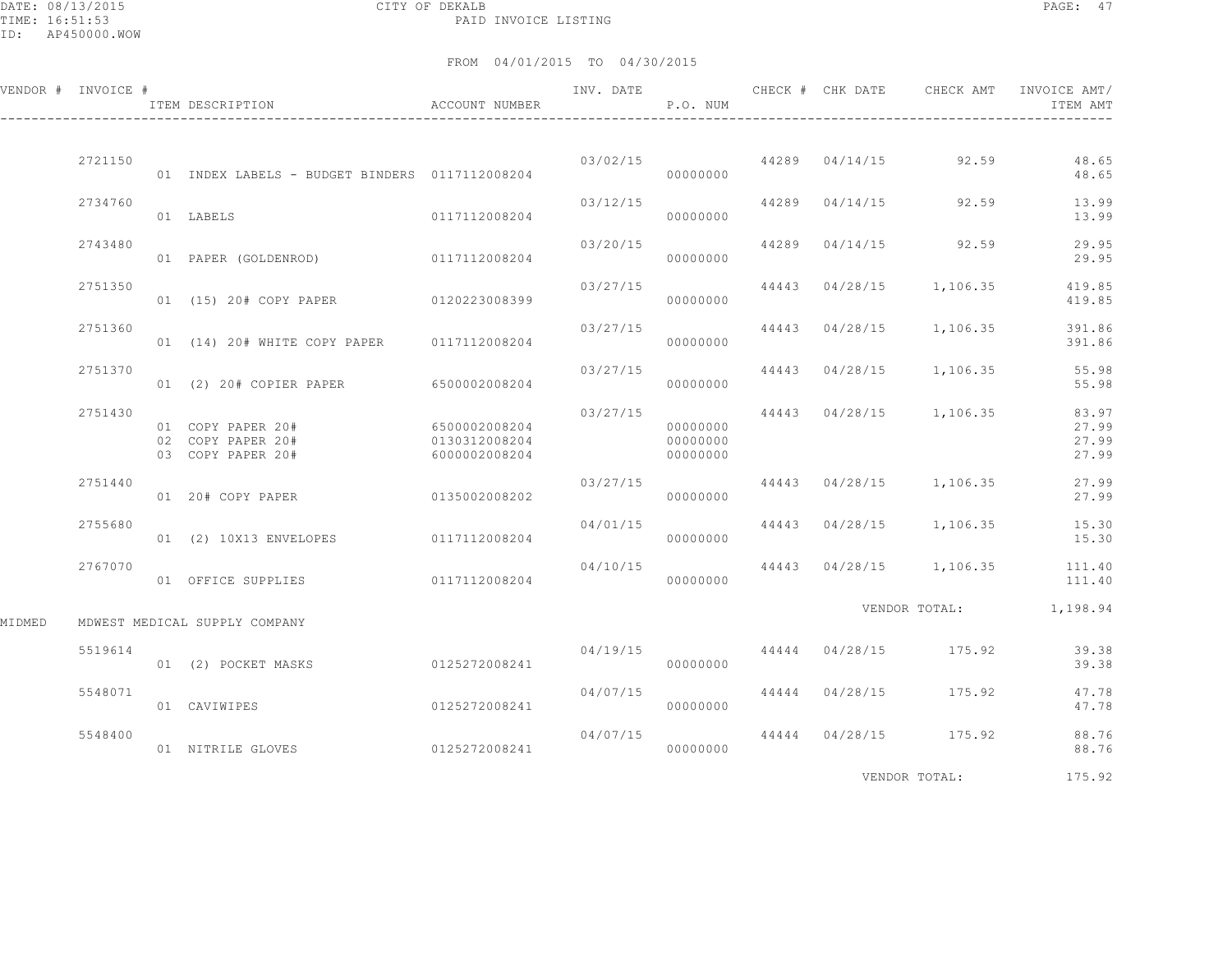DATE: 08/13/2015 CITY OF DEKALB PAGE: 48 PAID INVOICE LISTING

|         | VENDOR # INVOICE #    |                                                                                                           |               | INV. DATE | <b>P.O. NUM</b>                  |                           |                                        | CHECK # CHK DATE CHECK AMT INVOICE AMT/<br>ITEM AMT         |
|---------|-----------------------|-----------------------------------------------------------------------------------------------------------|---------------|-----------|----------------------------------|---------------------------|----------------------------------------|-------------------------------------------------------------|
| MIKAUT  |                       | MIKE'S AUTO & TRUCK REPAIR                                                                                |               |           |                                  |                           |                                        |                                                             |
|         | 021514                | 01 SAFETY TEST - W29. W12 6000003008315<br>02 SAFETY TEST - P37, P17                                      | 0130333008315 |           | 00000000<br>00000000             |                           |                                        | $02/27/15$ 44290 $04/14/15$ 134.00 134.00<br>67.00<br>67.00 |
|         | 031513                | 01 VEHICLE SAFETY TESTS 6000003008315<br>02 VEHICLE SAFETY TESTS<br>03 VEHICLE SAFETY TESTS 0130333008315 | 0120223008315 |           | 00000000<br>00000000<br>00000000 |                           | $03/31/15$ 44445 $04/28/15$ 330.91     | 296.00<br>27.00<br>27.00<br>242.00                          |
|         | 031513A               | 01 M1 - SAFETY TEST 0125273008315                                                                         |               |           | 00000000                         | $03/31/15$ 44445 04/28/15 | 330.91                                 | 27.00<br>27.00                                              |
|         | 28393                 | 01 CLAMP                                                                                                  | 0125273008315 | 04/06/15  | 00000000                         |                           | 44445 04/28/15 330.91                  | 7.91<br>7.91                                                |
| MLENT   | M & L ENTERPRISES LLC |                                                                                                           |               |           |                                  |                           | VENDOR TOTAL:                          | 464.91                                                      |
|         | 312025                | 01 PD (50) CAR WASH TOKENS 0120213008315                                                                  |               |           | 00000000                         |                           | $04/02/15$ $44446$ $04/28/15$ $225.00$ | 225.00<br>225.00                                            |
| MOOMED  | MOORE MEDICAL         |                                                                                                           |               |           |                                  |                           | VENDOR TOTAL:                          | 225.00                                                      |
|         | 98598878I             | 01 SYNTHETIC GLOVES 0120222008242                                                                         |               |           | 00000000                         |                           | $04/02/15$ $44447$ $04/28/15$ $170.53$ | 170.53<br>170.53                                            |
| MORETIM | TIM MOREAU            |                                                                                                           |               |           |                                  |                           | VENDOR TOTAL:                          | 170.53                                                      |
|         | 03192015              | 01 WATER REFUND #1902184910-00 6000000063444                                                              |               |           | 00000000                         |                           | $03/19/15$ $44291$ $04/14/15$ $20.04$  | 20.04<br>20.04                                              |
| MORSAL  | MORTON SALT, INC.     |                                                                                                           |               |           |                                  |                           | VENDOR TOTAL:                          | 20.04                                                       |
|         | 5400721459            | 01 BULK CRYSTAL SALT 6000002008250                                                                        |               |           | 03/05/15<br>00000000             |                           | 44292 04/14/15 11,337.08               | 2,828.09<br>2,828.09                                        |
|         | 5400722367            | 01 BULK CRYSTAL SALT                                                                                      | 6000002008250 | 03/06/15  | 00000000                         |                           | 44292 04/14/15 11,337.08               | 2,806.90<br>2,806.90                                        |
|         | 5400722368            | 01 BULK CRYSTAL SALT                                                                                      | 6000002008250 |           | 00000000                         |                           | $03/06/15$ 44292 $04/14/15$ 11,337.08  | 2,901.06<br>2,901.06                                        |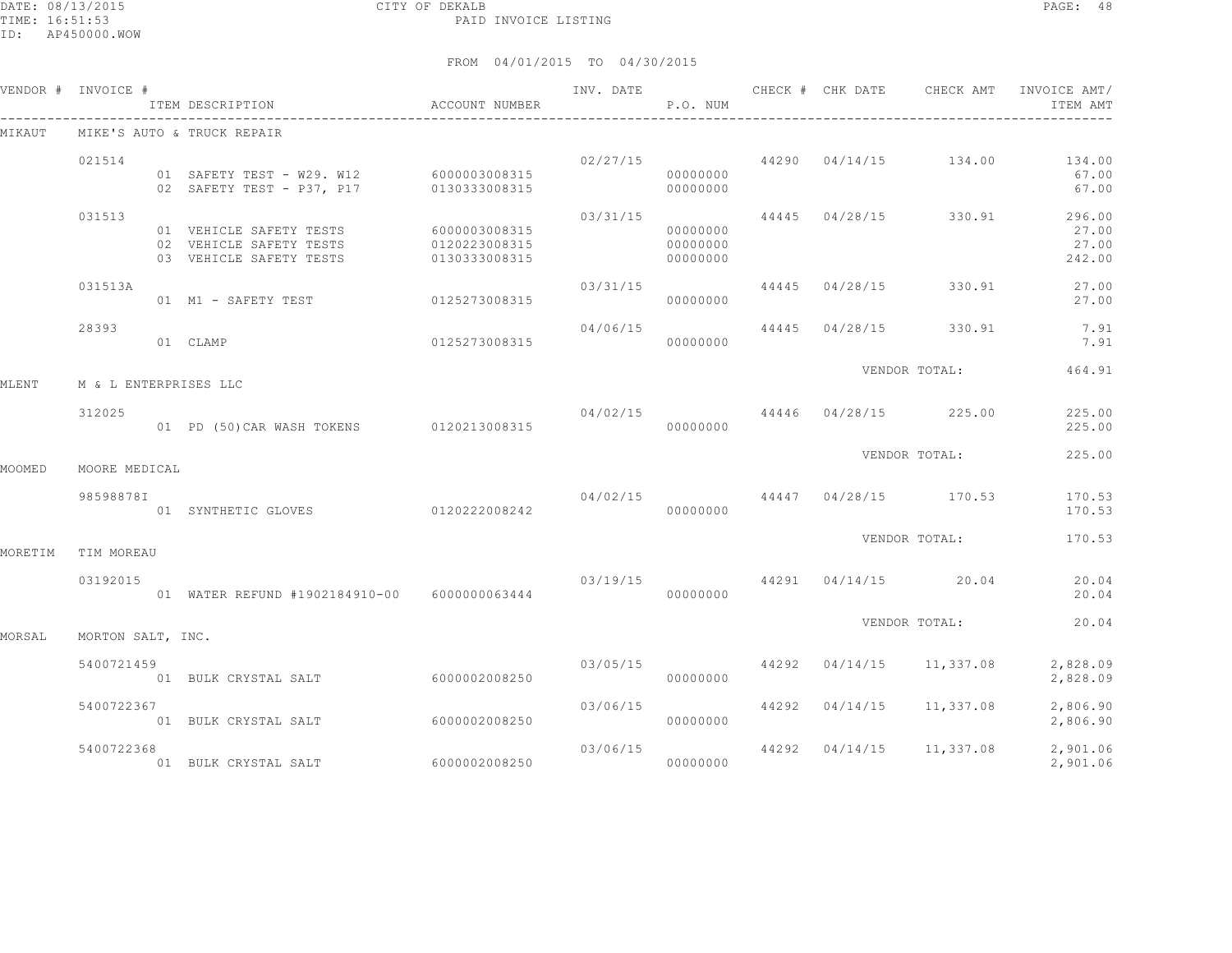DATE: 08/13/2015 CITY OF DEKALB PAGE: 49 PAID INVOICE LISTING

|                    | VENDOR # INVOICE # | TTEM DESCRIPTION COOUNT NUMBER P.O. NUM                                                                                                                                                                                                                                                                                                      |  |  |               | INV. DATE 6 1999 CHECK # CHK DATE 6 CHECK AMT INVOICE AMT<br>ITEM AMT                                                                |
|--------------------|--------------------|----------------------------------------------------------------------------------------------------------------------------------------------------------------------------------------------------------------------------------------------------------------------------------------------------------------------------------------------|--|--|---------------|--------------------------------------------------------------------------------------------------------------------------------------|
|                    | 5400724328         |                                                                                                                                                                                                                                                                                                                                              |  |  |               | $03/09/15$ $44292$ $04/14/15$ $11,337.08$ $2,801.03$<br>2,801.03                                                                     |
| MOTPAU             | PAUL MOTT          |                                                                                                                                                                                                                                                                                                                                              |  |  |               | VENDOR TOTAL: 11,337.08                                                                                                              |
|                    | 04012015           |                                                                                                                                                                                                                                                                                                                                              |  |  |               | $04/01/15$ D000786 04/28/15 15.34 15.34<br>15.34                                                                                     |
| MUKENS             | MUKENSCHNABL, INC  |                                                                                                                                                                                                                                                                                                                                              |  |  |               | VENDOR TOTAL: 15.34                                                                                                                  |
|                    | 15184              | 03/30/15 44448 04/28/15 500.00 6500.00 1 HOBART EQUIPMENT MO. RENTAL 6500006008597                                                                                                                                                                                                                                                           |  |  |               |                                                                                                                                      |
| MULBAN             |                    | MULTI-BANK SERVICES, LTD.                                                                                                                                                                                                                                                                                                                    |  |  |               | VENDOR TOTAL: 500.00                                                                                                                 |
|                    | 72226              | 03/15/03 44293 04/14/15 249.00 249.00 03/15/03 44293 04/14/15 249.00 01 CD INVESTMENT FEE                                                                                                                                                                                                                                                    |  |  |               |                                                                                                                                      |
| MUNEME             | MES - ILLINOIS     |                                                                                                                                                                                                                                                                                                                                              |  |  |               | VENDOR TOTAL: 249.00                                                                                                                 |
|                    | 00608860SNV        | 03/05/15 44294 04/14/15 1,497.15 1,497.15 0125273008311 03/05/15 000000000 0 FLOW TEST/PARTS 0125273008311                                                                                                                                                                                                                                   |  |  |               |                                                                                                                                      |
|                    | 00614123SNV        | $03/23/15$<br>$03/23/15$<br>$000000000$<br>$04/4449$<br>$04/28/15$<br>$04/28/15$<br>$177.15$<br>$177.15$<br>$177.15$                                                                                                                                                                                                                         |  |  |               |                                                                                                                                      |
| NACHA DD UNDEFINED |                    |                                                                                                                                                                                                                                                                                                                                              |  |  |               | VENDOR TOTAL: 1,674.30                                                                                                               |
|                    |                    | 01 TOTAL DIRECT DEPOSITS<br>01 TOTAL DIRECT DEPOSITS<br>01 TOTAL DIRECT DEPOSITS<br>01 TOTAL DIRECT DEPOSITS<br>01 TOTAL DIRECT DEPOSITS<br>01 TOTAL DIRECT DEPOSITS<br>01 TOTAL DIRECT DEPOSITS<br>01 TOTAL DIRECT DEPOSITS<br>01 TOTAL DIRECT DEPOSITS<br>01 TOTAL DIRECT DEPOSITS<br>01 TOTAL DIRECT DEPOSITS<br>01 TOTAL DIRECT DEPOSITS |  |  |               | 853.60<br>113,037.50<br>464.00<br>464.00<br>667.57<br>1,107.00<br>1,691.03<br>524.00<br>18,856.11<br>40,081.40<br>5,725.37<br>544.92 |
|                    |                    |                                                                                                                                                                                                                                                                                                                                              |  |  | VENDOR TOTAL: | 0.00                                                                                                                                 |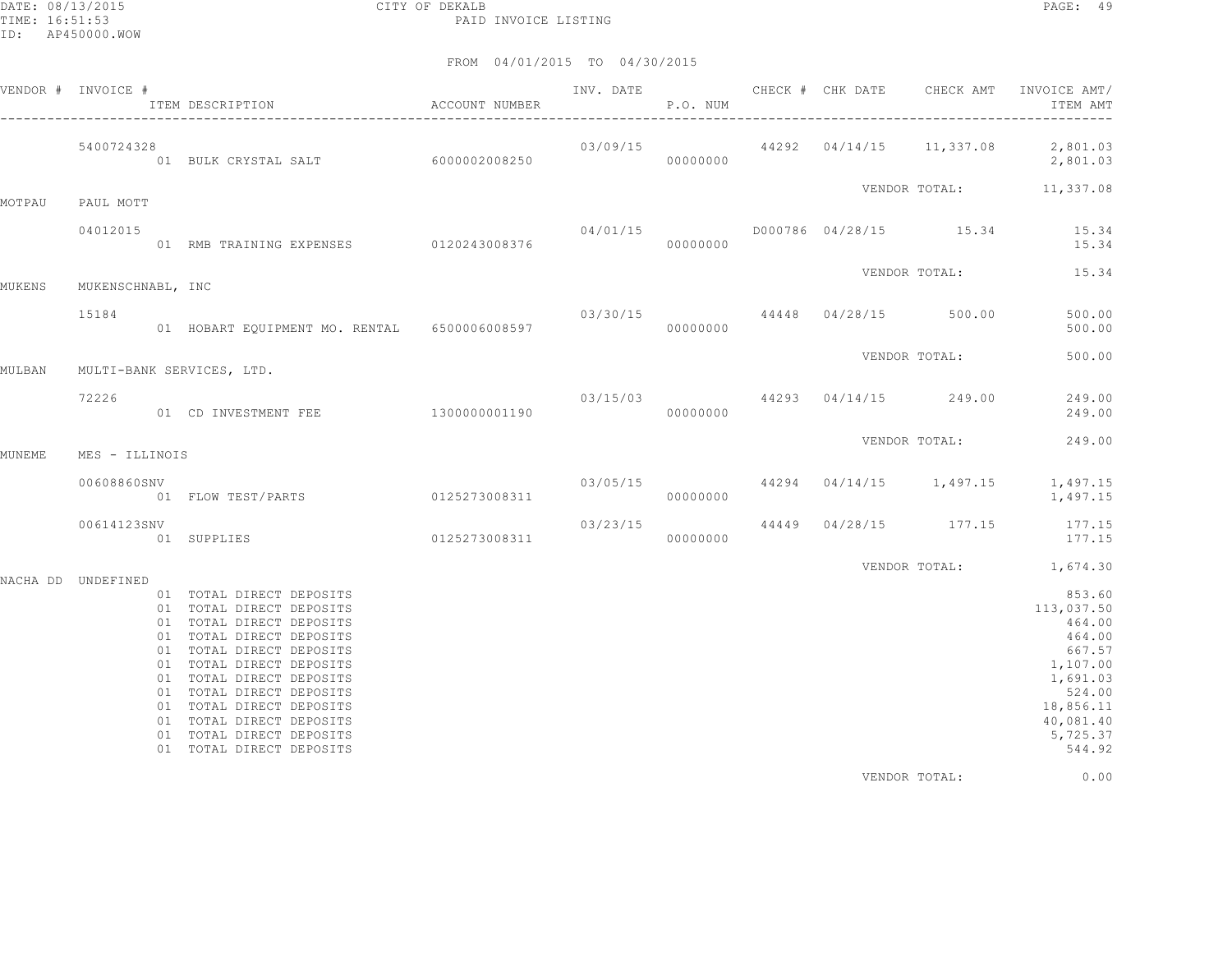DATE: 08/13/2015 CITY OF DEKALB PAGE: 50 PAID INVOICE LISTING

|         | VENDOR # INVOICE #       | ITEM DESCRIPTION <a> account number</a>           |               |          | P.O. NUM |  | INV. DATE 6 CHECK # CHK DATE CHECK AMT | INVOICE AMT/<br>ITEM AMT |
|---------|--------------------------|---------------------------------------------------|---------------|----------|----------|--|----------------------------------------|--------------------------|
| NACMAR  | MARK NACHMAN             |                                                   |               |          |          |  |                                        |                          |
|         | 04012015                 | 01 RMB TRAINING EXPENSES 0120243008376 0000000000 |               | 04/01/15 |          |  | D000787 04/28/15 456.04                | 456.04<br>456.04         |
| NATWIN  |                          | NATHAN WINSTON SERVICES, INC.                     |               |          |          |  | VENDOR TOTAL:                          | 456.04                   |
|         | 15136                    |                                                   |               |          |          |  | $03/09/15$ $44295$ $04/14/15$ $4.00$   | 4.00<br>4.00             |
| NEACAR  | CARL NEAL                |                                                   |               |          |          |  | VENDOR TOTAL:                          | 4.00                     |
|         | 03302015                 | 01 WATER REFUND #2703123890-00 6000000063444      |               |          | 00000000 |  | 03/30/15 44450 04/28/15 62.23          | 62.23<br>62.23           |
|         | NENACONF NENA CONFERENCE |                                                   |               |          |          |  | VENDOR TOTAL:                          | 62.23                    |
|         | 277543                   | 01  2015  CONFERENCE - MARZ  0120233008376        |               |          | 00000000 |  | 03/22/15 44296 04/14/15 1,599.00       | 1,599.00<br>1,599.00     |
| NEOPOST | NEOPOST USA INC          |                                                   |               |          |          |  | VENDOR TOTAL:                          | 1,599.00                 |
|         | 03262015                 | 01 PRE-PAY POSTAGE                                | 0135003008305 |          | 00000000 |  | $03/26/15$ 44343 04/14/15 2,000.00     | 2,000.00<br>2,000.00     |
| NEWEGG  | NEWEGG BUSINESS          |                                                   |               |          |          |  | VENDOR TOTAL:                          | 2,000.00                 |
|         | 1200973457               | 01 COMPUTER MEMORY - DICKSON 0910002008285        |               |          | 00000000 |  | $03/03/15$ $44451$ $04/28/15$ $515.93$ | 49.98<br>49.98           |
|         | 1200983422               | 01 DELL MONITOR                                   | 0117122008285 | 03/09/15 | 00000000 |  | 44297 04/14/15 1,414.30                | 541.46<br>541.46         |
|         | 1200988211               | 01 SAMSUNG COMP, LOGITECH ACC. 0117122008285      |               | 03/11/15 | 00000000 |  | 44297 04/14/15 1,414.30                | 498.96<br>498.96         |
|         | 1200989078               | 01 COMPUTER EQUIPMENT 0117122008285               |               | 03/11/15 | 00000000 |  | 44297 04/14/15 1,414.30                | 373.88<br>373.88         |
|         | 1201009130               | 01 CONVERTER, SAMSUNG MZ-75E 0117122008285        |               | 03/24/15 | 00000000 |  | 44451 04/28/15 515.93                  | 252.97<br>252.97         |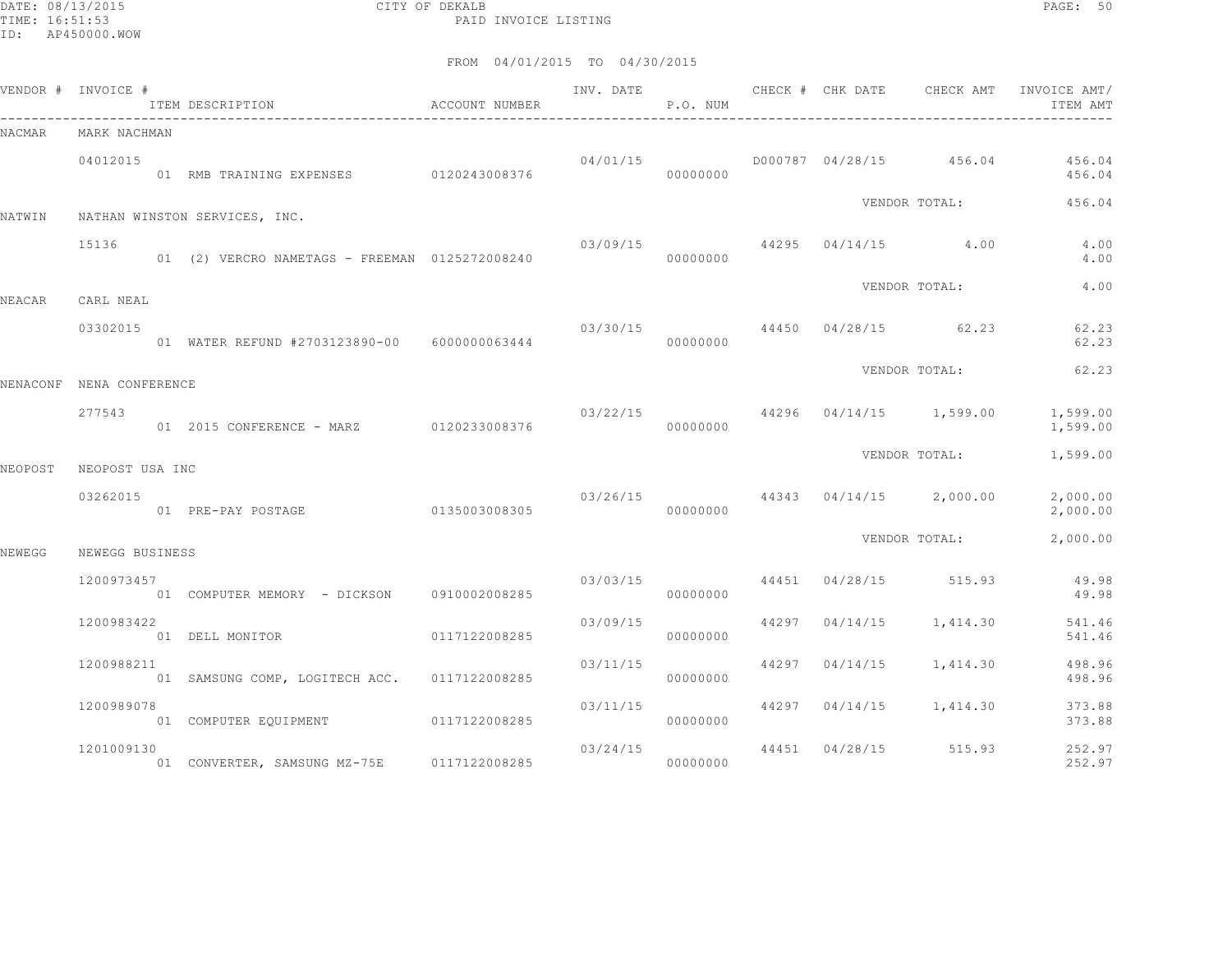DATE: 08/13/2015 CITY OF DEKALB PAGE: 51 PAID INVOICE LISTING

FROM 04/01/2015 TO 04/30/2015

|       | VENDOR # INVOICE # | ITEM DESCRIPTION                             | ACCOUNT NUMBER | INV. DATE | P.O. NUM             |                | CHECK # CHK DATE CHECK AMT             | INVOICE AMT/<br>ITEM AMT |
|-------|--------------------|----------------------------------------------|----------------|-----------|----------------------|----------------|----------------------------------------|--------------------------|
|       | 1201010565         | 01 SAMSUNG MZ-75E500B 0117122008285          |                |           | 03/25/15<br>00000000 |                | 44451 04/28/15 515.93                  | 212.98<br>212.98         |
| NFPA  | NFPA INTERNATIONAL |                                              |                |           |                      |                |                                        | VENDOR TOTAL: 1,930.23   |
|       | 6389080X           |                                              |                |           | 00000000             |                | $03/03/15$ $44298$ $04/14/15$ $165.00$ | 165.00<br>165.00         |
| NICOR | NICOR              |                                              |                |           |                      |                | VENDOR TOTAL:                          | 165.00                   |
|       | 02202015A          | 01 80810810004 01/20-02/19/15 0125273008355  |                | 02/20/15  | 00000000             |                | 44299 04/14/15 103.87                  | 103.87<br>103.87         |
|       | 03202015A          | 01 94910810004 02/19-03/20/15                | 6000003008351  | 03/20/15  | 00000000             | 44452 04/28/15 | 3,610.90                               | 274.80<br>274.80         |
|       | 03202015B          | 01 69260510008 02/19-03/30/15                | 6000003008351  | 03/20/15  | 00000000             | 44452 04/28/15 | 3,610.90                               | 282.05<br>282.05         |
|       | 03202015C          | 01 25410510009 02/19-03/20/15                | 6000003008351  | 03/20/15  | 00000000             | 44452 04/28/15 | 3,610.90                               | 644.39<br>644.39         |
|       | 03232015           | 01 79260510007 01/21-03/20/15                | 6000003008351  | 03/23/15  | 00000000             | 44452 04/28/15 | 3,610.90                               | 50.69<br>50.69           |
|       | 03252015           | 01 89260510006 02/24-03/24/15                | 6000003008351  | 03/25/15  | 00000000             | 44452 04/28/15 | 3,610.90                               | 485.18<br>485.18         |
|       | 03262015A          | 01 54070910002 02/26-3/26/15                 | 6000003008351  | 03/26/15  | 00000000             | 44452 04/28/15 | 3,610.90                               | 728.72<br>728.72         |
|       | 03262015B          | 01 32051810003 2/26-3/26/15 6500003008355    |                | 03/26/15  | 00000000             | 44452 04/28/15 | 3,610.90                               | 212.00<br>212.00         |
|       | 03262015C          | 01 79211301936 2/26-3/26/15                  | 6500003008355  | 03/26/15  | 00000000             | 44452 04/28/15 | 3,610.90                               | 75.13<br>75.13           |
|       | 03262015D          | 01  17685413811  2/26-3/26/15  6500003008355 |                | 03/26/15  | 00000000             | 44452 04/28/15 | 3,610.90                               | 262.61<br>262.61         |
|       | 03262015E          | 01 40404110153 2/26-3/26/15 6500003008355    |                | 03/26/15  | 00000000             |                | 44452 04/28/15 3,610.90                | 595.33<br>595.33         |
|       |                    |                                              |                |           |                      |                |                                        |                          |

VENDOR TOTAL: 3,714.77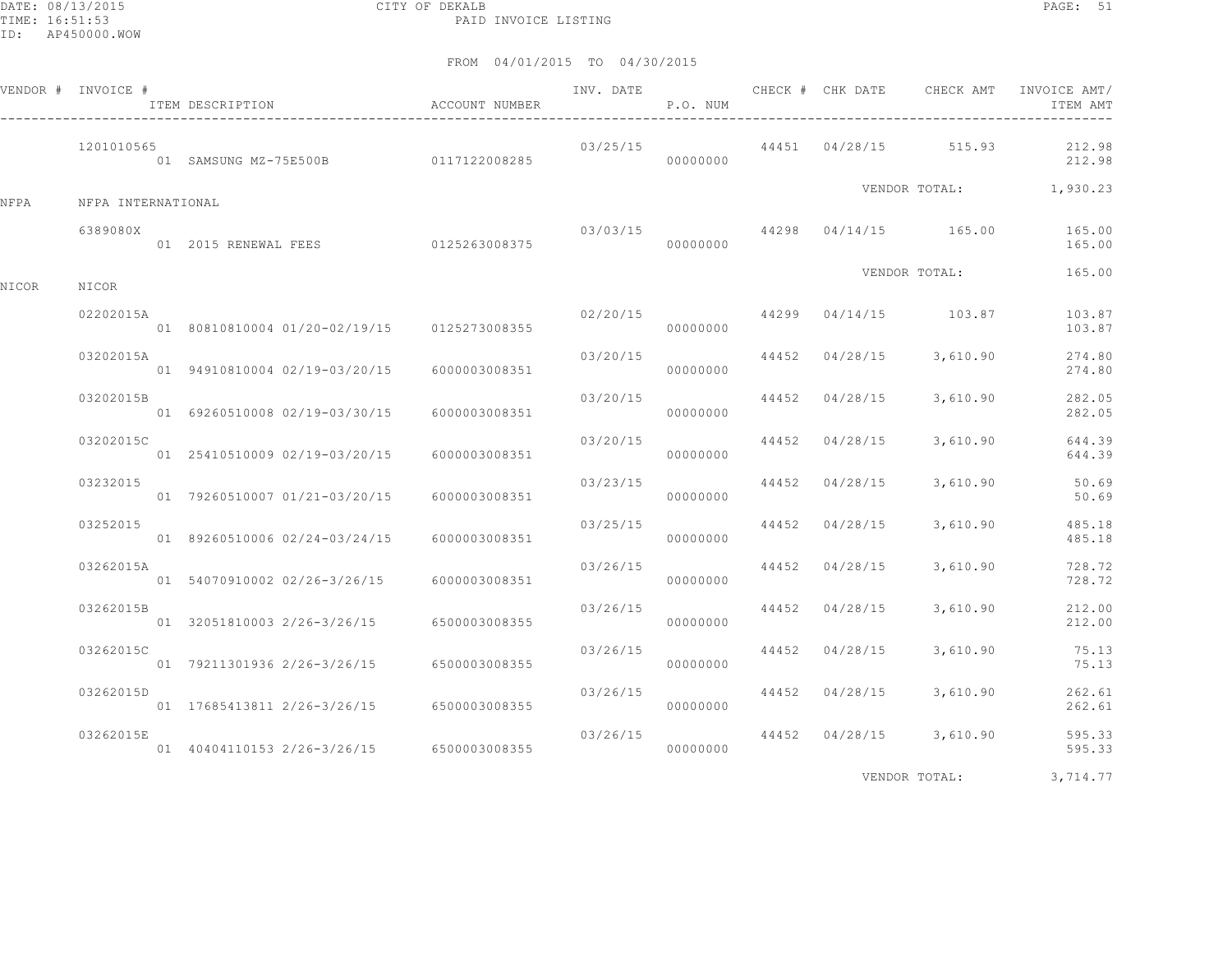DATE: 08/13/2015 CITY OF DEKALB PAGE: 52 PAID INVOICE LISTING

|         | VENDOR # INVOICE # | ACCOUNT NUMBER<br>ITEM DESCRIPTION                                                                                                               |                                |                           | P.O. NUM                                     |                |                                        | ITEM AMT                                                                                      |
|---------|--------------------|--------------------------------------------------------------------------------------------------------------------------------------------------|--------------------------------|---------------------------|----------------------------------------------|----------------|----------------------------------------|-----------------------------------------------------------------------------------------------|
| NITAB   |                    | NORTHERN ILLINOIS TRAINING                                                                                                                       |                                |                           |                                              |                |                                        |                                                                                               |
|         | 1605               | 01 FY16 OFFICER ASSESSMENT 0120213008376<br>02 FY16 OFFICER ASSESSMENT 0120253008376<br>03 FY16 OFFICER ASSESSMENT<br>04 FY16 OFFICER ASSESSMENT | 0120243008376<br>0120223008376 |                           | 00000000<br>00000000<br>00000000<br>00000000 |                |                                        | $03/17/15$ $44300$ $04/14/15$ $5,525.00$ $5,525.00$<br>340.00<br>170.00<br>680.00<br>4,335.00 |
| NIUGRAN |                    | NORTHERN ILLINOIS UNIVERSITY                                                                                                                     |                                |                           |                                              |                | VENDOR TOTAL:                          | 5,525.00                                                                                      |
|         | PRI4178            | 01 PW J. HEYN 2/16-3/15/15 0115151008103                                                                                                         |                                |                           | 00000000                                     |                |                                        | $03/16/15$ $44453$ $04/28/15$ $1,151.04$ $1,151.04$<br>1,151.04                               |
| NIWAT   |                    | NORTHERN ILLINOIS WATER WORKS                                                                                                                    |                                |                           |                                              |                |                                        | VENDOR TOTAL: 1,151.04                                                                        |
|         | 38555              | 01 5 GAL SPRING WATER DLVERD 0130324008450                                                                                                       |                                |                           | 00000000                                     |                | $01/30/15$ $44301$ $04/14/15$ $230.25$ | 42.00<br>42.00                                                                                |
|         | 38556              | 01 5 GAL SPRING WATER DLVERD 0115152008204<br>02 5 GAL SPRING WATER DLVERD<br>03 5 GAL SPRING WATER DLVERD                                       | 0132102008204<br>0117112008204 | 01/30/15                  | 00000000<br>00000000<br>00000000             |                | 44301 04/14/15 230.25                  | 36.75<br>12.25<br>12.25<br>12.25                                                              |
|         | 38611              | 01 5 GAL SPRING WATER DLVERD 0130324008450                                                                                                       |                                | 02/06/15                  | 00000000                                     |                | 44301 04/14/15 230.25                  | 36.25<br>36.25                                                                                |
|         | 38642              | 01 5 GAL SPRING WATER DELIVERED   0130324008450                                                                                                  |                                | 02/13/15                  | 00000000                                     |                | 44454 04/28/15 458.15                  | 76.50<br>76.50                                                                                |
|         | 38643              | 01 5 GAL SPRING WATER DLVERD 0115152008204<br>02 5 GAL SPRING WATER DLVERD<br>03 5 GAL SPRING WATER DLVERD                                       | 0132102008204<br>0117112008204 | $02/13/15$ 44301 04/14/15 | 00000000<br>00000000<br>00000000             |                | 230.25                                 | 42.00<br>14.00<br>14.00<br>14.00                                                              |
|         | 38684              | 01 5 GAL SPRING WATER DLVERD 0130324008450                                                                                                       |                                | 02/27/15                  | 00000000                                     | 44301 04/14/15 | 230.25                                 | 36.25<br>36.25                                                                                |
|         | 38710              | 01 5 GAL SPRING WATER DELIVERED   0130324008450                                                                                                  |                                | 02/27/15                  | 00000000                                     |                | 44454 04/28/15 458.15                  | 30.50<br>30.50                                                                                |
|         | 38711              | 01 (6) 5 GAL SPRING WATER DLVRD 0115152008204<br>02 (6) 5 GAL SPRING WATER DLVRD 0132102008204<br>03 (6) 5 GAL SPRING WATER DLVRD 0117112008204  |                                | 02/27/15                  | 00000000<br>000000000<br>00000000            |                | 44454 04/28/15 458.15                  | 36.75<br>12.25<br>12.25<br>12.25                                                              |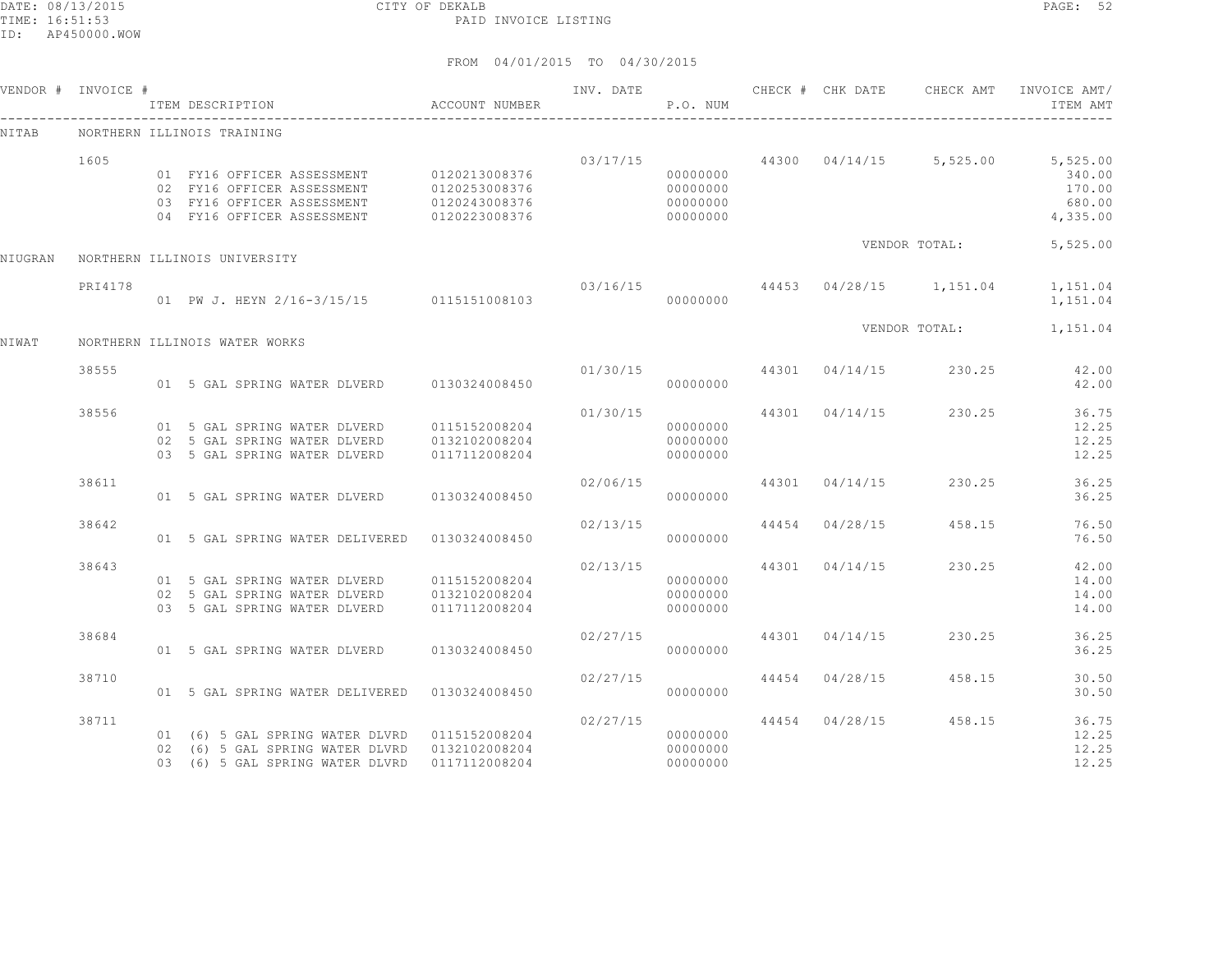DATE: 08/13/2015 CITY OF DEKALB PAGE: 53 PAID INVOICE LISTING

ID: AP450000.WOW

|        | VENDOR # INVOICE #      |  | ACCOUNT NUMBER<br>ITEM DESCRIPTION                                                                                   | INV. DATE | P.O. NUM                         |  |                                        | CHECK # CHK DATE CHECK AMT INVOICE AMT/<br>ITEM AMT             |
|--------|-------------------------|--|----------------------------------------------------------------------------------------------------------------------|-----------|----------------------------------|--|----------------------------------------|-----------------------------------------------------------------|
|        | 38749                   |  | 01 WATER COOLER RENTAL 0130324008450                                                                                 |           | 00000000                         |  | $02/26/15$ $44301$ $04/14/15$ $230.25$ | 21.00<br>21.00                                                  |
|        | 38750                   |  | 01 WATER COOLER RENTAL 0115152008204<br>02 WATER COOLER RENTAL 0132102008204<br>03 WATER COOLER RENTAL 0117112008204 | 02/26/15  | 00000000<br>00000000<br>00000000 |  | 44301 04/14/15 230.25                  | 16.00<br>4.00<br>4.00<br>8.00                                   |
|        | 38768                   |  | 01 5 GAL SPRING WATER DELIVERED 0130324008450                                                                        | 03/06/15  | 00000000                         |  | 44454 04/28/15 458.15                  | 24.75<br>24.75                                                  |
|        | 38799                   |  | 01 5 GAL SPRING WATER DELIVERED 0130324008450                                                                        |           | 00000000                         |  | $03/13/15$ 44454 04/28/15 458.15       | 53.50<br>53.50                                                  |
|        | 38800                   |  | 02 (8) 5 GAL SPRING WATER DLVRD 0132102008204<br>03 (8) 5 GAL SPRING WATER DLVRD 0117112008204                       |           | 00000000<br>00000000<br>00000000 |  | 03/13/15 44454 04/28/15 458.15         | 53.75<br>13.37<br>13.37<br>27.01                                |
|        | 38840                   |  | 01 5 GAL SPRING WATER DELIVERED   0130324008450                                                                      |           | 00000000                         |  | 03/20/15 44454 04/28/15 458.15         | 38.40<br>38.40                                                  |
|        | 38872                   |  | 01 5 GAL SPRING WATER DELIVERED  0130324008450                                                                       | 03/27/15  | 00000000                         |  | 44454 04/28/15 458.15                  | 65.00<br>65.00                                                  |
|        | 38873                   |  | 01 (7) 5 GAL SPRING WATER DLVRD 0115152008204<br>03 (7) 5 GAL SPRING WATER DLVRD 0117112008204                       | 03/27/15  | 00000000<br>00000000<br>00000000 |  | 44454 04/28/15 458.15                  | 42.00<br>10.50<br>10.50<br>21.00                                |
|        | 38937                   |  | 01 WATER COOLER RENTAL 0130324008450                                                                                 | 03/29/15  | 00000000                         |  | 44454 04/28/15 458.15                  | 21.00<br>21.00                                                  |
|        | 38938                   |  | 01 WATER COOLER RENTAL 0115152008204<br>02 WATER COOLER RENTAL 0132102008204<br>03 WATER COOLER RENTAL 0117112008204 |           | 00000000<br>00000000<br>00000000 |  |                                        | 03/29/15 44454 04/28/15 458.15 16.00<br>4.00<br>4.00<br>8.00    |
| NORUNI | NORTHWESTERN UNIVERSITY |  |                                                                                                                      |           |                                  |  |                                        | VENDOR TOTAL: 688.40                                            |
|        | 4671                    |  | 01 CRIME SCENE TECH - MOTT 0120223008376                                                                             |           | 00000000                         |  |                                        | $02/26/15$ $44455$ $04/28/15$ $2,950.00$ $1,100.00$<br>1,100.00 |
|        | 4672                    |  |                                                                                                                      | 02/26/15  |                                  |  | 44455 04/28/15 2,950.00                | 1,100.00                                                        |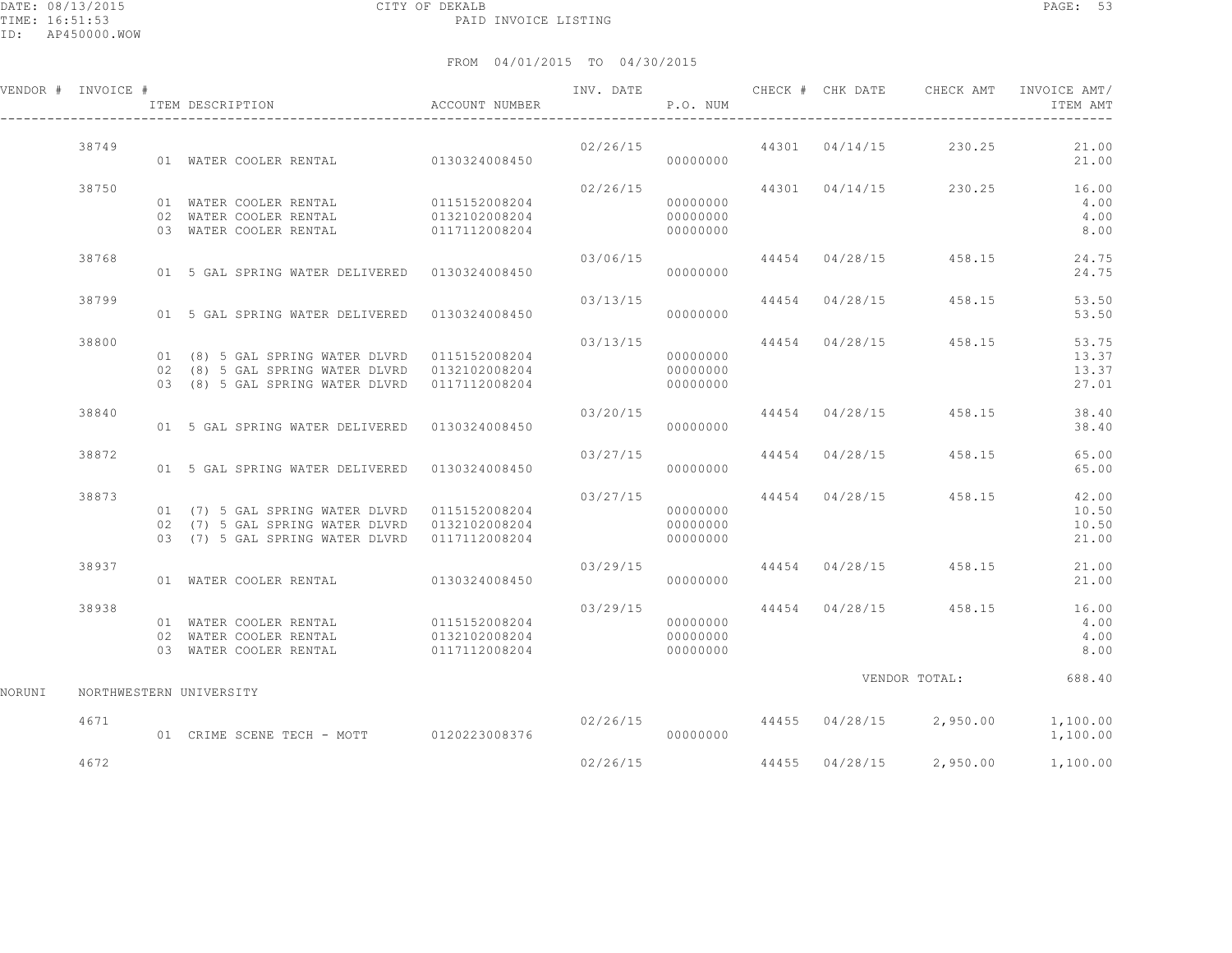DATE: 08/13/2015 CITY OF DEKALB PAGE: 54 PAID INVOICE LISTING

|         | VENDOR # INVOICE # | ITEM DESCRIPTION                                            | ACCOUNT NUMBER                 | INV. DATE | P.O. NUM             |                |                                       | ITEM AMT                                                        |
|---------|--------------------|-------------------------------------------------------------|--------------------------------|-----------|----------------------|----------------|---------------------------------------|-----------------------------------------------------------------|
|         | 4672               | 01 CRIME SCENE TECH - EHRKE 0120223008376                   |                                |           | 00000000             |                |                                       | $02/26/15$ $44455$ $04/28/15$ $2,950.00$ $1,100.00$<br>1,100.00 |
|         | 4676               | 01 CRIME SCENE TECH - SULLIVAN 0120223008376                |                                | 02/26/15  | 00000000             |                | 44455 04/28/15 2,950.00               | 750.00<br>750.00                                                |
| OFFDEP  | OFFICE DEPOT INC   |                                                             |                                |           |                      |                |                                       | VENDOR TOTAL: 2,950.00                                          |
|         | 7596792977001      | 01 OFFICE SUPPLIES                                          | 1800004008499                  |           | 00000000             |                | $03/11/15$ 44456 04/28/15 11.29       | 11.29<br>11.29                                                  |
|         | 759679353001       | 01 OFFICE SUPPLIES                                          | 1800004008499                  | 03/11/15  | 00000000             |                | 44457 04/28/15 49.47                  | 49.47<br>49.47                                                  |
|         | 763005401001       | 01 BUSINESS CARDS PAPER 6500002008204<br>02 CORRECTION TAPE | 0130312008204                  | 03/31/15  | 00000000<br>00000000 |                | 44458 04/28/15 34.69                  | 28.97<br>26.03<br>2.94                                          |
|         | 764637156001       | 01 MARKERS<br>02 PAPER CLIPS                                | 6500002008204<br>0130312008204 | 04/09/15  | 00000000<br>00000000 |                | 44458 04/28/15 34.69                  | 5.72<br>3.87<br>1.85                                            |
| OFFDEP2 | OFFICE DEPOT, INC. |                                                             |                                |           |                      |                | VENDOR TOTAL:                         | 95.45                                                           |
|         | 758680464001       | 01 OFFICE SUPPLIES 0120262008204                            |                                |           | 00000000             |                | $03/04/15$ $44302$ $04/14/15$ $72.98$ | 39.08<br>39.08                                                  |
|         | 759256615001       | 01 (30) BOOK, MEMO, TOPWIRE 0120212008204                   |                                | 03/09/15  | 00000000             |                | 44302 04/14/15 72.98                  | 33.90<br>33.90                                                  |
|         | 761026080001       | 01 OFFICE SUPPLIES                                          | 0120242008204                  |           | 03/18/15<br>00000000 | 44459 04/28/15 | 995.26                                | 183.69<br>183.69                                                |
|         | 761026128001       | 01 (10) HANGING FILE FOLDERS 0120242008204                  |                                | 03/18/15  | 00000000             | 44459 04/28/15 | 995.26                                | 70.40<br>70.40                                                  |
|         | 761708533001       | 01 METAL DESK HOLDER                                        | 0125262008204                  | 03/24/15  | 00000000             | 44459 04/28/15 | 995.26                                | 39.96<br>39.96                                                  |
|         | 761708564001       | 01 MEMOREX SPINDLE                                          | 0125262008204                  | 03/23/15  | 00000000             | 44459 04/28/15 | 995.26                                | 17.58<br>17.58                                                  |
|         | 761720868001       |                                                             |                                | 03/23/15  |                      | 44459 04/28/15 | 995.26                                | 526.59                                                          |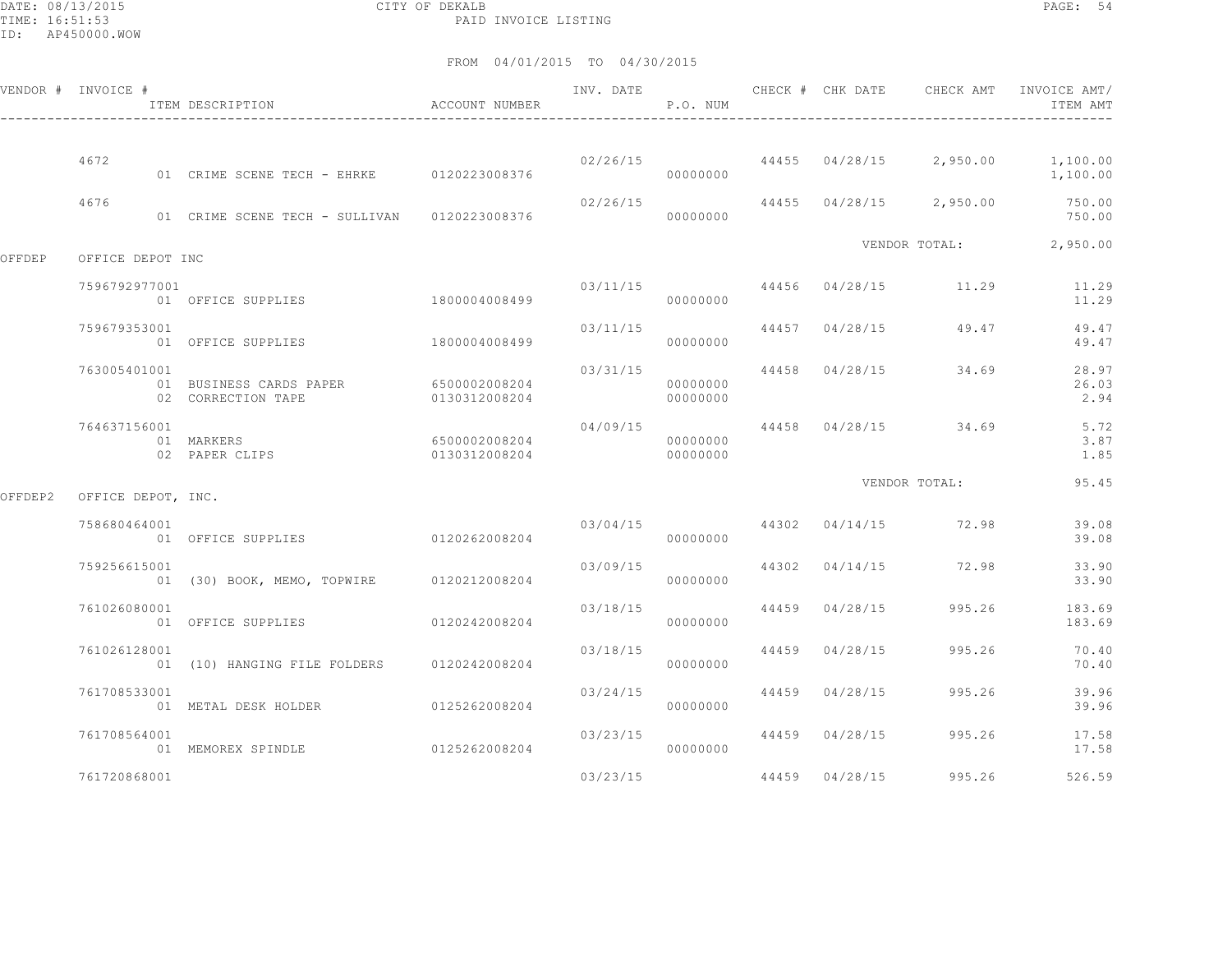DATE: 08/13/2015 CITY OF DEKALB PAGE: 55 PAID INVOICE LISTING

|        | VENDOR # INVOICE # | ITEM DESCRIPTION ACCOUNT NUMBER                                                     |               |                           | P.O. NUM             |                |                                        | INV. DATE 6 1997 CHECK # CHK DATE 6 CHECK AMT INVOICE AMT<br>ITEM AMT |
|--------|--------------------|-------------------------------------------------------------------------------------|---------------|---------------------------|----------------------|----------------|----------------------------------------|-----------------------------------------------------------------------|
|        |                    |                                                                                     |               |                           |                      |                |                                        |                                                                       |
|        | 761720868001       | 01 OFFICE SUPPLIES                                                                  | 0120222008204 |                           | 000000000            |                | $03/23/15$ 44459 04/28/15 995.26       | 526.59<br>526.59                                                      |
|        | 761720910001       | 01 BPOINT PENS                                                                      | 0120222008204 | 03/21/15                  | 00000000             | 44459 04/28/15 | 995.26                                 | 32.34<br>32.34                                                        |
|        | 762663869001       | 01 LAMINATING POUCH, ENVELOPE 0120262008204                                         |               | 03/27/15                  | 00000000             | 44459 04/28/15 | 995.26                                 | 41.84<br>41.84                                                        |
|        | 762663927001       | 01 CLASP ENVELOPES                                                                  | 0120262008204 | $03/27/15$ 44459 04/28/15 | 00000000             |                | 995.26                                 | 12.87<br>12.87                                                        |
|        | 762663928001       | 01 CHAIRMAT<br>0120252008204                                                        |               | 03/31/15                  | 00000000             | 44459 04/28/15 | 995.26                                 | 69.99<br>69.99                                                        |
| ORMJON | JONATHON ORMOND    |                                                                                     |               |                           |                      |                |                                        | VENDOR TOTAL: 1,068.24                                                |
|        | 04062015           | 01 PR OVRDDCTD CLTHNG RMB 6000002008270<br>02 PR OVERDDCTD CLTHNG RMB 0130332008270 |               |                           | 00000000<br>00000000 |                |                                        | 371.83<br>292.15<br>79.68                                             |
| PATLIN | PATLIN INC.        |                                                                                     |               |                           |                      |                | VENDOR TOTAL:                          | 371.83                                                                |
|        | 43405              | 01 SHOP SUPPLIES                                                                    |               |                           |                      |                | $03/25/15$ $44460$ $04/28/15$ $242.08$ | 94.29<br>94.29                                                        |
|        | 43406              | 01 SHOP SUPPLIES                                                                    | 6500002008226 | 03/25/15                  | 00000000             | 44460 04/28/15 | 242.08                                 | 147.79<br>147.79                                                      |
| PEETRA |                    | PEEK TRAFFIC CORPORATION                                                            |               |                           |                      |                | VENDOR TOTAL:                          | 242.08                                                                |
|        | 98196              | 01 TRAFFIC CONTROLLER 0130333008318                                                 |               |                           | 00000000             |                | $04/02/15$ $44461$ $04/28/15$ $428.02$ | 428.02<br>428.02                                                      |
| PETCO  |                    | PETCO ANIMAL SUPPLIES STORES                                                        |               |                           |                      |                | VENDOR TOTAL:                          | 428.02                                                                |
|        | OA058355           | 01 VANDOG ULTRA PREIMUM DOG FOOD 0120212008247                                      |               |                           | 00000000             |                | 04/03/15 44462 04/28/15 109.98         | 109.98<br>109.98                                                      |
|        |                    |                                                                                     |               |                           |                      |                | VENDOR TOTAL:                          | 109.98                                                                |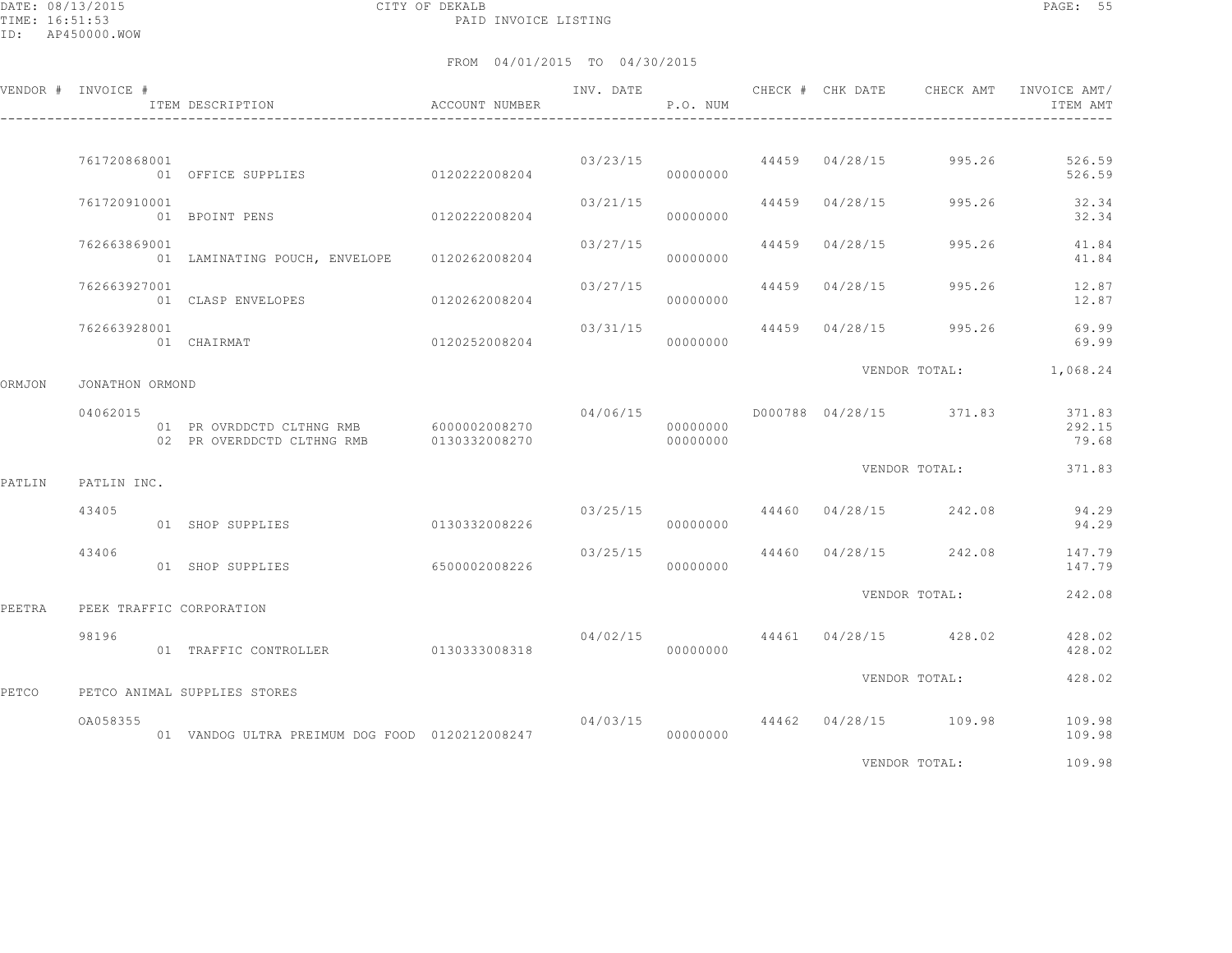DATE: 08/13/2015 CITY OF DEKALB PAGE: 56 PAID INVOICE LISTING

|        | VENDOR # INVOICE #       | ITEM DESCRIPTION<br>$\hfill$<br>ACCOUNT NUMBER |          | P.O. NUM             |                |                                      | INV. DATE 6 1997 CHECK # CHK DATE 6 CHECK AMT INVOICE AMT<br>ITEM AMT |
|--------|--------------------------|------------------------------------------------|----------|----------------------|----------------|--------------------------------------|-----------------------------------------------------------------------|
| PFPET  |                          | P.F. PETTIBONE & COMPANY                       |          |                      |                |                                      |                                                                       |
|        | 32732                    | 01 MINUTE BOOK BINDING 0110102008204           |          | 03/11/15<br>00000000 |                | 44463 04/28/15 775.35                | 461.85<br>461.85                                                      |
|        | 32750                    | 01 (1000) TOW REPORTS 0120222008202            | 03/12/15 | 00000000             | 44303 04/14/15 | 321.90                               | 321.90<br>321.90                                                      |
|        | 32855                    |                                                | 03/27/15 | 00000000             |                |                                      | 44463 04/28/15 775.35 313.50<br>313.50                                |
| PLUPES |                          | PLUNKETT'S PEST CONTROL                        |          |                      |                |                                      | VENDOR TOTAL: 1,097.25                                                |
|        | 4731630                  | 01 CRAWLING INSECTS & MICE 6500004008450       | 03/24/15 | 00000000             |                | 44464 04/28/15 90.00                 | 40.00<br>40.00                                                        |
|        | 4731686                  | 01 CRAWLING INSECTS & MICE 6500004008450       |          | 00000000             |                | $03/24/15$ $44464$ $04/28/15$ 90.00  | 50.00<br>50.00                                                        |
| POTIND |                          | POTTERS INDUSTRIES LLC                         |          |                      |                | VENDOR TOTAL:                        | 90.00                                                                 |
|        | 90967733                 | 01 SAFETY MARKING SPHERES 0130332008228        |          | 00000000             |                | $03/30/15$ $44465$ $04/28/15$ 626.00 | 626.00<br>626.00                                                      |
| PRISCA | PRIME SCAFFOLD           |                                                |          |                      |                | VENDOR TOTAL:                        | 626.00                                                                |
|        | 080250                   | 01 PEDESTRIAN CANOPY - CHILTONS 01000000001270 | 01/09/15 | 00000000             |                | 44304 04/14/15 2,865.00              | 2,465.00<br>2,465.00                                                  |
|        | 080717                   | 01 PEDESTRIAN CANOPY - CHILTONS 0100000001270  | 02/24/15 | 00000000             | 44304 04/14/15 | 2,865.00                             | 200.00<br>200.00                                                      |
|        | 080824                   | 01 PEDESTRIAN CANOPY - CHILTONS 0100000001270  | 03/10/15 | 00000000             |                | 44304 04/14/15 2,865.00              | 200.00<br>200.00                                                      |
| PROWIN | PROVEN WINNERS           |                                                |          |                      |                | VENDOR TOTAL:                        | 2,865.00                                                              |
|        | 03102015                 | 01 ESTATE PLANTERS - 50% 0130324008450         | 03/10/15 | 00000000             |                | 44305 04/14/15 3,012.50              | 3,012.50<br>3,012.50                                                  |
| QUICOR | <b>OUILL CORPORATION</b> |                                                |          |                      |                | VENDOR TOTAL:                        | 3,012.50                                                              |
|        | 2194121                  |                                                |          | 03/10/15             |                | 44306 04/14/15 555.96                | 91.99                                                                 |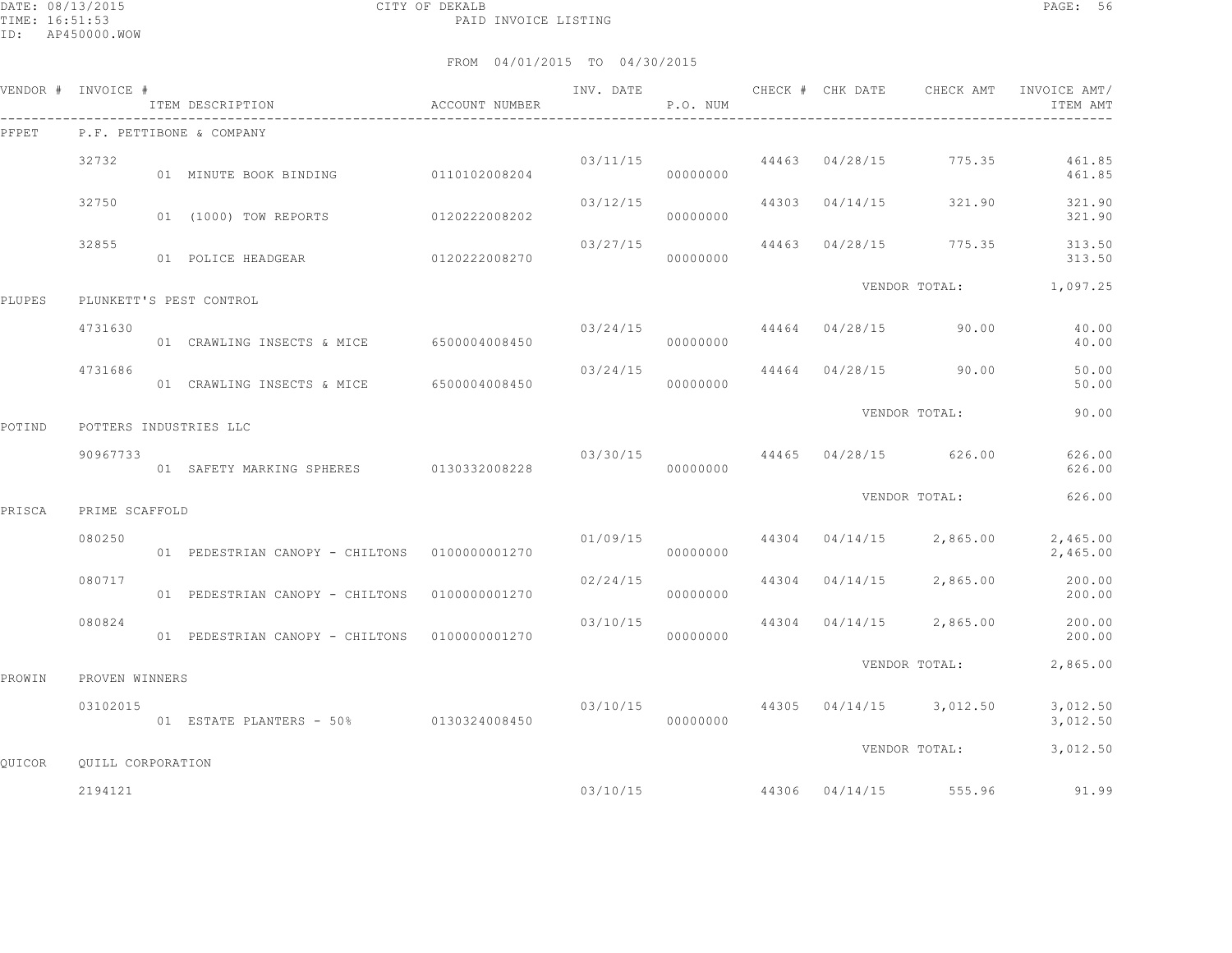DATE: 08/13/2015 CITY OF DEKALB PAGE: 57 PAID INVOICE LISTING

|         | VENDOR # INVOICE #  | ITEM DESCRIPTION                                                                               | ACCOUNT NUMBER                 | INV. DATE | P.O. NUM                         |                | CHECK # CHK DATE CHECK AMT | INVOICE AMT/<br>ITEM AMT                   |
|---------|---------------------|------------------------------------------------------------------------------------------------|--------------------------------|-----------|----------------------------------|----------------|----------------------------|--------------------------------------------|
|         |                     |                                                                                                |                                |           |                                  |                |                            |                                            |
|         | 2194121             | 01 LEXMARK TONER                                                                               | 0117122008285                  |           | 03/10/15<br>00000000             | 44306 04/14/15 | 555.96                     | 91.99<br>91.99                             |
|         | 2243592             | 01 LASER & PRINT CARTRIDGES 0117122008285                                                      |                                | 03/11/15  | 00000000                         | 44306 04/14/15 | 555.96                     | 463.97<br>463.97                           |
|         | 2512995             | 01 OFFICE SUPPLIES                                                                             | 0115152008204                  | 03/19/15  | 00000000                         | 44466 04/28/15 | 327.32                     | 115.40<br>115.40                           |
|         | 2949856             | 01 OFFICE SUPPLIES<br>02 OFFICE SUPPLIES                                                       | 0110102008204<br>0115152008204 | 04/02/15  | 00000000<br>00000000             | 44466 04/28/15 | 327.32                     | 211.92<br>64.99<br>146.93                  |
| RAIOIL  | RAINBO OIL COMPANY  |                                                                                                |                                |           |                                  |                | VENDOR TOTAL:              | 883.28                                     |
|         | 30018623            | 01 OIL & HYDRAULIC FLUID 0120212008245<br>02 OIL & HYDRAULIC FLUID<br>03 OIL & HYDRAULIC FLUID | 6000002008245<br>0130332008245 | 03/18/15  | 00000000<br>00000000<br>00000000 |                | 44307 04/14/15 5,325.22    | 5,325.22<br>619.40<br>2,043.21<br>2,662.61 |
| RAYOHER | RAY O'HERRON CO INC |                                                                                                |                                |           |                                  |                | VENDOR TOTAL:              | 5,325.22                                   |
|         | 1516980IN           | 01 (4) GLOCKS/NIGHT SIGHTS 0120222008242                                                       |                                | 03/26/15  | 00000000                         |                | 44467 04/28/15 2,014.90    | 1,868.91<br>1,868.91                       |
|         | 1520358IN           | 01 HOLSTER                                                                                     | 0120222008270                  | 04/13/15  | 00000000                         |                | 44467 04/28/15 2,014.90    | 145.99<br>145.99                           |
| RBGSUP  | RBG SUPPLY          |                                                                                                |                                |           |                                  |                |                            | VENDOR TOTAL: 2,014.90                     |
|         | 206917              | 01 JNTRL SPPLYS                                                                                | 6500002008219                  |           | 03/17/15<br>00000000             |                | 44308 04/14/15 387.49      | 67.11<br>67.11                             |
|         | 206963              | 01 JNTRL SPPLYS                                                                                | 6500002008219                  | 03/20/15  | 00000000                         | 44308 04/14/15 | 387.49                     | 320.38<br>320.38                           |
| REDWING | RED WING SHOE STORE |                                                                                                |                                |           |                                  |                | VENDOR TOTAL:              | 387.49                                     |
|         | 03132015            | 01 SAFETY FOOTWEAR - SHIPMAN 0130332008270                                                     |                                | 03/13/15  | 00000000                         |                | 44309 04/14/15 169.99      | 169.99<br>169.99                           |
|         |                     |                                                                                                |                                |           |                                  |                | VENDOR TOTAL:              | 169.99                                     |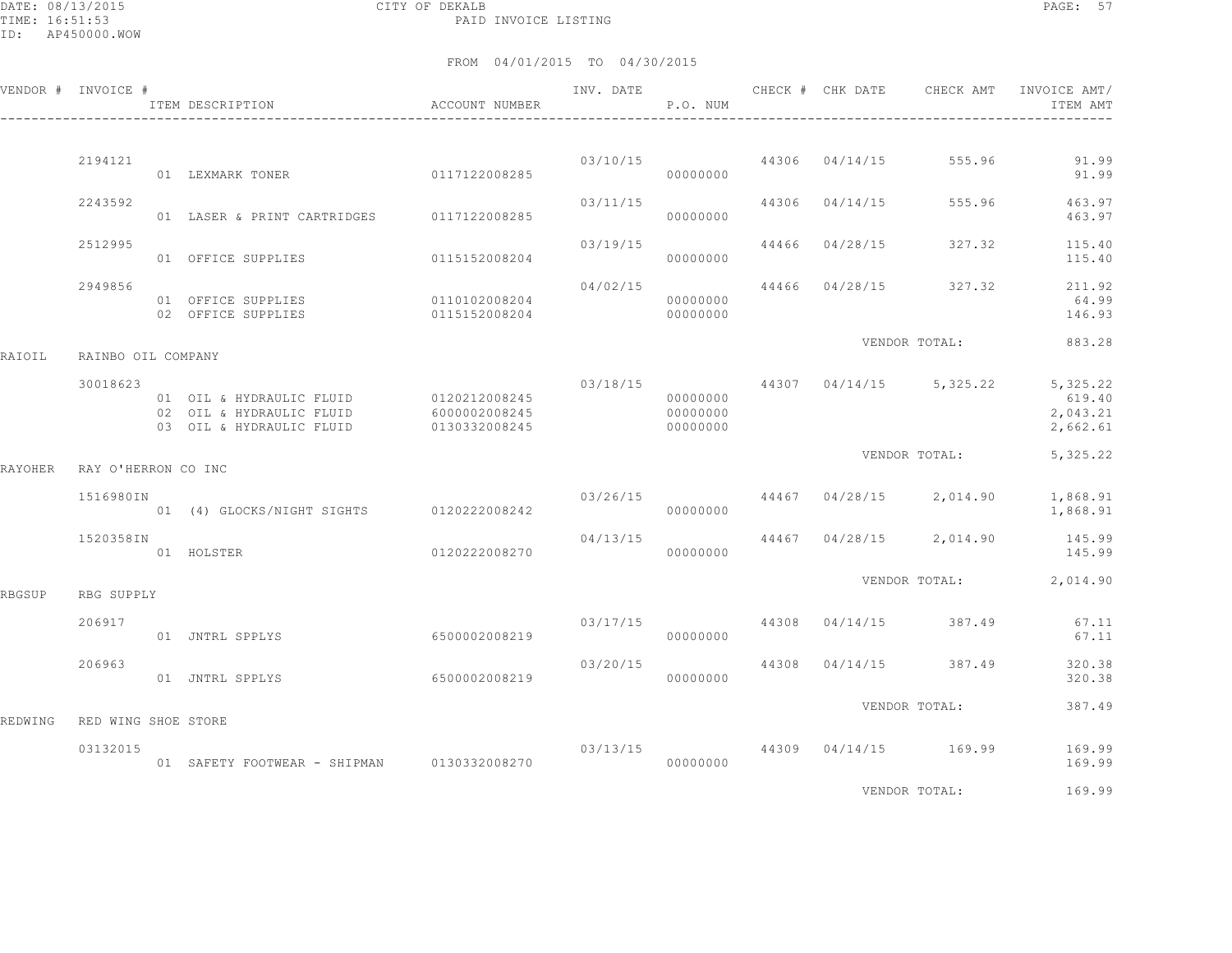DATE: 08/13/2015 CITY OF DEKALB PAGE: 58 PAID INVOICE LISTING

|        | VENDOR # INVOICE # | ITEM DESCRIPTION ACCOUNT NUMBER              |               | P.O. NUM |          |  |                                         | ITEM AMT                                                  |
|--------|--------------------|----------------------------------------------|---------------|----------|----------|--|-----------------------------------------|-----------------------------------------------------------|
| REGBUR | REGGIE BURTON      |                                              |               |          |          |  |                                         |                                                           |
|        | 04062015           | 01 MONEY FORFEITED - #14MR321 0120212008247  |               | 04/06/15 | 00000000 |  |                                         | 44468 04/28/15 664.00 664.00<br>664.00                    |
| REMCLA | REMAX CLASSIC      |                                              |               |          |          |  | VENDOR TOTAL:                           | 664.00                                                    |
|        | 04132015           | 01 WATER REFUND #2302107420-00 6000000063444 |               |          | 00000000 |  |                                         | $04/13/15$ $44469$ $04/28/15$ $149.11$ $149.11$<br>149.11 |
| RHOIND |                    | RHOMAR INDUSTRIES, INC.                      |               |          |          |  | VENDOR TOTAL:                           | 149.11                                                    |
|        | 81997              | 01 (6) 6 GAL PALS NEUTRO-WASH 0130332008226  |               | 00000000 |          |  | $03/27/15$ $44470$ $04/28/15$ $265.52$  | 265.52<br>265.52                                          |
| RIISTE | STEVE RIIPPI       |                                              |               |          |          |  | VENDOR TOTAL:                           | 265.52                                                    |
|        | 03192015           | 01 REIMB - WATER OPERATORS LIC 6000003008385 |               |          | 00000000 |  | $03/19/15$ $0000773$ $04/14/15$ $10.00$ | 10.00<br>10.00                                            |
| RINJAN | JANET RINTALA      |                                              |               |          |          |  | VENDOR TOTAL:                           | 10.00                                                     |
|        | 03232015           | 01 WATER REFUND #1902088270-00 6000000063444 |               | 03/23/15 | 00000000 |  | 44310 04/14/15 16.50                    | 16.50<br>16.50                                            |
| RITIAN | IAN RITTOF         |                                              |               |          |          |  | VENDOR TOTAL:                           | 16.50                                                     |
|        | 03232015           | 01 WATER REFUND #2302108040-01 6000000063444 |               |          | 00000000 |  | $03/23/15$ $44311$ $04/14/15$ $10.10$   | 10.10<br>10.10                                            |
|        |                    |                                              |               |          |          |  | VENDOR TOTAL:                           | 10.10                                                     |
| RJBOW  |                    | R.J. BOWERS DISTRIBUTORS, INC.               |               |          |          |  |                                         |                                                           |
|        | 281055             | 01 SWIVEL COUPLING                           | 6500003008310 |          | 00000000 |  | $03/10/15$ $44312$ $04/14/15$ 53.50     | 53.50<br>53.50                                            |
| RKDIX  | R.K. DIXON         |                                              |               |          |          |  | VENDOR TOTAL:                           | 53.50                                                     |
|        | 1265469            |                                              |               |          |          |  | $03/24/15$ 44313 $04/14/15$ 32.66       | 32.66<br>32.66                                            |
|        |                    |                                              |               |          |          |  | VENDOR TOTAL:                           | 32.66                                                     |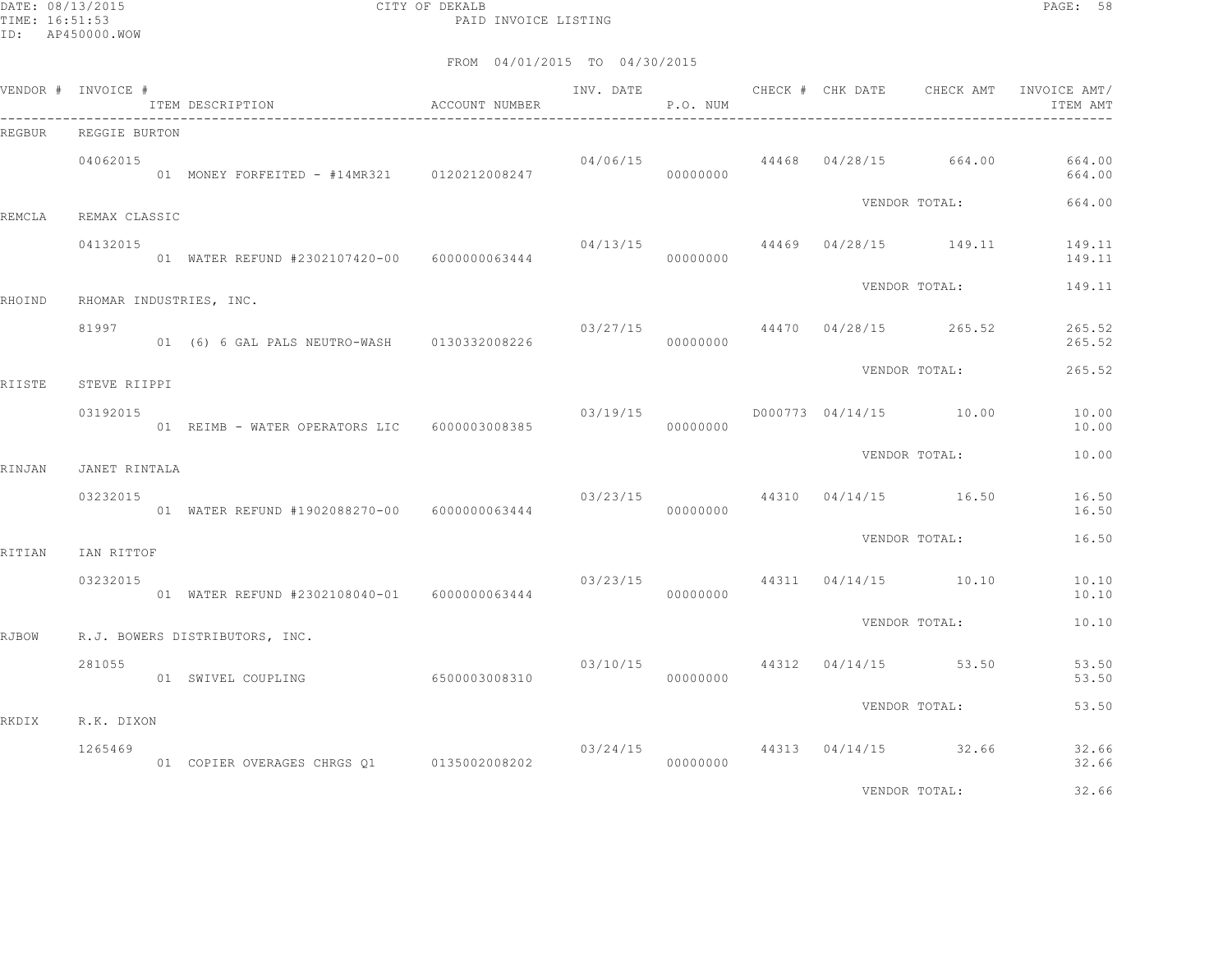DATE: 08/13/2015 CITY OF DEKALB PAGE: 59 PAID INVOICE LISTING

| VENDOR # INVOICE # |                 | ITEM DESCRIPTION ACCOUNT NUMBER                    |          | P.O. NUM |  |                                        | INV. DATE 6 CHECK # CHK DATE CHECK AMT INVOICE AMT<br>ITEM AMT  |
|--------------------|-----------------|----------------------------------------------------|----------|----------|--|----------------------------------------|-----------------------------------------------------------------|
| ROMFIR             |                 | VILLAGE OF ROMEOVILLE                              |          |          |  |                                        |                                                                 |
|                    | $2015 - 093$    | 01 MANAGEMNT/LDRSHP CLS-GAUTCHER 0125273008376     |          | 00000000 |  | $03/04/15$ $44314$ $04/14/15$ $325.00$ | 325.00<br>325.00                                                |
|                    | 32015134        | 01 FIRE PREVENTION 3/9-13-GUTHRIE 0125273008376    |          | 00000000 |  | $03/16/15$ $44471$ $04/28/15$ $325.00$ | 325.00<br>325.00                                                |
| RONENT             |                 | RONDO ENTERPRISES, INC.                            |          |          |  | VENDOR TOTAL:                          | 650.00                                                          |
|                    | 70105           | 01 (2) BREAK-AWAY BATTERY 0130332008226 0000000000 |          |          |  | $03/13/15$ 44315 $04/14/15$ 39.90      | 39.90<br>39.90                                                  |
| RYDDEC             | RYDIN DECAL     |                                                    |          |          |  | VENDOR TOTAL:                          | 39.90                                                           |
|                    | 303700          | 01 TEMP HANDICAP PLACARDS (25) 0117112008202       |          | 00000000 |  | $03/06/15$ $44472$ $04/28/15$ 67.97    | 67.97<br>67.97                                                  |
| SAFEBU             | SAFEBUILT       |                                                    |          |          |  | VENDOR TOTAL:                          | 67.97                                                           |
|                    | 0019694IN       |                                                    |          | 00000000 |  |                                        | $03/31/15$ 44473 $04/28/15$ 40,147.13 2,475.00<br>2,475.00      |
|                    | 0019695IN       | 01 BUILDING PERMITS - MARCH 2015 0132133008399     | 03/31/15 | 00000000 |  | 44473 04/28/15 40,147.13               | 37,672.13<br>37,672.13                                          |
| SAFSUP             |                 | SAFETY SUPPLY ILLINOIS                             |          |          |  | VENDOR TOTAL:                          | 40,147.13                                                       |
|                    | 1902568826      |                                                    |          | 00000000 |  |                                        | $12/11/14$ $44316$ $04/14/15$ $1,971.94$ $1,053.81$<br>1,053.81 |
|                    | 1902568874      |                                                    | 12/12/14 | 00000000 |  | 44316 04/14/15 1,971.94                | 189.56<br>189.56                                                |
|                    | 1902571128      | 01 SENSOR REPLACEMENT 0125272008240                | 03/05/15 | 00000000 |  | 44316 04/14/15 1,971.94                | 470.57<br>470.57                                                |
|                    | 1902571195      | ---<br>01 SENSOR REPLACEMENT 0125272008240         | 03/06/15 | 00000000 |  | 44316 04/14/15 1,971.94                | 258.00<br>258.00                                                |
| SAUMFG             | SAUBER MFG, CO. |                                                    |          |          |  |                                        | VENDOR TOTAL: 1,971.94                                          |
|                    | PSI168571       |                                                    | 03/18/15 |          |  | 44474 04/28/15 2,418.25                | 2,418.25                                                        |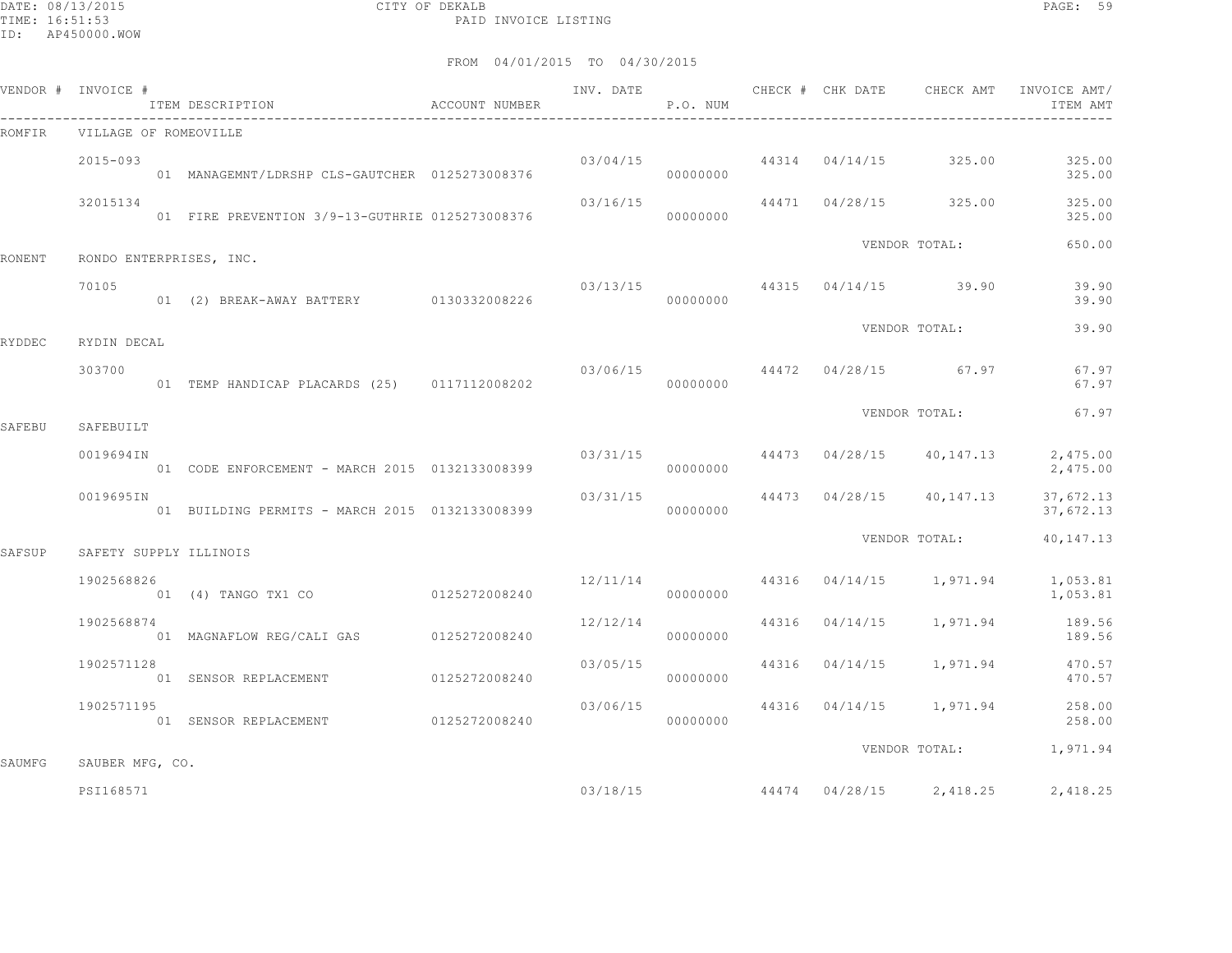DATE: 08/13/2015 CITY OF DEKALB PAGE: 60 PAID INVOICE LISTING

|        | VENDOR # INVOICE # | ITEM DESCRIPTION ACCOUNT NUMBER                                    |               |          | P.O. NUM             |                |                         | ITEM AMT                                                                    |
|--------|--------------------|--------------------------------------------------------------------|---------------|----------|----------------------|----------------|-------------------------|-----------------------------------------------------------------------------|
|        | PSI168571          | 01 REPAIRS TO BOOM - P35 0130333008315<br>02 REPAIRS TO BOOM - P35 | 0130332008226 |          | 00000000<br>00000000 |                |                         | $03/18/15$ $44474$ $04/28/15$ $2,418.25$ $2,418.25$<br>1,053.00<br>1,365.25 |
| SEANUC |                    | SEAMAN NUCLEAR CORPORATION                                         |               |          |                      |                | VENDOR TOTAL:           | 2,418.25                                                                    |
|        | 42001              | 01 FREIGHT CHRGS FOR GAUGE 0130353008305                           |               |          | 00000000             |                |                         | 03/26/15 44475 04/28/15 141.54 141.54<br>141.54                             |
| SHACOR | SHARE CORPORATION  |                                                                    |               |          |                      |                | VENDOR TOTAL:           | 141.54                                                                      |
|        | 907042             | 01 PEAPODS - GRAPEFRUIT/KIWI 0130322008291                         |               |          | 00000000             |                |                         | $03/27/15$ $44476$ $04/28/15$ $178.05$ $178.05$<br>178.05                   |
| SHASUB |                    | SHAW SUBURBAN MEDIA GROUP                                          |               |          |                      |                | VENDOR TOTAL:           | 178.05                                                                      |
|        | 03151002632        | 01 DEKALB CHAMBER BOOK 0132113008373                               |               |          | 03/31/15<br>00000000 |                | 44477 04/28/15 2,724.54 | 1,325.00<br>1,325.00                                                        |
|        | 03151002804        | 01 PUBLIC NOTICES (3) 0132113008366                                |               |          | 03/31/15<br>00000000 |                | 44477 04/28/15 2,724.54 | 588.20<br>588.20                                                            |
|        | 10025050           | 0120253008373<br>01 BANNERS                                        |               | 03/18/15 | 00000000             |                | 44477 04/28/15 2,724.54 | 575.00<br>575.00                                                            |
|        | 493130             | 01 WATERMAIN NOTICE 6000003008366                                  |               |          | 03/31/15<br>00000000 |                |                         | 44477 04/28/15 2,724.54 236.34<br>236.34                                    |
| SIKICH | SIKICH LLP         |                                                                    |               |          |                      |                |                         | VENDOR TOTAL: 2,724.54                                                      |
|        | 03172015           | 01 PRO SRVCS THRU FEB 28, 2015 0135003008342                       |               |          | 00000000             |                |                         | $03/17/15$ 44478 $04/28/15$ 125.00 125.00<br>125.00                         |
|        | 208272             | 01 14/15 COMPRE COMPEN STUDY 0135004008497                         |               | 02/28/15 | 00000000             | 44317 04/14/15 |                         | 24,797.00 18,812.00<br>18,812.00                                            |
|        | 208630             | 01 14/15 COMPRE COMPEN STUDY 0135004008497                         |               | 02/28/15 | 00000000             |                |                         | 44317 04/14/15 24,797.00 5,985.00<br>5,985.00                               |
|        |                    |                                                                    |               |          |                      |                | VENDOR TOTAL:           | 24,922.00                                                                   |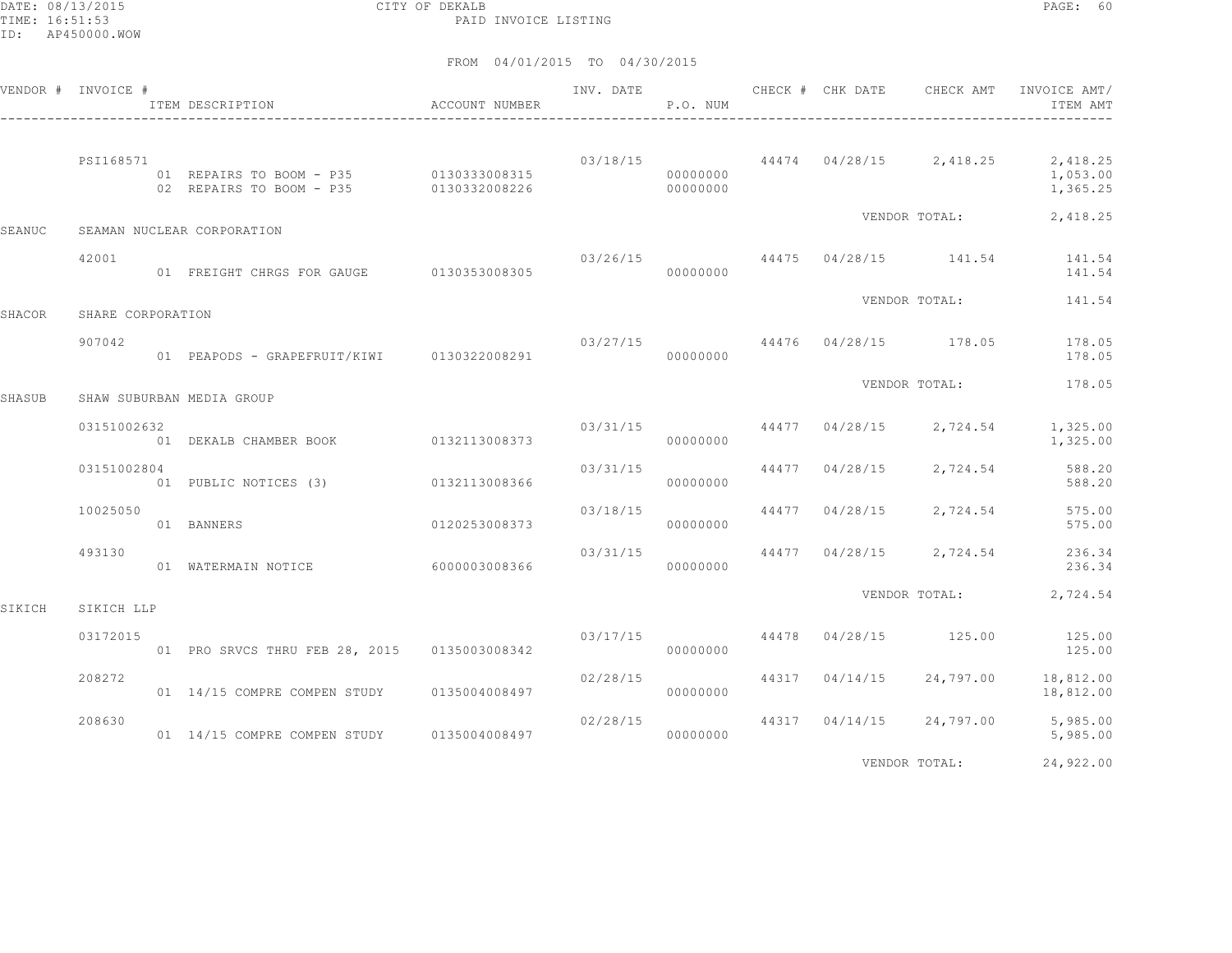DATE: 08/13/2015 CITY OF DEKALB PAGE: 61 PAID INVOICE LISTING

|        | VENDOR # INVOICE #      | ITEM DESCRIPTION<br>$\hfill$<br>ACCOUNT NUMBER  |               | INV. DATE | P.O. NUM |  | CHECK # CHK DATE CHECK AMT            | INVOICE AMT/<br>ITEM AMT                            |
|--------|-------------------------|-------------------------------------------------|---------------|-----------|----------|--|---------------------------------------|-----------------------------------------------------|
| SIMGRI | SIMPLEXGRINNELL         |                                                 |               |           |          |  |                                       |                                                     |
|        | 77646325                | 01 ALARM MONITORING 0130324008450               |               |           | 00000000 |  |                                       | $03/02/15$ 44318 $04/14/15$ 461.00 461.00<br>461.00 |
| SIRFIN | SIRCHIE FINGERPRINT     |                                                 |               |           |          |  | VENDOR TOTAL:                         | 461.00                                              |
|        | 0203461IN               | 01 BONDED CARBON FILTER 0120212008249           |               | 04/08/15  | 00000000 |  | 44479 04/28/15 374.00                 | 374.00<br>374.00                                    |
| SIXCON |                         | SIXEL CONSULTING GROUP, INC                     |               |           |          |  | VENDOR TOTAL:                         | 374.00                                              |
|        | DKB031501               | 01 GOVERANCE STUDY MTG 1300003008343            |               | 00000000  |          |  | $03/19/15$ 44319 $04/14/15$ 1,112.47  | 1, 112.47<br>1,112.47                               |
| SMIAMU | SMITH AMUNDSEN          |                                                 |               |           |          |  | VENDOR TOTAL:                         | 1,112.47                                            |
|        | 463302                  | 01 PRO LGL FEES                                 | 7200004008472 |           | 00000000 |  | $03/12/15$ 44480 04/28/15 848.84      | 753.84<br>753.84                                    |
|        | 463303                  | 01 PRO LGL FEES                                 | 7200004008472 | 03/12/15  | 00000000 |  | 44480 04/28/15 848.84                 | 95.00<br>95.00                                      |
|        |                         |                                                 |               |           |          |  | VENDOR TOTAL:                         | 848.84                                              |
| SMIJAM | JAMIE SMIRZ<br>03262015 |                                                 |               | 03/26/15  |          |  | D000789 04/28/15 39.09                | 39.09<br>39.09                                      |
|        |                         |                                                 |               |           |          |  | VENDOR TOTAL:                         | 39.09                                               |
| SMITRA | TRACY SMITH<br>04082015 | 01  2014  WELLNESS REIMBURSEMENT  7100004008476 |               | 04/08/15  | 00000000 |  | D000790 04/28/15 500.00               | 500.00<br>500.00                                    |
| SNAIND | SNAP-ON INDUSTRIAL      |                                                 |               |           |          |  | VENDOR TOTAL:                         | 500.00                                              |
|        | 25106566                | 01 VALVE GUIDE REMOVER 0130332008295            |               |           | 00000000 |  | $03/06/15$ $44320$ $04/14/15$ $72.71$ | 72.71<br>72.71                                      |
| SNYKEN | KEN SNYDER              |                                                 |               |           |          |  | VENDOR TOTAL:                         | 72.71                                               |
|        | 03132015                |                                                 |               |           |          |  | $03/13/15$ 44321 $04/14/15$ 26.08     | 26.08                                               |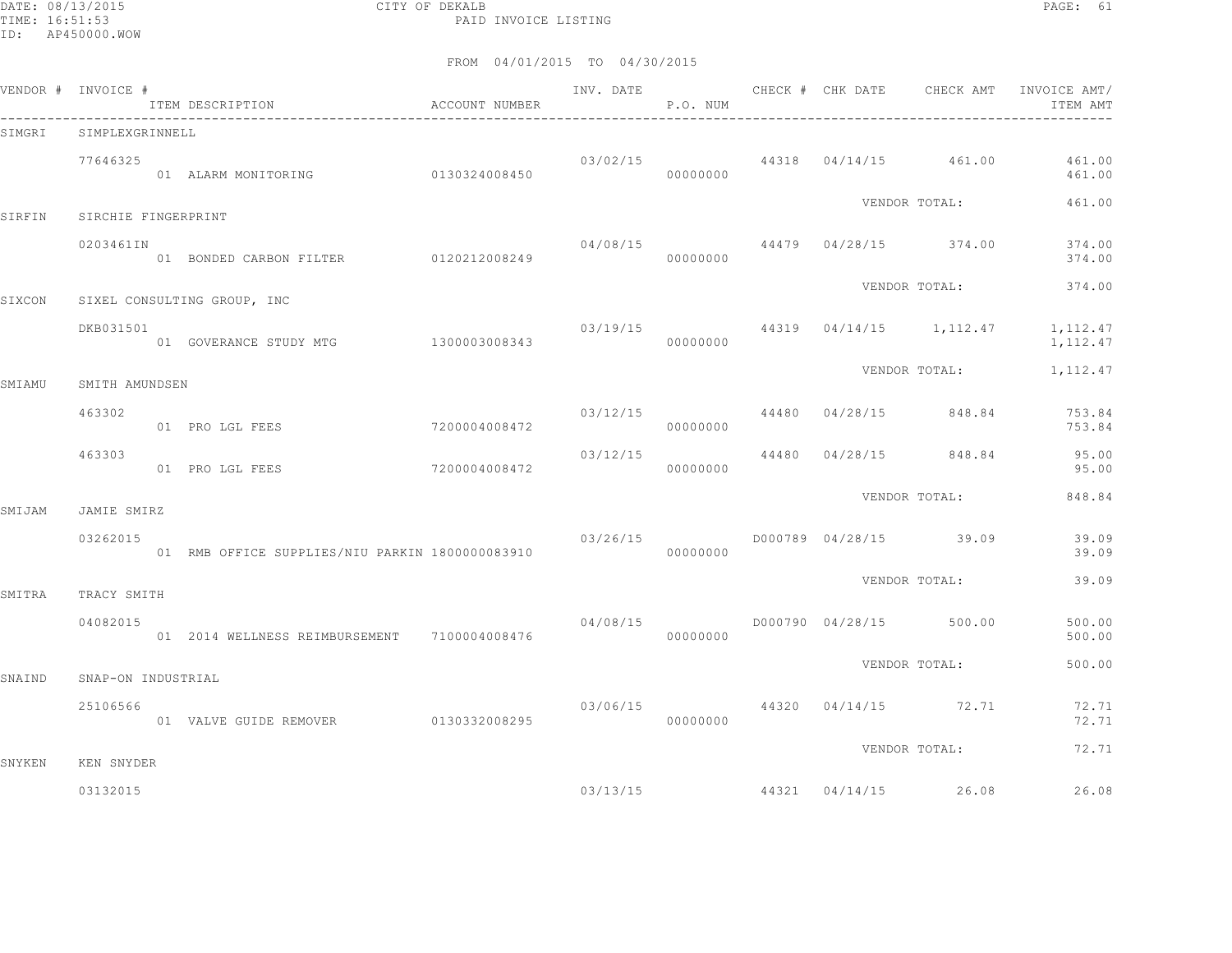DATE: 08/13/2015 CITY OF DEKALB PAGE: 62 PAID INVOICE LISTING

|               | VENDOR # INVOICE # | ITEM DESCRIPTION<br>-------------------------------- | <b>ACCOUNT NUMBER</b> | INV. DATE | P.O. NUM |  | CHECK # CHK DATE CHECK AMT               | INVOICE AMT/<br>ITEM AMT                |
|---------------|--------------------|------------------------------------------------------|-----------------------|-----------|----------|--|------------------------------------------|-----------------------------------------|
|               | 03132015           | 01 WATER REFUND #2002092240-00 6000000063444         |                       |           | 00000000 |  | $03/13/15$ 44321 $04/14/15$ 26.08        | 26.08<br>26.08                          |
| SOSLP         |                    | ILLINOIS SECRETARY OF STATE                          |                       |           |          |  | VENDOR TOTAL:                            | 26.08                                   |
|               | K7388812015        | 01 K738881 - PLATE RENEWAL 0120212008247             |                       | 03/17/15  | 00000000 |  | 44322 04/14/15 101.00                    | 101.00<br>101.00                        |
| SPRINT        | SPRINT PCS         |                                                      |                       |           |          |  | VENDOR TOTAL:                            | 101.00                                  |
|               | 621578810088       | <br>01 CDMA TELEMENTRY 0125263008337                 |                       |           | 00000000 |  | $03/29/15$ 44481 04/28/15 26.11          | 26.11<br>26.11                          |
| STAEQU        |                    | STANDARD EQUIPMENT COMPANY                           |                       |           |          |  | VENDOR TOTAL:                            | 26.11                                   |
|               | C00409             | 01 BUILDING SUPPLIES                                 | 0130332008226         |           | 00000000 |  | $03/13/15$ $44323$ $04/14/15$ $2,131.56$ | 1,863.71<br>1,863.71                    |
|               | C00507             | 01 TUBE ASSEMBLY                                     | 0130332008226         | 03/13/15  | 00000000 |  | 44323 04/14/15 2,131.56                  | 211.06<br>211.06                        |
|               | C00733             | 01 BUILDING SUPPLIES 0130332008226                   |                       | 03/19/15  | 00000000 |  |                                          | 44323 04/14/15 2,131.56 56.79<br>56.79  |
|               | C00889             | 01 FUEL TANK STRAP                                   | 0130332008226         | 03/24/15  | 00000000 |  | 44482 04/28/15 38.65                     | 38.65<br>38.65                          |
| STAILL        | STATE OF ILLINOIS  |                                                      |                       |           |          |  | VENDOR TOTAL:                            | 2,170.21                                |
|               | 03232015           | 01 DKB-3937, 3-17-SBGP-95, DK057 6500006508638       |                       |           | 00000000 |  | $03/23/15$ $44511$ $04/28/15$ $8,850.00$ | 8,850.00<br>8,850.00                    |
| <b>STEELE</b> |                    | STEINER ELECTRIC COMPANY                             |                       |           |          |  | VENDOR TOTAL:                            | 8,850.00                                |
|               | S004988047003      | 01 POWER SYS SRVCS/RPR 0125273008348                 |                       | 03/26/15  | 00000000 |  | 44483 04/28/15 210.00                    | 210.00<br>210.00                        |
| STRPLU        |                    | STRYPES PLUS MORE INC.                               |                       |           |          |  | VENDOR TOTAL:                            | 210.00                                  |
|               | 12793              |                                                      |                       |           |          |  |                                          | $03/11/15$ 44324 04/14/15 304.00 304.00 |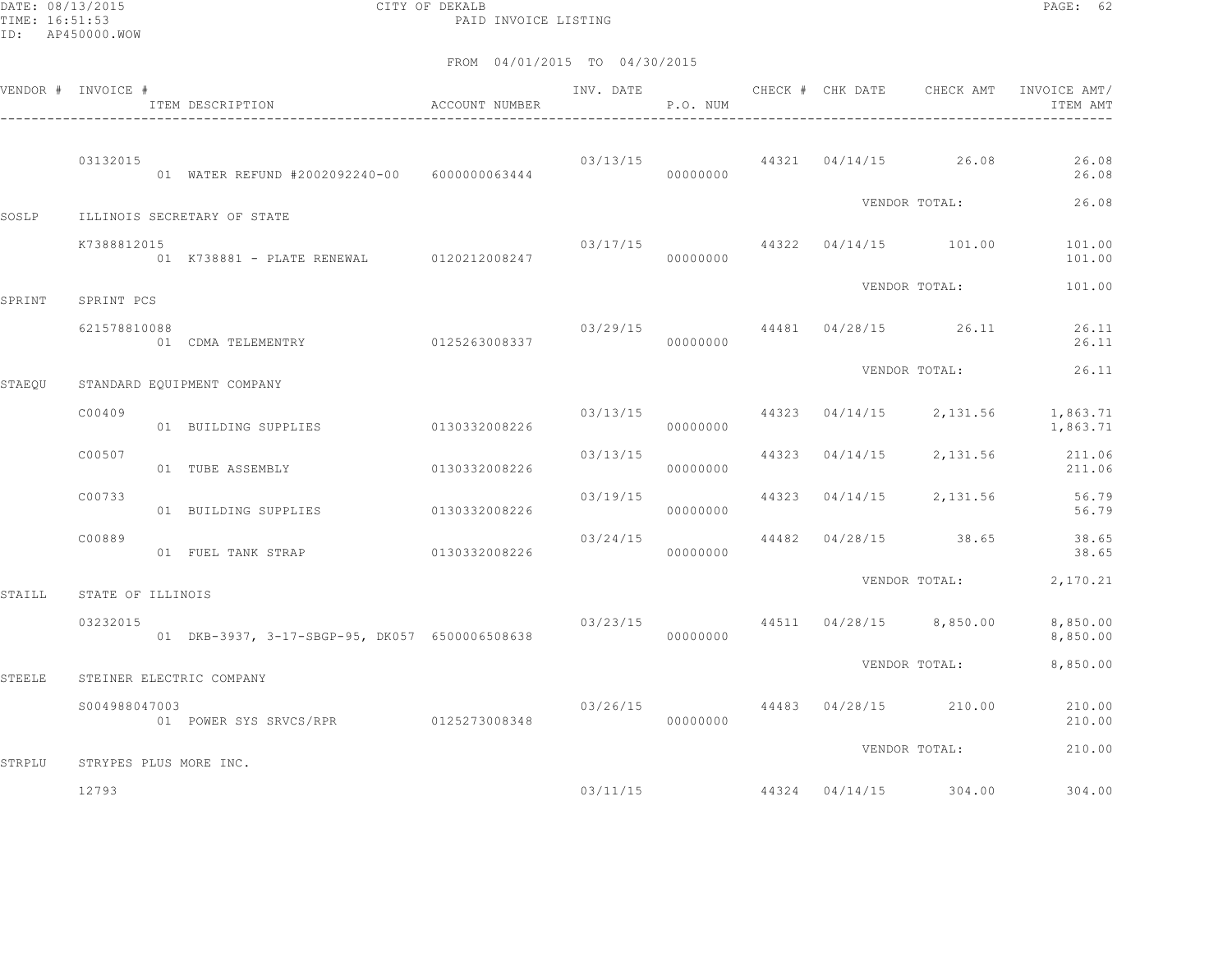DATE: 08/13/2015 CITY OF DEKALB PAGE: 63 PAID INVOICE LISTING

|               | VENDOR # INVOICE #    | ACCOUNT NUMBER<br>ITEM DESCRIPTION                                         |               | INV. DATE | P.O. NUM             |  | CHECK # CHK DATE CHECK AMT            | INVOICE AMT/<br>ITEM AMT                            |
|---------------|-----------------------|----------------------------------------------------------------------------|---------------|-----------|----------------------|--|---------------------------------------|-----------------------------------------------------|
|               | 12793                 | 01 NUMBER CHANGE ON SOUADS 0120223008315                                   |               |           | 00000000             |  |                                       | $03/11/15$ 44324 $04/14/15$ 304.00 304.00<br>304.00 |
| <b>SUBLAB</b> |                       | SUBURBAN LABORATORIES, INC.                                                |               |           |                      |  | VENDOR TOTAL:                         | 304.00                                              |
|               | 121409                | 01 WTR (5) FLUORIDE TSTS 6000003008356                                     |               |           | 00000000             |  | $03/31/15$ $44484$ $04/28/15$ $75.00$ | 75.00<br>75.00                                      |
| SUNDOG        | SUNDOGIT INC.         |                                                                            |               |           |                      |  | VENDOR TOTAL:                         | 75.00                                               |
|               | CW33130               | 01 PROACTIVE ANTIVIRUS PROTECTN 0117122008285                              |               | 12/31/14  | 00000000             |  | 44325 04/14/15 1,604.25               | 724.50<br>724.50                                    |
|               | CW33477               | 01 PROACTIVE ANTIVIRUS PROTECTN 0117122008285                              |               | 01/31/15  | 00000000             |  | 44325 04/14/15 1,604.25               | 879.75<br>879.75                                    |
|               | CW33798               | 01 SAN SOLUTION                                                            | 0117122008285 |           | 03/15/15<br>00000000 |  | 44485 04/28/15 230.00                 | 230.00<br>230.00                                    |
| SUNPUB        |                       | SUNGARD PUBLIC SECTOR, INC.                                                |               |           |                      |  | VENDOR TOTAL:                         | 1,834.25                                            |
|               | 96808                 | 01 FIRE RESPONSE TRAINING 0120233008376                                    |               | 02/27/15  | 00000000             |  | 44326 04/14/15 320.00                 | 320.00<br>320.00                                    |
|               | BNBRQ1268             | 01 CAD PROJ, FIRE RSPNSE TRNG 0120253008376                                |               | 01/18/15  | 00000000             |  | 44486 04/28/15 1,600.00               | 1,600.00<br>1,600.00                                |
| SUPBUS        |                       | SUPERIOR BUSINESS FORMS INC                                                |               |           |                      |  | VENDOR TOTAL:                         | 1,920.00                                            |
|               | 1547452               | 01 WATER SHUT OFFICE NOTICES 6000002008202                                 |               | 03/12/15  | 00000000             |  | 44327 04/14/15 981.84                 | 981.84<br>981.84                                    |
| SUPDIE        | SUPERIOR DIESEL, INC. |                                                                            |               |           |                      |  | VENDOR TOTAL:                         | 981.84                                              |
|               | W13788                | 01 ENGINE LIGHT REPAIR - P23 0130332008226<br>02 ENGINE LIGHT REPAIR - P23 | 0130333008315 |           | 00000000<br>00000000 |  | $03/05/15$ 44328 $04/14/15$ 172.30    | 172.30<br>7.97<br>164.33                            |
|               | W14016                |                                                                            |               | 03/10/15  |                      |  | 44487 04/28/15 2,974.86               | 849.08                                              |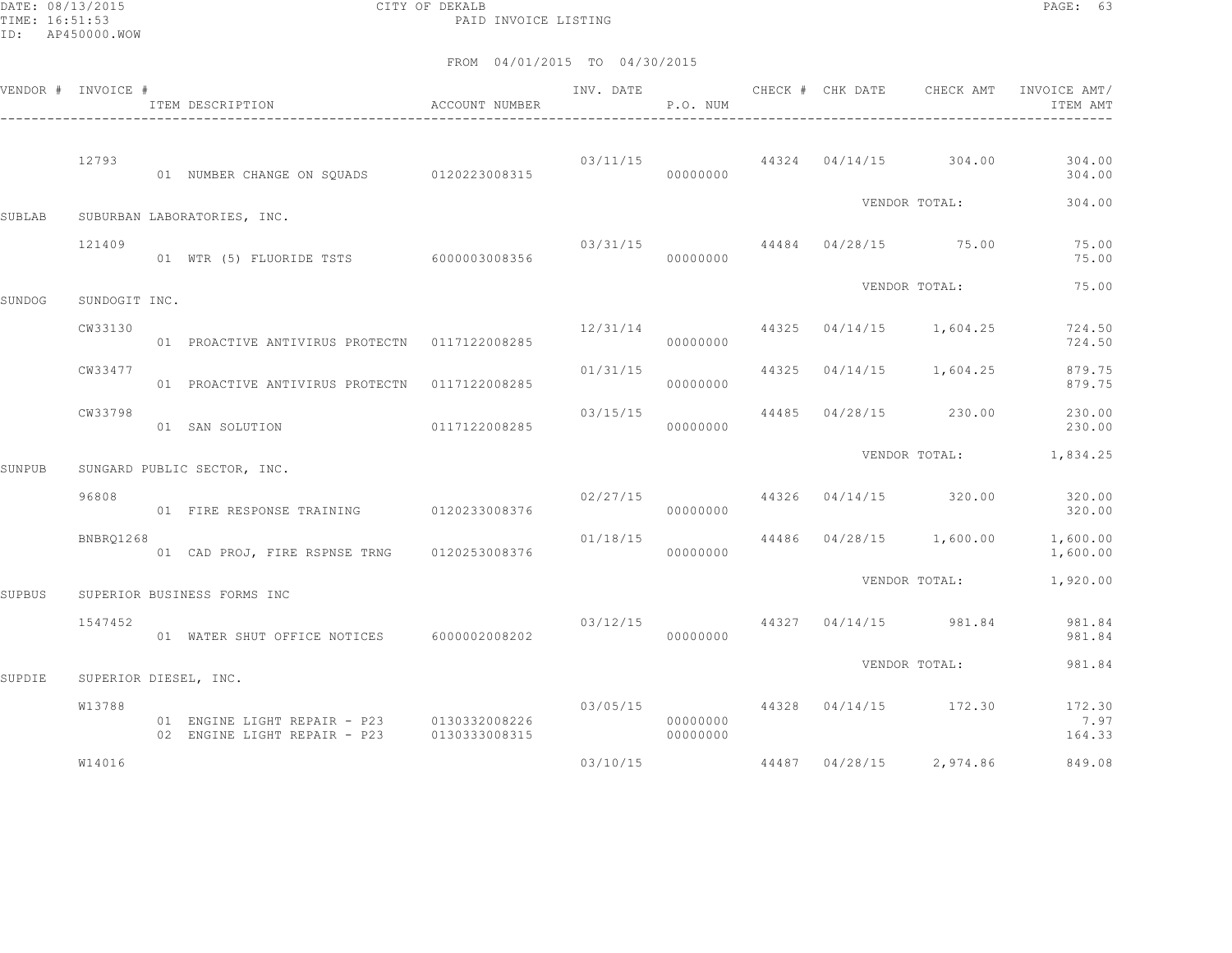|        | VENDOR # INVOICE #  | ITEM DESCRIPTION                                                                                 | ACCOUNT NUMBER | INV. DATE | P.O. NUM             |       | CHECK # CHK DATE | CHECK AMT                                | INVOICE AMT/<br>ITEM AMT                               |
|--------|---------------------|--------------------------------------------------------------------------------------------------|----------------|-----------|----------------------|-------|------------------|------------------------------------------|--------------------------------------------------------|
|        | W14016              | 01 REPAIR FUEL LEAK - P23 0130332008226<br>02 REPAIR FUEL LEAK - P23 0130333008315               |                |           | 00000000<br>00000000 |       |                  | $03/10/15$ $44487$ $04/28/15$ $2,974.86$ | 849.08<br>400.00<br>449.08                             |
|        | W14028              | 01 REPAIR STEERING GEARBOX - P32 0130332008226<br>02 REPAIR STEERING GEARBOX - P32 0130333008315 |                | 03/10/15  | 00000000<br>00000000 |       |                  |                                          | 44487 04/28/15 2,974.86 2,125.78<br>1,665.36<br>460.42 |
| TASER  | TASER INTERNATIONAL |                                                                                                  |                |           |                      |       |                  | VENDOR TOTAL:                            | 3, 147. 16                                             |
|        | SI1395370           | 01 BATTERIES                                                                                     | 0120222008242  | 04/06/15  | 00000000             |       |                  | 44488 04/28/15 90.52                     | 90.52<br>90.52                                         |
| TCP    |                     | TRAFFIC CONTROL & PROTECTION                                                                     |                |           |                      |       |                  | VENDOR TOTAL:                            | 90.52                                                  |
|        | 82762               | 01 CHEVRON PANELS                                                                                | 0130332008231  |           | 03/25/15<br>00000000 | 44489 |                  | $04/28/15$ 8,701.00                      | 1,030.00<br>1,030.00                                   |
|        | 82763               | 01 BARRICADE PANELS                                                                              | 6000006008540  | 03/25/15  | 00000000             | 44489 | 04/28/15         | 8,701.00                                 | 1,951.50<br>1,951.50                                   |
|        | 82764               | 01 STREET SIGNS                                                                                  | 0130332008231  | 03/25/15  | 00000000             |       |                  | 44489 04/28/15 8,701.00                  | 5,719.50<br>5,719.50                                   |
| THEFLO |                     | THERM FLO INCORPORATED                                                                           |                |           |                      |       |                  | VENDOR TOTAL:                            | 8,701.00                                               |
|        | SC9633              | 01 PM INSPECTION AGREEMENT                                                                       | 0130324008450  |           | 00000000             |       |                  | $03/31/15$ $44490$ $04/28/15$ $3,387.00$ | 3,387.00<br>3,387.00                                   |
| TILWRI |                     | TILLMAN -WRIGHT REAL ESTATE                                                                      |                |           |                      |       |                  | VENDOR TOTAL:                            | 3,387.00                                               |
|        | 03122015            | 01 WATER REFUND #0401018080-01 6000000063444                                                     |                | 03/12/15  | 00000000             |       |                  | $44329$ $04/14/15$ 2,502.00              | 2,502.00<br>2,502.00                                   |
| TINCD  |                     | TINKIRMAN CD CONSTRUCTION                                                                        |                |           |                      |       |                  | VENDOR TOTAL:                            | 2,502.00                                               |
|        | 03132015            | 01 TEMP HYDRANT USE REFUND                                                                       | 6000000063444  | 03/13/15  | 00000000             |       |                  | 44330 04/14/15 965.86                    | 965.86<br>965.86                                       |
|        |                     |                                                                                                  |                |           |                      |       |                  | VENDOR TOTAL:                            | 965.86                                                 |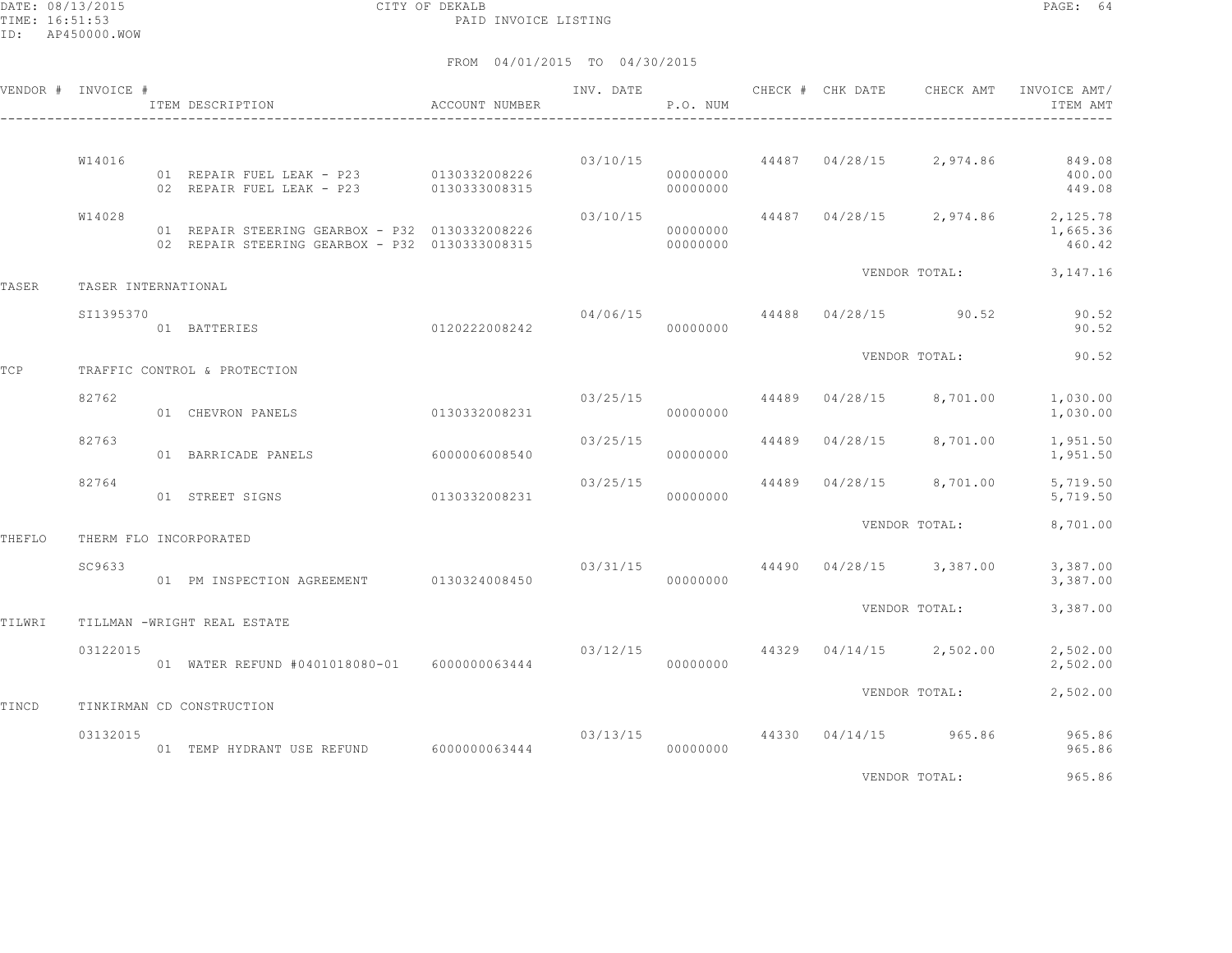DATE: 08/13/2015 CITY OF DEKALB PAGE: 65 PAID INVOICE LISTING

|         | VENDOR # INVOICE #  | ACCOUNT NUMBER<br>ITEM DESCRIPTION                                                 |                                |          | P.O. NUM                         |  |                                                                                                                                                                                                                                          | INV. DATE 6 CHECK # CHK DATE 6 CHECK AMT INVOICE AMT/<br>ITEM AMT |
|---------|---------------------|------------------------------------------------------------------------------------|--------------------------------|----------|----------------------------------|--|------------------------------------------------------------------------------------------------------------------------------------------------------------------------------------------------------------------------------------------|-------------------------------------------------------------------|
| TRARIS  |                     | TRANSUNION RISK & RISK ALTERNA                                                     |                                |          |                                  |  |                                                                                                                                                                                                                                          |                                                                   |
|         | 04012015            | 。<br>01  PD #198499               0120242008243                                    |                                |          | 00000000                         |  | $04/01/15$ $44491$ $04/28/15$ 93.75                                                                                                                                                                                                      | 93.75<br>93.75                                                    |
| TRETIR  |                     | TREDROC TIRE SERVICES                                                              |                                |          |                                  |  | VENDOR TOTAL:                                                                                                                                                                                                                            | 93.75                                                             |
|         | 031215              | 01 TIRE DISPOSAL FEE 0130333008315<br>02 TIRE DISPOSAL FEE<br>03 TIRE DISPOSAL FEE | 6000003008315<br>0120223008315 |          | 00000000<br>00000000<br>00000000 |  | 03/12/15 44332 04/14/15 463.50                                                                                                                                                                                                           | 463.50<br>154.50<br>154.50<br>154.50                              |
| TROINV  |                     | TROTSKY INVESTIGATIVE                                                              |                                |          |                                  |  |                                                                                                                                                                                                                                          | 463.50                                                            |
|         | PD1502              | 01 POLYGRAPH TESTING 0115173008333                                                 |                                |          | 00000000                         |  |                                                                                                                                                                                                                                          | 130.00                                                            |
| UNIDEN  |                     | UNIFORM DEN EAST, INC.                                                             |                                |          |                                  |  | VENDOR TOTAL:<br>04/06/15 44492 04/28/15 130.00 130.00<br>VENDOR TOTAL:<br>$03/18/15$ $44333$ $04/14/15$ $5,693.40$ $3,513.20$<br>$03/19/15$ $44333$ $04/14/15$ $5,693.40$ $2,180.20$<br>44493 04/28/15 163.39<br>VENDOR TOTAL: 5,856.79 | 130.00                                                            |
|         | 37839               |                                                                                    |                                |          |                                  |  |                                                                                                                                                                                                                                          |                                                                   |
|         |                     | 01 (2) MUST SHIELD 0120222008242                                                   |                                |          | 00000000                         |  |                                                                                                                                                                                                                                          | 3,513.20                                                          |
|         | 37854               | 01 SHOOTER RESPONSE KIT 0120222008242                                              |                                |          | 00000000                         |  |                                                                                                                                                                                                                                          | 2,180.20                                                          |
|         | 39282               | 01 SIDEARM SUPPLIES - HERNANDEZ 0120222008270                                      |                                | 04/02/15 | 00000000                         |  |                                                                                                                                                                                                                                          | 163.39<br>163.39                                                  |
| UNIHEA1 | UNITED HEALTHCARE 1 |                                                                                    |                                |          |                                  |  |                                                                                                                                                                                                                                          |                                                                   |
|         | 03112015            | 01 AMBULANCE REIMB - #14-4314 0100000063423                                        |                                |          | 00000000                         |  | $03/11/15$ 44334 04/14/15 355.28                                                                                                                                                                                                         | 348.03<br>348.03                                                  |
|         | 03112015A           | 01 AMBULANCE REIMB #15-0673 0100000063423                                          |                                |          | 00000000                         |  | $03/11/15$ 44334 04/14/15 355.28                                                                                                                                                                                                         | 7.25<br>7.25                                                      |
| UNISHE  |                     | UNIVERSITY SHELL, INC.                                                             |                                |          |                                  |  | VENDOR TOTAL:                                                                                                                                                                                                                            | 355.28                                                            |
|         | 51176               | 01 PD FUEL                                                                         | 0120212008245                  |          | 00000000                         |  | 03/25/15 44335 04/14/15 25.01                                                                                                                                                                                                            | 25.01<br>25.01                                                    |
|         |                     |                                                                                    |                                |          |                                  |  | VENDOR TOTAL:                                                                                                                                                                                                                            | 25.01                                                             |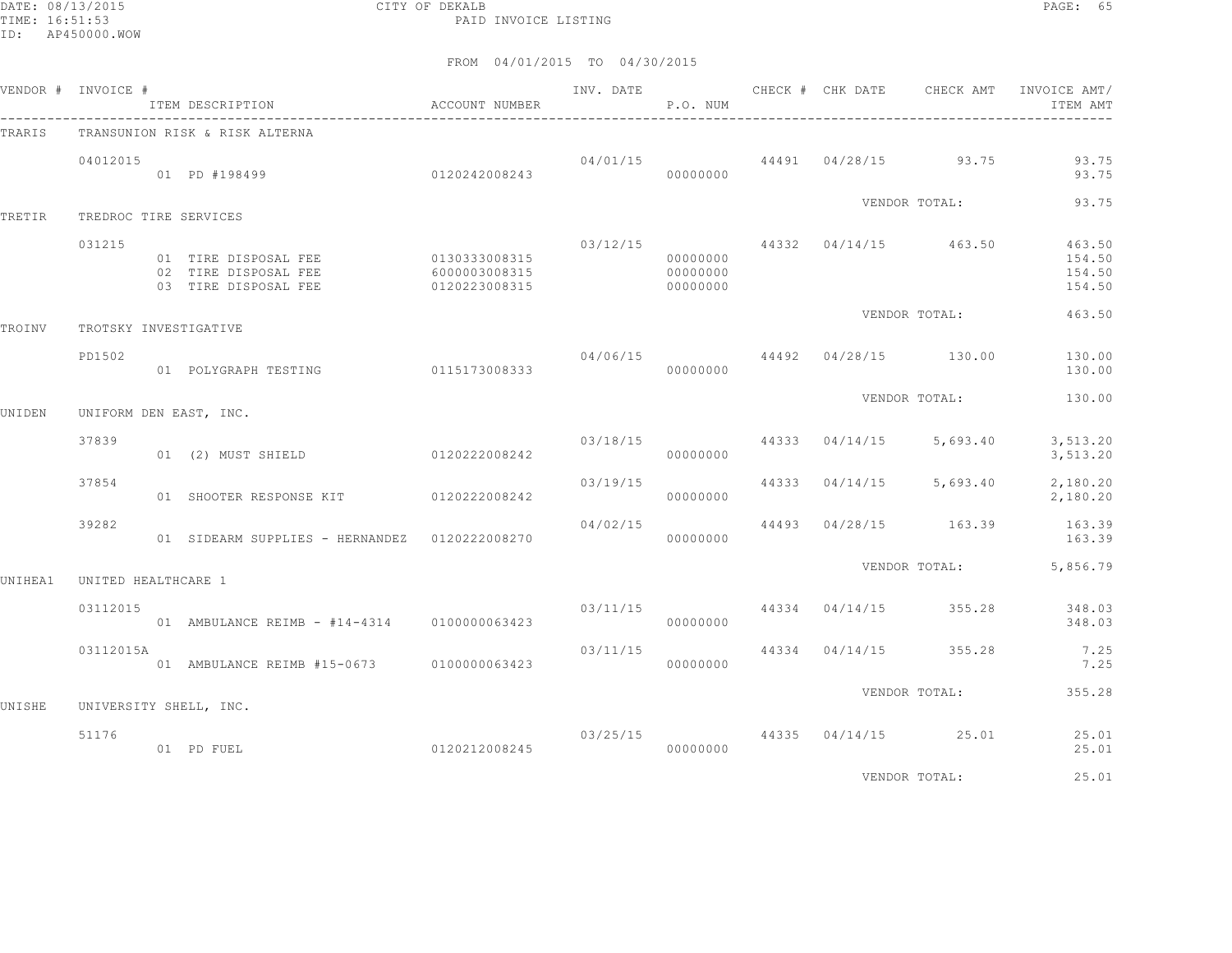DATE: 08/13/2015 CITY OF DEKALB PAGE: 66 PAID INVOICE LISTING

|        | VENDOR # INVOICE #              | ITEM DESCRIPTION                                                                       | ACCOUNT NUMBER                 | INV. DATE | P.O. NUM                         |                                                                                                                                                                                                                                                                                                                                                                                                     |          | INVOICE AMT/<br>ITEM AMT   |
|--------|---------------------------------|----------------------------------------------------------------------------------------|--------------------------------|-----------|----------------------------------|-----------------------------------------------------------------------------------------------------------------------------------------------------------------------------------------------------------------------------------------------------------------------------------------------------------------------------------------------------------------------------------------------------|----------|----------------------------|
|        | UOFILLSP UNIVERSITY OF ILLINOIS |                                                                                        |                                |           |                                  | CHECK # CHK DATE CHECK AMT<br>$03/25/15$ $44494$ $04/28/15$ 300.00<br>VENDOR TOTAL:<br>44336 04/14/15 35.39<br>35.39<br>44336 04/14/15<br>44495 04/28/15<br>24.60<br>44495 04/28/15<br>24.60<br>44495 04/28/15<br>24.60<br>VENDOR TOTAL:<br>$03/06/15$ 44337 $04/14/15$ 510.61<br>44496 04/28/15 2,471.22<br>44496 04/28/15<br>2,471.22<br>44496 04/28/15<br>2,471.22<br>44496 04/28/15<br>2,471.22 |          |                            |
|        | UFINR888                        | 01 MANAGEMENT CLASS - CARANI 0125273008376                                             |                                |           | 00000000                         |                                                                                                                                                                                                                                                                                                                                                                                                     |          | 300.00<br>300.00           |
| UPS    | UNITED PARCEL SERVICE           |                                                                                        |                                |           |                                  |                                                                                                                                                                                                                                                                                                                                                                                                     |          | 300.00                     |
|        | 00007WX103095                   | 01 SHIPPING CHARGES<br>02 SHIPPING CHARGES                                             | 0130332008230<br>6000003008305 |           | 02/28/15<br>00000000<br>00000000 |                                                                                                                                                                                                                                                                                                                                                                                                     |          | 32.60<br>28.00<br>4.60     |
|        | 00007WX103105                   | 01 WEEKLY PRINTER FEE                                                                  | 60000003008305                 | 03/07/15  | 00000000                         |                                                                                                                                                                                                                                                                                                                                                                                                     |          | 2.79<br>2.79               |
|        | 00007WX103115                   | 01 FREIGHT CHARGES                                                                     | 6000003008305                  | 03/14/15  | 00000000                         |                                                                                                                                                                                                                                                                                                                                                                                                     |          | 2.66<br>2.66               |
|        | 00007WX103125                   | 01 FREIGHT<br>02 FREIGHT                                                               | 0125263008305<br>6000003008305 | 03/21/15  | 00000000<br>00000000             |                                                                                                                                                                                                                                                                                                                                                                                                     |          | 17.98<br>4.49<br>13.49     |
|        | 00007WX103135                   | 01 FREIGHT CHARGES                                                                     | 60000003008305                 | 03/28/15  | 00000000                         |                                                                                                                                                                                                                                                                                                                                                                                                     |          | 3.96<br>3.96               |
| USBANK |                                 | U.S. BANK NATIONAL ASSOCIATION                                                         |                                |           |                                  |                                                                                                                                                                                                                                                                                                                                                                                                     |          | 59.99                      |
|        | 273967463                       | 01 5000326508000 MARCH 2015 0135003008310                                              |                                |           | 00000000                         |                                                                                                                                                                                                                                                                                                                                                                                                     |          | 510.61<br>510.61           |
|        | 274994698                       | 01 5000366742000 APRIL 2015 0125263008330<br>02 5000366742000 APRIL 2015               | 0120223008310                  | 03/21/15  | 00000000<br>00000000             |                                                                                                                                                                                                                                                                                                                                                                                                     |          | 514.89<br>101.65<br>413.24 |
|        | 274995018                       | 01 5000394969000 APRIL 2015 0120223008310                                              |                                | 03/21/15  | 00000000                         |                                                                                                                                                                                                                                                                                                                                                                                                     |          | 147.75<br>147.75           |
|        | 274995240                       | 01 5000355745000 APRIL 2015 0135003008310<br>02 5000376431000 APRIL 2015 6500006008597 |                                |           | 03/21/15<br>00000000<br>00000000 |                                                                                                                                                                                                                                                                                                                                                                                                     |          | 387.05<br>253.68<br>133.37 |
|        | 274995844                       | 01 5000338938000 APRIL 2015 0135003008310                                              |                                | 03/21/15  | 00000000                         |                                                                                                                                                                                                                                                                                                                                                                                                     |          | 629.70<br>629.70           |
|        | 274995885                       |                                                                                        |                                | 03/21/15  |                                  | 44496 04/28/15                                                                                                                                                                                                                                                                                                                                                                                      | 2,471.22 | 199.80                     |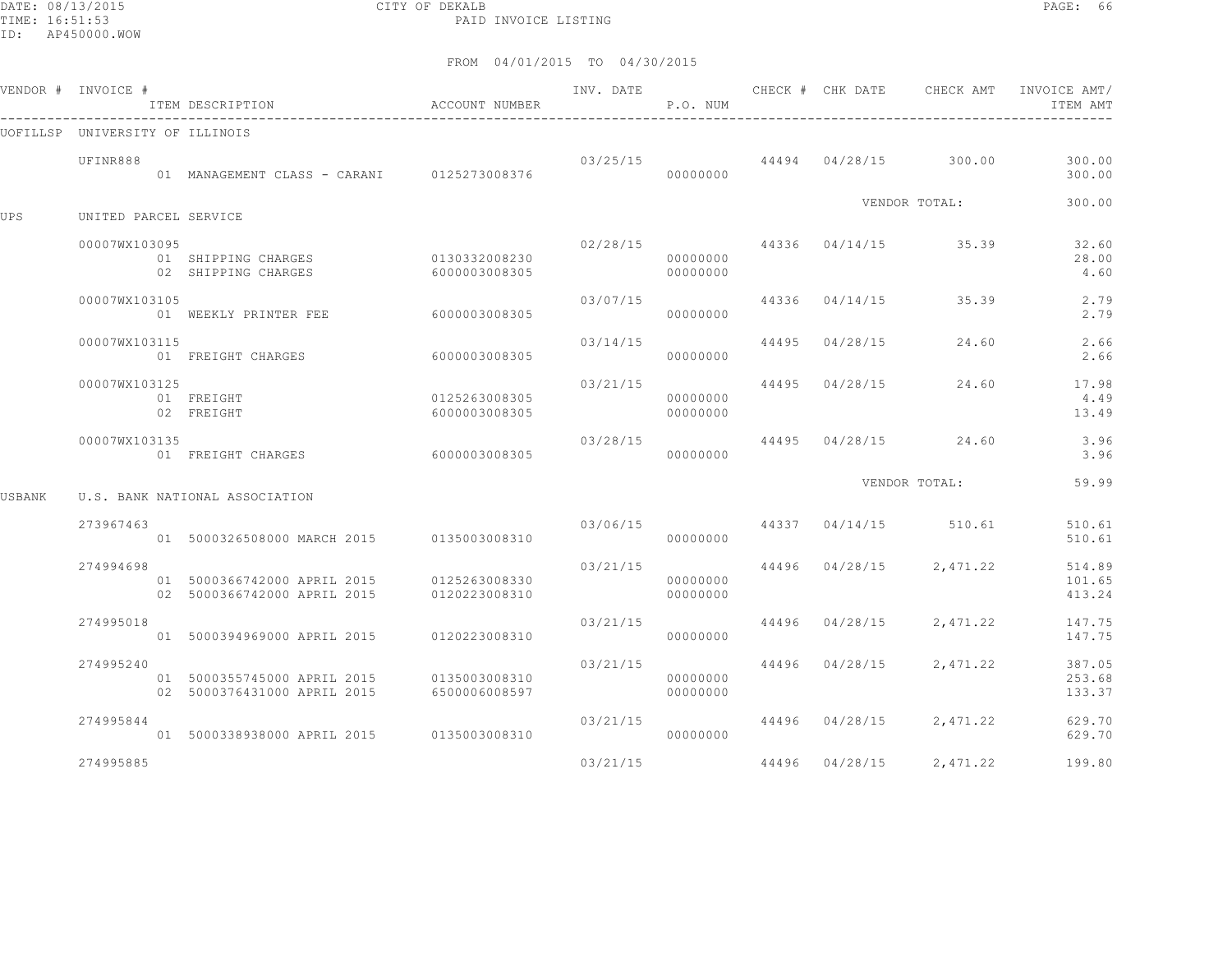DATE: 08/13/2015 CITY OF DEKALB PAGE: 67 PAID INVOICE LISTING

|        | VENDOR # INVOICE #    | ITEM DESCRIPTION                                                                                                                                                                                                                                                                                                                                                      | ACCOUNT NUMBER                 | INV. DATE            | P.O. NUM                                                                                     | CHECK # CHK DATE | CHECK AMT                           | INVOICE AMT/<br>ITEM AMT                                                                          |
|--------|-----------------------|-----------------------------------------------------------------------------------------------------------------------------------------------------------------------------------------------------------------------------------------------------------------------------------------------------------------------------------------------------------------------|--------------------------------|----------------------|----------------------------------------------------------------------------------------------|------------------|-------------------------------------|---------------------------------------------------------------------------------------------------|
|        |                       |                                                                                                                                                                                                                                                                                                                                                                       |                                |                      |                                                                                              |                  |                                     |                                                                                                   |
|        | 274995885             | 01 5000389757001 APRIL 2015 0125263008330                                                                                                                                                                                                                                                                                                                             |                                | 03/21/15             | 00000000                                                                                     |                  |                                     | 44496 04/28/15 2,471.22 199.80<br>199.80                                                          |
|        | 276053618             | 01 5000326508000 03/30-04/30/15 0135003008310                                                                                                                                                                                                                                                                                                                         |                                | 04/06/15             | 00000000                                                                                     |                  |                                     | 44496 04/28/15 2,471.22 501.03<br>501.03                                                          |
|        | 276100849             | 01 5000332993000 03/29-04/29/15 0120223008310                                                                                                                                                                                                                                                                                                                         |                                | 04/03/15<br>00000000 |                                                                                              |                  | 44496 04/28/15 2,471.22             | 91.00<br>91.00                                                                                    |
|        |                       |                                                                                                                                                                                                                                                                                                                                                                       |                                |                      |                                                                                              |                  |                                     | VENDOR TOTAL: 2,981.83                                                                            |
| VAC    |                       | VOLUNTARY ACTION CENTER                                                                                                                                                                                                                                                                                                                                               |                                |                      |                                                                                              |                  |                                     |                                                                                                   |
|        | 04152015              | 01 MARCH 2015 OPERATING ASST. 0920003008399<br>02 MARCH 2015 OPERATING ASST. 0920003008399                                                                                                                                                                                                                                                                            |                                |                      | 00000000<br>00000000                                                                         |                  |                                     | $04/15/15$ $44349$ $04/22/15$ $308,194.74$ $308,194.74$<br>243, 194. 74<br>65,000.00              |
| VERLON | VERIZON LONG DISTANCE |                                                                                                                                                                                                                                                                                                                                                                       |                                |                      |                                                                                              |                  |                                     | VENDOR TOTAL: 308,194.74                                                                          |
|        | 04012015              |                                                                                                                                                                                                                                                                                                                                                                       |                                |                      |                                                                                              |                  | $04/01/15$ $44497$ $04/28/15$ 60.62 | 60.62                                                                                             |
|        |                       | 01 ACCOUNT LEVEL CHRGS LONG DIST 0135003008337<br>02 DIRECT DIAL USAGE LONG DIST 0135003008337<br>03 ADMIN SRVCS LONG DIST 0135003008337<br>04 AIRPORT CHRGS LONG DIST 6500003008337<br>05 FIRE DEPT CHRGS LONG DIST 0125263008337<br>06 POLICE DEPT CHRGS LONG DIST 0120213008337<br>07 PUB WRKS CHRGS LONG DIST<br>08 YSB CHRGS LONG DIST                           | 0130313008337<br>0135003008337 |                      | 00000000<br>00000000<br>00000000<br>00000000<br>00000000<br>00000000<br>00000000<br>00000000 |                  |                                     | 1.52<br>0.69<br>52.14<br>2.34<br>0.08<br>0.86<br>0.03<br>2.96                                     |
|        | 04012015A             | 01 ACCT LEVEL CHRGS LONG DIST. 0135003008337<br>02 DIRECT DIAL CHRGS LONG DIST. 0135003008337<br>03 ADMIN SRVCS CHRGS LONG DIST. 0135003008337<br>04 YSB CHRGS LONG DIST.<br>05 AIRPORT CHRGS LONG DIST. 6500003008337<br>06 FIRE DEPT CHRGS LONG DIST. 0125263008337<br>07 POLICE DEPT CHRGS LONG DIST. 0120213008337<br>08 PUB WORKS CHRGS LONG DIST. 0130313008337 | 0135003008337                  | 04/01/15             | 00000000<br>00000000<br>00000000<br>00000000<br>00000000<br>00000000<br>00000000<br>00000000 |                  |                                     | 44498 04/28/15 566.84 566.84<br>14.22<br>6.50<br>487.58<br>27.72<br>21.92<br>0.73<br>8.02<br>0.15 |
| VERWIR | VERIZON WIRELESS      |                                                                                                                                                                                                                                                                                                                                                                       |                                |                      |                                                                                              |                  |                                     | VENDOR TOTAL: 627.46                                                                              |
|        | 9743417907            | 01 WIRELESS CHRGS MAR 15 - ADMIN 0115153008337                                                                                                                                                                                                                                                                                                                        |                                | 04/04/15             | 00000000                                                                                     | 44499 04/28/15   | 8,105.67                            | 8,105.67<br>190.36                                                                                |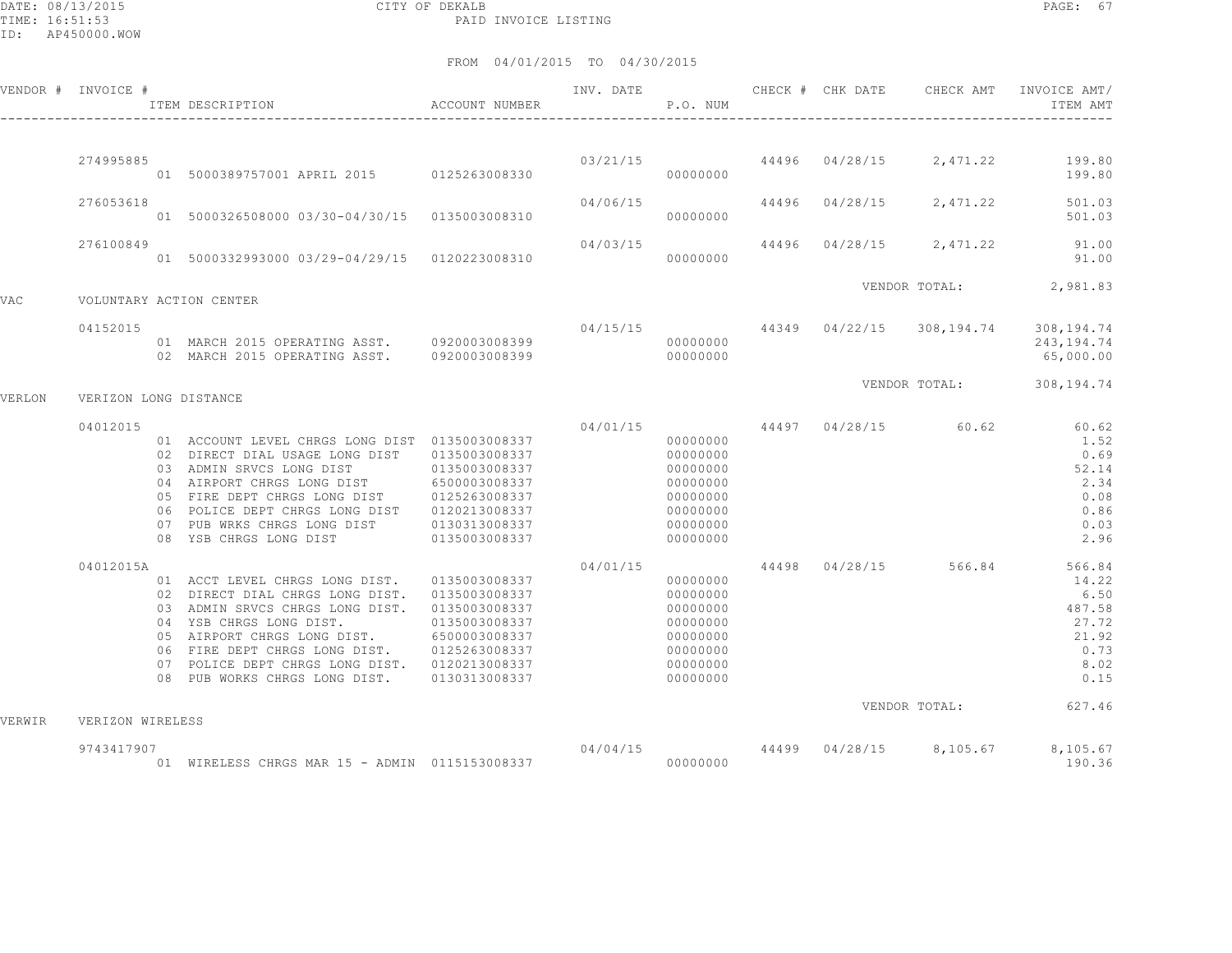|         | VENDOR # INVOICE #      |                                                                                               |               | P.O. NUM |                      |                |                                                                                                                                                                                                                                      | INVOICE AMT/<br>ITEM AMT                                |
|---------|-------------------------|-----------------------------------------------------------------------------------------------|---------------|----------|----------------------|----------------|--------------------------------------------------------------------------------------------------------------------------------------------------------------------------------------------------------------------------------------|---------------------------------------------------------|
|         | 9743417907              | 02 WIRELESS CHRGS MAR 15 - ARPT 6500003008337                                                 |               | 04/04/15 |                      | 44499 04/28/15 | 8,105.67                                                                                                                                                                                                                             | 8,105.67                                                |
|         |                         | 03 WIRELESS CHRGS MAR 15 - BLDG 0132133008337                                                 |               |          | 00000000<br>00000000 |                | VENDOR TOTAL: 8,105.67<br>$02/23/15$ 44338 04/14/15 5,419.48<br>$03/16/15$ 44500 04/28/15 1,507.50<br>VENDOR TOTAL:<br>04/03/15 44501 04/28/15 1,851.77<br>VENDOR TOTAL: 1,851.77<br>$03/20/15$ $44339$ $04/14/15$ $118.52$ $118.52$ | 78.16<br>2.04                                           |
|         |                         |                                                                                               |               |          | 00000000             |                |                                                                                                                                                                                                                                      | 60.12                                                   |
|         |                         | 04 WIRELESS CHRGS MAR 15 - CD 0132103008337<br>05 WIRELESS CHRGS MAR 15 - DSATS 0900002008285 |               |          | 00000000             |                |                                                                                                                                                                                                                                      | 109.18                                                  |
|         |                         | 06 WIRELESS CHRGS MAR 15 - ENG                                                                | 0130353008337 |          | 00000000             |                | INV. DATE <b>CHECK # CHK DATE</b> CHECK AMT                                                                                                                                                                                          | 120.64                                                  |
|         |                         | 07 WIRELESS CHRGS MAR 15 - FIN 0117123008337                                                  |               |          | 00000000             |                |                                                                                                                                                                                                                                      | 60.12                                                   |
|         |                         | 08 WIRELESS CHRGS MAR 15 - FIRE 0125263008337                                                 |               |          | 00000000             |                |                                                                                                                                                                                                                                      | 1,438.76                                                |
|         |                         | 09 WIRELESS CHRGS MAR 15 - HR                                                                 | 0115173008337 |          | 00000000             |                |                                                                                                                                                                                                                                      | 60.12                                                   |
|         |                         | 10 WIRELESS CHRGS MAR 15 - IT<br>11 WIRELESS CHRGS MAR 15 - MAYOR 0110103008337               | 0117123008337 |          | 00000000             |                |                                                                                                                                                                                                                                      | 238.37<br>60.12                                         |
|         |                         | 12 WIRELESS CHRGS MAR 15 - PD 0120213008337                                                   |               |          | 00000000<br>00000000 |                |                                                                                                                                                                                                                                      | 3,252.08                                                |
|         |                         | 13 WIRELESS CHRGS MAR 15 - PLNG 0132113008337                                                 |               |          | 00000000             |                |                                                                                                                                                                                                                                      | 130.24                                                  |
|         |                         | 14 WIRELESS CHRGS MAR 15 - PW 0130313008337                                                   |               |          | 00000000             |                |                                                                                                                                                                                                                                      | 60.12                                                   |
|         |                         | 15 WIRELESS CHRGS MAR 15 - SPARE 0117123008337                                                |               |          | 00000000             |                |                                                                                                                                                                                                                                      | 7.45                                                    |
|         |                         | 16 WIRELESS CHRGS MAR 15 - STR 0130313008337                                                  |               |          | 00000000             |                |                                                                                                                                                                                                                                      | 496.39                                                  |
|         |                         | 17 WIRELESS CHRGS MAR 15 - WTR    6000003008337                                               |               |          | 00000000             |                |                                                                                                                                                                                                                                      | 396.48                                                  |
|         |                         | 18 WIRELESS CHRGS MAR 15 - EQUIP 0117126008580                                                |               |          | 00000000             |                |                                                                                                                                                                                                                                      | 284.95                                                  |
|         |                         | 19 WIRELESS CHRGS MAR 15 - WTR EQ 6000006008580                                               |               |          | 00000000             |                |                                                                                                                                                                                                                                      | 299.99                                                  |
|         |                         |                                                                                               |               |          |                      |                |                                                                                                                                                                                                                                      | 759.98                                                  |
| VIKCHE  | VIKING CHEMICAL COMPANY |                                                                                               |               |          |                      |                |                                                                                                                                                                                                                                      |                                                         |
|         | 269091                  |                                                                                               |               |          |                      |                |                                                                                                                                                                                                                                      | 5,419.48                                                |
|         |                         | 01 (20) 55 GAL AQUA KING 6000002008250                                                        |               |          | 00000000             |                |                                                                                                                                                                                                                                      | 5,419.48                                                |
|         | 270059                  |                                                                                               |               |          |                      |                |                                                                                                                                                                                                                                      | 1,507.50                                                |
|         |                         | 01 (30) 150 LB CLORINE 6000002008250                                                          |               |          | 00000000             |                |                                                                                                                                                                                                                                      | 1,507.50                                                |
| WAGAGG  | WAGNER AGGREGATE, INC.  |                                                                                               |               |          |                      |                |                                                                                                                                                                                                                                      | 6,926.98                                                |
|         |                         |                                                                                               |               |          |                      |                |                                                                                                                                                                                                                                      |                                                         |
|         | 15304                   | $04/03/15$<br>0130332008228 00000000<br>01 ROAD ROCK                                          |               |          |                      |                |                                                                                                                                                                                                                                      | 1,851.77<br>1,851.77                                    |
| WALMART | WALMART COMMUNITY/GEMB  |                                                                                               |               |          |                      |                |                                                                                                                                                                                                                                      |                                                         |
|         |                         |                                                                                               |               |          |                      |                |                                                                                                                                                                                                                                      |                                                         |
|         | 507900007106            | 01 BUILDING SUPPLIES 0130332008219                                                            |               |          | 00000000             |                |                                                                                                                                                                                                                                      | 118.52                                                  |
|         |                         |                                                                                               |               |          |                      |                |                                                                                                                                                                                                                                      | VENDOR TOTAL: 118.52                                    |
| WASMAN  | WASTE MANAGEMENT        |                                                                                               |               |          |                      |                |                                                                                                                                                                                                                                      |                                                         |
|         | 03192015                |                                                                                               |               |          |                      |                |                                                                                                                                                                                                                                      | $03/19/15$ $44340$ $04/14/15$ $151,022.90$ $151,022.90$ |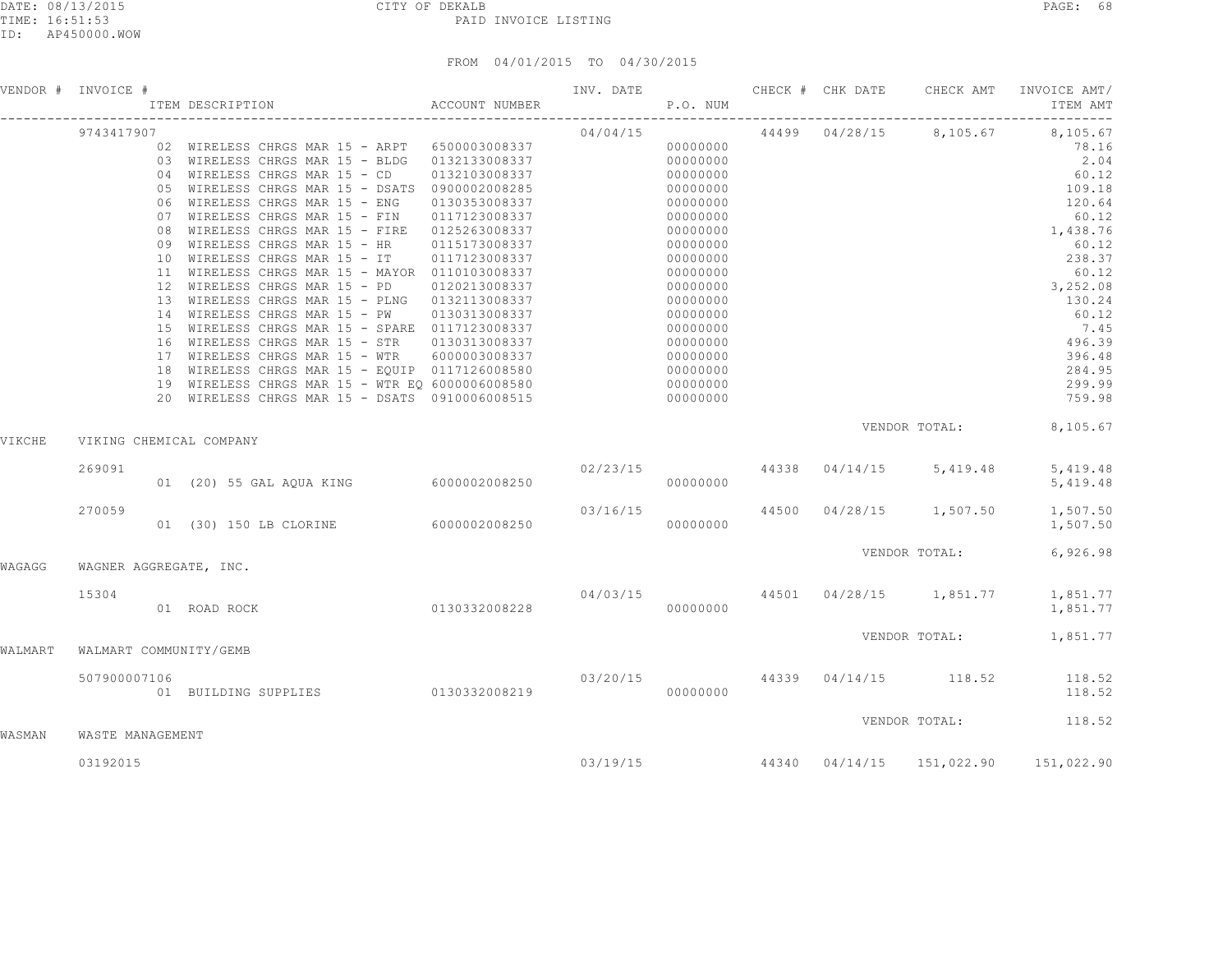DATE: 08/13/2015 CITY OF DEKALB PAGE: 69 PAID INVOICE LISTING

|        | VENDOR # INVOICE #  | ITEM DESCRIPTION                                                                                              | ACCOUNT NUMBER                 | INV. DATE | P.O. NUM             | CHECK # CHK DATE |                                          | CHECK AMT INVOICE AMT/<br>ITEM AMT                         |
|--------|---------------------|---------------------------------------------------------------------------------------------------------------|--------------------------------|-----------|----------------------|------------------|------------------------------------------|------------------------------------------------------------|
|        |                     |                                                                                                               |                                |           |                      |                  |                                          |                                                            |
|        | 03192015            | 01 FEB 2015 REFUSE SERVICE 0700003008346                                                                      |                                | 03/19/15  | 00000000             |                  |                                          | $44340$ $04/14/15$ $151,022.90$ $151,022.90$<br>151,022.90 |
|        | 040815              | 01 SHORT PAID JAN STATEMENT<br>02 SHORT PAID FEB STATEMENT                                                    | 0700003008346<br>0700003008346 | 04/08/15  | 00000000<br>00000000 |                  | 44502 04/28/15 11,096.82 7,398.30        | 3,699.78<br>3,698.52                                       |
|        | 04102015            | 01 FEB 15 REFUSE SERVICE 0700003008346                                                                        |                                | 04/10/15  | 00000000             |                  |                                          | 44502 04/28/15 11,096.82 3,698.52<br>3,698.52              |
| WASMAT | MATTHEW WASSMAN     | VENDOR TOTAL: 162, 119.72<br>04/10/15 44503 04/28/15 25.36<br>01 WATER REFUND #3803193360-02    6000000063444 |                                |           |                      |                  |                                          |                                                            |
|        | 04102015            |                                                                                                               |                                |           | 00000000             |                  |                                          | 25.36<br>25.36                                             |
| WASTE  | WASTE MANAGEMENT    |                                                                                                               |                                |           |                      |                  | VENDOR TOTAL:                            | 25.36                                                      |
|        | 330958820111        | 01 MARCH 2015 ROLL-OFF CHRGS 0700003008346                                                                    |                                | 04/01/15  | 00000000             |                  | 44504 04/28/15 2,755.41                  | 2,755.41<br>2,755.41                                       |
| WEACON | WEAVER CONSTRUCTION |                                                                                                               |                                |           |                      |                  | VENDOR TOTAL:                            | 2,755.41                                                   |
|        | 152541              | 01 DOOR REPAIR ON WATER TOWER 6000003008348                                                                   |                                | 04/01/15  | 00000000             |                  | 44505 04/28/15 385.00                    | 385.00<br>385.00                                           |
| WELTOD | TODD WELLS          |                                                                                                               |                                |           |                      |                  | VENDOR TOTAL:                            | 385.00                                                     |
|        | 03242015            | 01  2014 WELLNESS REIMB  7100004008476                                                                        |                                | 03/24/15  | 00000000             |                  | D000774 04/14/15 209.94                  | 209.94<br>209.94                                           |
| WENENG |                     | WENDLER ENGINEERING SERVICES,                                                                                 |                                |           |                      |                  | VENDOR TOTAL:                            | 209.94                                                     |
|        | 04102015            | 01  10-00167-01-WR MFT  1000003008633                                                                         |                                |           | 00000000             |                  | $04/10/15$ $44506$ $04/28/15$ $440.00$   | 440.00<br>440.00                                           |
| WIEEXT | ROGER A WIEWEL      |                                                                                                               |                                |           |                      |                  | VENDOR TOTAL:                            | 440.00                                                     |
|        | 4521                |                                                                                                               |                                |           |                      |                  | $04/14/15$ $44507$ $04/28/15$ $4,760.00$ | 4,760.00                                                   |